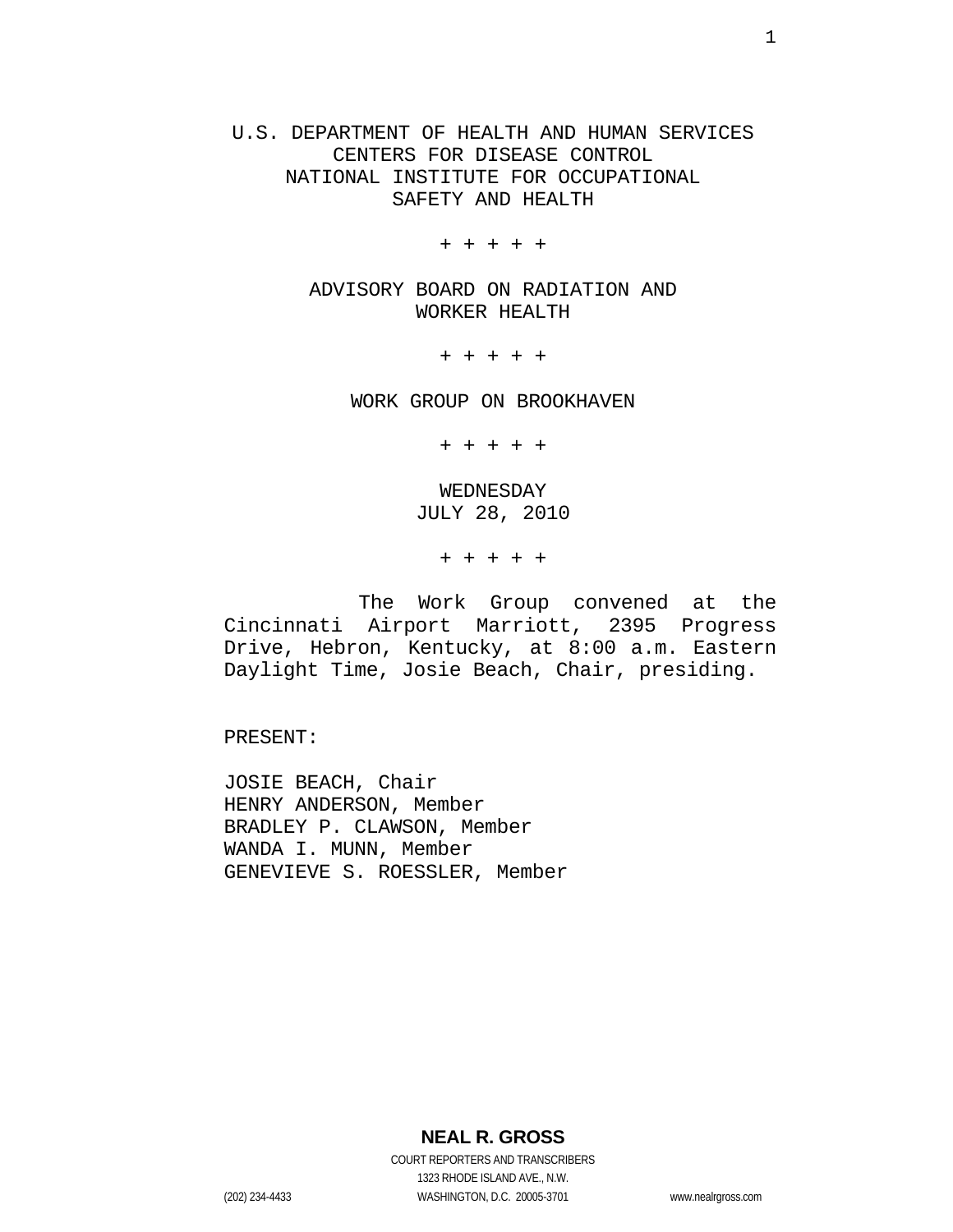ALSO PRESENT:

TED KATZ, Designated Federal Official TIMOTHY ADLER, ORAU Team RON BUCHANAN, SC&A GRADY CALHOUN, DCAS LEO FAUST, ORAU Team\* JOSEPH FITZGERALD, SC&A EMILY HOWELL, HHS JOHN MAURO, SC&A JIM NETON, DCAS GENE POTTER, ORAU Team\*

\*Participating via telephone

## **NEAL R. GROSS**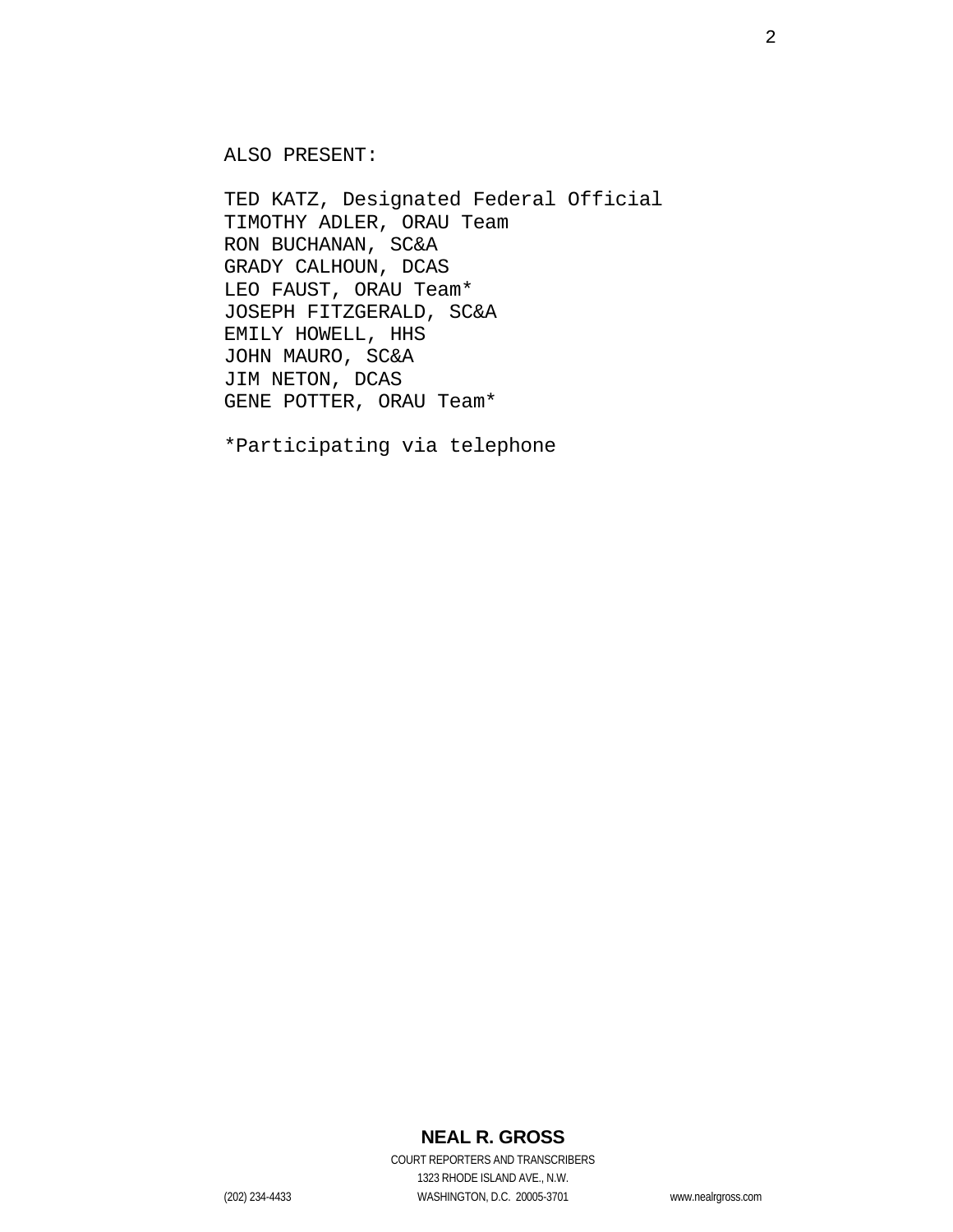| $\mathbf 1$ | $P-R-O-C-E-E-D-I-N-G-S$                               |
|-------------|-------------------------------------------------------|
| 2           | (8:01 a.m.)                                           |
| 3           | MR. KATZ: Good morning everyone in                    |
| 4           | the line.  This<br>the<br>and on<br>is<br>the<br>room |
| 5           | Advisory Board on Radiation Worker Health,            |
| 6           | Brookhaven Work Group, first meeting of the           |
| 7           | Work Group, I believe, right?                         |
| 8           | My name is Ted Katz, I'm the                          |
| 9           | Designated Federal Official for the Advisory          |
| 10          | Board, and we're going to begin with roll call        |
| 11          | and since we're dealing with a specific site,         |
| 12          | please speak to conflict of interest as well.         |
| 13          | Beginning with Board Members in the                   |
| 14          | room, with the Chair.                                 |
| 15          | CHAIR BEACH: Josie<br>Beach,<br>no                    |
| 16          | conflicts with Brookhaven.                            |
| 17          | MEMBER CLAWSON: Brad Clawson, Work                    |
| 18          | Group Member, no conflict with Brookhaven.            |
| 19          | MEMBER ROESSLER: Gen Roessler, Work                   |
| 20          | Group and Board Member, no conflicts with             |
| 21          | Brookhaven.                                           |

**NEAL R. GROSS**  COURT REPORTERS AND TRANSCRIBERS 1323 RHODE ISLAND AVE., N.W. (202) 234-4433 WASHINGTON, D.C. 20005-3701 www.nealrgross.com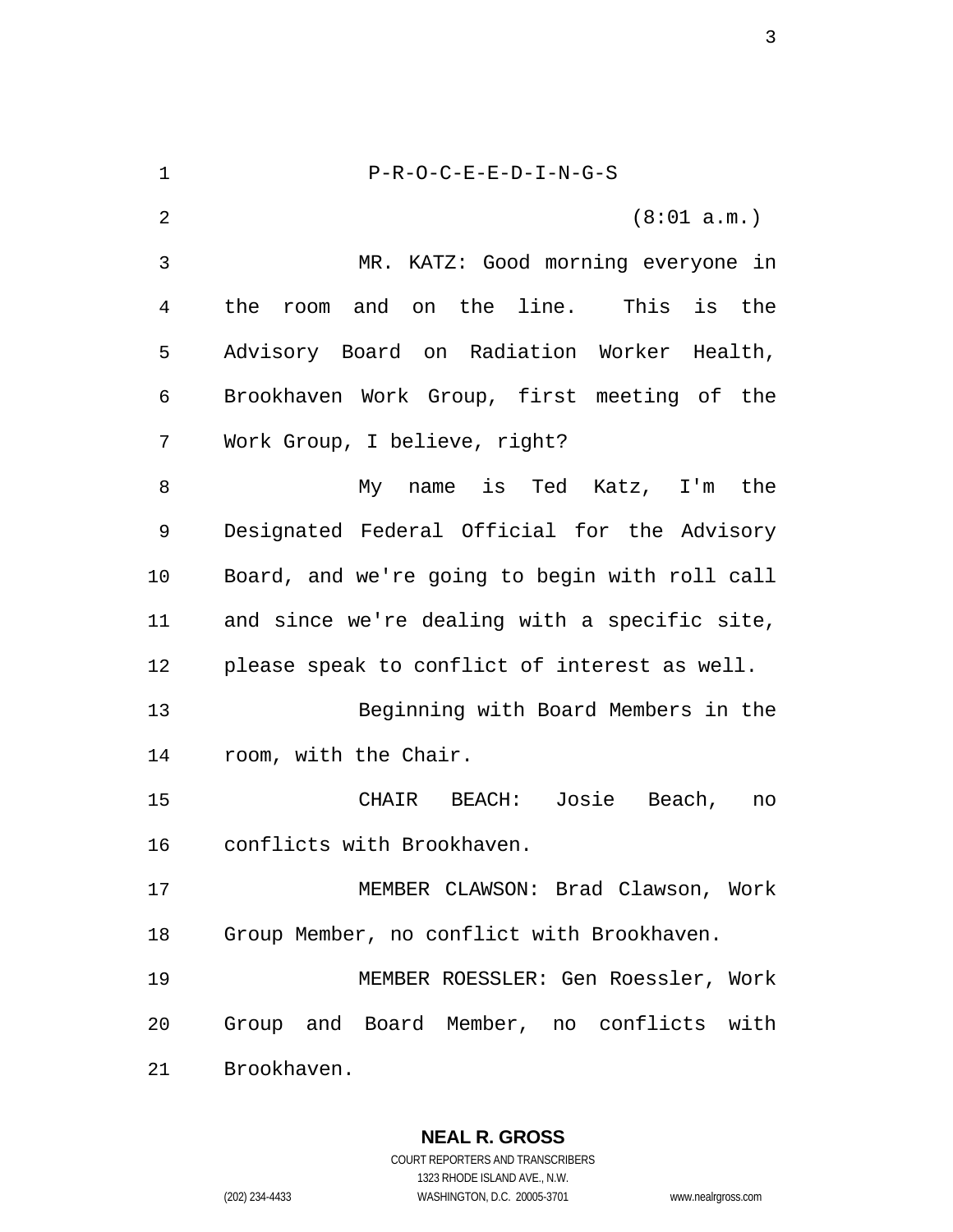MEMBER MUNN: Wanda Munn, Board Member and Work Group Member, no conflicts. MEMBER ANDERSON: Henry Anderson, Board Member, no conflict. MR. KATZ: And do we have any Board Members on the line? (No response.) 8 MR. KATZ: Okay. NIOSH ORAU Team in the room. DR. NETON: Jim Neton, NIOSH, no conflicts. MR. CALHOUN: Grady Calhoun, NIOSH, no conflict. MR. ADLER: Tim Adler, ORAU, no conflict. MR. KATZ: Any NIOSH or ORAU on the line? 18 MR. FAUST: Leo Faust, ORAU Team. MR. POTTER: Gene Potter, ORAU Team, no conflicts. MR. KATZ: I'm sorry, you both were speaking at the same time. Try that again?

> **NEAL R. GROSS**  COURT REPORTERS AND TRANSCRIBERS

> > 1323 RHODE ISLAND AVE., N.W.

(202) 234-4433 WASHINGTON, D.C. 20005-3701 www.nealrgross.com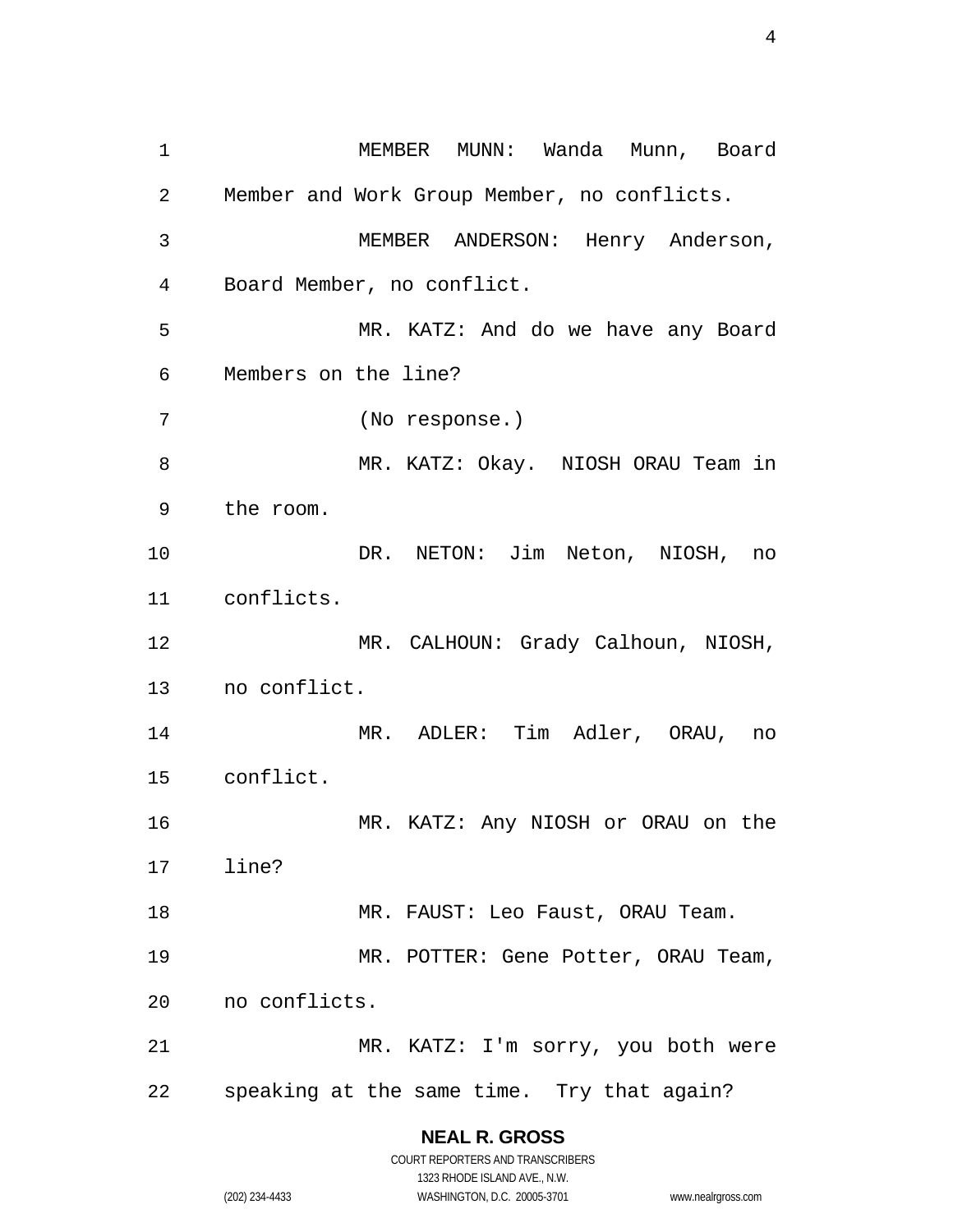MR. FAUST: Leo Faust, ORAU Team, no conflict. MR. KATZ: Thank you. MR. POTTER: And Gene Potter, ORAU Team, no conflicts. MR. KATZ: Great, thank you and welcome. SC&A in the room? DR. MAURO: John Mauro, SC&A, no conflict. MR. FITZGERALD: Joe Fitzgerald, no conflict. DR. BUCHANAN: Ron Buchanan, SC&A, no conflict with Brookhaven. 14 MR. KATZ: Any SC&A on the line? (No response.) MR. KATZ: Great. Then Federal Officials from HHS, DOE, DOL, other agencies or contractors to the feds in the room? MS. HOWELL: Emily Howell, HHS. MR. KATZ: And on the line? (No response.) MR. KATZ: Very good. And then do

> **NEAL R. GROSS**  COURT REPORTERS AND TRANSCRIBERS

> > 1323 RHODE ISLAND AVE., N.W.

(202) 234-4433 WASHINGTON, D.C. 20005-3701 www.nealrgross.com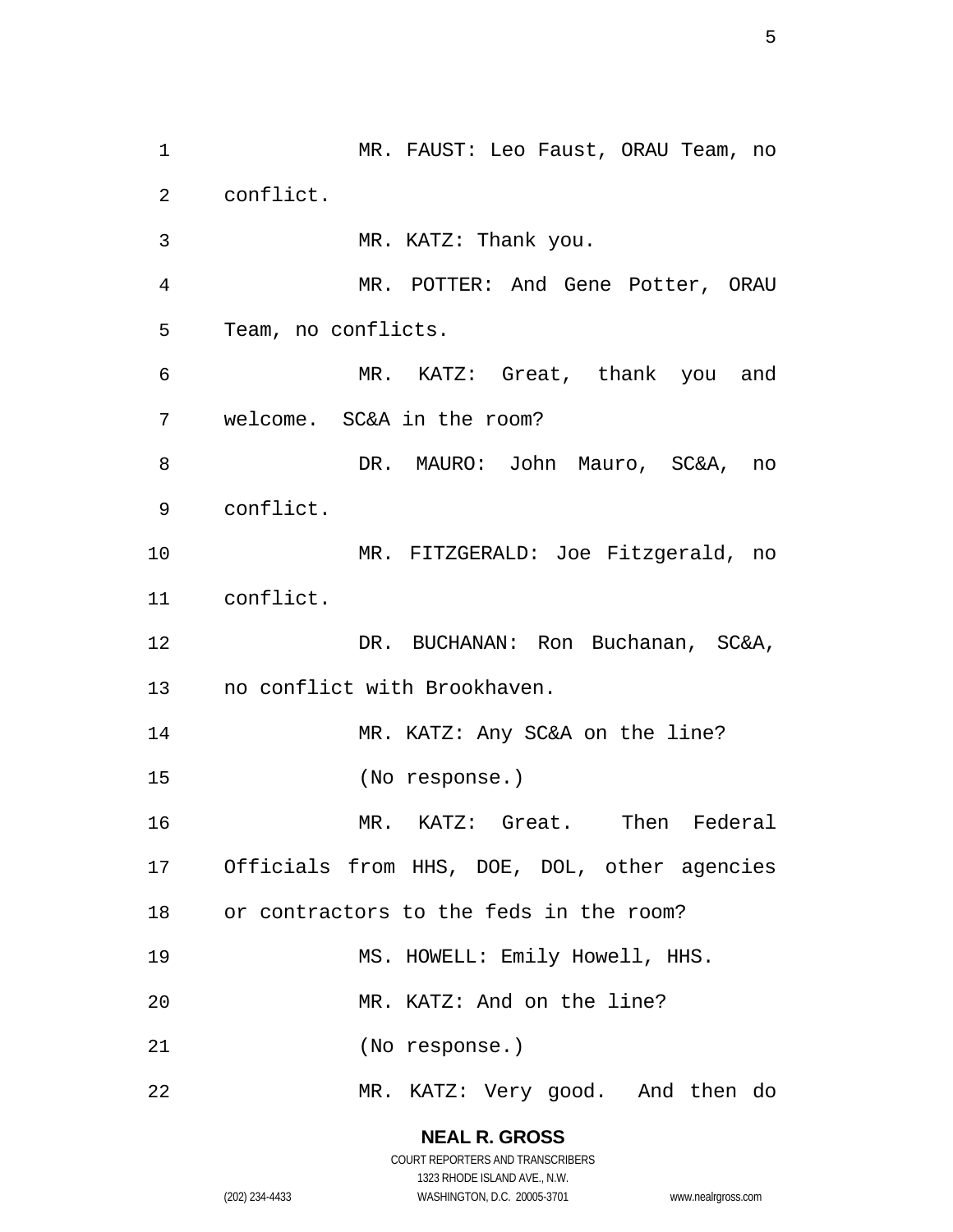we have any members of the public who'd like to identify themselves as attending? On the line?

(No response.) MR. KATZ: Okay, then, Josie, it's

your agenda.

CHAIR BEACH: Okay. As you know, or if you don't know, the agenda is posted on the NIOSH website. We're going to start with a brief report from NIOSH on the Evaluation Report.

Then we'll go into the review of the matrix with SC&A and NIOSH. And then we'll take some time to look at a path forward 15 for the Work Group for future meetings.

Just for a little brief history on Brookhaven. On December 18, 2008, the Advisory Board tasked SC&A to complete a Site Profile review for Brookhaven. That was completed and sent out in September of 2009.

During the Advisory Board Meeting in Port Jefferson on October 20th, a

#### **NEAL R. GROSS**

COURT REPORTERS AND TRANSCRIBERS 1323 RHODE ISLAND AVE., N.W. (202) 234-4433 WASHINGTON, D.C. 20005-3701 www.nealrgross.com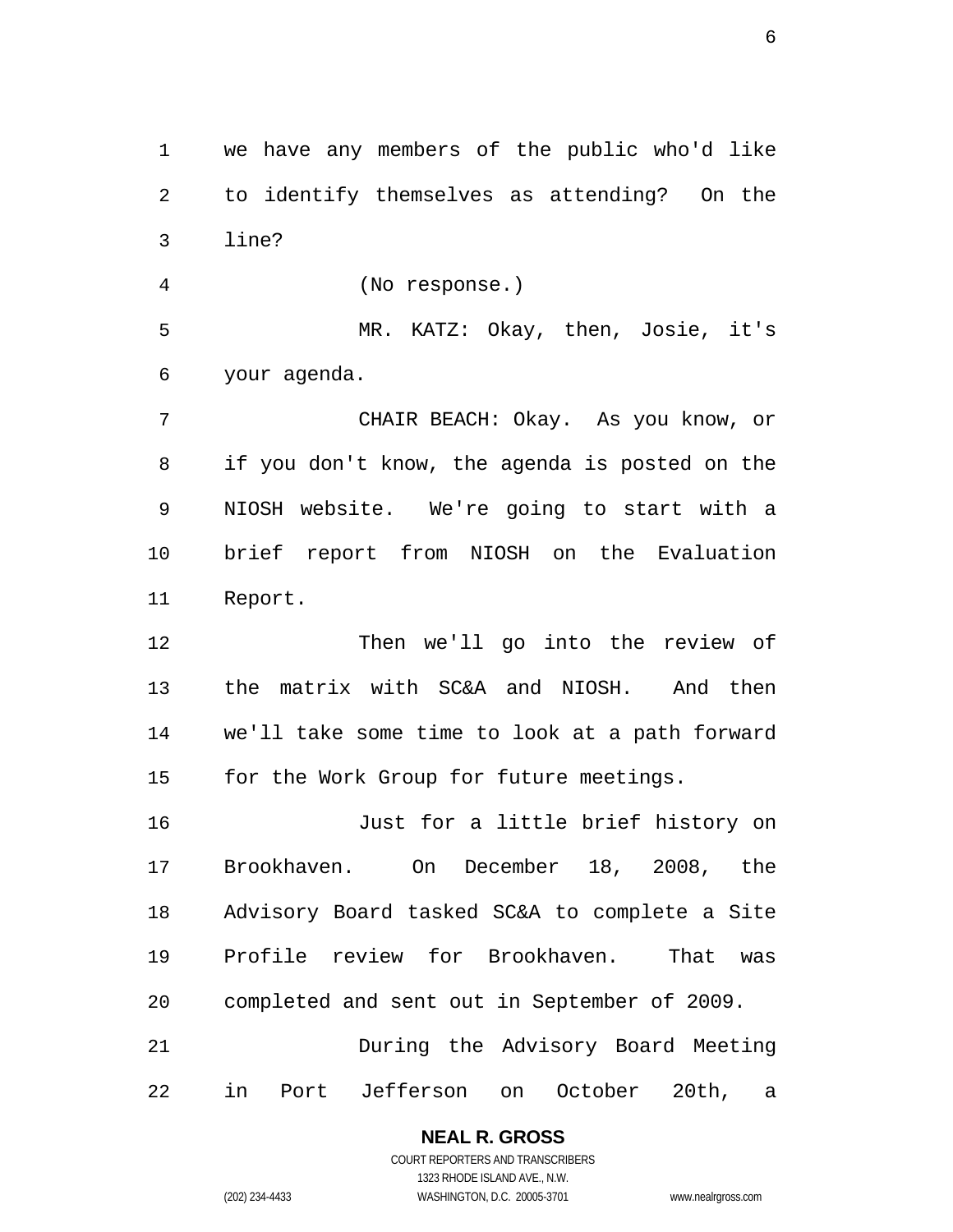recommendation was made to add an SEC Class for Brookhaven from January 1st, 1947, to December 31st, 1979.

And during that same meeting, a Work Group was formed to look at the Site Profile review and to look at the years January 1st, 1980, through December 31st, 2007. SC&A was also tasked, at that time, to do what was called a focused review of the Evaluation Report, and that we have before us.

The other thing I'd like to do is 12 just take a minute to share some thoughts and goals, on the record, with regard to the Work Group meetings.

15 Kind of what I call ground rules. First, to every extent possible, any White Paper to be discussed, should be made available to the Work Group, NIOSH, SC&A, at least one week in advance of the scheduled Work Group meeting.

If material is provided at the table, a discussion may be limited to just

#### **NEAL R. GROSS**  COURT REPORTERS AND TRANSCRIBERS

1323 RHODE ISLAND AVE., N.W. (202) 234-4433 WASHINGTON, D.C. 20005-3701 www.nealrgross.com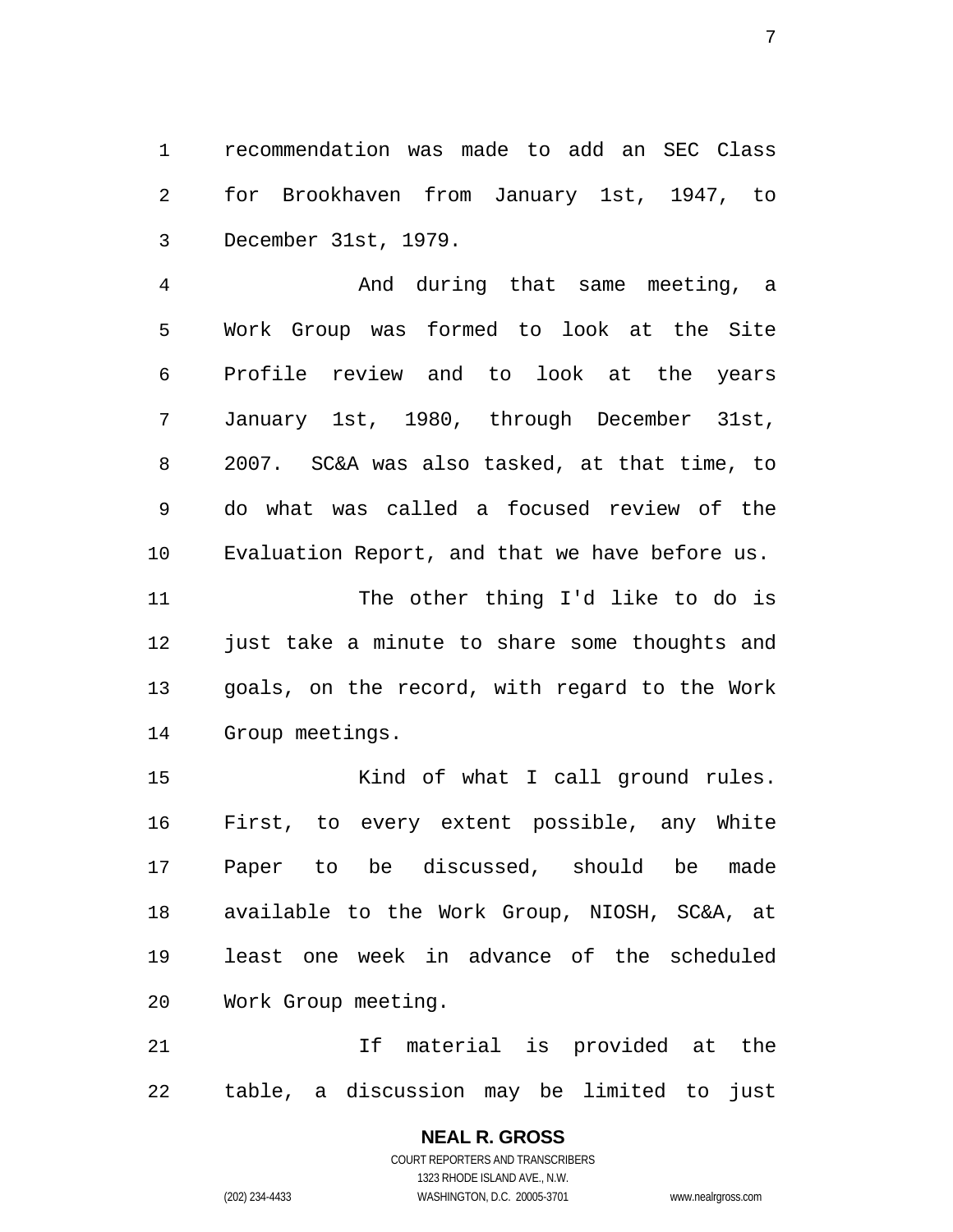clarifying what is being given, without actual deliberations on the content.

And then, second, we should use Work Group meetings to deliberate on SEC-related questions, adequacy, completeness and integrity.

Purely technical or historical factual issues may be better addressed in one-on-one technical calls or meetings and notes would be taken during those meetings.

Three, the Board's role includes independent validation of Evaluation Reports, assumptions, and judgment of historical facts and should not be construed as questioning the rigor behind the Evaluation Report.

A discourse between NIOSH, DCAS and SC&A, serve to inform the Work Group and the Board's future recommendations on Brookhaven.

And, fourth, the Work Group's process is designed to use deliberative process to allow narrow scope of the SEC important issues and questions, to the point

## **NEAL R. GROSS**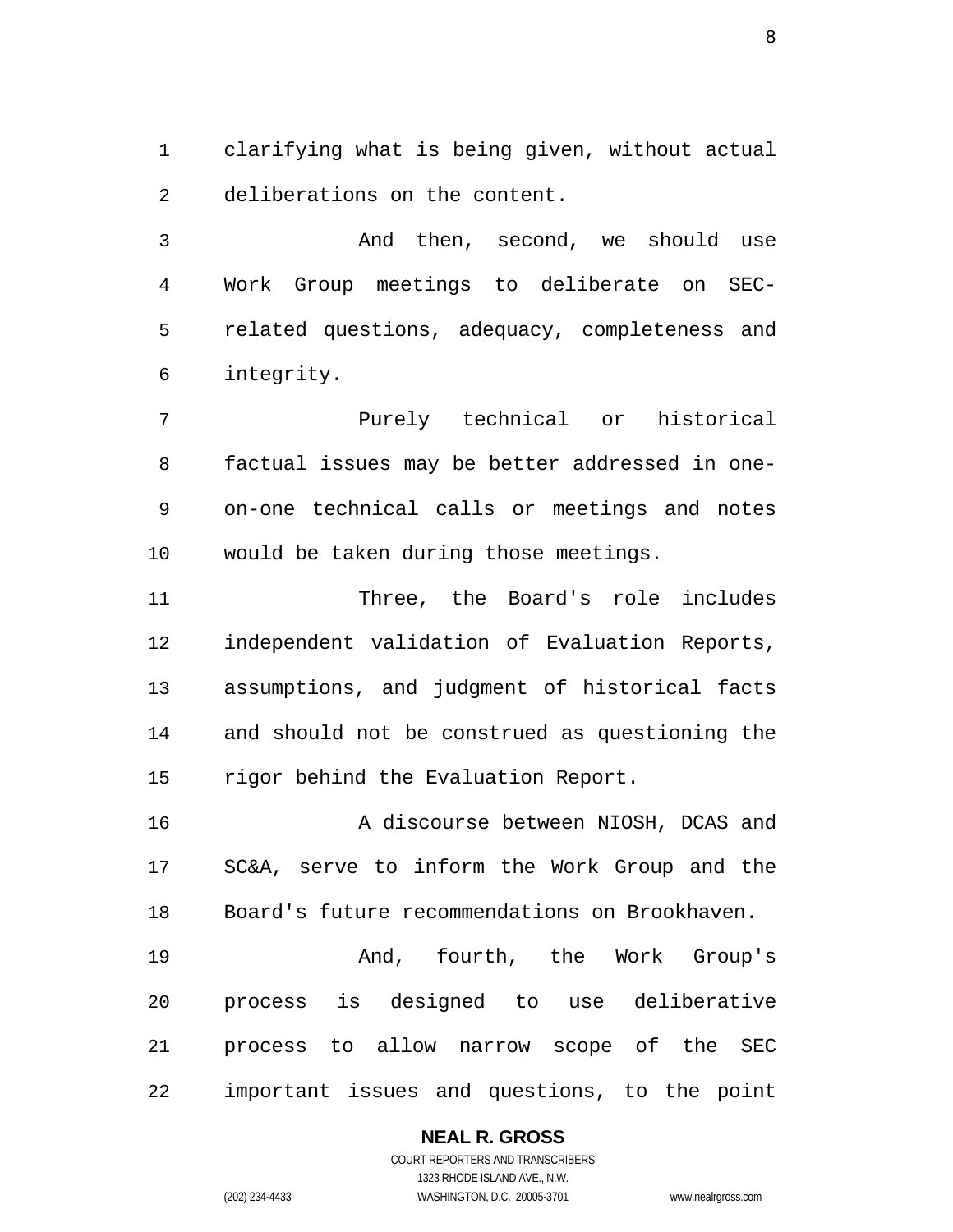where the Work Group is in a position to advise the broader Board on any remaining issues, and should be discussed prior to the vote on recommending, regarding the SEC.

So, that's kind of my standard before each meeting, so that everybody knows, kind of, where we're at and what's expected for the Work Group meetings.

And, with that, I think we're ready, Grady, if you want to give us a brief overview of the Evaluation Report.

MR. CALHOUN: Okay. Basically, when we started to look at Brookhaven, the thing that jumps out is record keeping. But, just some basics is they have a lot of data, a lot of data.

Urinalysis began in 1949. Whole body counts began in 1960. There's a lot of follow-up bioassays for incidents, for, I guess I'll say more exotic-type radionuclides. It was a very, very diverse, or is a very, very diverse site. There's reactors

**NEAL R. GROSS**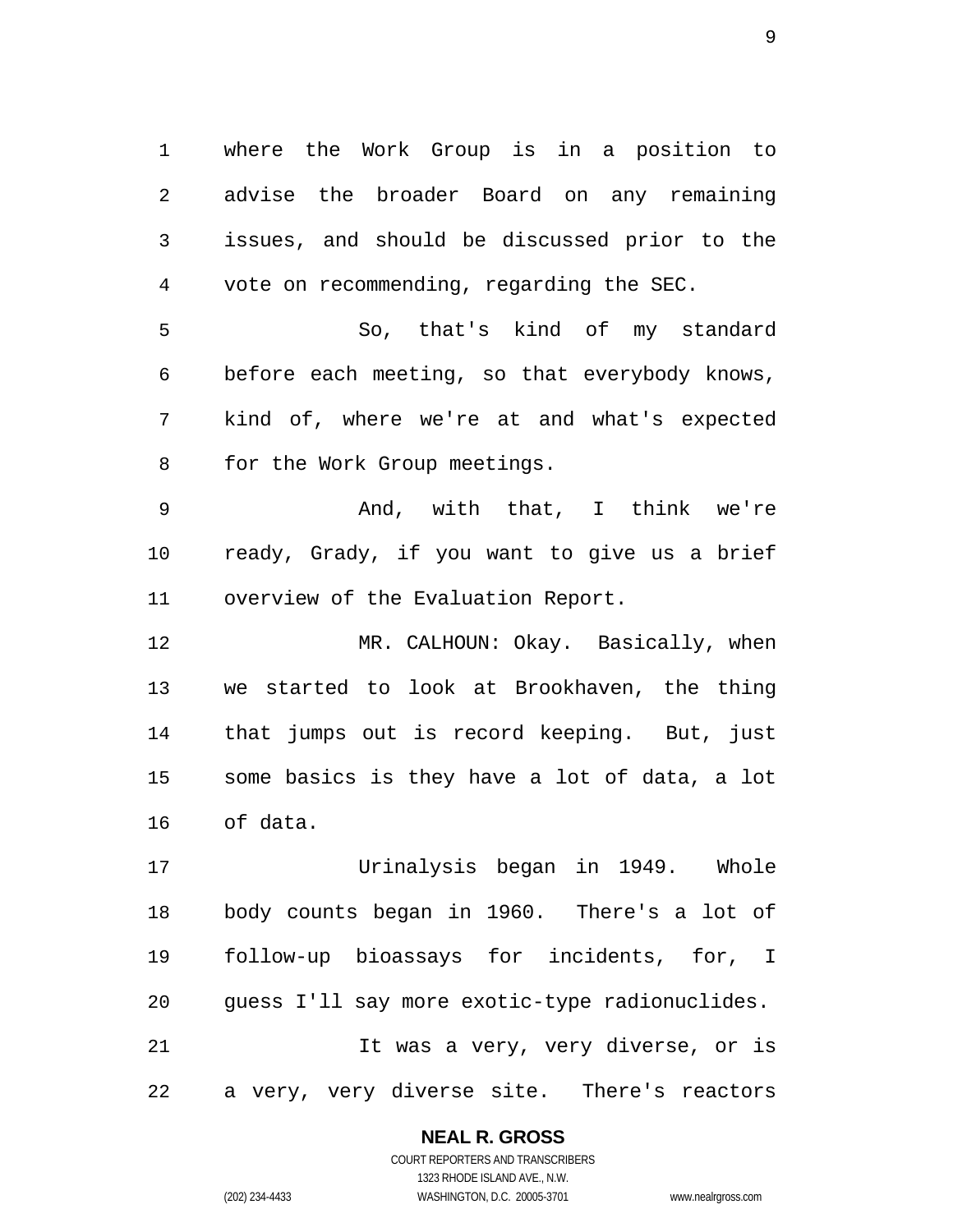on the site, there's a lot of linear accelerators on the site. And there's a bunch of research done on the site.

There are rad facilities and non-rad facilities. There's a bunch of people that never touch an atom of radioactivity, and there's a bunch of people that do.

So it's a, I don't know how many of you have been there. It's laid out kind of like a university, to me, it seems like. And with a wide variety of work.

What we found, when we started looking into the Evaluation Report is, at first, like I said earlier, you know, we've seen the internal and external records and how many of them were there.

The external dosimetry program has been consolidated, and the records have been consolidated, since basically the beginning of BNL operations. Internal dosimetry is a different story.

So usually it was a lot of records,

#### **NEAL R. GROSS**  COURT REPORTERS AND TRANSCRIBERS 1323 RHODE ISLAND AVE., N.W.

(202) 234-4433 WASHINGTON, D.C. 20005-3701 www.nealrgross.com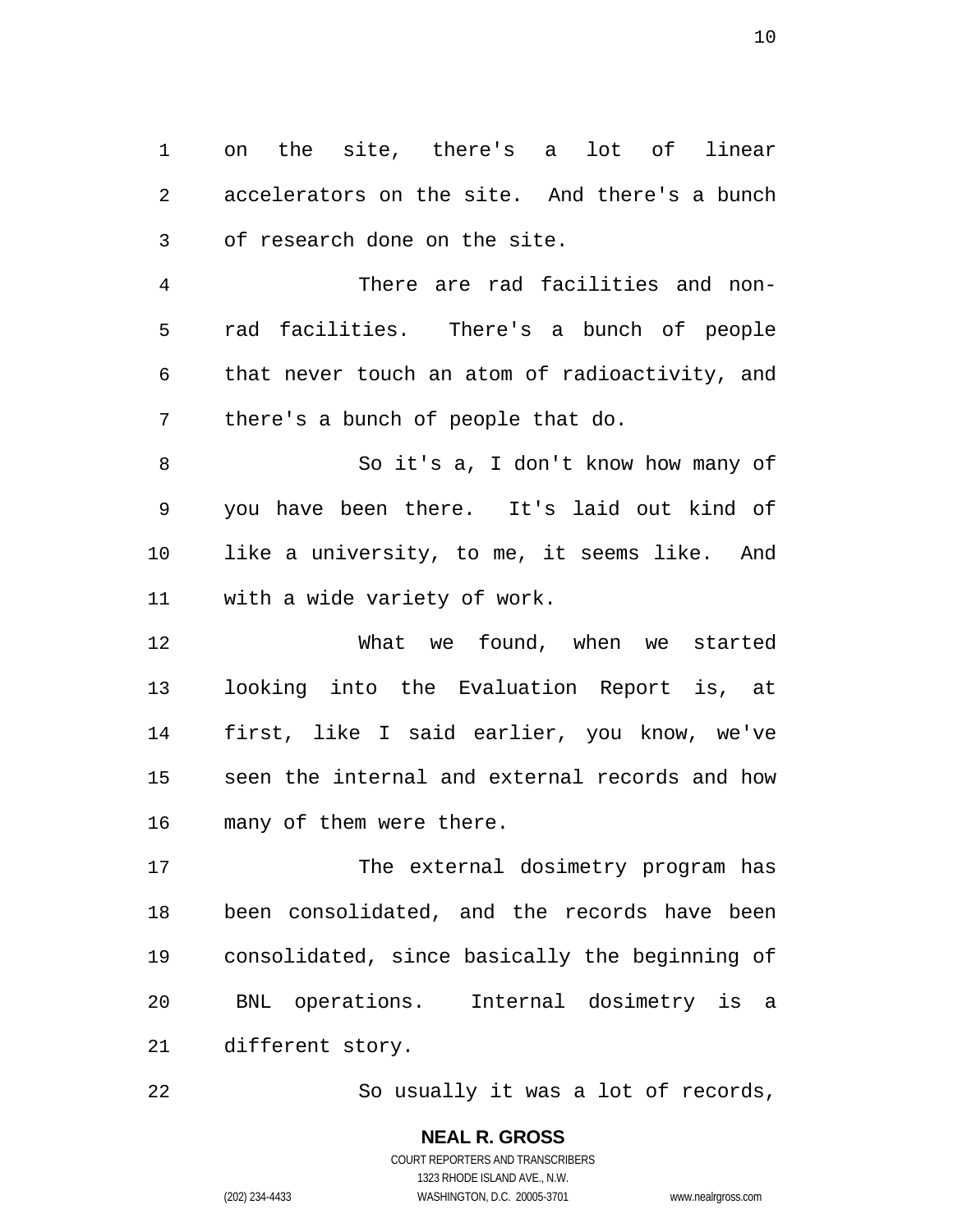but your issue became, what's the availability of those records? I know that there's a bunch of records there, but if John Smith needed to get a urinalysis or a whole body count, how do I know if John Smith's urinalysis or whole body count results are available?

So this not only came to our attention because of the Evaluation Report, but not too far away in time we found, in older cases, that we would get responses from Brookhaven that said no bioassay available.

But then we would get bioassay. So, not from them, but we got it from the claimant, is what started us to look more in depth with this.

So basically, after a bunch of interviews and data capture, we had to try to come up with a way to determine when were records available, readily accessible and something that you could count on.

And there's a couple of things that came to our mind. First of all, we found a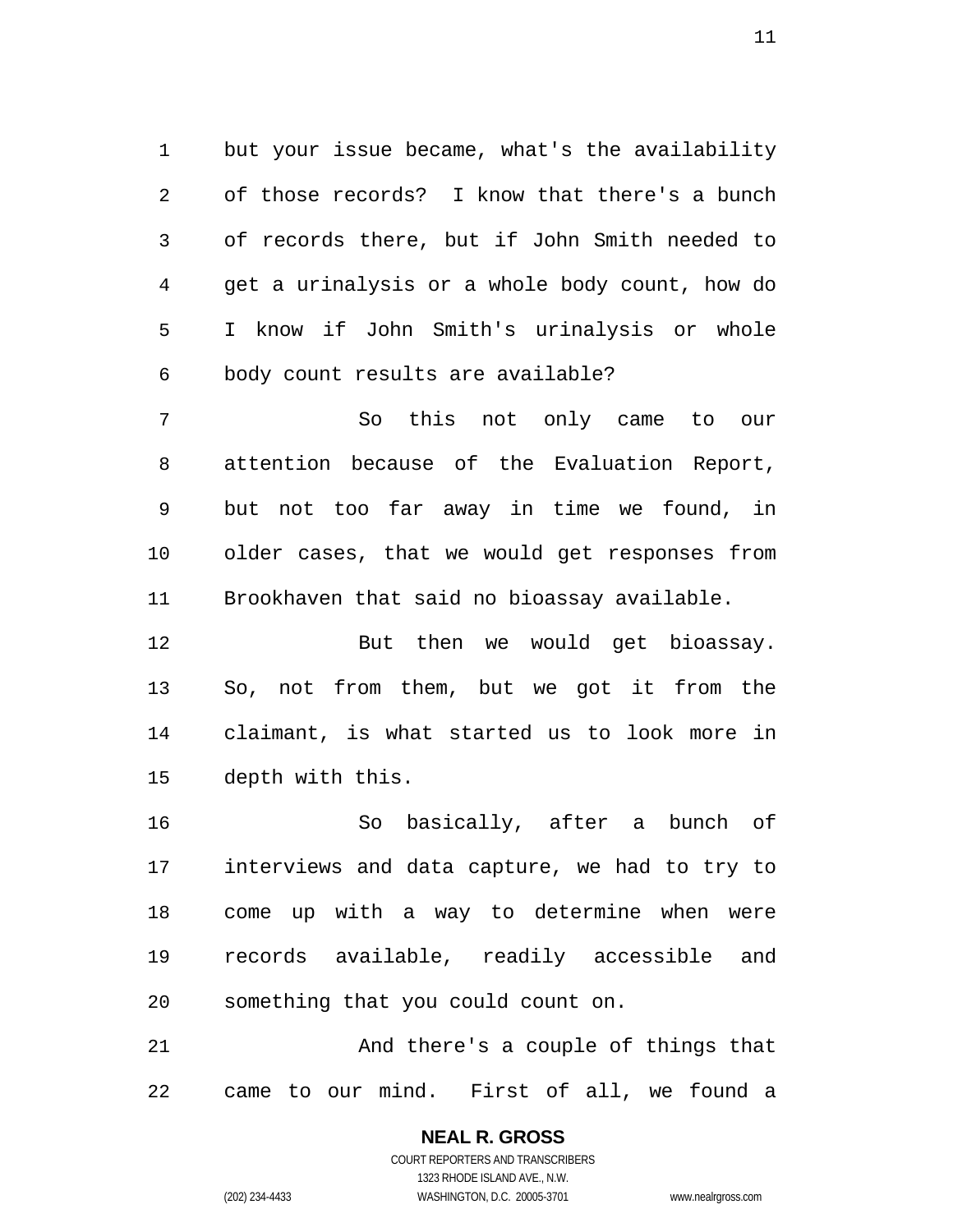letter, it was a 1979 letter, basically saying, you know, we need to centralize whole body counts because they're all over the place.

5 And when I say all over the place, I mean physically all over the place. They're in the little file kingdoms and different projects across the site.

So that was an indication that they recognized that there was an issue. We needed to come up with a way of how to, to try to verify retrievability of bioassay whole body count records.

**And one of the things that we** found, doing our data capture, is that we would find memos that would list individuals. And, you know, there may be five people, there may be 25 people.

And it would say these people in your organization need to be whole body counted or have a urinalysis. And this is what the radionuclides are that they need to

## **NEAL R. GROSS**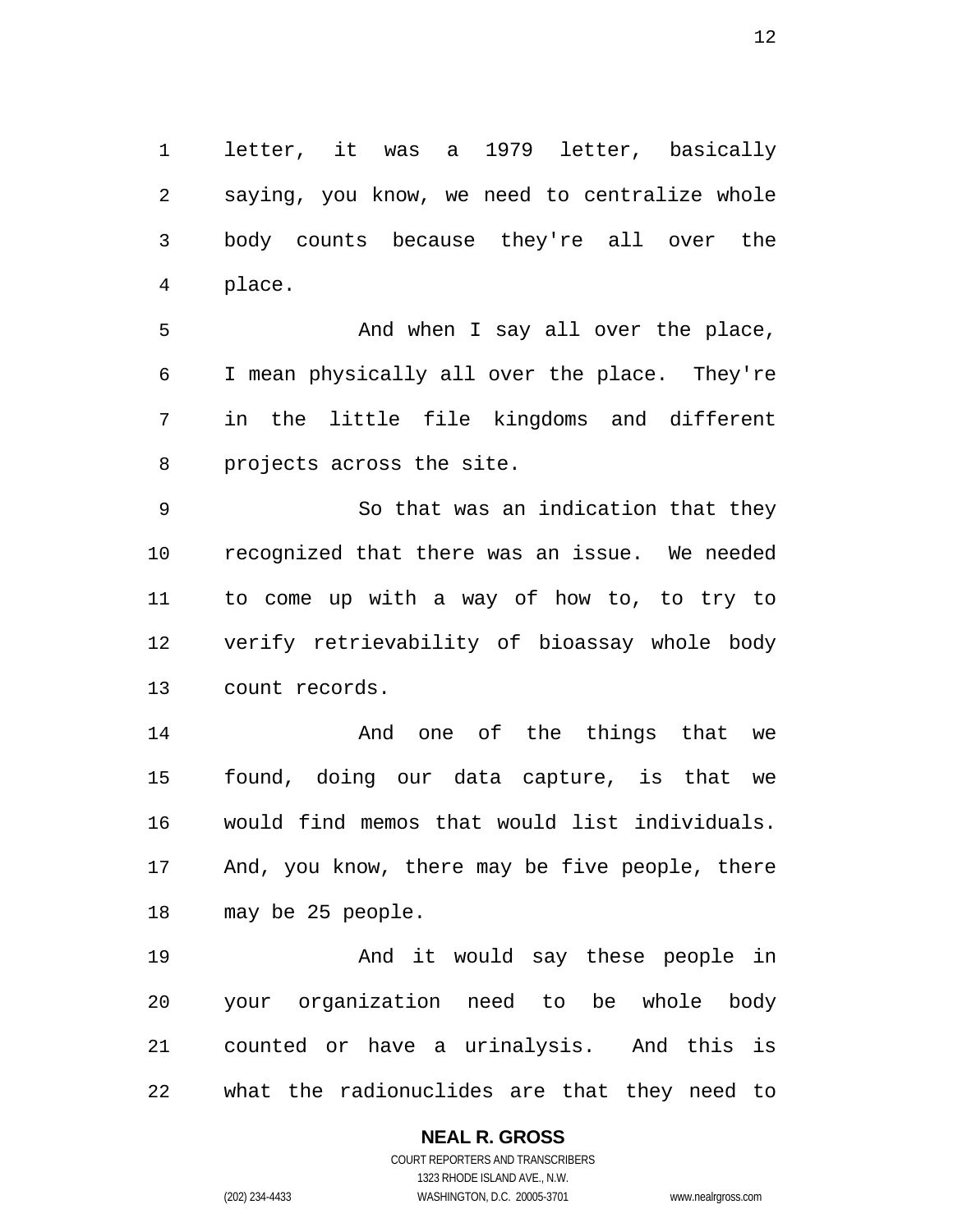be tested for.

So what we did is we got those records and we got 69 names of those records. And these were not necessarily claimants. Some of them may have been, but most of them were not. And we asked Brookhaven to do a search of, there's basically three repositories that they have there. Give us everything you've got on these 69 people. And what we did is we broke up those 69 people by decade. And tried to look

at the percentage of return that we would get. So if they said John Smith got a whole body count in 1975, we had to see the results from John Smith's whole body count in 1975, to see if it was retrievable.

And what happened is -- the '80s and '90s, is where we really started getting high level of retrievability, '70s, '60s, '50s, it just wasn't there.

We know that the individuals were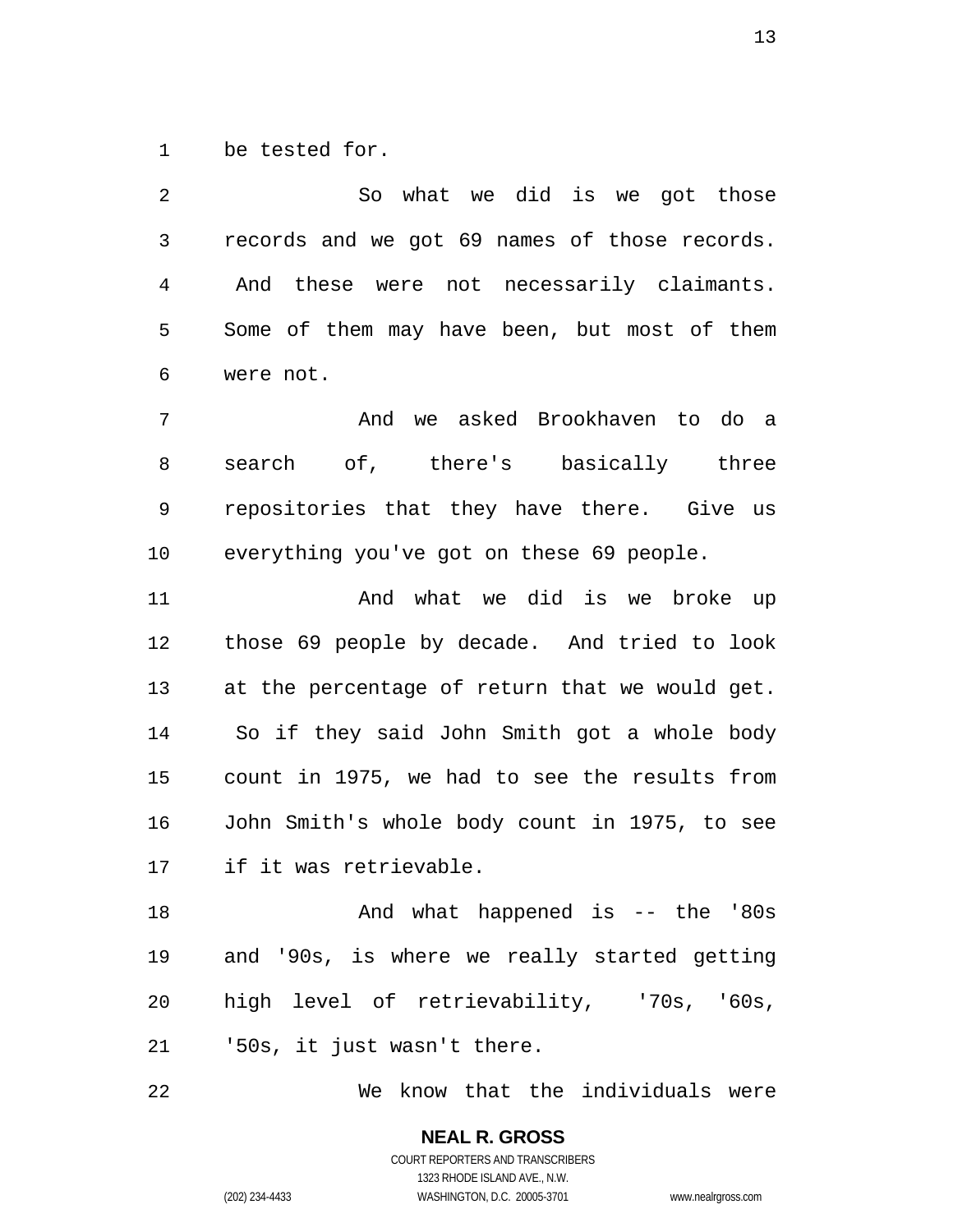requested to get whole body count or have a urinalysis but the data just wasn't there. At least it wasn't there as far as Brookhaven was concerned.

They didn't give it to us. So, we decided that based on those results, 1980 was a good cutoff date.

We had 100 percent retrieval in the 1990s, and the 1980s was off by one individual. We did find a whole body count for that individual, but it was more than a year afterward so we didn't count it.

We counted that to be 100 percent retrieval for that decade as well. We realize it's a small sample size, but that's how we did it. Because we were more concerned about retrievability than just gross numbers.

Because gross numbers don't tell you a whole lot, when we need the individuals dosimetry reports.

CHAIR BEACH: Can I ask you a question?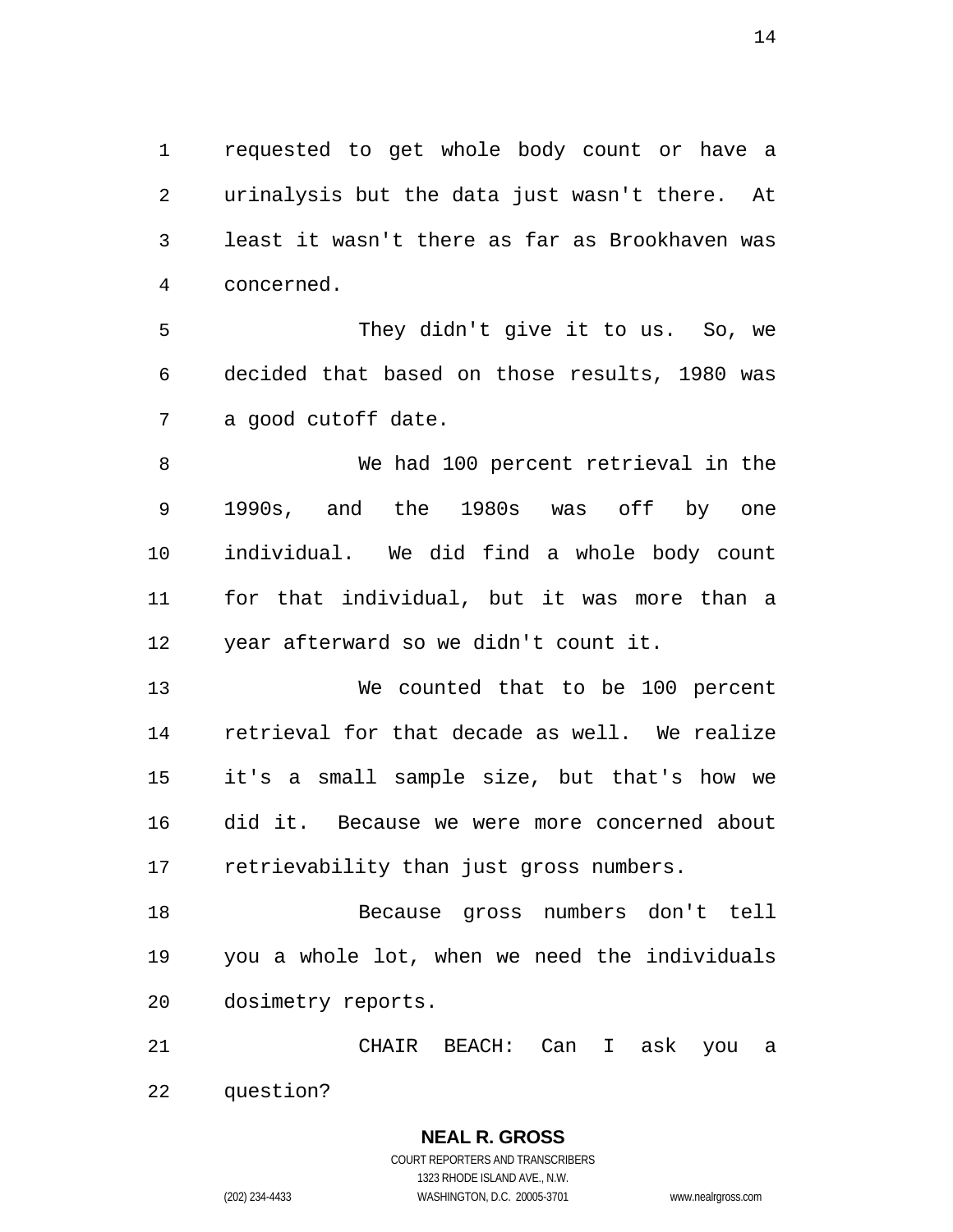1 MR. CALHOUN: Yes, ma'am. CHAIR BEACH: So in 1980, of the 69 individuals, you got 100 percent minus one -- MR. CALHOUN: Yes, but the 69 were spread out over six years. So it was probably, six decades. So it was probably eight per decade. CHAIR BEACH: So eight individuals in 1980s? MR. CALHOUN: Yes, eight or nine, yes. CHAIR BEACH: I just want to make sure on the number. MEMBER ROESSLER: Can I ask, add to that question? So in '79, there was this letter indicating that things should be better centralized. Then did you find an indication that there was a follow-up to that? MR. CALHOUN: Actually, I did, but that's not, that's something I just found in the last couple of days. So, and I'll tell you about it.

> **NEAL R. GROSS**  COURT REPORTERS AND TRANSCRIBERS

1323 RHODE ISLAND AVE., N.W. (202) 234-4433 WASHINGTON, D.C. 20005-3701 www.nealrgross.com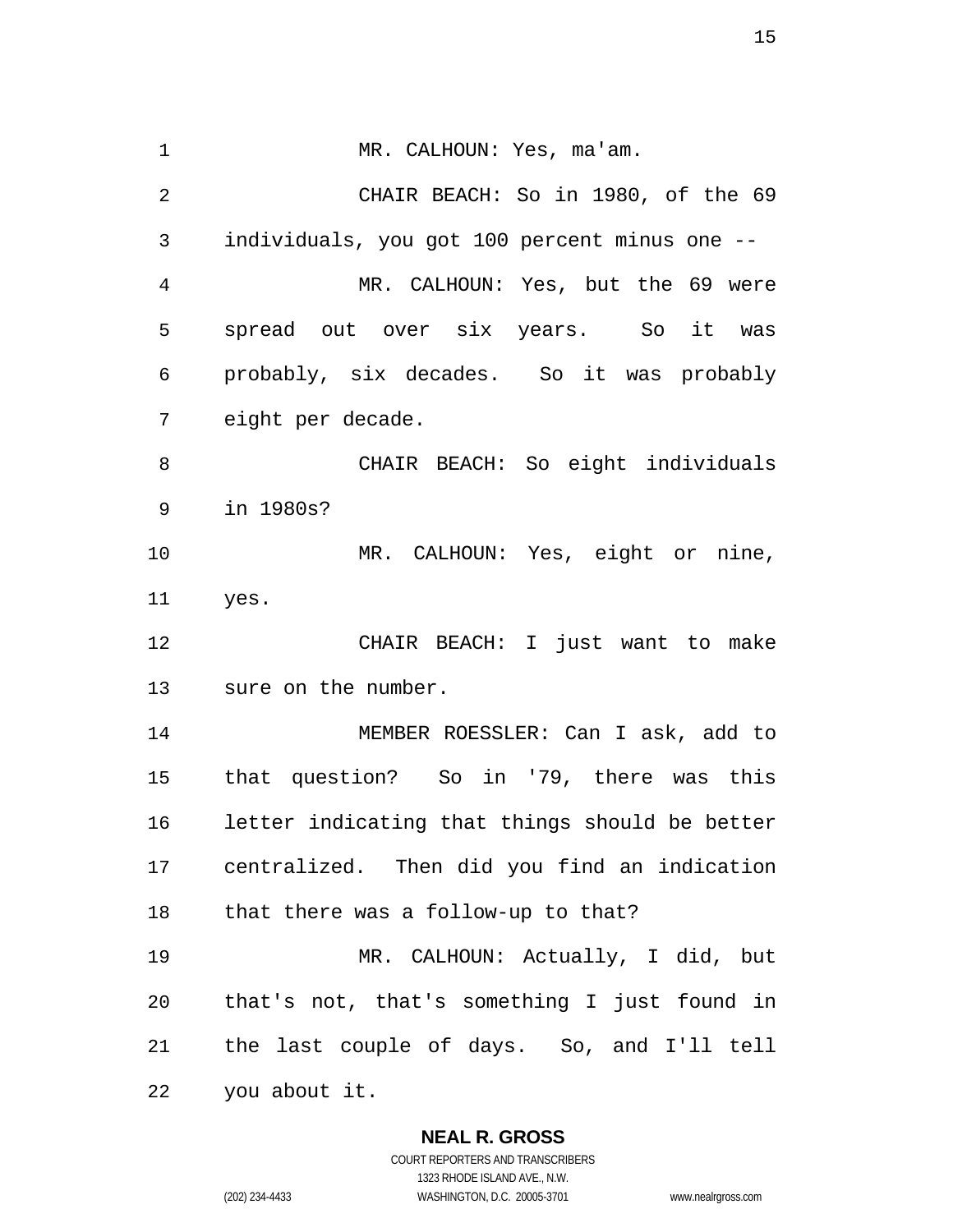MEMBER ROESSLER: Okay, I'll just 2  $wait --$ MR. CALHOUN: I hate to throw stuff up that's brand new, but I've been spending a lot of time going through this. MEMBER ROESSLER: What would be an indication to that something took place -- MR. CALHOUN: Well, the first thing is, I think is the retrievability test that we did. As in the 1980s, things started getting a lot better. In the last week or so, I found a letter in May, 1980. And it was a request from a guy named Miltenberger, and I can give you the SRDB number for these documents, if you need them. But he was asking individuals at the HFBR, the High Flux Beam Reactor there. He said, you know, we're missing whole body count records. He's asking this to the Project Manager. We're missing some whole body count

> COURT REPORTERS AND TRANSCRIBERS 1323 RHODE ISLAND AVE., N.W. (202) 234-4433 WASHINGTON, D.C. 20005-3701 www.nealrgross.com

**NEAL R. GROSS**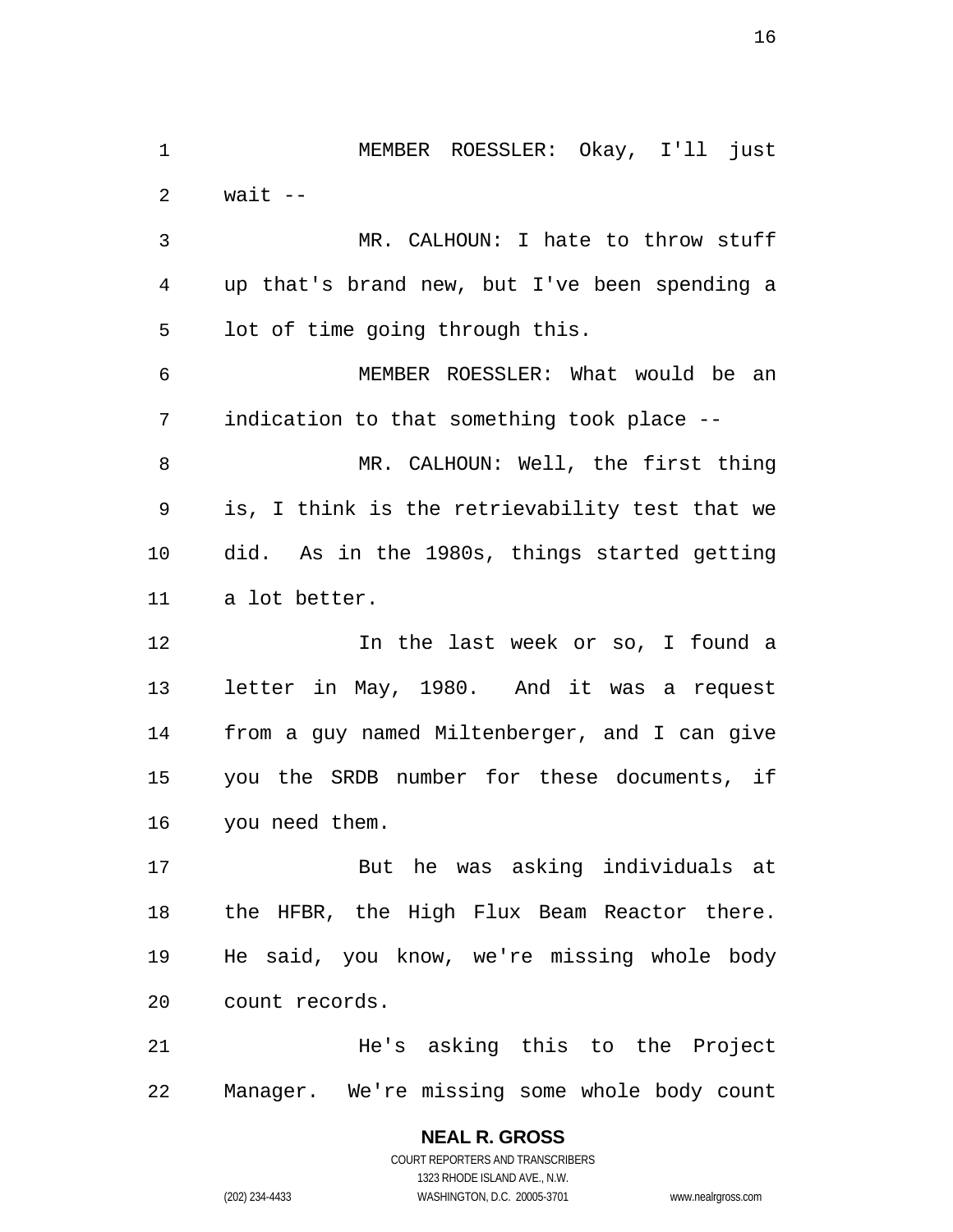records, could you search your records because we need to update, so I can update our bioassay and dosimetry records.

And what he did was he presented a table of individuals, and he listed from 1973 to 1980, the records that he didn't have. And he, you know, this guy needed a whole body count in this year, we don't have it.

He listed all of those. And then there's a couple back and forths with them. I went through the records that we have. At the time, now this was in May of 1980, this request went out.

And there were only two records missing from 1980. If you go back to '79 and '78, there's many, many records that are missing.

18 And actually we have the results from those two individuals. They were found and we actually have them in our Site Research Database that we captured on a data capture.

So, everything from 1980, that he

**NEAL R. GROSS**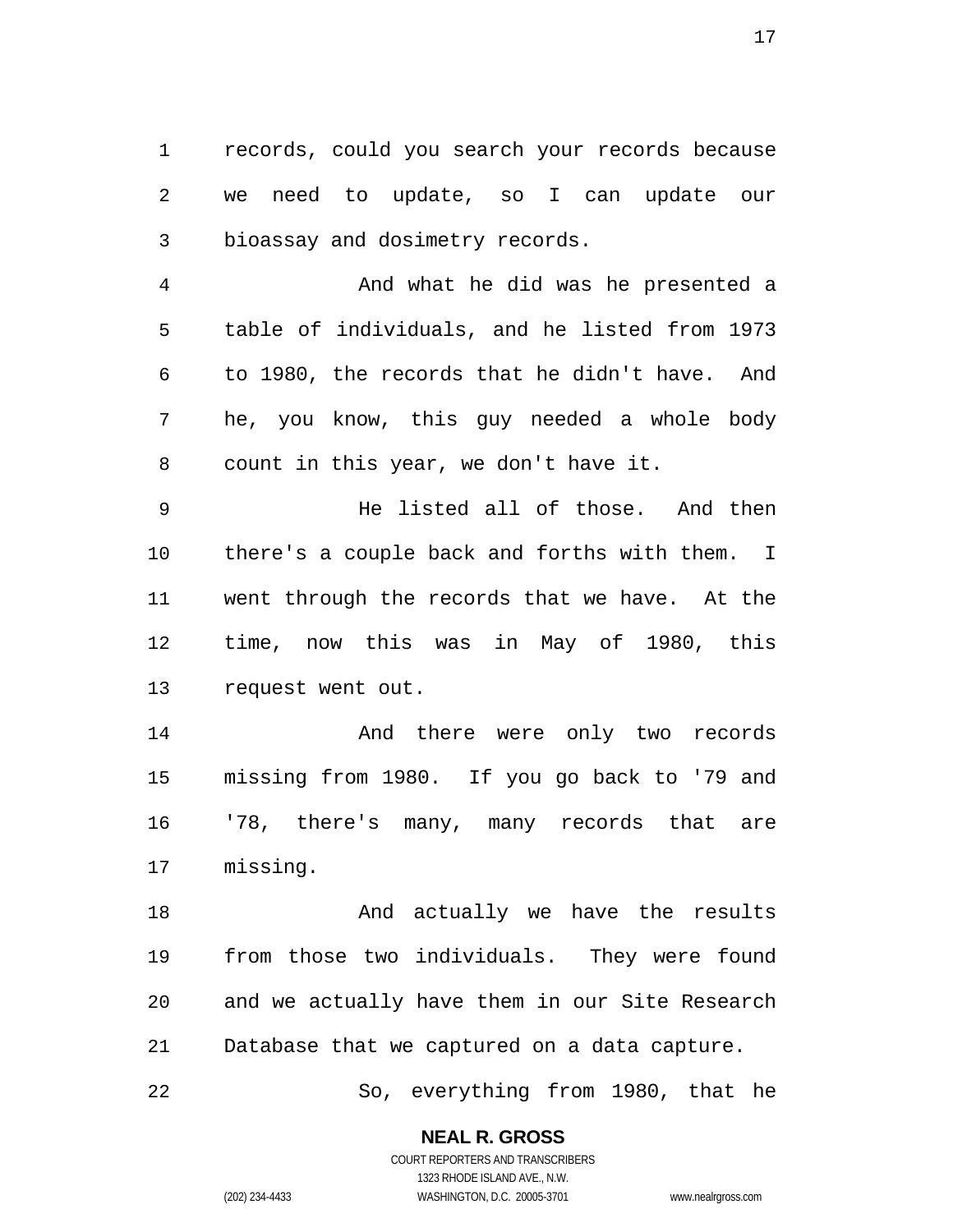thought was missing, and he went out and made a request to the project manager there, I think his name was Rothman, it says.

We got those two for 1980, so 1980 was complete, '79 wasn't. Big difference between '79 and '80. So that's just another indication that they did something and the records are, the records seem to be a lot more available. That's basically it. That's what, that was what we hinged our 1980 determination on.

12 CHAIR BEACH: So how many people are we talking about in 1980? You mentioned 69 over the decades.

MR. CALHOUN: I think it was eight or nine.

CHAIR BEACH: So there's only eight or nine people that needed --

MR. CALHOUN: No, no, these were -- CHAIR BEACH: So how many people -- MR. CALHOUN: This was a sample. Now the sample was based on records that we

## **NEAL R. GROSS**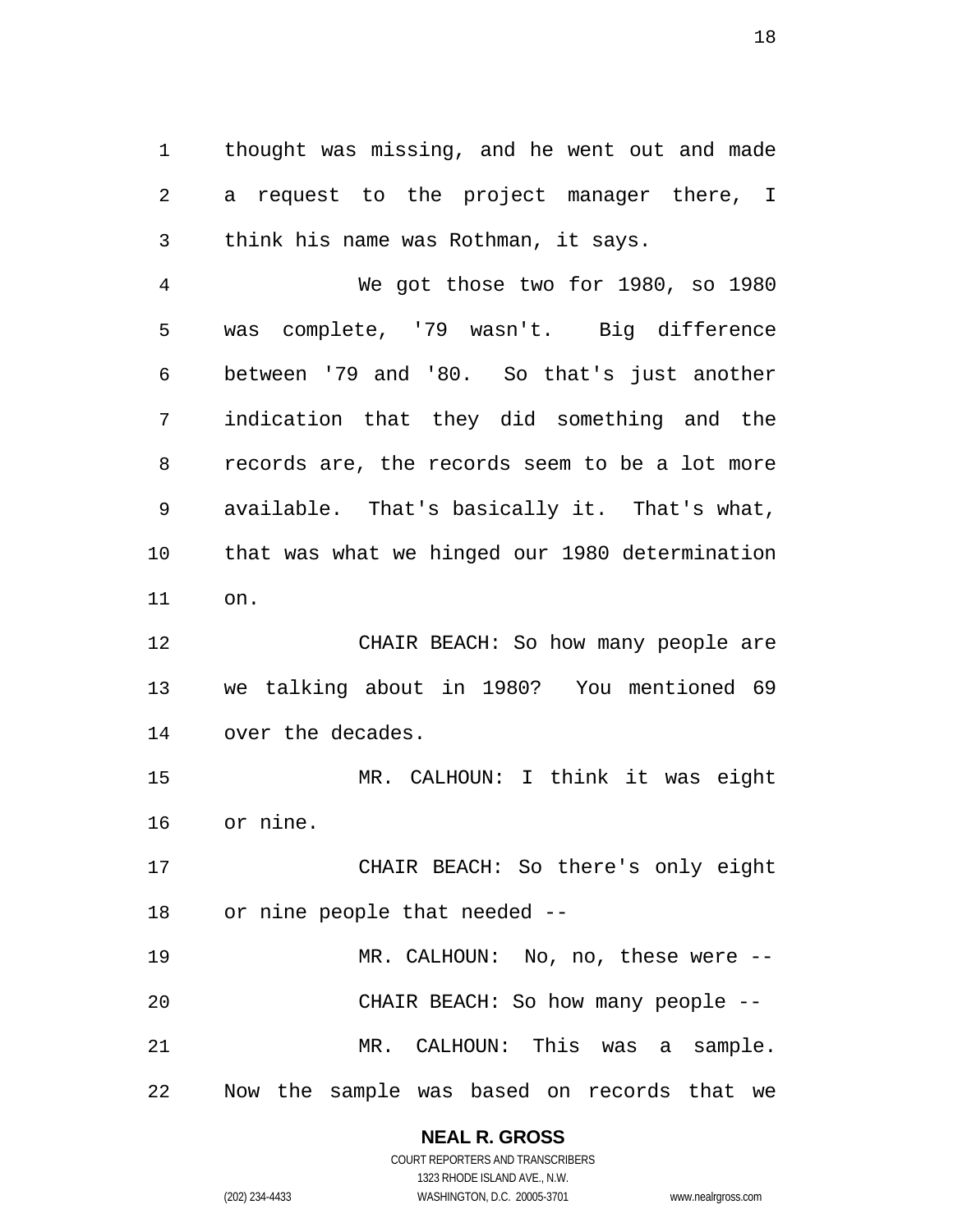had that said, they're basically lists. And they would list individuals and say this person needs to be whole body counted or have a urinalysis for these radionuclides. You took a sample of those and tried to do a retrievability test. CHAIR BEACH: So, beyond the sample, how many people would you say had bioassay data in the 1980s? MR. CALHOUN: Oh, I don't know. We may have that, I don't know that, hundreds. CHAIR BEACH: Hundreds? 13 MR. CALHOUN: Hundreds. CHAIR BEACH: And then, and you did a sampling of eight individuals out of that hundreds? 17 MR. CALHOUN: Out of the 69. CHAIR BEACH: Out of the, but the 69 was spread over -- MR. CALHOUN: Yes. CHAIR BEACH: Several years, okay. 22 DR. BUCHANAN: I can clarify that.

> **NEAL R. GROSS**  COURT REPORTERS AND TRANSCRIBERS

> > 1323 RHODE ISLAND AVE., N.W.

(202) 234-4433 WASHINGTON, D.C. 20005-3701 www.nealrgross.com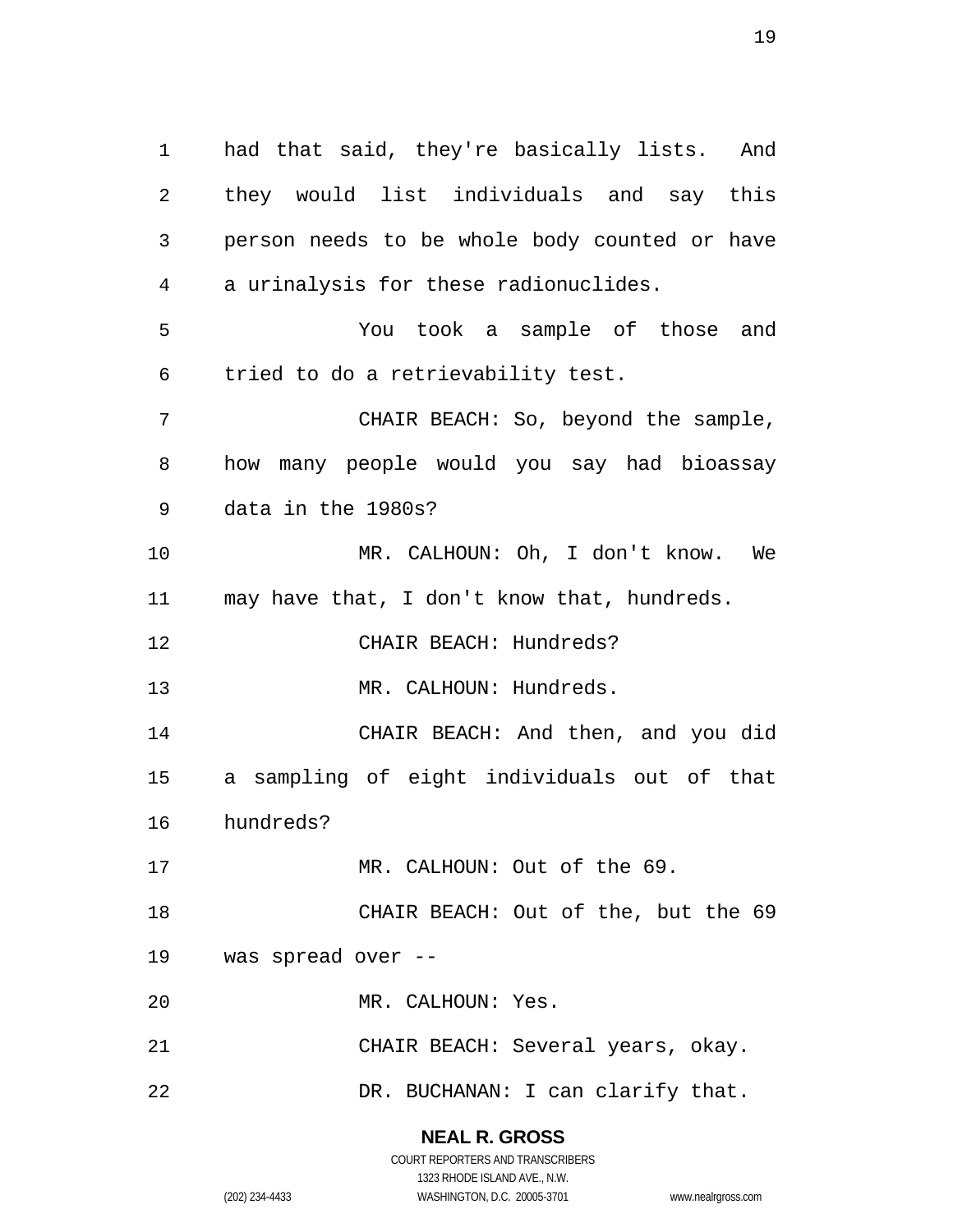MR. CALHOUN: Thirteen in the '80s. MEMBER ANDERSON: And then it's spread out over the '80s? MR. CALHOUN: Yes. DR. NETON: I think it's important to point out here that the premise here is that Brookhaven, correct me if I'm wrong Grady, but we believe had an adequate radiation monitoring program in place. I'm assuming that we have evidence of procedures and documents and such saying that the workers were covered when there was a need to be covered, the potential was there. Now that's something that we can debate, but if that were true, then the question is, what Grady did. They went back and sampled and said, well, they found memos saying they put program is in place. Here's a record that says these people should have been sampled, can we verify that they actually indeed were. And not until 1980, did we have any

**NEAL R. GROSS** 

COURT REPORTERS AND TRANSCRIBERS 1323 RHODE ISLAND AVE., N.W. (202) 234-4433 WASHINGTON, D.C. 20005-3701 www.nealrgross.com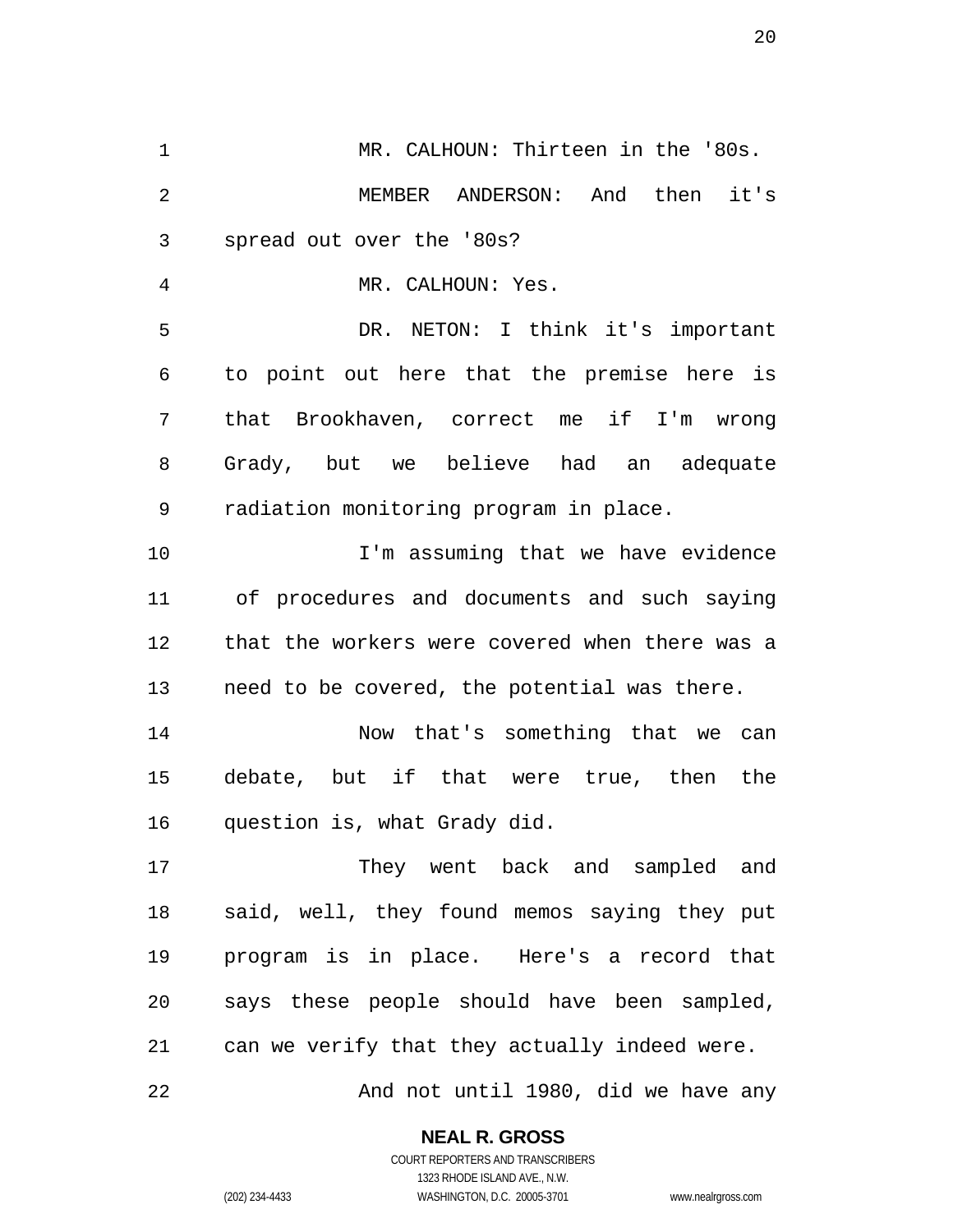confidence that the data could be retrieved. They are probably there somewhere, it's just you don't know where they are.

MR. CALHOUN: The Brookhaven Site, because it was so varied, it wasn't like some of the other Sites where everybody who walks into the controlled area, gets a badge. And everybody who walks into the controlled area has a urinalysis.

And everybody that walks into the controlled area has whole body counts. Because of the diversity of that site, it was dependent on the actual individuals and what jobs they were doing.

Back to the, gosh, I want to say the '60s. The policy was that they would monitor people that had the potential of receiving ten percent of the limit.

And so it was always a project activity-specific type assignment of need for dosimetry, whether it's internal or external.

MEMBER ROESSLER: Let me try to know

#### **NEAL R. GROSS**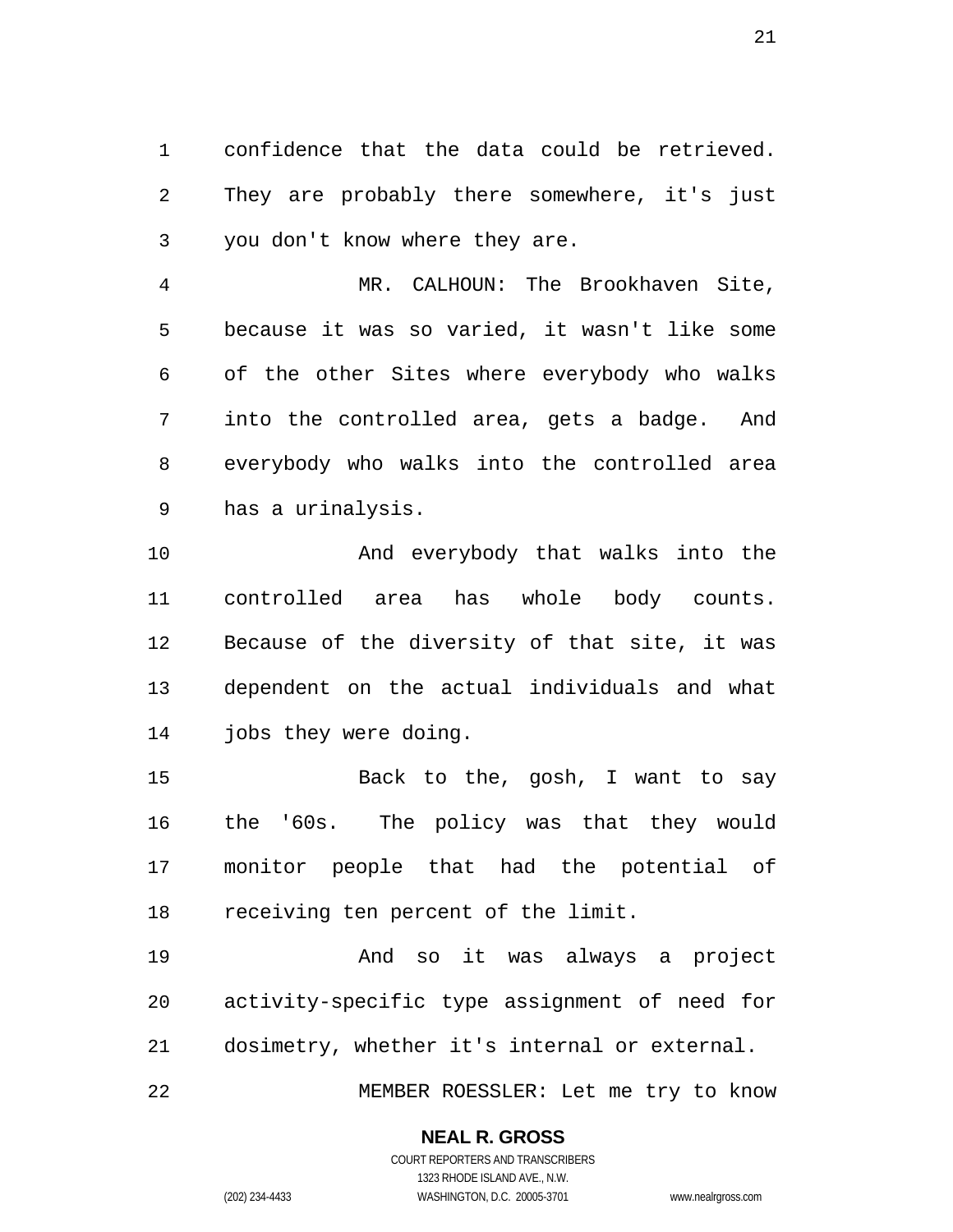what we're doing here. You're bringing up things before 1980, but that Class, the -- MR. CALHOUN: Right, they're done. I'm not worried about that. That's done. MEMBER ROESSLER: So you're more or less confirming what the decision already was. MR. CALHOUN: Yes, yes. MEMBER ROESSLER: And what we really need to focus on is the adequacy of the program starting in 1980? 11 MR. CALHOUN: Yes, that's true. MEMBER ROESSLER: And so any of these comments about what was done are pertinent only to the one that's already in SEC. MR. CALHOUN: Yes, yes, yes. MEMBER CLAWSON: Well, this is one of the questions that I had, because basically looking at the graphs and charts of how many bioassays or *in vivo* and so forth like that, I don't see an increase, you know, or anything else that's around the '80s.

> **NEAL R. GROSS**  COURT REPORTERS AND TRANSCRIBERS 1323 RHODE ISLAND AVE., N.W.

(202) 234-4433 WASHINGTON, D.C. 20005-3701 www.nealrgross.com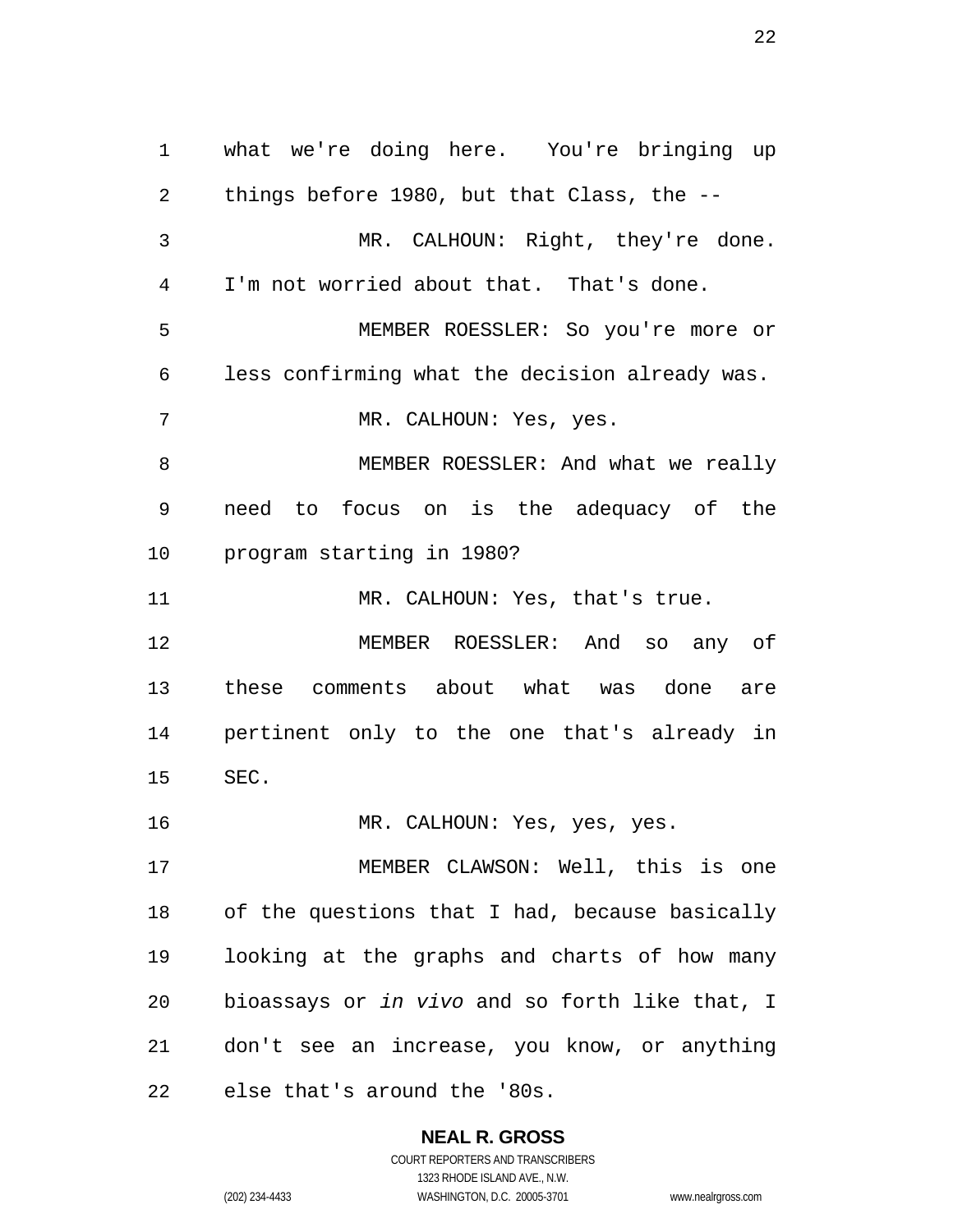And that's why I'm interested in why the '80s --

MR. CALHOUN: An increase really wouldn't indicate anything. What we're looking at is retrievability because, only if we had a static workforce, that we had a certain number that we are going to monitor, would an increase or a decrease be any kind of indication of the monitoring program.

Because the workforce fluctuated a lot and the different activities fluctuated a lot. So just a gross increase in the number, or decrease in the number of people monitored, really isn't going to tell you much about the adequacy of the program or retrievability.

For sure, it's going to tell you nothing about retrievability.

MEMBER CLAWSON: No, and that's absolutely true, and if you don't have the documentation there or the bioassay it's not going to tell you anything else.

My understanding is they didn't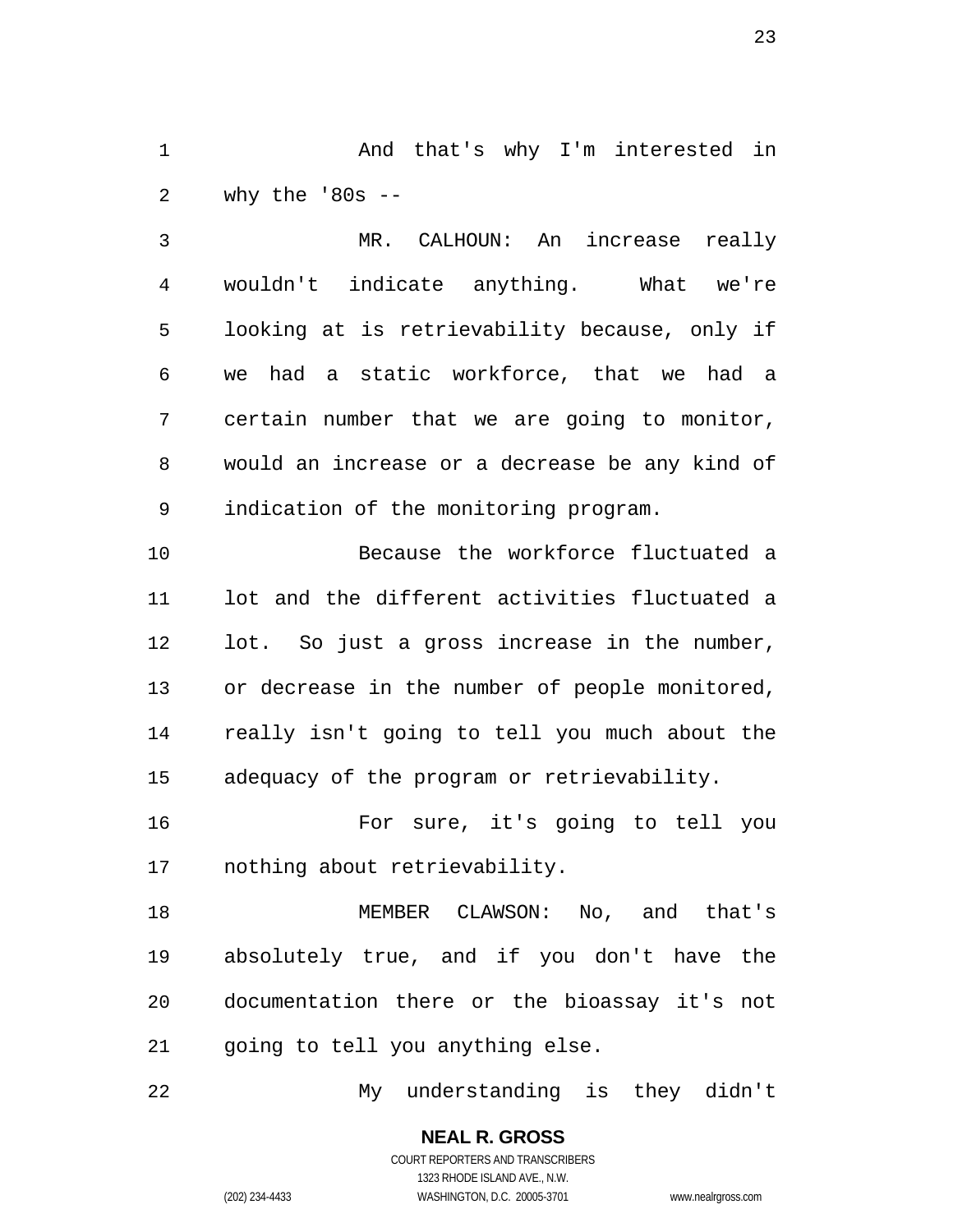have any kind of centralized bookkeeping. Everybody was kind of out on their own, is that correct?

MR. CALHOUN: I, like I said, the determination on whether someone would be monitored or not, was based on an activity. So, if you had potential to receive whatever the threshold was, you were monitored internally and externally.

10 10 It wasn't everybody. Because, like you said, if you've ever been on that site, it's like walking onto a, it's like walking onto to a university.

And the pockets of radiological activities were, you know, spread out.

CHAIR BEACH: So the original SEC from '47 to '79, that was given to everybody on the Brookhaven Site?

19 MR. CALHOUN: Everybody.

CHAIR BEACH: Okay. So everybody on site had the potential to come into contact

with some type of dose?

# **NEAL R. GROSS**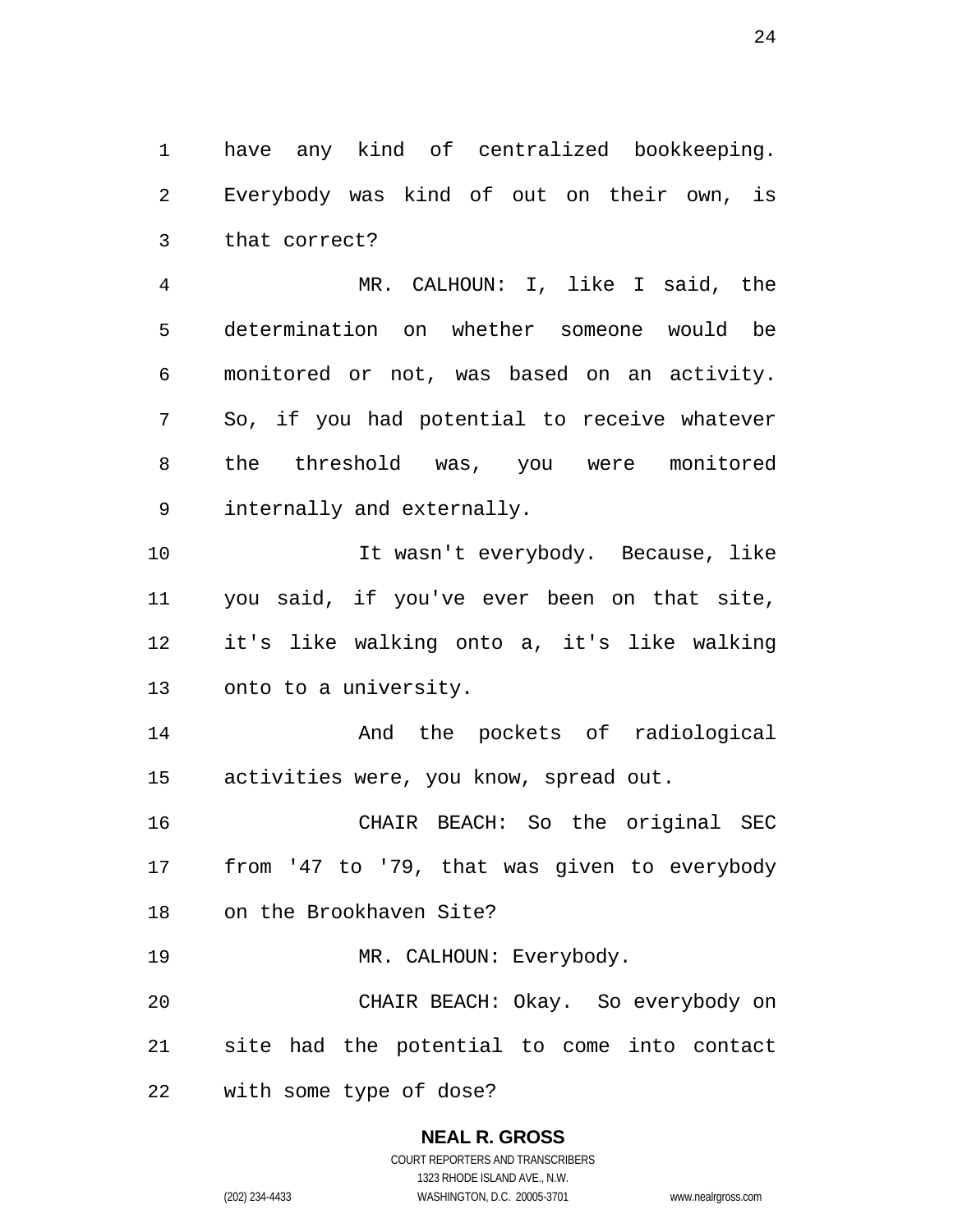MR. CALHOUN: There was no way to determine if they couldn't. CHAIR BEACH: And did that change after 1979, that theory? MR. CALHOUN: No, no, we believe that everybody was monitored appropriately. The issue is retrievability of the records. 8 CHAIR BEACH: Right. MEMBER ROESSLER: So pointing to that issue, and in the ER here, it talks about 1979, and there's a report by Hall, which I don't have here. 13 MR. CALHOUN: Right. MEMBER ROESSLER: It talks about, and we're talking about whole body counting records, switching them from the medical division to the S&EP. Now apparently that sort of was the evidence that something new has happened and - MR. CALHOUN: Yes, that was part of our puzzle. That kind of triggered us to, I

> **NEAL R. GROSS**  COURT REPORTERS AND TRANSCRIBERS

> > 1323 RHODE ISLAND AVE., N.W.

(202) 234-4433 WASHINGTON, D.C. 20005-3701 www.nealrgross.com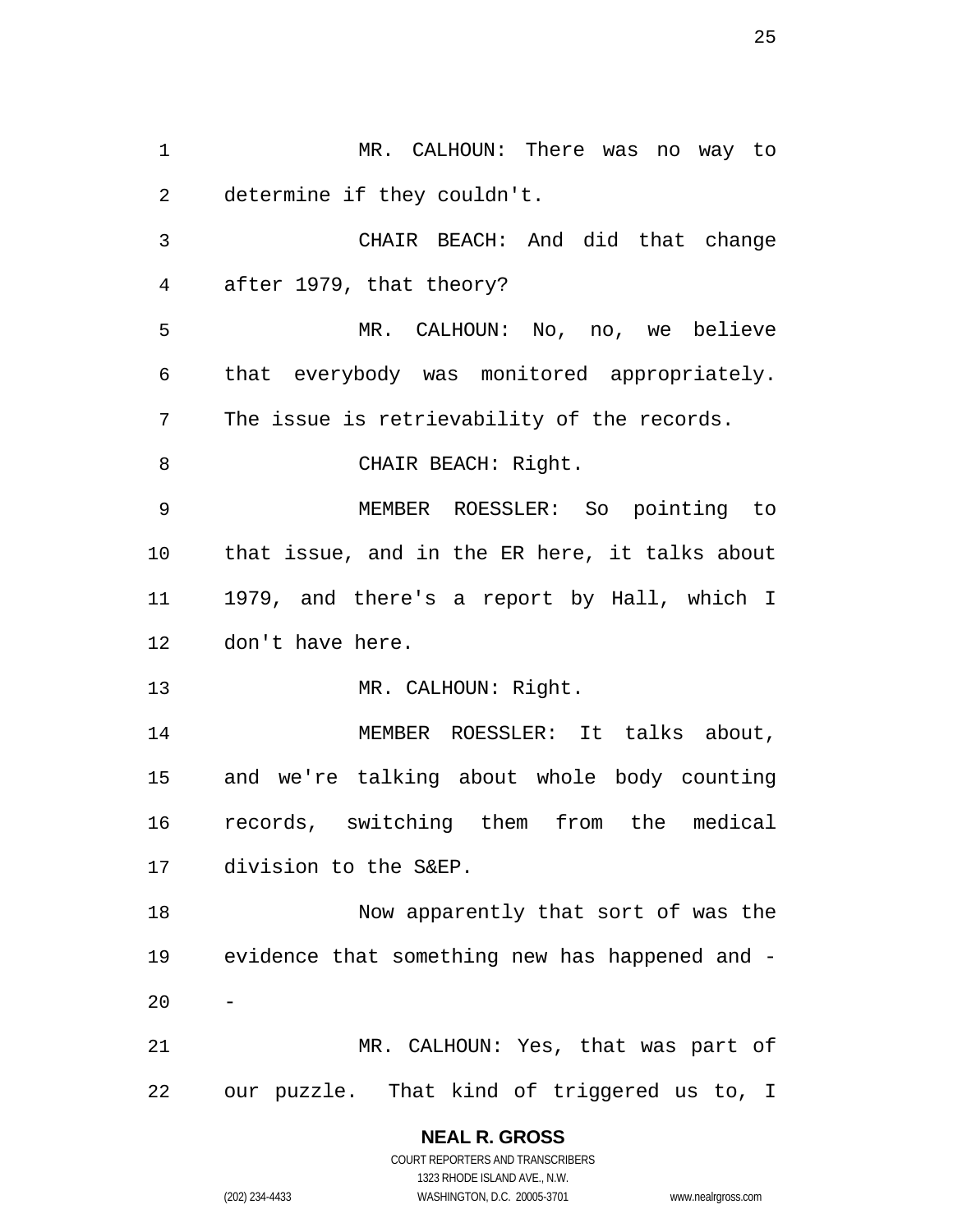mean it actually is independent of, but supports the 1980 take.

You know, obviously somebody felt that there was a need to get a better grip on the internal dosimetry records and centralize them. And that came out in 1979.

MEMBER ROESSLER: That was the indication that there was a need.

9 MR. CALHOUN: Yes.

MEMBER ROESSLER: Now do you have another indication that it actually took place?

MR. CALHOUN: I believe that our retrievability sample is -- supports that tremendously. And I also believe that this other thing that I just found about them actually going out and saying, hey, we've got missing records, we need to gather these together so that we can update our dosimetry and bioassay records, supports that as well. Now that's one I just threw at you,

because I just found it a couple of days ago.

**NEAL R. GROSS** 

COURT REPORTERS AND TRANSCRIBERS 1323 RHODE ISLAND AVE., N.W. (202) 234-4433 WASHINGTON, D.C. 20005-3701 www.nealrgross.com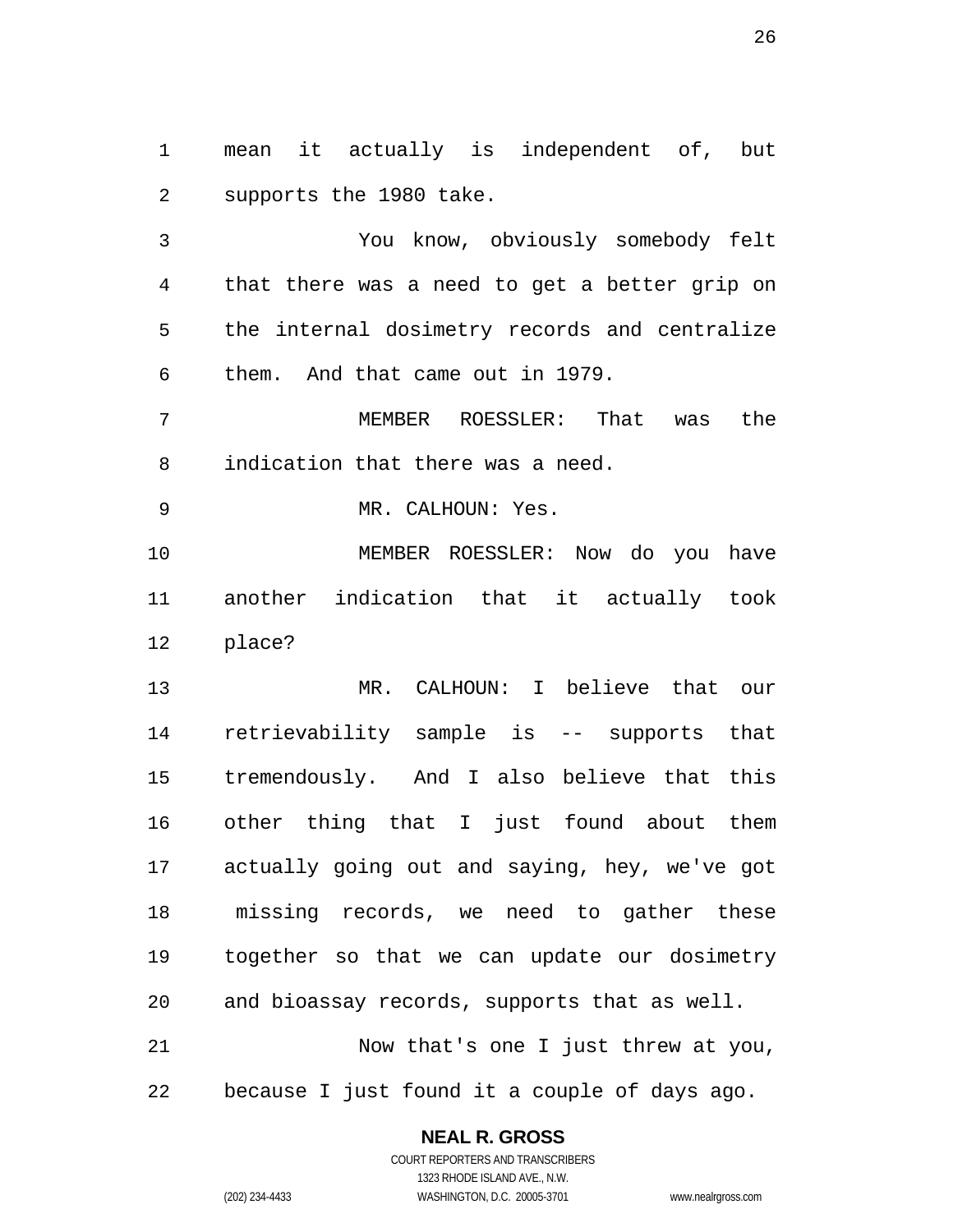MEMBER ROESSLER: It would seem like this new division, S&EP is probably Safety and  $3 \qquad --$ MR. CALHOUN: And Environmental Protection, I would imagine. MEMBER ROESSLER: Something like that. MR. CALHOUN: I don't think it's a new division, but -- MEMBER ROESSLER: It would seem like there might, I would expect to go there and find some new, in 1980 or '79, some new evidence that they're saying, okay, we're going to square this away. And you haven't looked for that yet. MR. CALHOUN: Well, all we have so far, and if you've got anything new, Tim, you can tell me. But is what we have is a memo that said we need to do it. We have the records that indicate that the difference between the '70s and '80s

> **NEAL R. GROSS**  COURT REPORTERS AND TRANSCRIBERS 1323 RHODE ISLAND AVE., N.W. (202) 234-4433 WASHINGTON, D.C. 20005-3701 www.nealrgross.com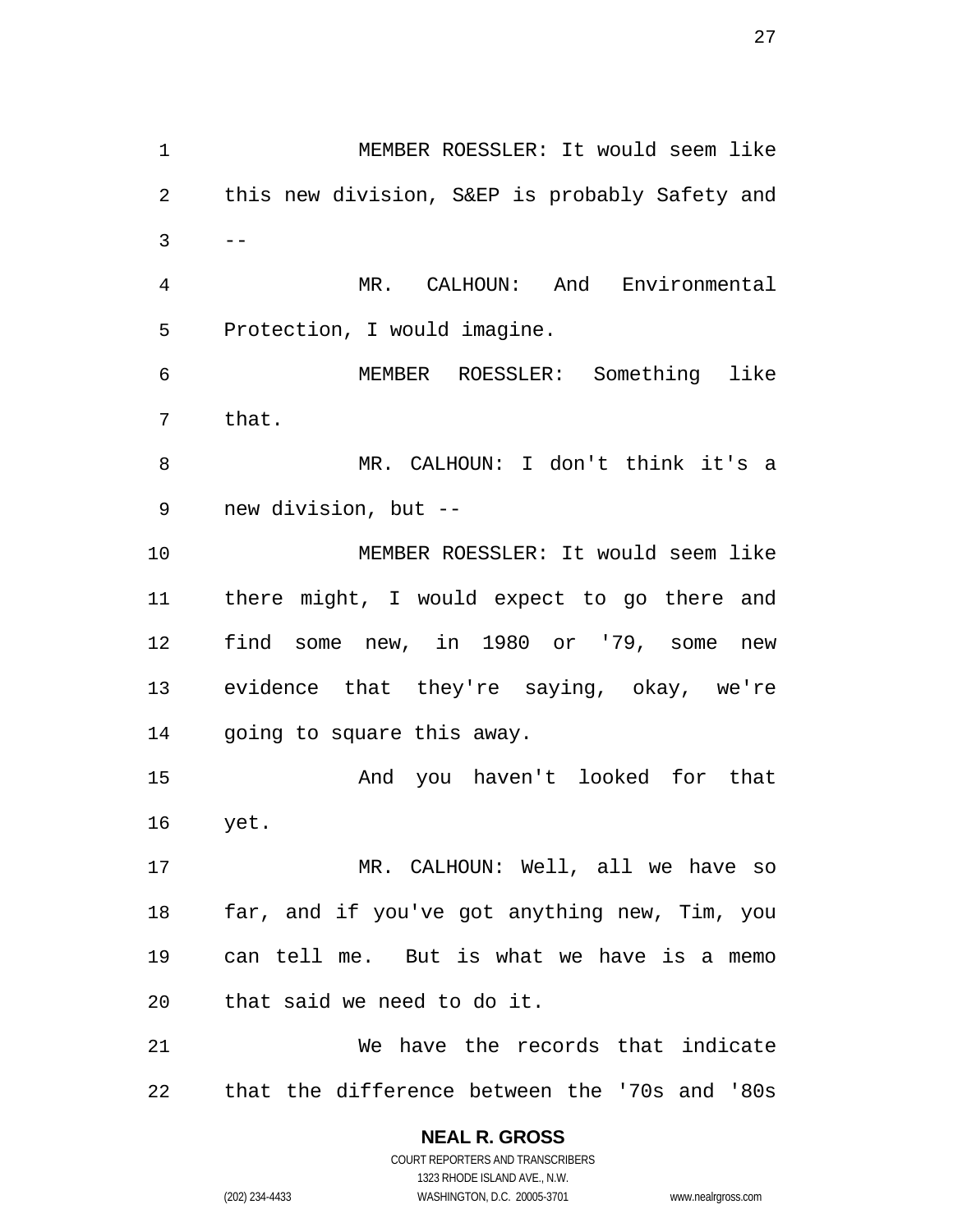is significant, as far as retrievability goes.

2 And I've also got the memo from May of 1980, that says, you know, we need these records. We found that these records were missing.

If you've got copies of them, send them to me. And I looked through our database and I found all of the records, although there were only two that were missing in 1980, and these are, these are not checkmarks that just say they were taken, these are the actual whole body count results.

13 And in 1979, not nearly as much. I would say more than 50 percent of them were missing.

MEMBER ROESSLER: So this author in 1980, Cohn, wasn't he the whole body counter supervisor there?

MR. CALHOUN: Cohn, yes -- MEMBER ROESSLER: Well, I guess what I'm looking for is some records there, once this was transferred, to say we, we now have -

## **NEAL R. GROSS**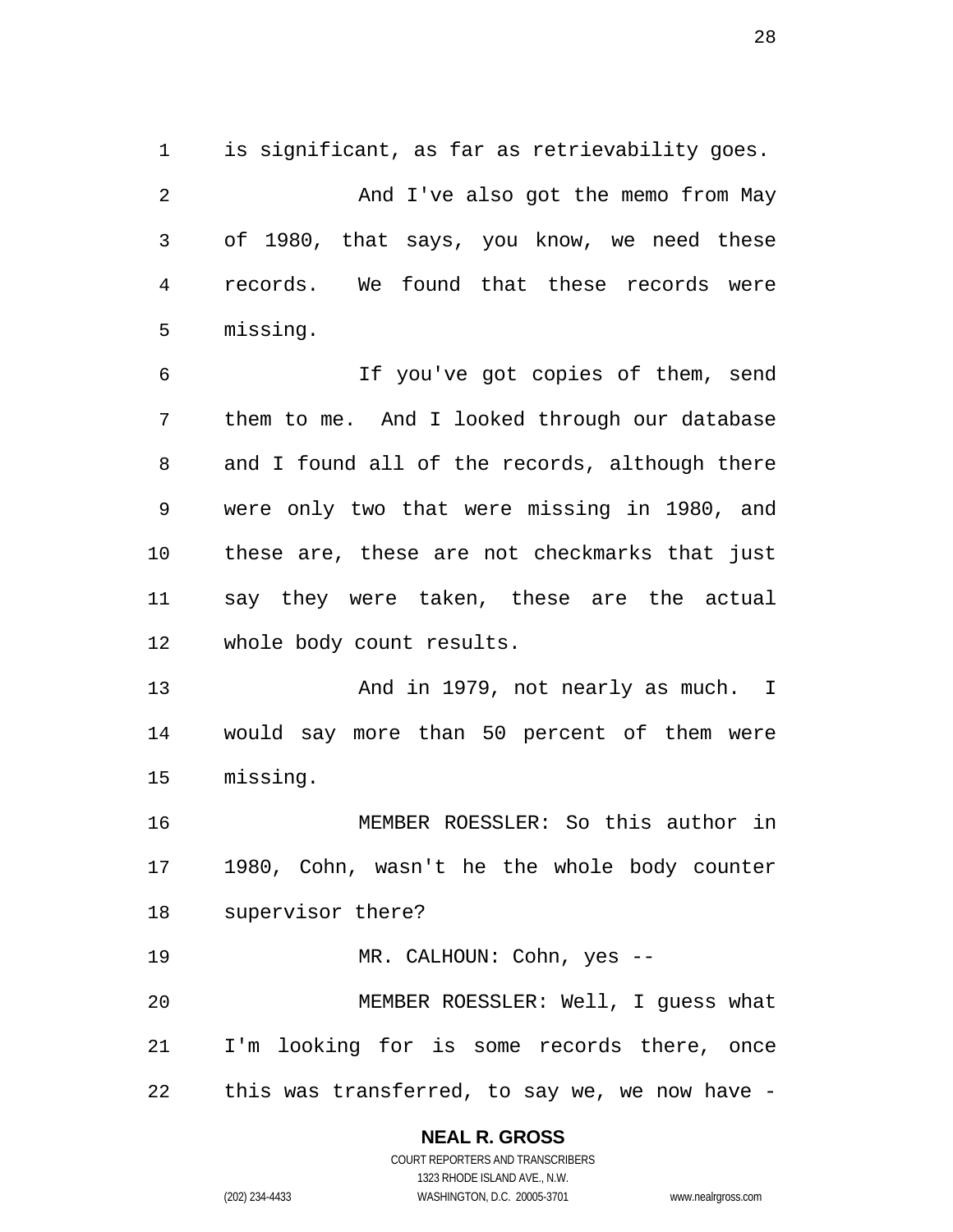$\mathbf{1}$ MR. CALHOUN: I don't have anything that says, okay, we've got them all here in one spot. I don't have it. MEMBER ANDERSON: Or we've changed the procedure, so that's -- MEMBER ROESSLER: Yes, that's what would really -- 9 MR. CALHOUN: I would --MEMBER ROESSLER: But I'm not sure you've really looked at everything yet. DR. NETON: Is there evidence that they actually may have consolidated data? MR. CALHOUN: They are still in the process of doing it. If you look, what you'll find is, you know, sure, I've got individual counts that give the spectrum -- I normally think of as the whole body count result. But a lot of the results are tabular. You know, I may have 15 people that were counted in March of whatever, 1979 or 1982, and it lists, you know, potassium

**NEAL R. GROSS** 

COURT REPORTERS AND TRANSCRIBERS 1323 RHODE ISLAND AVE., N.W. (202) 234-4433 WASHINGTON, D.C. 20005-3701 www.nealrgross.com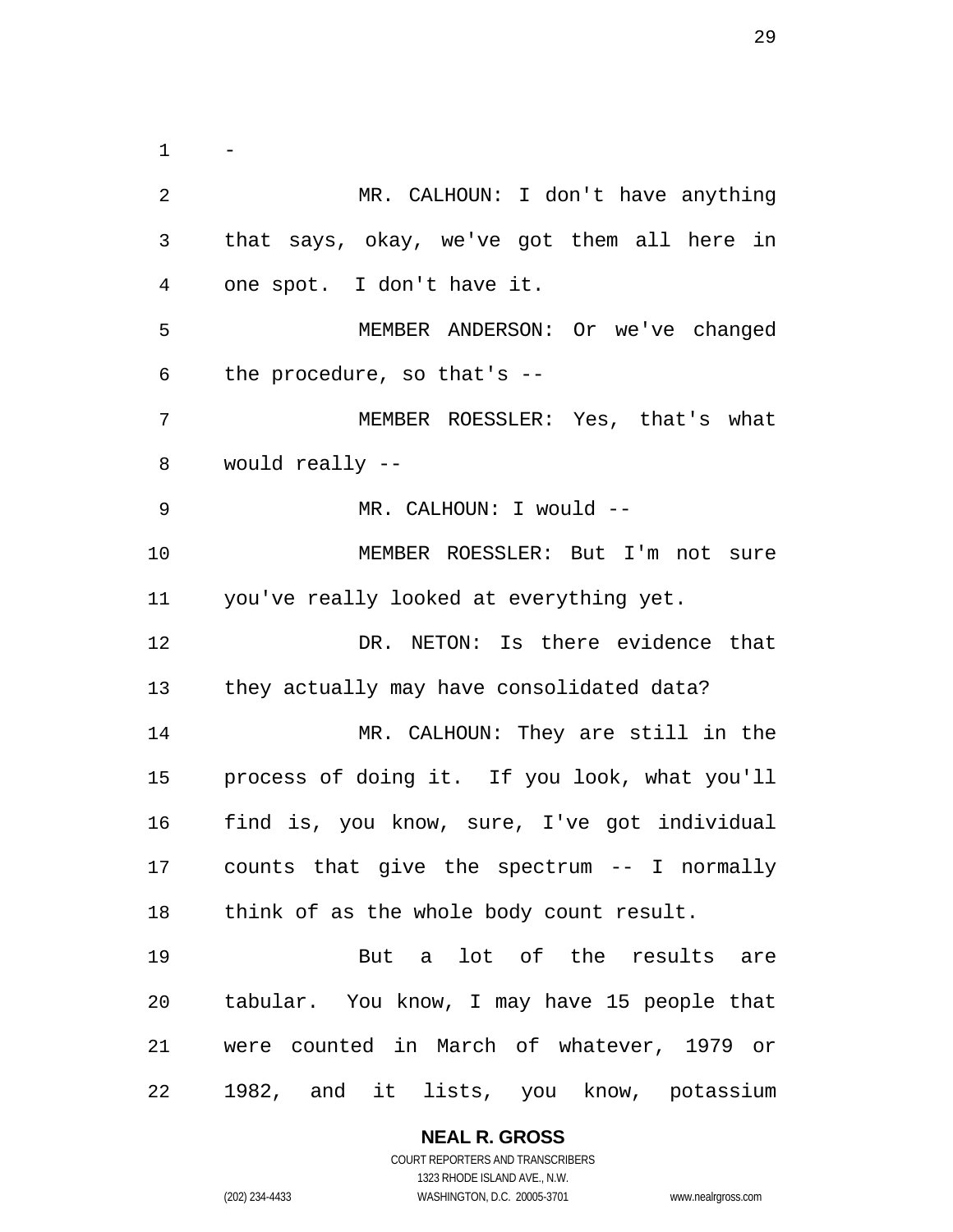results and cesium results and other radionuclides.

So actually, what we're, the one thing we've done, is we're linking those to our NOCTS database. And I know that they're in the process of getting them. Now, we re-request data for many individuals at the Brookhaven Site, based on our findings and we ended up getting data, internal dosimetry data and X-ray data that we had not previously received from them.

Because now they know where to look, you know. So a lot of these whole body counts were in the medical files, and they had not been going through those medical files.

17 And now we're getting those records and the entire medical file. So, they're still in the process of trying to make them more retrievable, because I believe when they actually did the counts, a lot of the results, like I said, are in more of a tabular fashion.

**NEAL R. GROSS**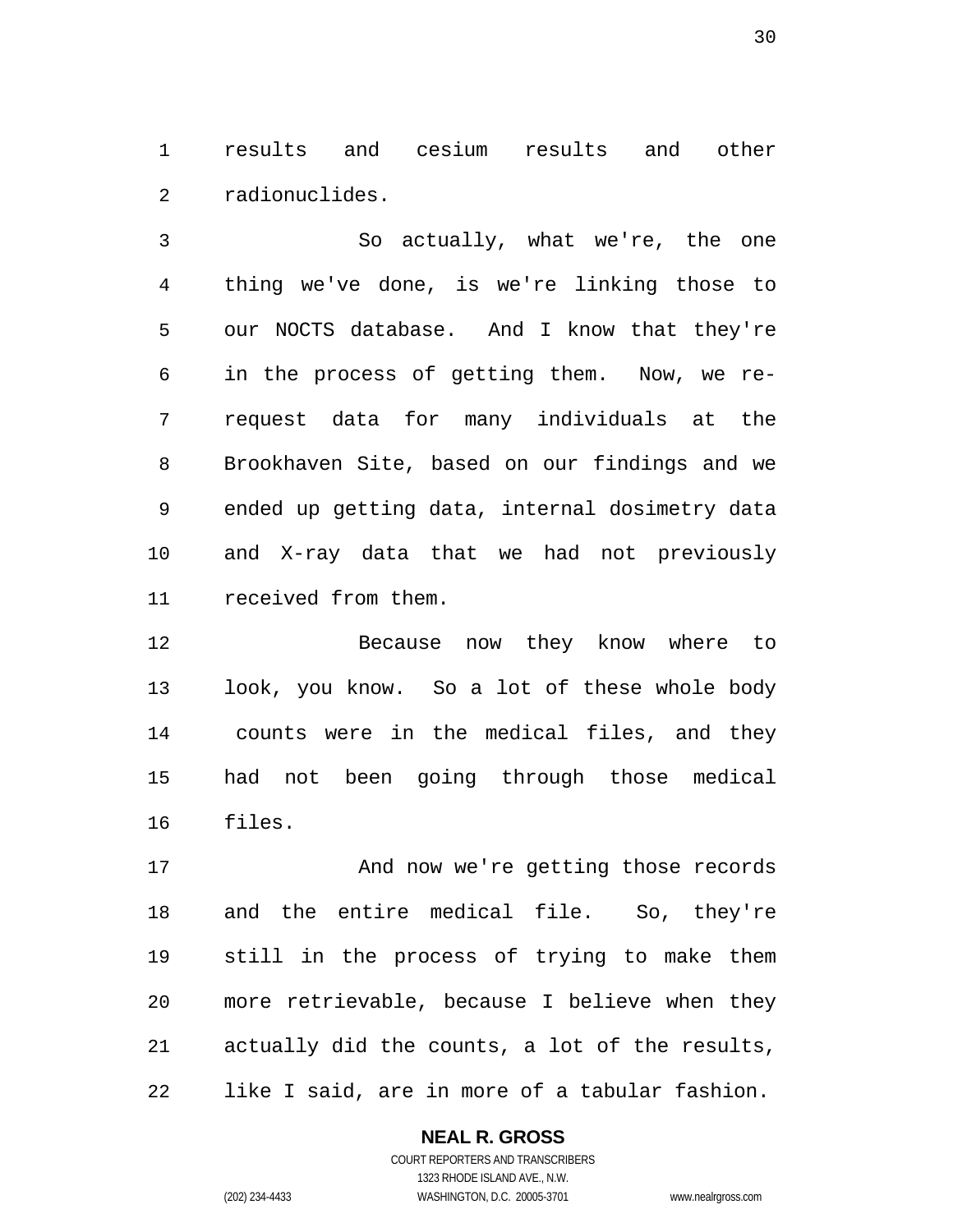1 They were kept that way. MEMBER ROESSLER: So back to this Cohn reference. It says Cohn, 1980, response to memo of August 27th, concerning Biomedical whole body counter correspondence to Miltenberger. What did that say? CHAIR BEACH: Gen, are you on the ER Report? MEMBER ROESSLER: I'm on the ER Report. 11 CHAIR BEACH: What page? MEMBER ROESSLER: I'm looking in the reference list now, on page -- which I think is page 82. I'm just trying to follow through, just looking for something that confirms even more than you have, that in 1980 there was a change. It's very short. 19 DR. BUCHANAN: Very short. MEMBER ROESSLER: Okay. MR. CALHOUN: And I don't know that one off the top of my head.

> **NEAL R. GROSS**  COURT REPORTERS AND TRANSCRIBERS

1323 RHODE ISLAND AVE., N.W. (202) 234-4433 WASHINGTON, D.C. 20005-3701 www.nealrgross.com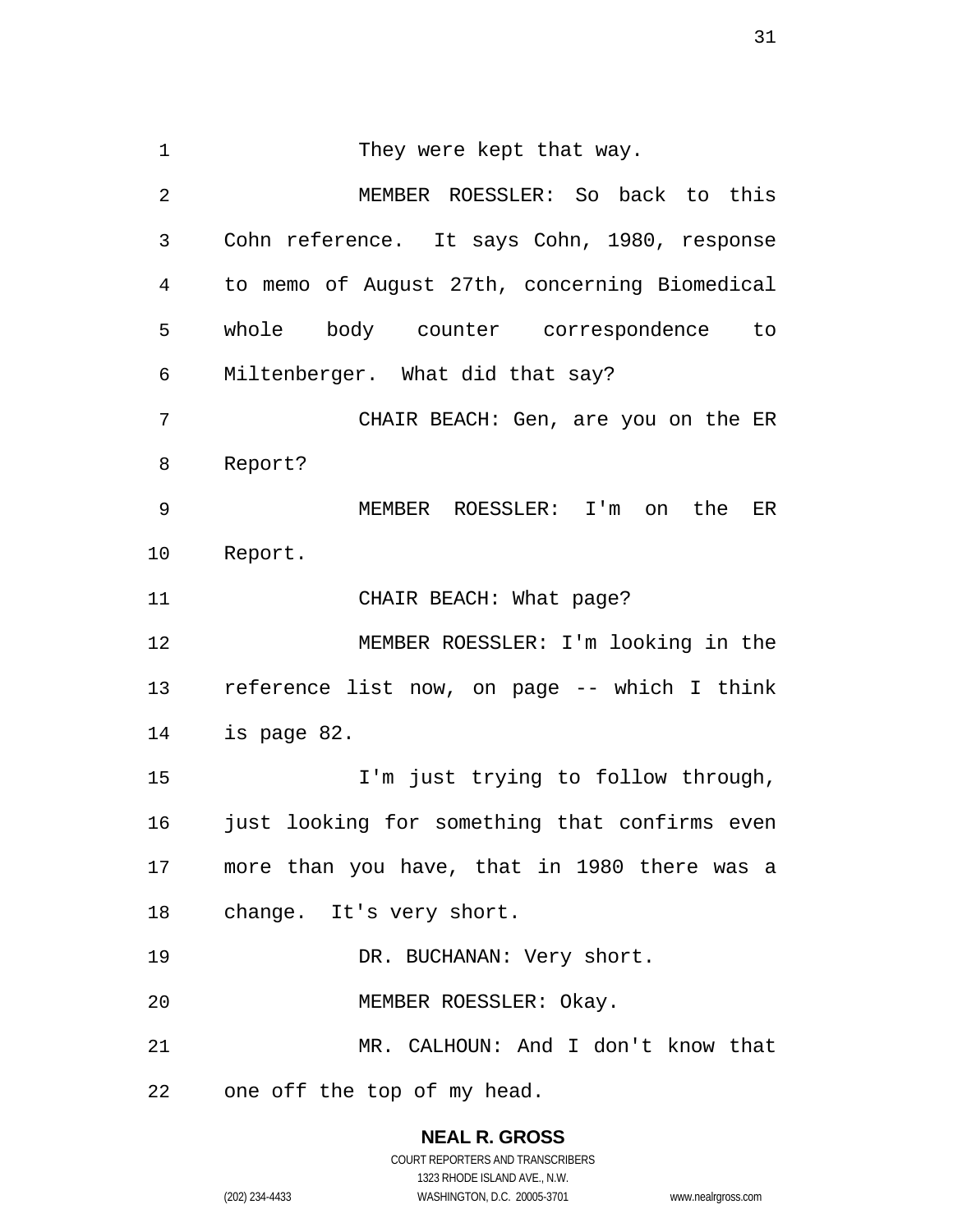MEMBER ROESSLER: Have you talked about Miltenberger, about anything that was going on at the time. I don't think he's at BNL anymore. MR. CALHOUN: I don't know if we interviewed him or not. MR. ADLER: We did interview him. At the time we interviewed him, we had not talked about the 1980 date. We weren't that far along in the process. But, I think it's evident, from these memos anyway, that the change did occur certainly. Whole body counting came under S&EP at this point. It's not -- as I read these memos, that they've now took charge in talking to Bob and some other people, the issue of whole body

counts being in medical files is a non-issue after the 1980 time frame.

A little less scattering there, at any rate, and more centralized oversight of the sample retention, to some extent.

> **NEAL R. GROSS**  COURT REPORTERS AND TRANSCRIBERS 1323 RHODE ISLAND AVE., N.W. (202) 234-4433 WASHINGTON, D.C. 20005-3701 www.nealrgross.com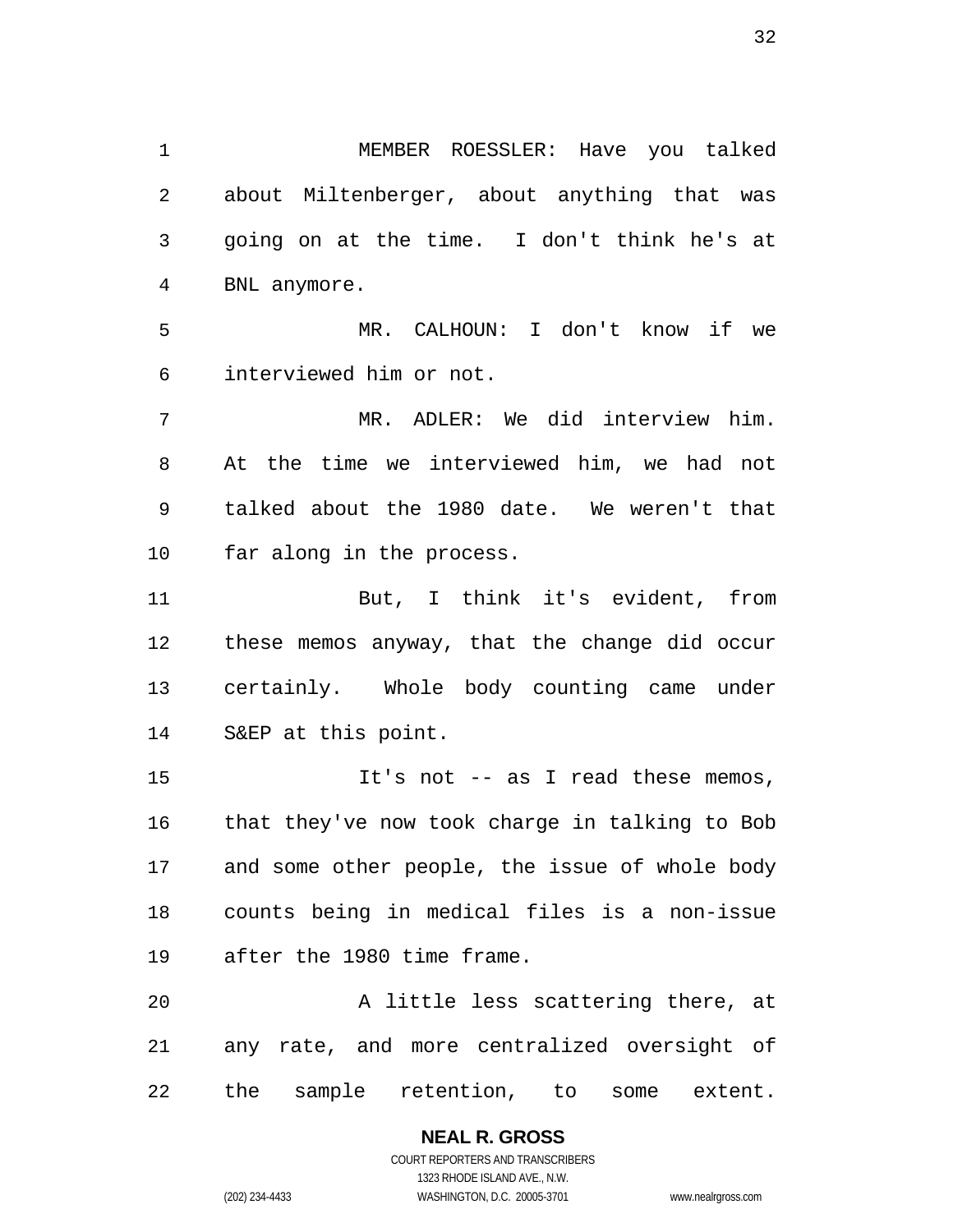Evidently from our study, at any rate.

CHAIR BEACH: So I guess I'm not clear with, Tim, what you just said. You said it was a non-issue, then you said it was a little less gathering. MR. ADLER: Oh, well, prior to 1980, medical was doing the whole body count. And in this memo, in 1979, from Paul Miltenberger expresses his concern for lack of follow-up and oversight of the whole body count, which is the primary monitoring means for them at that time. Prior to 1980, if medical was doing the whole body counts, records were being

retained by medical and we weren't getting in people's files, as Miltenberger had wished, evidently.

And so he asked to take over the whole body counter being used by Marshall Islands project. And they used that, take over that project, as well, used that counter for all the people under S&EP's purview.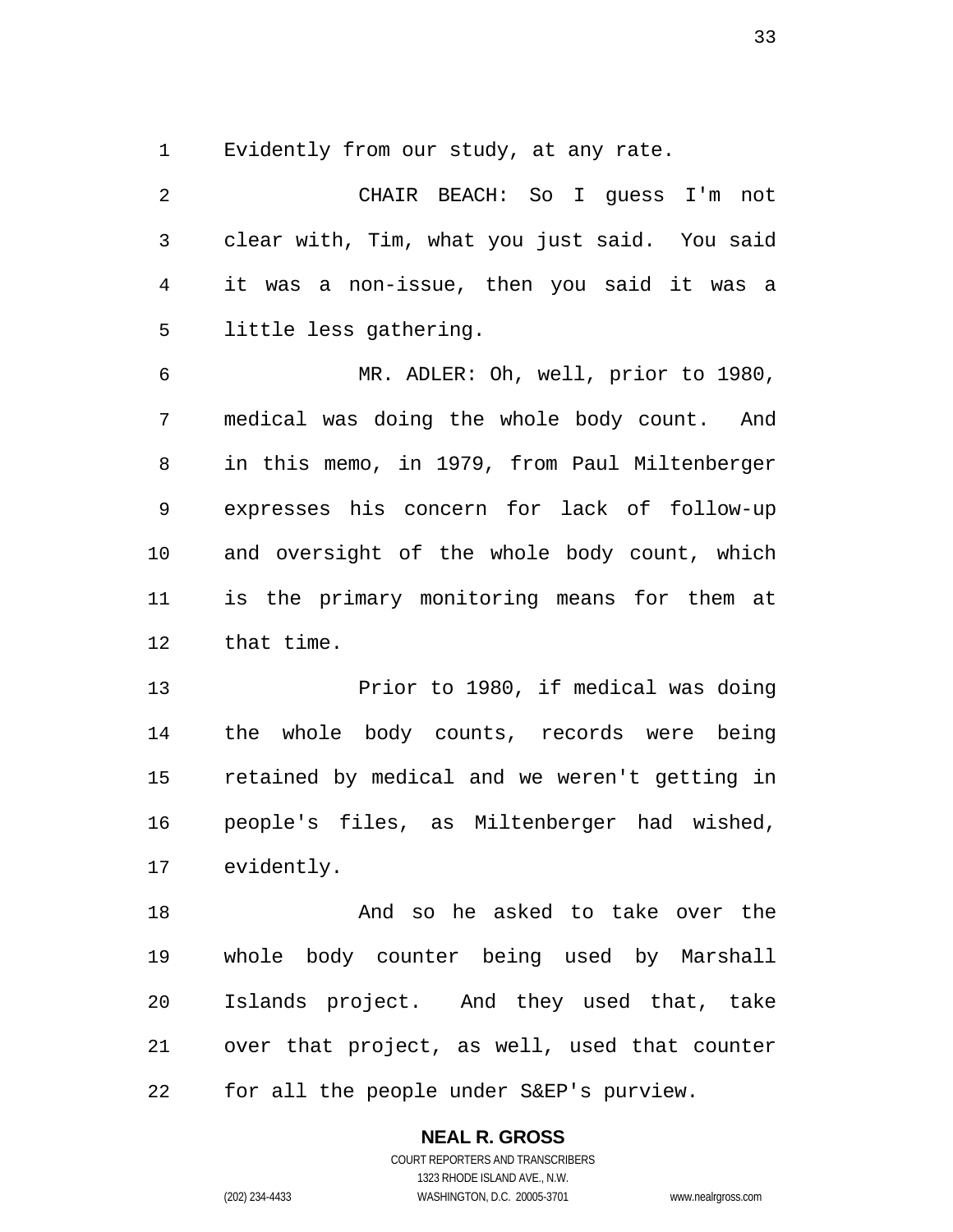Which was basically everybody, all the HP work. So, there's a complication that when they had to send that counter down to Marshall Islands, they were without one. That, then spurs this other memo, you'll see, requesting use of the medical whole body counter during the short periods, and they get an agreement, yes, we can still use your counter, but we want to retain the data, sort of thing. So, after 1980 -- I'm sorry to interrupt. After 1980, the whole body counts don't show up in the medical records nearly so much. CHAIR BEACH: They show up in personal records? MR. ADLER: In personal records, S&EP records. MEMBER ROESSLER: Miltenberger is at Sandia. MEMBER CLAWSON: So what type electronic databases do we have on this? Is **NEAL R. GROSS** 

COURT REPORTERS AND TRANSCRIBERS 1323 RHODE ISLAND AVE., N.W. (202) 234-4433 WASHINGTON, D.C. 20005-3701 www.nealrgross.com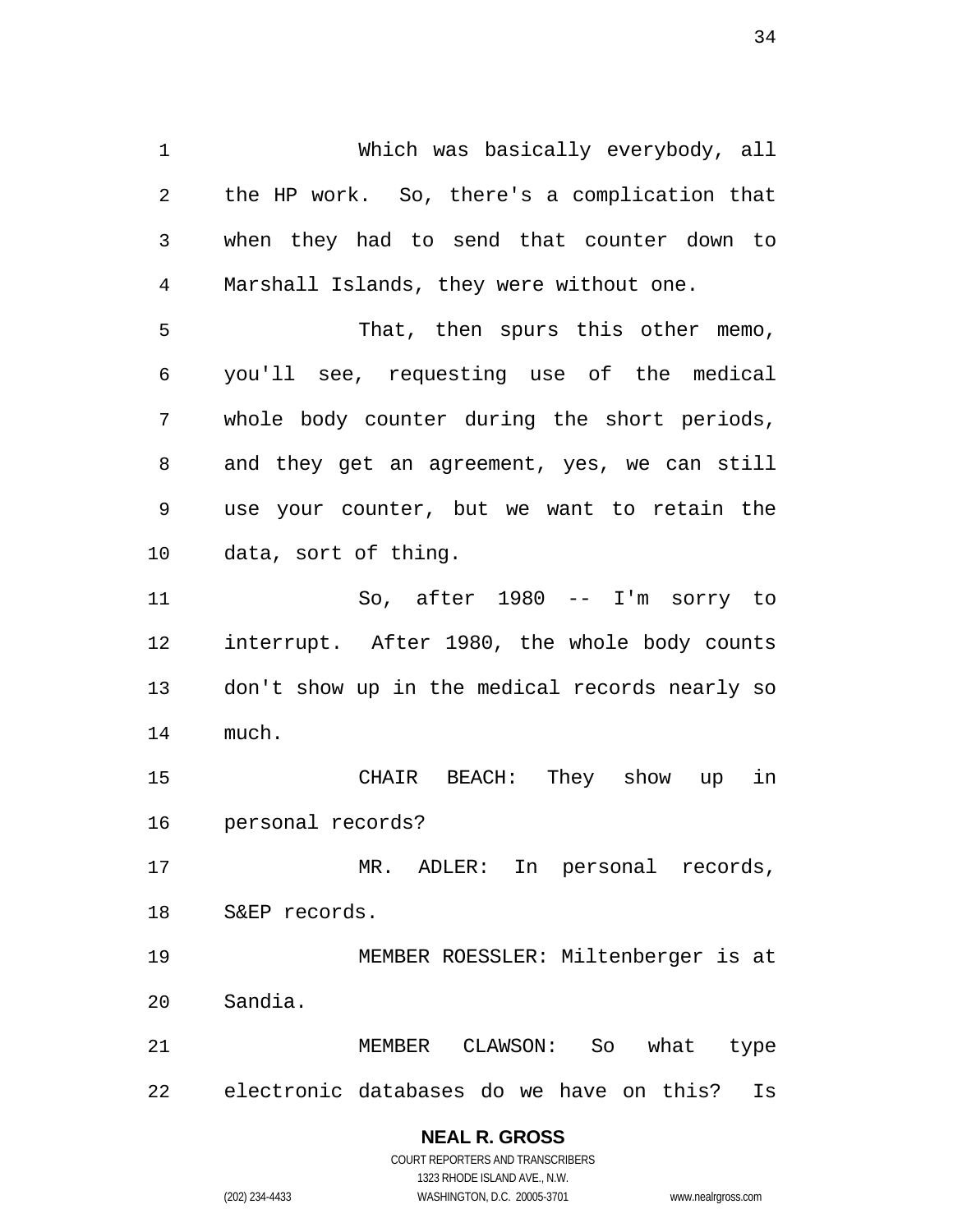everything an electronic database or is it in hard copy?

MR. CALHOUN: It's like, I think most of it is probably from a bioassay sample and it is scanned. I know that the external documents have been in one central electronic database for a long, long time.

CHAIR BEACH: Okay, any other questions on the ER?

10 DR. MAURO: I have just a question. CHAIR BEACH: Yes, go for it, John. DR. MAURO: So, now you have a number of claims that have come in post-'80?

14 MR. CALHOUN: Yes.

DR. MAURO: And how many have you processed so far?

17 MR. CALHOUN: Post-'80?

18 DR. MAURO: Well, the ones that are not covered by the SEC?

MR. CALHOUN: So non-presumptives and post-'80, I can look that up real quick.

DR. MAURO: Just give me an idea,

**NEAL R. GROSS**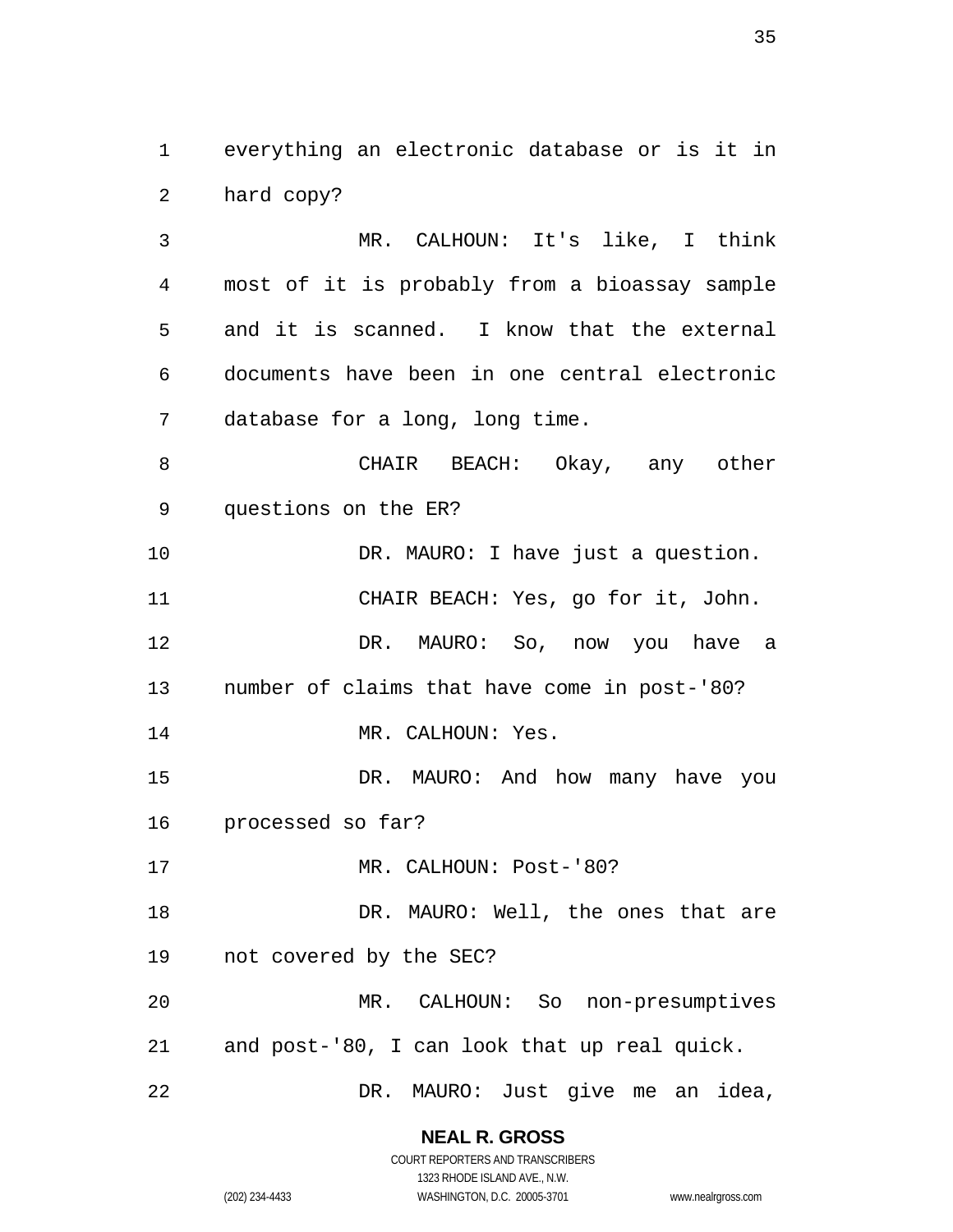are we talking thousands?

| 2            | MR. CALHOUN: No, gosh, no.                     |
|--------------|------------------------------------------------|
| $\mathbf{3}$ | DR. MAURO: Hundreds?                           |
| 4            | MR. CALHOUN: No.                               |
| 5            | DR. MAURO: Dozens?                             |
| 6            | MR. CALHOUN: Yes, yes, I would say             |
| 7            | probably less than 200. Brookhaven, this is a  |
| 8            | bit of a side note -- but Brookhaven is a very |
| 9            | low, there should be way more claims than      |
| 10           | there are.                                     |
| 11           | And, you know, when we were out                |
| 12           | there, we actually talked to them about that.  |
| 13           | And it doesn't make sense that there's so few  |
| 14           | claims.                                        |
| 15           | DR. MAURO: Now when you go through,            |
| 16           | let's say, a given claim, the dozens or        |
| 17           | whatever that were done, and you look at this  |
| 18           | person's work history.                         |
| 19           | And you say, okay, he worked over              |
| 20           | here with, I presume you have a pretty good    |
| 21           | record of where he was, what he did, the       |
| 22           | function of time.                              |

**NEAL R. GROSS**  COURT REPORTERS AND TRANSCRIBERS 1323 RHODE ISLAND AVE., N.W.

(202) 234-4433 WASHINGTON, D.C. 20005-3701 www.nealrgross.com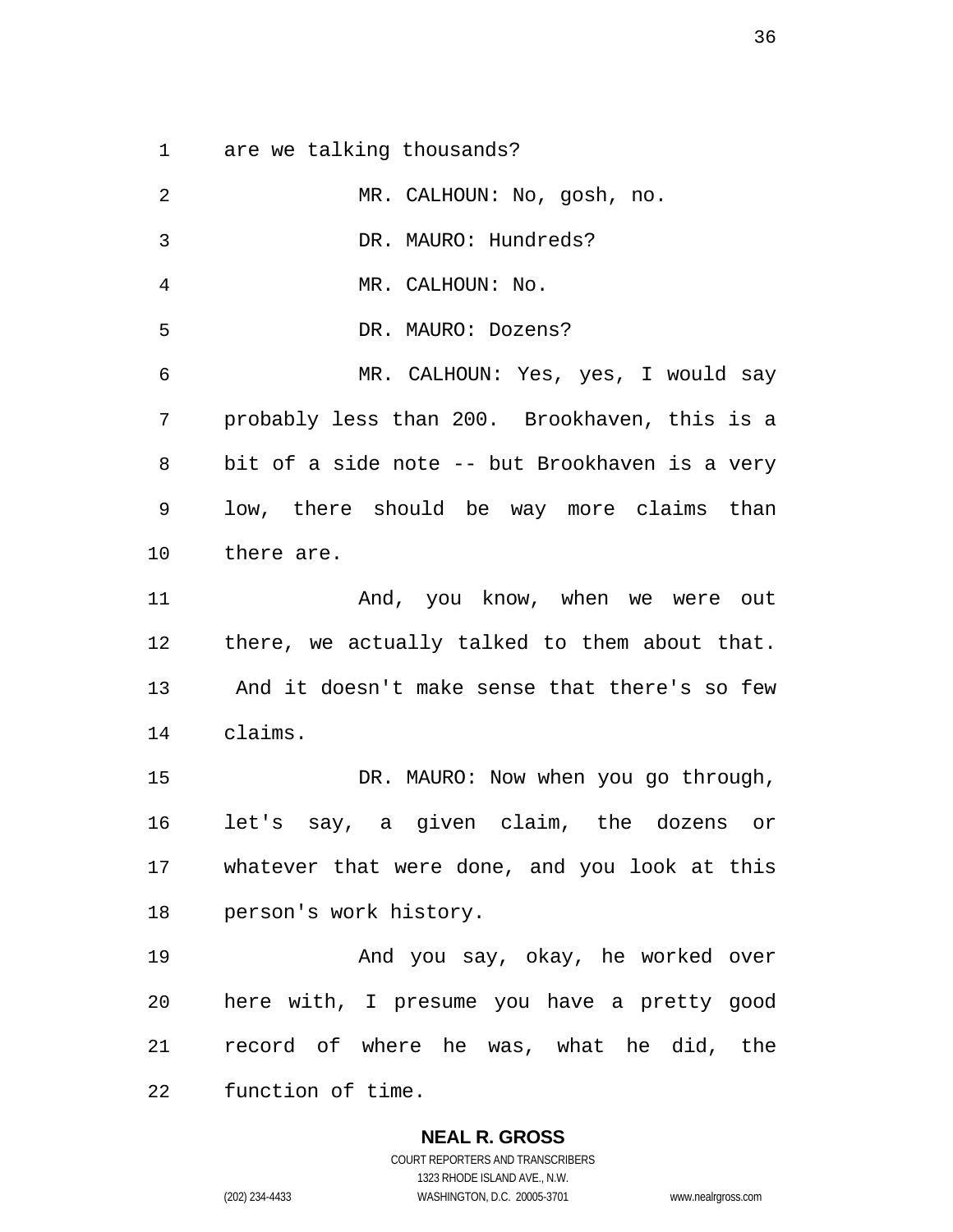And you make your own judgment as to, okay, apparently this person had some potential for exposure to this, this, this and this, from your perspective. And you say, okay, on that basis, am I able to go into his records and find the whole body counts or the bioassay samples that you believe are needed to reconstruct the person's --

MR. CALHOUN: And actually one of the things that we're in the process of doing, over the last few days, to try to get ready for this, I started going through all the, not all, through many of the cases that had employment post-1979.

Preferably at the jump. You know, they had a little bit on both sides. And what we have done is, I don't how familiar you are with SRDBs, the documents associated with Brookhaven.

DR. MAURO: No.

MR. CALHOUN: But we've actually linked many of the whole body counts. So we

## **NEAL R. GROSS**  COURT REPORTERS AND TRANSCRIBERS 1323 RHODE ISLAND AVE., N.W.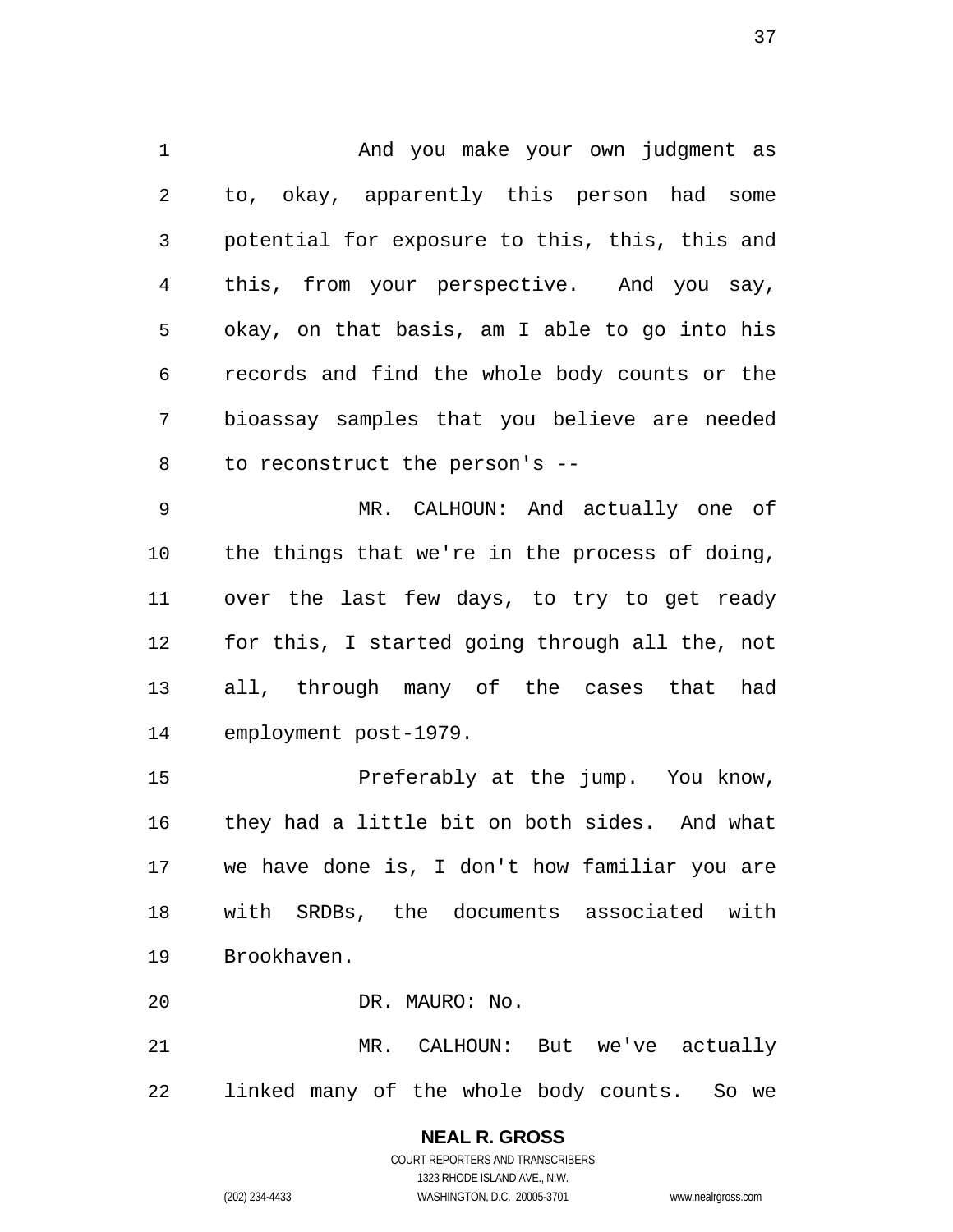get, on the return, the re-request, I'll say, we get a much better return for internal dosimetry and X-ray.

But we've also gone so far as to link the documents that we've found, that list John Smith's whole body count in 1969 or '82, or whatever, to our whole body count, to our internal dosimetry records, and we use those.

So, yes, we do, we have them. And there's a, you know, there's never been an issue with the external dosimetry records.

So, certainly if I'm going through the dosimetry records, for those reconstruction, I'm going to look was the guy monitored for external dose? Did have any external dose?

You know, if he had some external dose, or even if he was monitored, there's probably reasonable chance that he should have had some kind of internal dosimetry, or have been monitored.

I'll also look at the CATI, you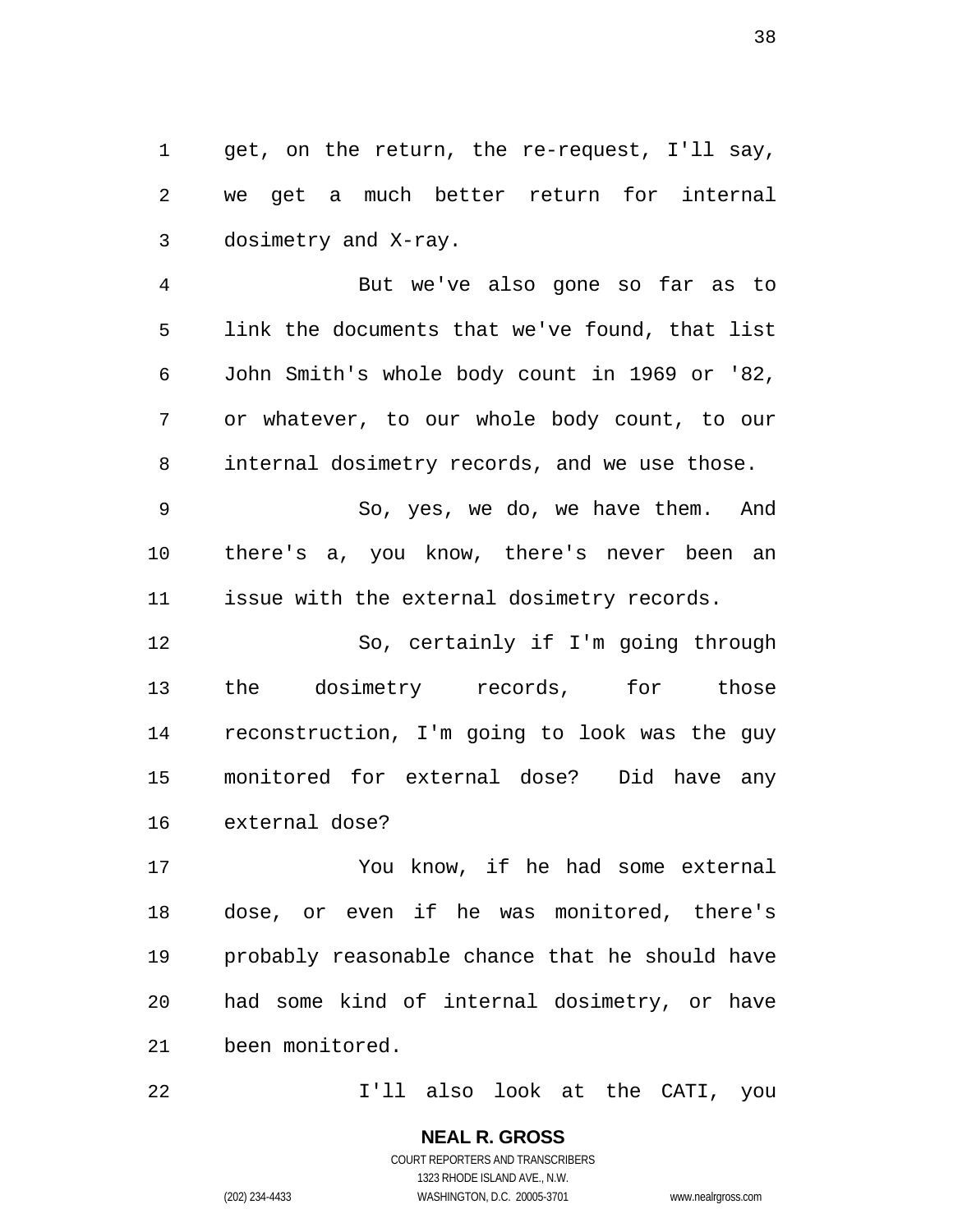know, were you monitored? And it works great if the guy was alive when he gave the CATI, it doesn't work so well when he's not. But, yes, those, a lot of those are in there. And I think they're continuing to be put in there. Because we've got tons of documents from Brookhaven. CHAIR BEACH: Yes, I looked. MR. CALHOUN: Ton, tons, yes. CHAIR BEACH: Definitely -- 11 MR. CALHOUN: Yes. CHAIR BEACH: SRDB numbers. MR. CALHOUN: It was, when we went to the place there was probably, the room was probably four of these and the walls were full of documents. 17 And we captured most of those that had anything to do with dosimetry -- CHAIR BEACH: Have you done any interviews with any workers to date? MR. CALHOUN: I don't know if we have or not.

> **NEAL R. GROSS**  COURT REPORTERS AND TRANSCRIBERS

1323 RHODE ISLAND AVE., N.W. (202) 234-4433 WASHINGTON, D.C. 20005-3701 www.nealrgross.com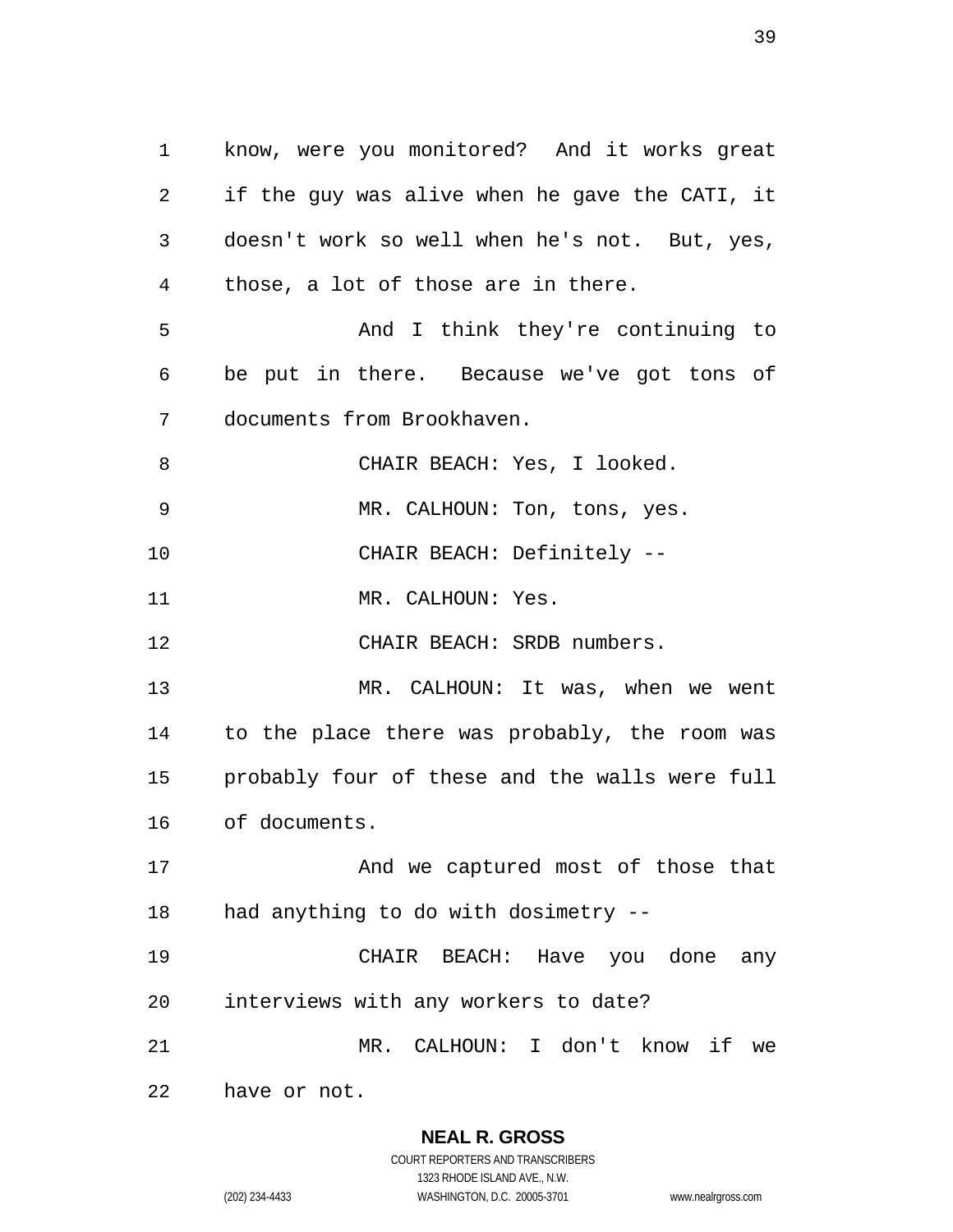MR. ADLER: We've interviewed a few. I don't have a list in front of me. We've done about 14 interviews, I guess. CHAIR BEACH: Was it for post-1980 or -- MR. ADLER: Scattered throughout. CHAIR BEACH: Just scattered? 8 MR. ADLER: Yes. CHAIR BEACH: Are those all listed on the O: drive? MR. ADLER: They would be, all the interviews are in the SRDB. CHAIR BEACH: Because I wouldn't mind a copy of the SRDB numbers for the interviews, at some point. That would be helpful. I looked on the O: drive and there's so many when you start opening just -- 18 MR. ADLER: Right, yes. They're usually filed under communication documentation. But I'll get you the -- CHAIR BEACH: They just come up under numbers.

**NEAL R. GROSS** 

COURT REPORTERS AND TRANSCRIBERS 1323 RHODE ISLAND AVE., N.W. (202) 234-4433 WASHINGTON, D.C. 20005-3701 www.nealrgross.com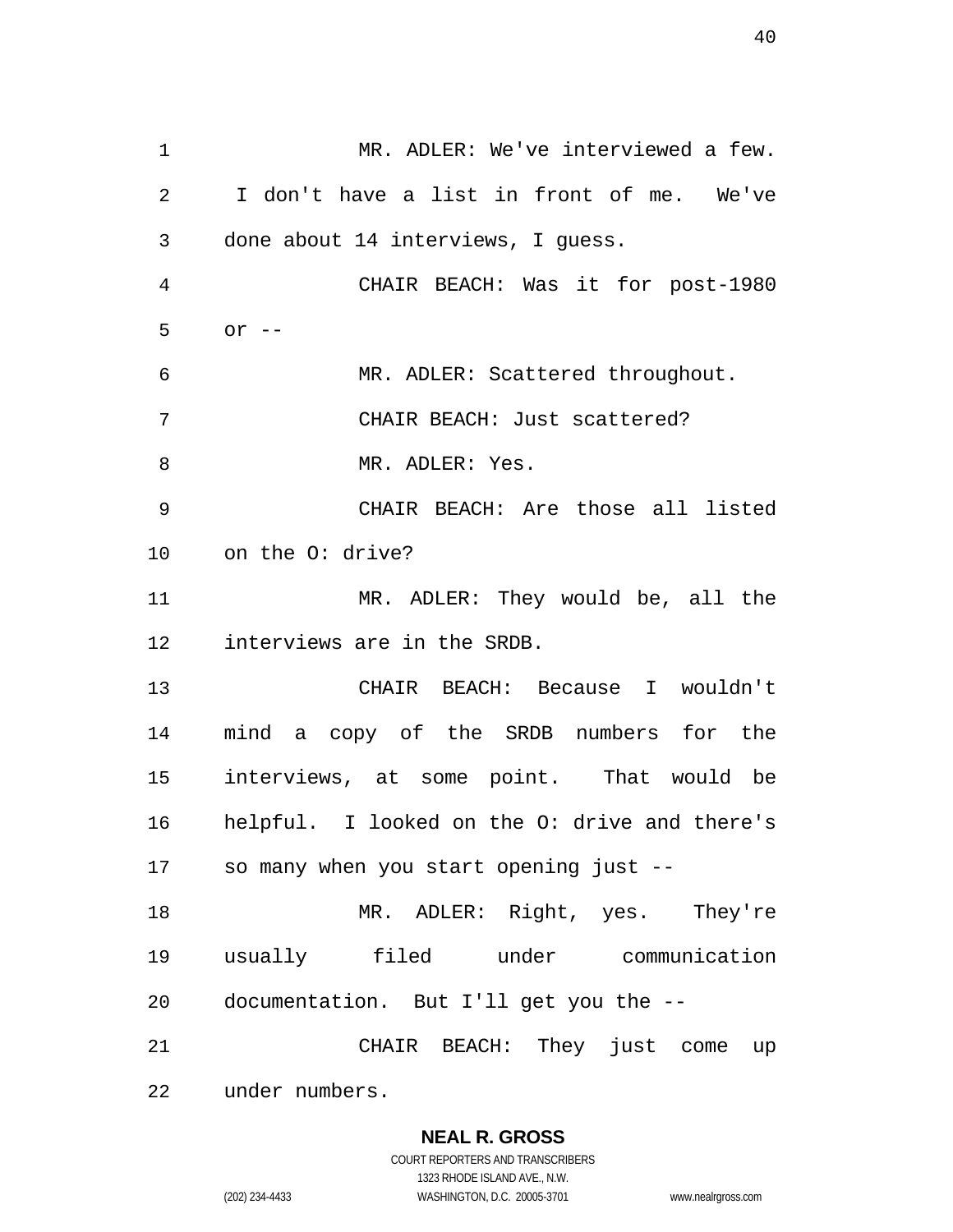1 DR. BUCHANAN: I believe page 14 of your ER, are these your interviews here on page 14? MR. CALHOUN: I'd have to look. It looks to me like they are. DR. BUCHANAN: And they give it here, the number. 8 CHAIR BEACH: Okay, thank you. MR. CALHOUN: Oh, yes, absolutely, yes. 11 MR. ADLER: They do. How many --MR. CALHOUN: There's ten listed. 13 MR. ADLER: Ten, okay. CHAIR BEACH: Well, it looks as if Ron just saved you a lot of work. MR. CALHOUN: We're all about that, that's good. CHAIR BEACH: Okay, are we ready to jump into the matrix? MR. CALHOUN: Sure. CHAIR BEACH: Okay. MR. FITZGERALD: Okay.

### **NEAL R. GROSS**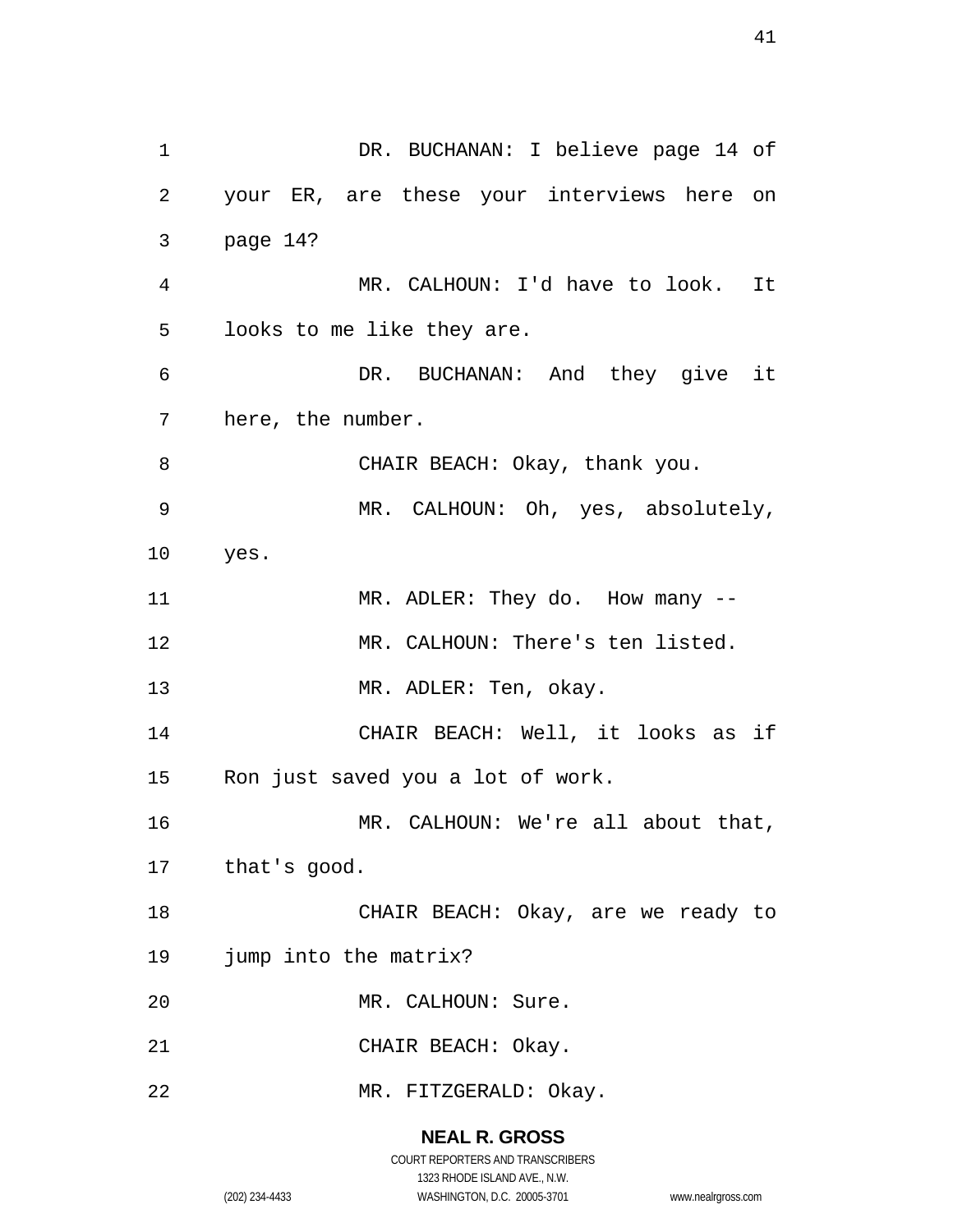CHAIR BEACH: Kick it off. MR. FITZGERALD: Take it away, right. Actually we have two issues, which is maybe perhaps a little unusual for SC&A. And actually one central issue. Certainly we have some questions on neutrons based on what we've looked at in terms of the documentation on-site. But the central issue is record keeping for internal dosimetry and bioassay. And I actually am comfortable with Grady's description of the conditions in the earlier pre-'80 and where things are going now. I think, based on our interviews and discussions, you know, we found much of the same thing. This is a site, as Grady pointed out, it's a very diverse set of operations. You had research reactors. You had medical isotope applications. You had accelerators. So it truly was a campus of sorts, with various activities spread around.

### **NEAL R. GROSS**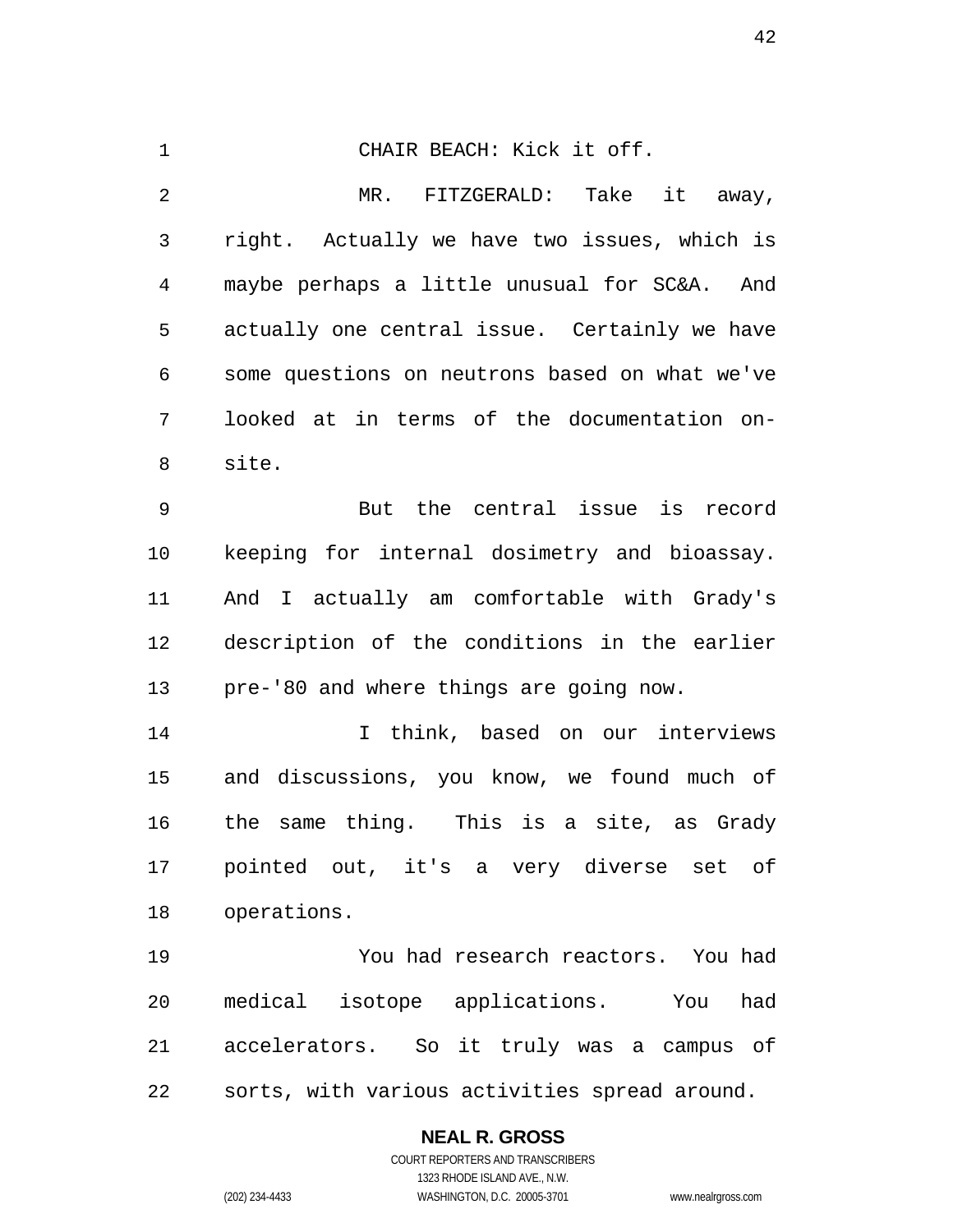1 And a long history, a 50 some plus year history. So you had different activities starting up, different activities stopping. Projects beginning and ending. So it is a much different scene than you would have at a production facility, this being a research laboratory.

But, at the same time, particularly for internal, it was a very decentralized system, in terms of how records were kept.

11 And I'm talking about records. I think, Jim made the point that, from the standpoint of actual monitoring, we didn't see any issues either.

So this is really focused on the accuracy and completeness of the record keeping for bioassay, a very focused question.

18 And the SEC through '80, hinges on that question, which is certainly before that, as apparently everybody agrees, that that decentralized system of record keeping was such that you could not, in fact, retrieve the

### **NEAL R. GROSS**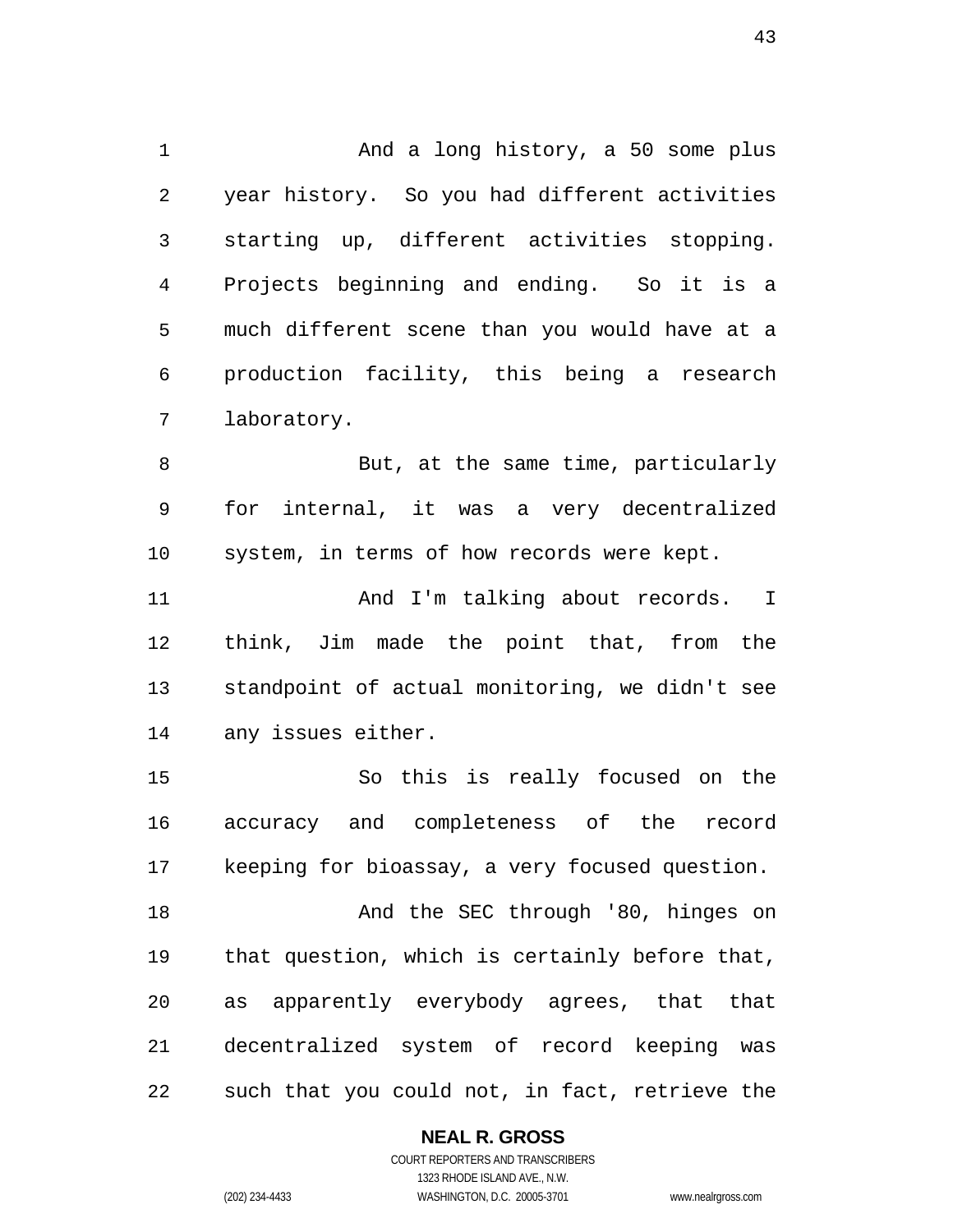necessary records to support those reconstruction.

We focused on that entire span closely and looked for, not only the programmatic changes. You know, granted, as you got into the '80s, almost anywhere in the DOE complex, people were talking about how can we improve the way we maintain, you know, records and how we do dosimetry.

That led, ten years later of course, to the accreditation program but, you know, certainly that thinking started, you know, late '70s into the '80s.

The energy research labs were a bit behind that curve. You know, just simply because they didn't have the kind of sources and exposures that would be, to provide the urgency of getting handled.

So they did come along, but it wasn't as quickly, perhaps, as some of the production facilities. At Brookhaven, what we focused on was the actual manifestation, the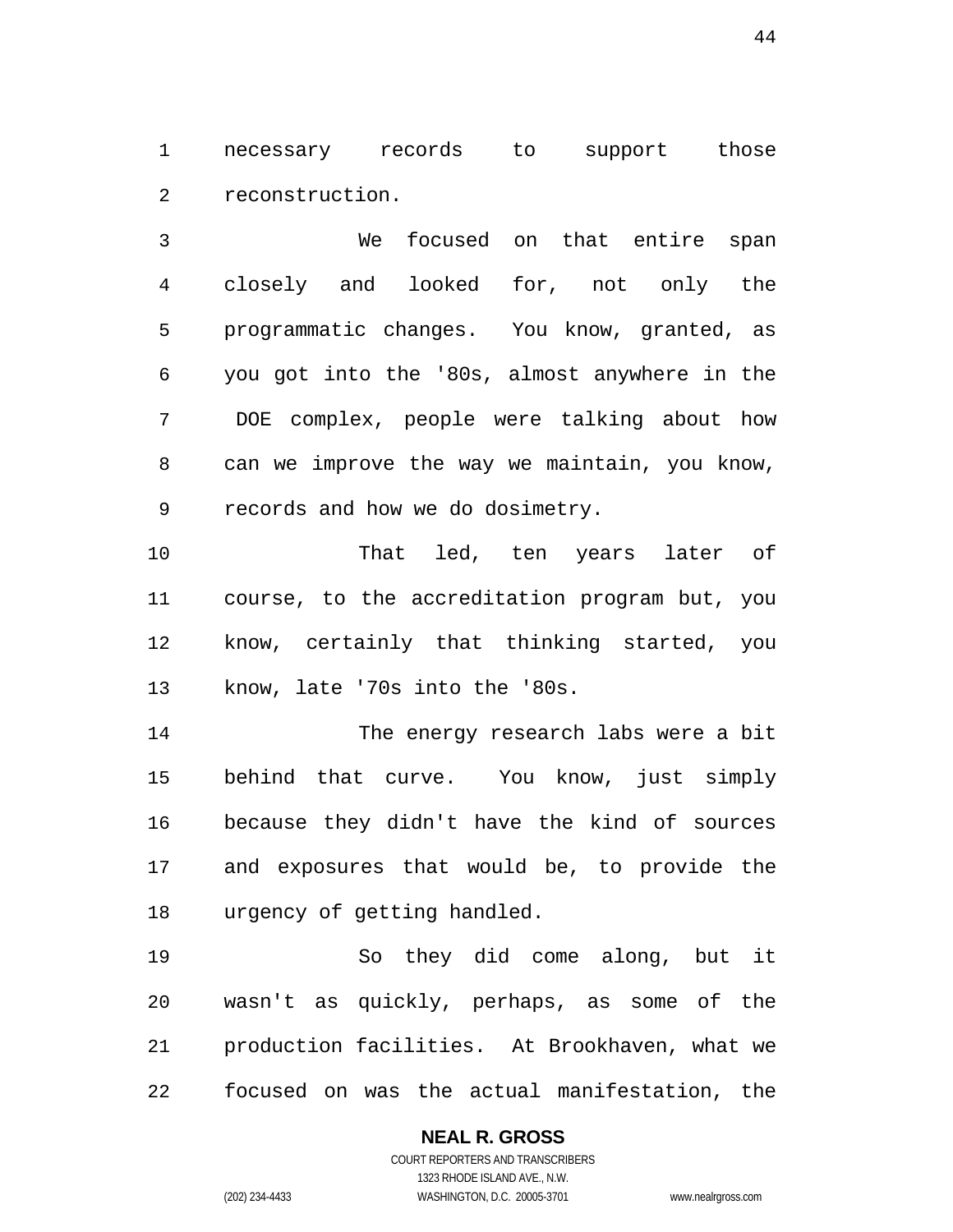actual implementation of the directives, the procedures.

Could you actually see record keeping becoming more complete, centralized and retrievable? I think a lot of things that Grady said earlier about going back and looking at retrievability and you know, more or less testing and validating is what we were looking at, looking for in the Evaluation Report, the ER.

We did not see that, and that's the extent of what we have as a basis for our concern is that the ER cites these programmatic directives and memos and what have you, saying that, you know, we need to move forward and do these things.

And we just don't think that's adequate. We think that certainly the intent was there, but knowing how cultures are, safety cultures, not to mention health physics cultures.

We didn't think things would turn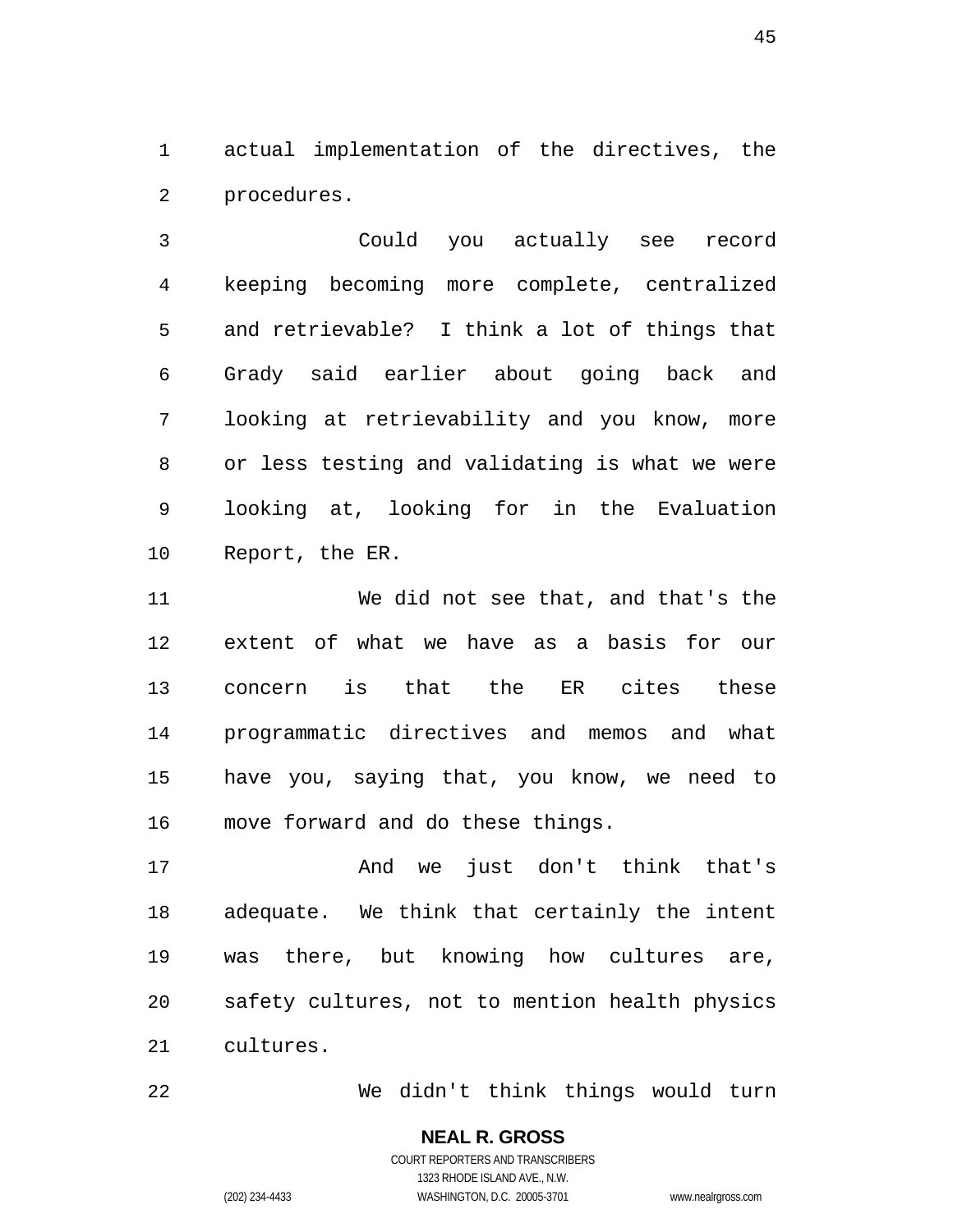on a dime, certainly at a laboratory like this. It would take some time before that intent was manifest in actual changes and practices.

And then actual change, those practices led to better record keeping. So we wanted to focus on that. When did you actually see the kind of record keeping that would enable you to retrieve the information necessary for dose reconstruction.

11 And, not to put too fine a point on it, but we, in fact, interviewed the health physicist who, prompted by Grady and NIOSH, was going around the site, and I sort of felt sorry for him a little bit.

He was going around the site trying to find records. And he was going from one operation to another, just trying to figure out where everything was, you know, and he just told us it was a monster.

Because you're going back in time. And, as he said, you know, he had supervisors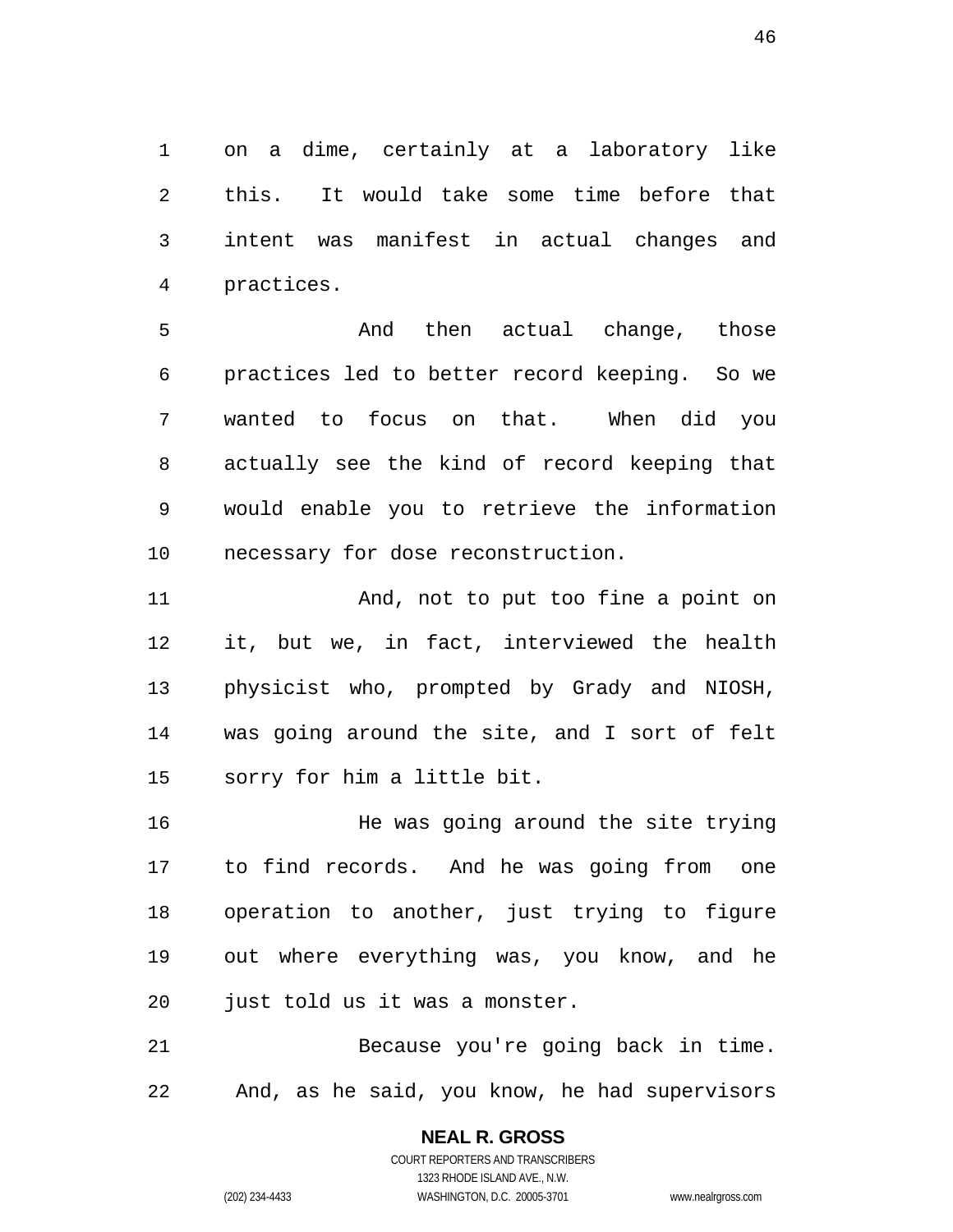who, and this is the way Brookhaven ran.

It was decentralized records. The supervisors kept the records, in a lot of cases, and if they retired they could have thrown them away.

They could have took them home. They could have passed them on to somebody. It was much more of an ad hoc affair. So, the job of trying to pull that together, going back that far in time, was pretty dramatic.

11 And they were going through and doing a yeoman's job. I'm not to say that they weren't putting the effort into it. I think actually this program, this is sort of a side benefit of this program, has prompted them to actually centralize in a much better sense their record keeping, such that they can respond to NIOSH's requests on the dose reconstruction.

So actually this program is driving a much better system there. But it gave me some pause to talk to this individual because,

# **NEAL R. GROSS**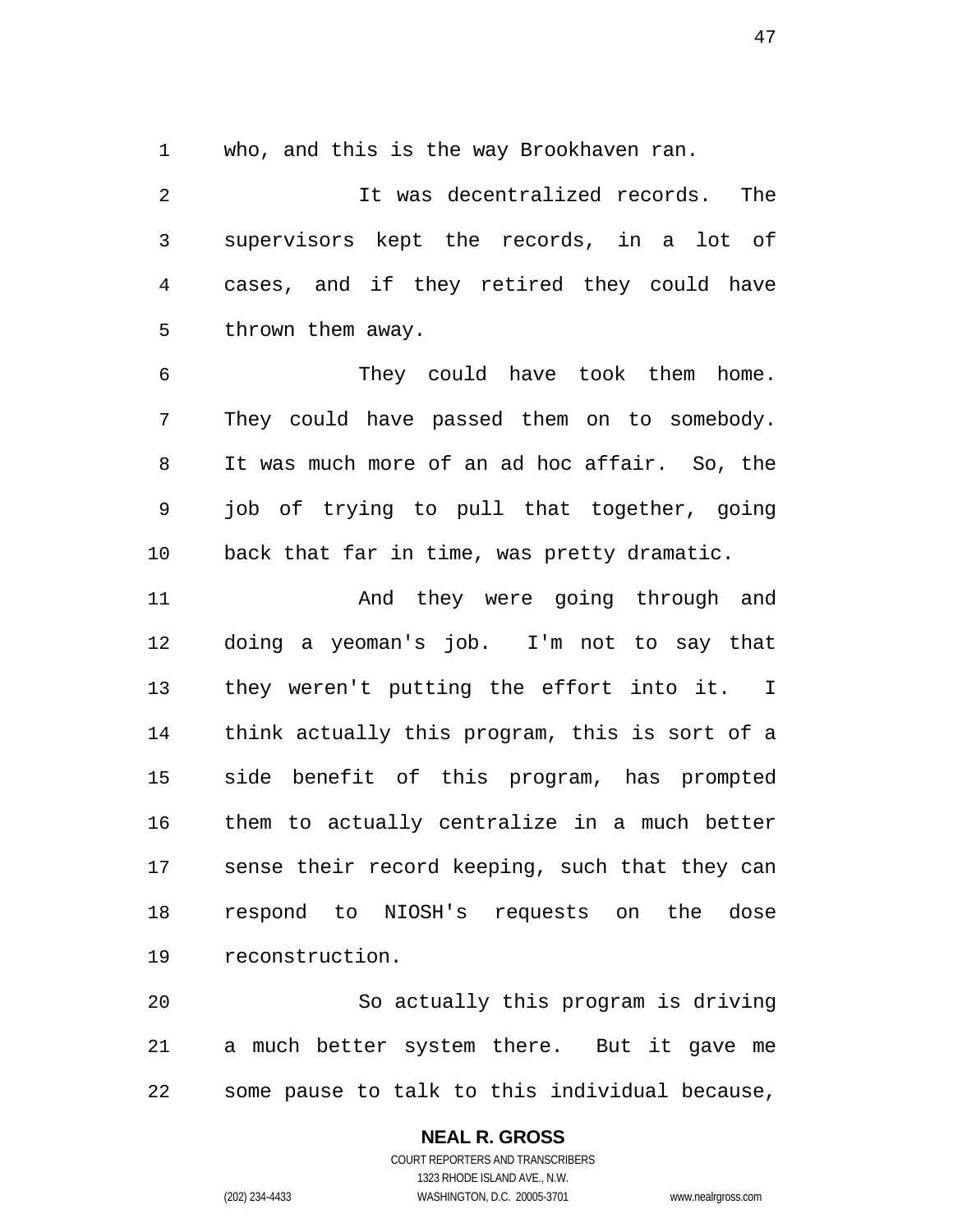you know, he's sort of like a one-armed paper hanger.

And he was running around just, you know, trying to get this stuff together and come up with a centralized record system and he wasn't there yet.

And so, you know, you have to think, well, if you're not there yet and you're not even sure you'll ever be there, because of the questions of, you know, what happened to some of the records? There's a question of the completeness and accuracy then as to, you know, what do you have? When do you know you have it all, if you can't really establish that?

So that was really a lot of the thrust. And I'll certainly defer to Ron, as well, but I did the interviews at Brookhaven, talked to these people, talked to some of the principals. I won't name them but, you know, Brookhaven has some very notable health physicists who I think all of us would be

**NEAL R. GROSS**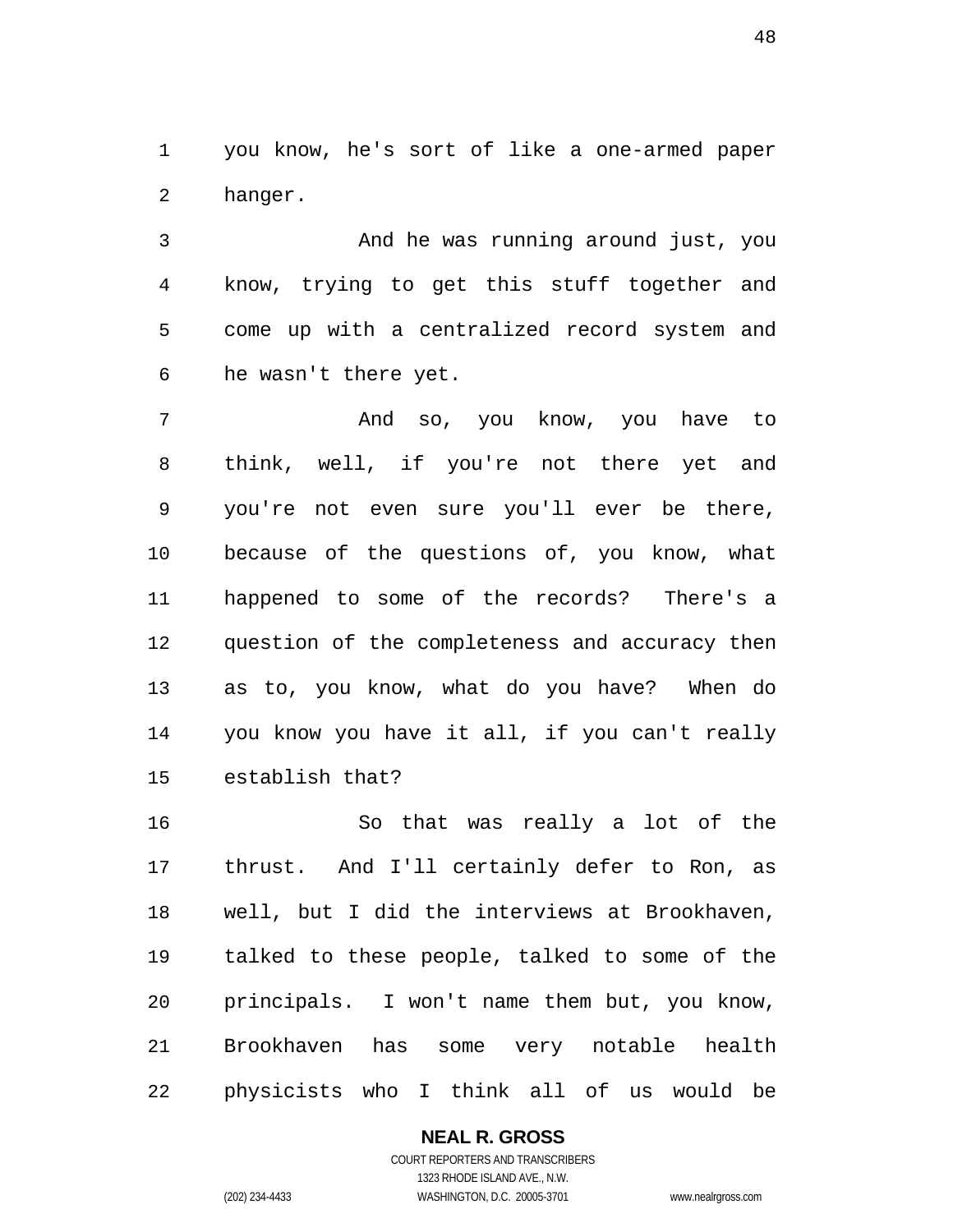familiar with, and really talked about this issue. And they were quite candid that, you know, yes, we started thinking about this in the '70s and '80s, and were putting this program in place, but it was a tough job and it took a while to get there. And that's the basis for our concern. When did they actually get there? Not when they were, you know, intending to do something or when they were putting it in place and implementing. But when did the program get to a place that you had a requisite body of records that you could rely on and feel was complete enough to support dose reconstruction?

And I didn't see that in the ER, and I think some of the things that Grady had pointed to, gives me some sense that there is ways to test that.

But, you know, right now I don't think we've seen the results of those tests and it sounds like some of them are ongoing, so I would leave the Work Group with that

#### **NEAL R. GROSS**  COURT REPORTERS AND TRANSCRIBERS

1323 RHODE ISLAND AVE., N.W. (202) 234-4433 WASHINGTON, D.C. 20005-3701 www.nealrgross.com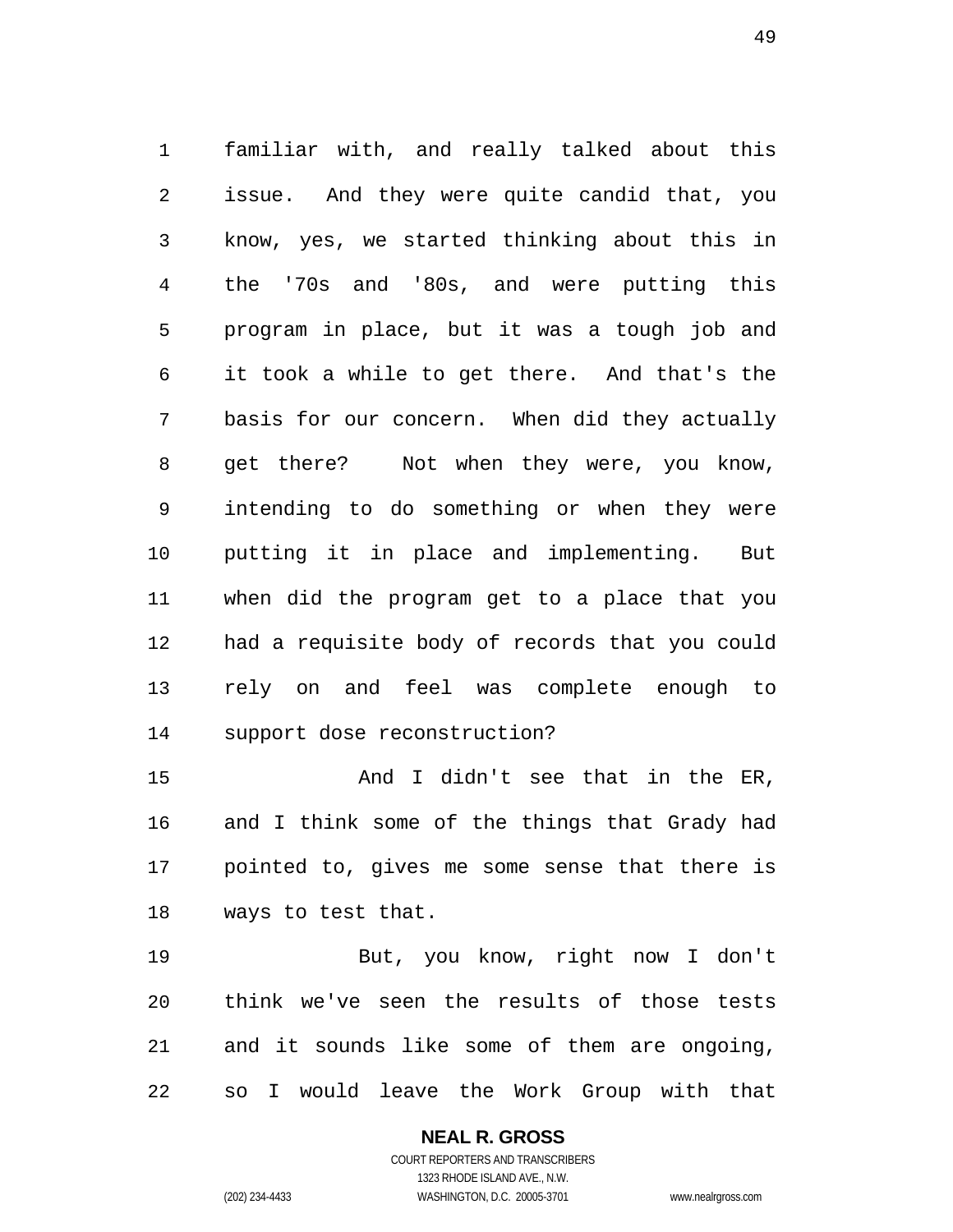notion that, you know, we're dealing with a situation where Brookhaven is putting a lot of effort into getting these records into a place where they could be used, but the question is at what point is there enough there that there's confidence you could use it for dose reconstruction.

8 And I think, it sounds like NIOSH is moving in the right direction, but we didn't see that in the ER, so this may be something that the Work Group may want to investigate further. Just to see that validation. That's the key thing for me, the validation that given the circumstances at the site, that you have the records. And not the intent, not the procedures, but you have the records. And as that HP seemed to suggest last year, it seemed like a work in progress at the time.

Ron, do you want to walk through the -- any questions on that before Ron goes through the matrix in more detail? We do have

# **NEAL R. GROSS**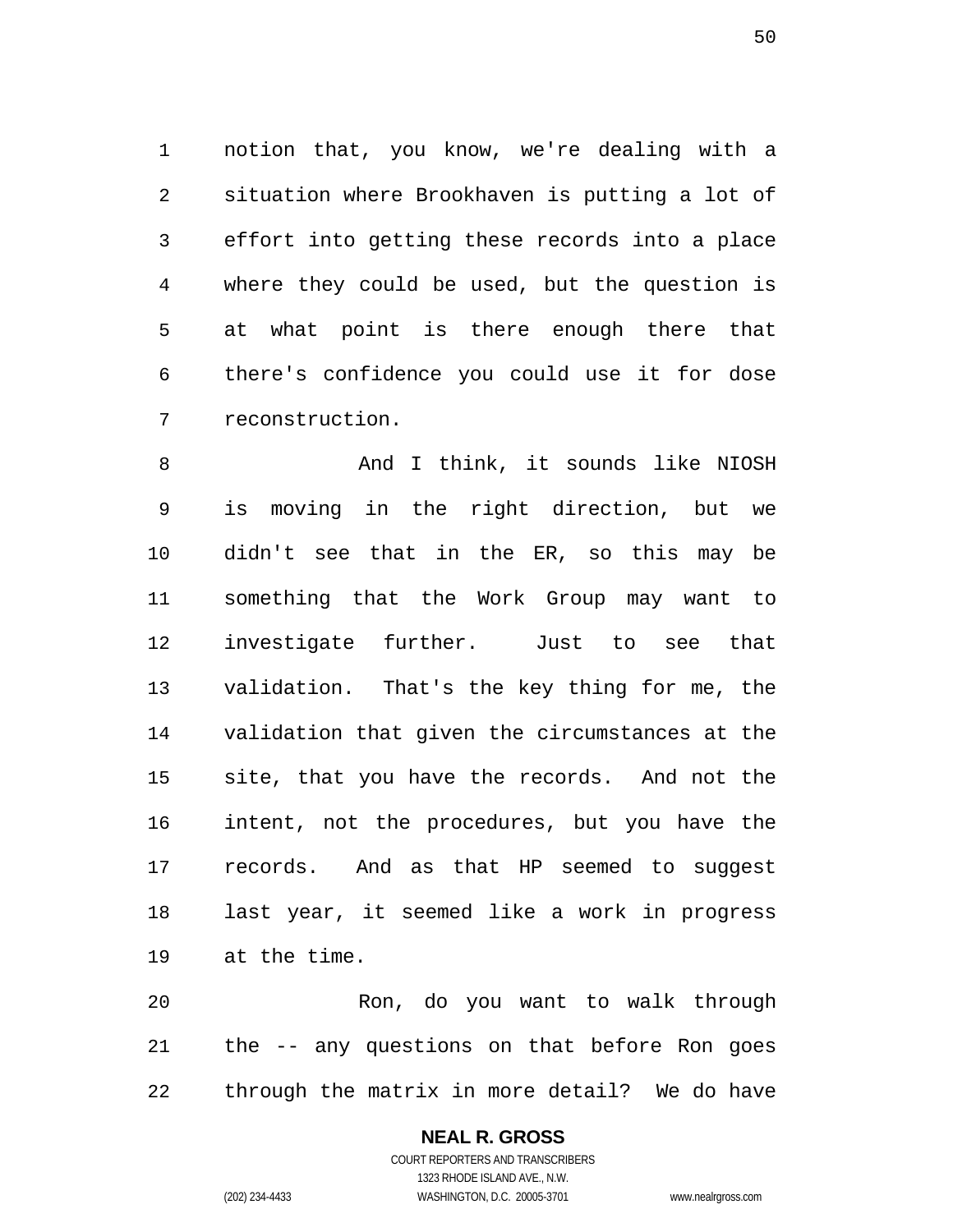another issue on neutrons, but I just wanted to pass that on since we spent some time last year doing that.

MEMBER ROESSLER: I have just one question. Andy Hall keeps coming up in records as being the one who said we really have to get this squared away.

8 Did you have any access to any of -- now he died I don't remember when -- anything that he might have written following all of this? Do you have any records from him?

MR. FITZGERALD: We were looking for correspondence, memos, but we did not see anything that he had in the file, necessarily.

And, again, keep in mind, so we were doing a Site Profile, so we were kind of looking broadly speaking and focused on, you know, the broader picture. But I think one of the issues, looking at this hinge point, in 1980, would be to focus in on the implementation aspects, when did that actually

### **NEAL R. GROSS**

COURT REPORTERS AND TRANSCRIBERS 1323 RHODE ISLAND AVE., N.W. (202) 234-4433 WASHINGTON, D.C. 20005-3701 www.nealrgross.com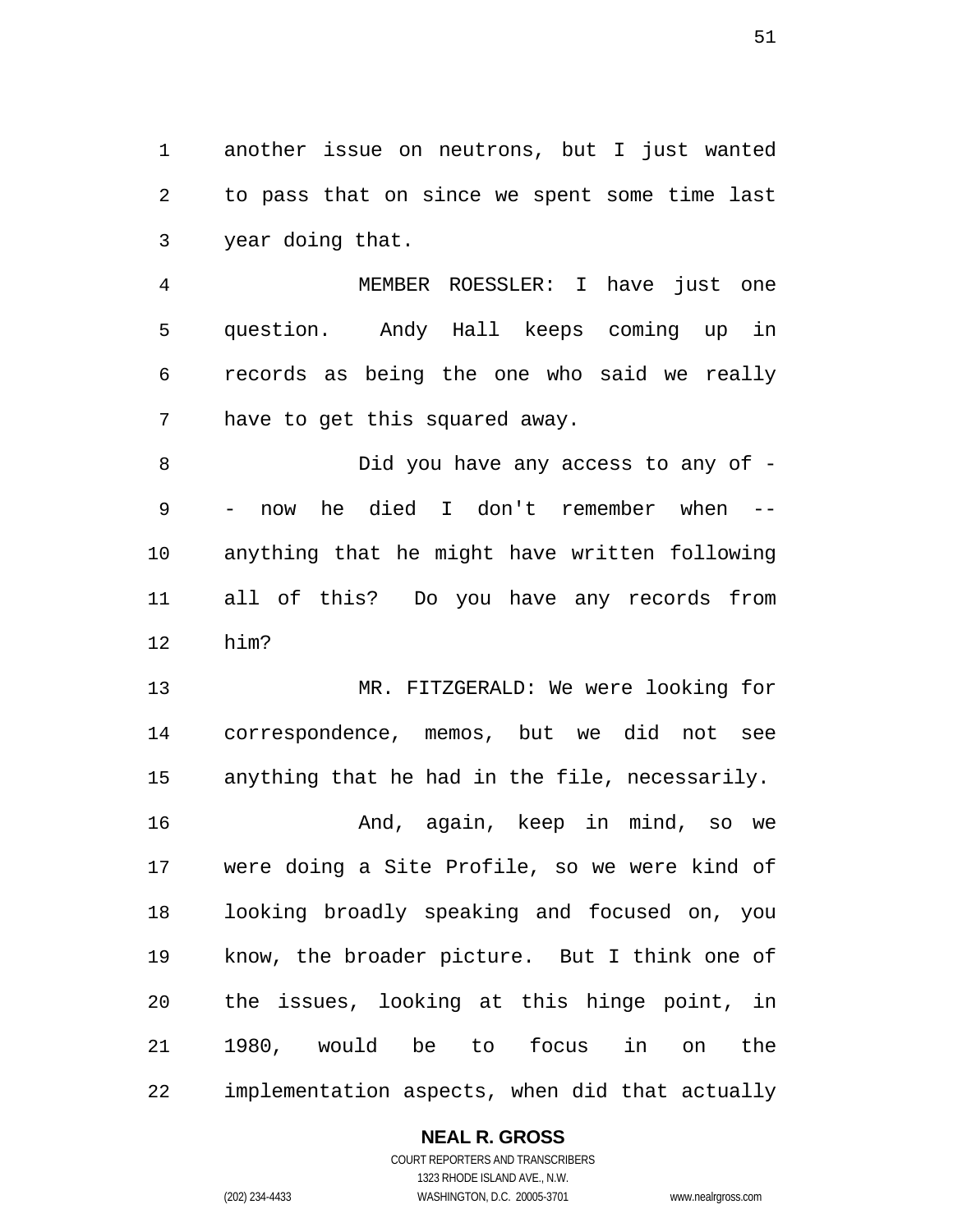manifest itself.

But more so, you know, the retrievability of the records, I think, and I think -- I would agree, I think that's one way to go. One test is retrievability. Another test, though, is looking at the records themselves. That would seem to suggest that there were actually records missing for certain years, for certain locations.

And I would like to see that laid out as to, you know, what in essence do we have? What records do we have? For what, you know, we know what the, what locations, what facilities had potential uptakes and where they did monitoring.

What's the, you know, what does Brookhaven have in the way of records for those sites? And we don't really have that, per se. And that would be very helpful. MR. CALHOUN: Do you have any

specifics on where, where records were found

### **NEAL R. GROSS**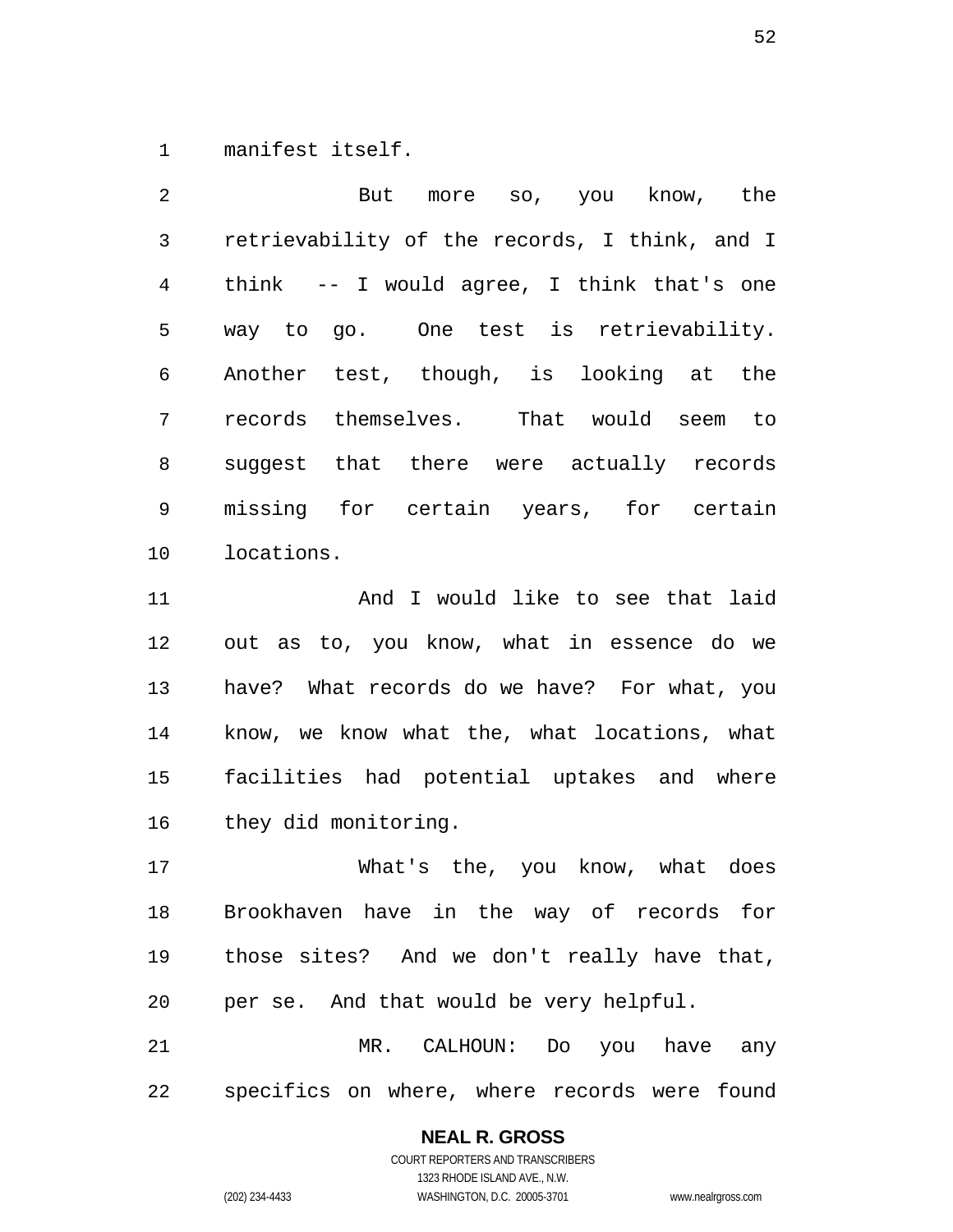to be missing after 1980?

MR. FITZGERALD: No. I was just saying that, you know, given what, this individual, and I can give you the name off the phone, but given what this individual was saying, he was in the process, and this was a year ago, of pulling these records together, I think in response, Grady, to NIOSH's request. And I'd like to see, you know, a sort of snapshot of what he's got right now, you know. How complete is it? Where does he feel it's incomplete? And, you know, he did express some concern that some of these records may not be retrievable because they were destroyed or lost, given the ad hoc and decentralized nature of the program. CHAIR BEACH: Is that one of the interviewees? MR. FITZGERALD: Yes. CHAIR BEACH: Those records are on the website. They're in a file under

Brookhaven, that Kathy put together, I

**NEAL R. GROSS**  COURT REPORTERS AND TRANSCRIBERS 1323 RHODE ISLAND AVE., N.W.

(202) 234-4433 WASHINGTON, D.C. 20005-3701 www.nealrgross.com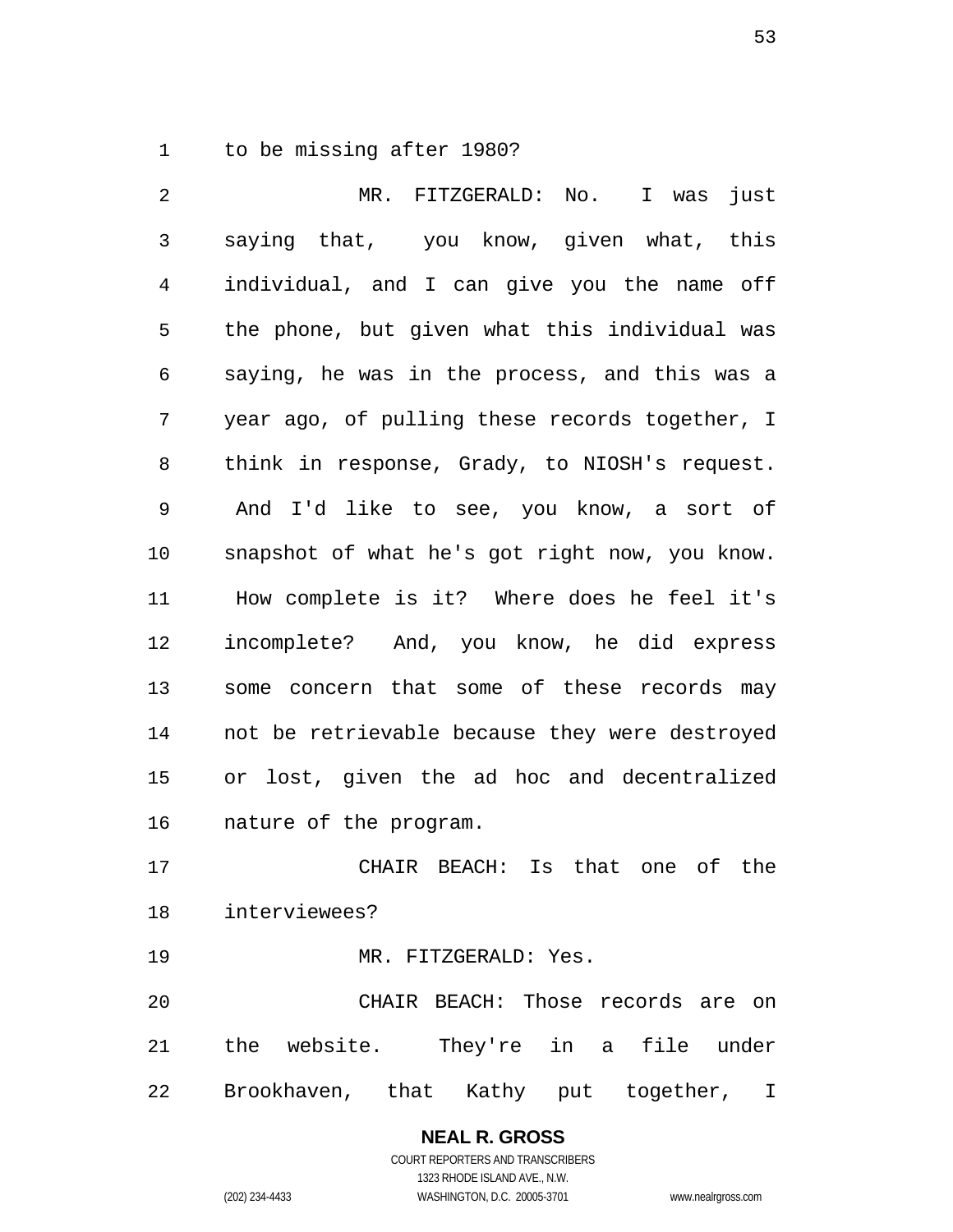believe.

MR. FITZGERALD: Well, the interview. CHAIR BEACH: The interview, yes. MR. FITZGERALD: Interviews, yes, not the records. CHAIR BEACH: Not the records, sorry. DR. BUCHANAN: That's reference 71451, Joe is talking about. MR. FITZGERALD: But I think, you know, again, it would be helpful having that. Because if he's putting together, then I think what you'll have is facilities, time frames and numbers of records. I think there's actually, to look at this issue, the retrievability test is useful. The mapping of what they have now and what they think they don't have would be useful. And those would be foundations for answering the question, I think. And to go back to Genevieve's comment, any more evidence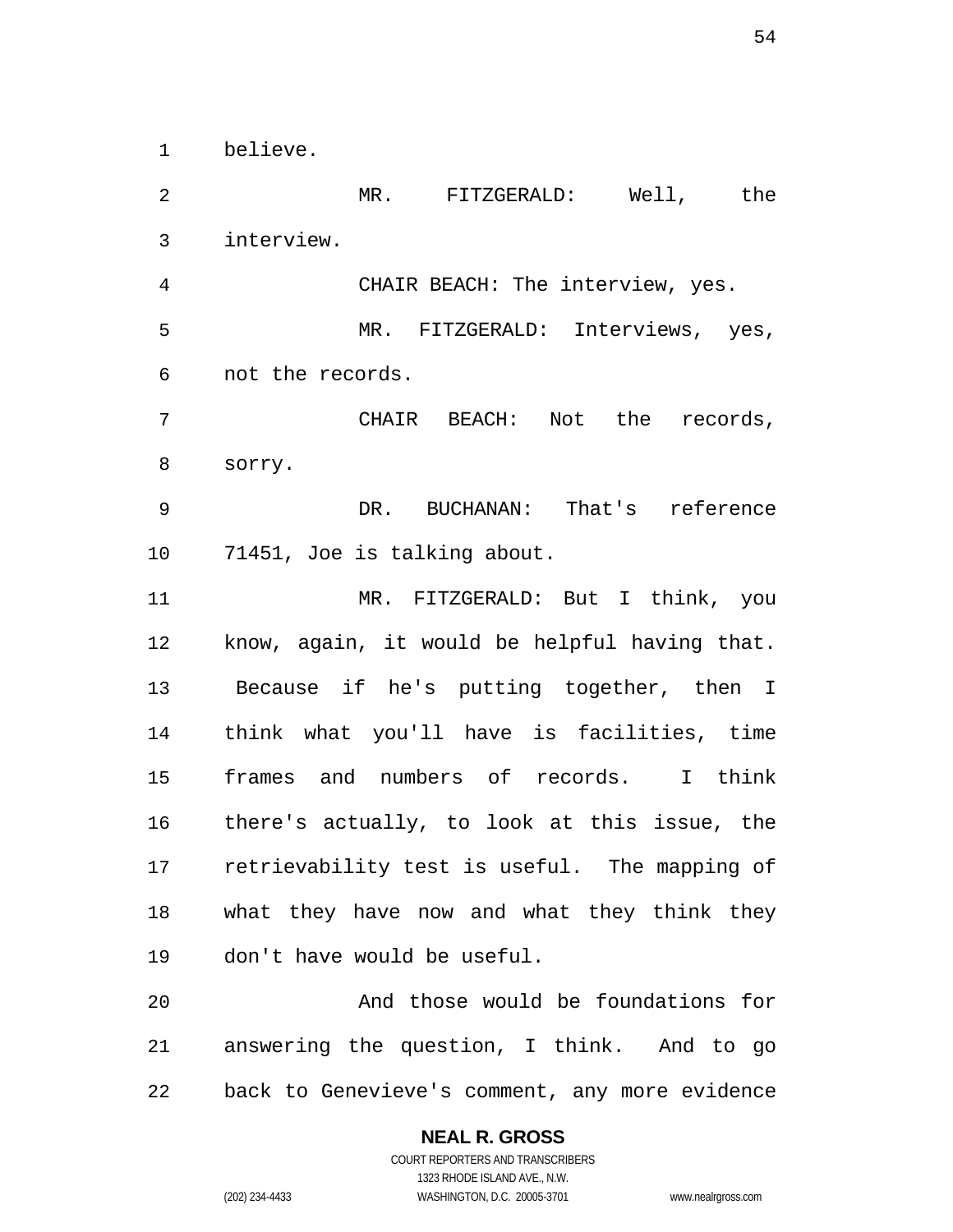of actual implementation of these memos, and I don't know, you know, it's sort of like trying to find some evidence that something happens after the memos -- MEMBER ROESSLER: If you had some date that something occurred, then you'd be able to better focus on -- MEMBER ANDERSON: When the office opened kind of thing. 10 MEMBER ROESSLER: Yes. MR. FITZGERALD: And you know, Brookhaven, like some of the energy research labs, it's almost, you almost have to find the right cubbyhole to find somebody's correspondence file, let alone records. So, in a way, it may mean finding out where Hall's, Andy Hall's, you know, correspondence ended up. And we didn't see it, so I have a feeling it's somewhere on site and we can certainly look for that. MEMBER MUNN: Well, not only that, you need to have very clear information as to

(202) 234-4433 WASHINGTON, D.C. 20005-3701 www.nealrgross.com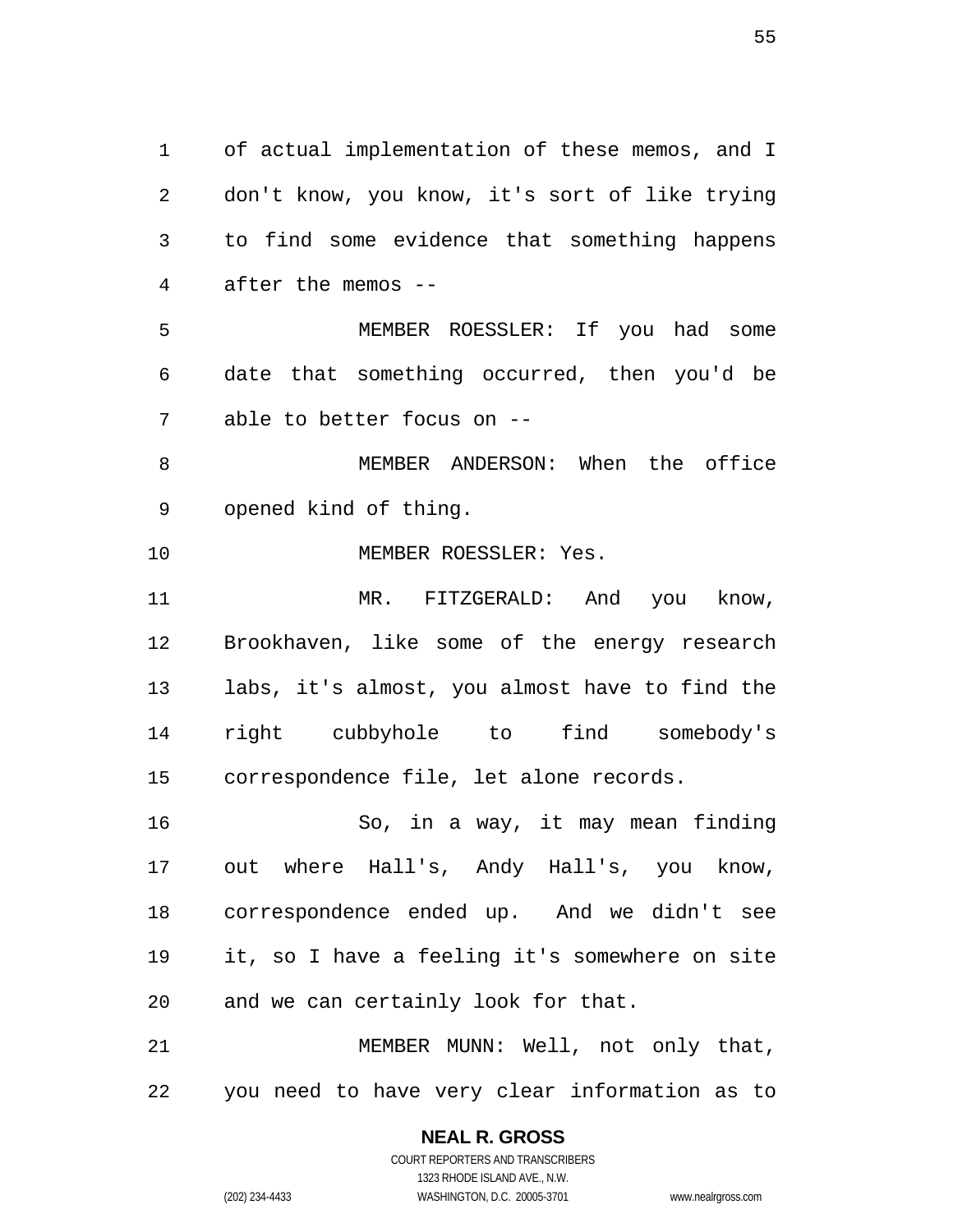when a project starts and when it begins.

In a research and development laboratory, those things can literally turn on a dime. And you may start a project one week, with the expectation of running it for a year, and decide the results are not worth doing and it would be gone three weeks later. 8 And we can probably assume, given the quality of the health physicists who were

policy, like the one Grady referred to, that anyone who was likely to have more than ten percent of allowable, was going to be monitored.

actually operating at Brookhaven, that any

We could probably assume the monitoring did occur, because of the quality of the health physics that you had there.

18 But, with respect to whether you have missing records, that's going to be very difficult, I would think, if you identify the missing record to tie that to the fact that the reason it's missing is because nothing was

### **NEAL R. GROSS**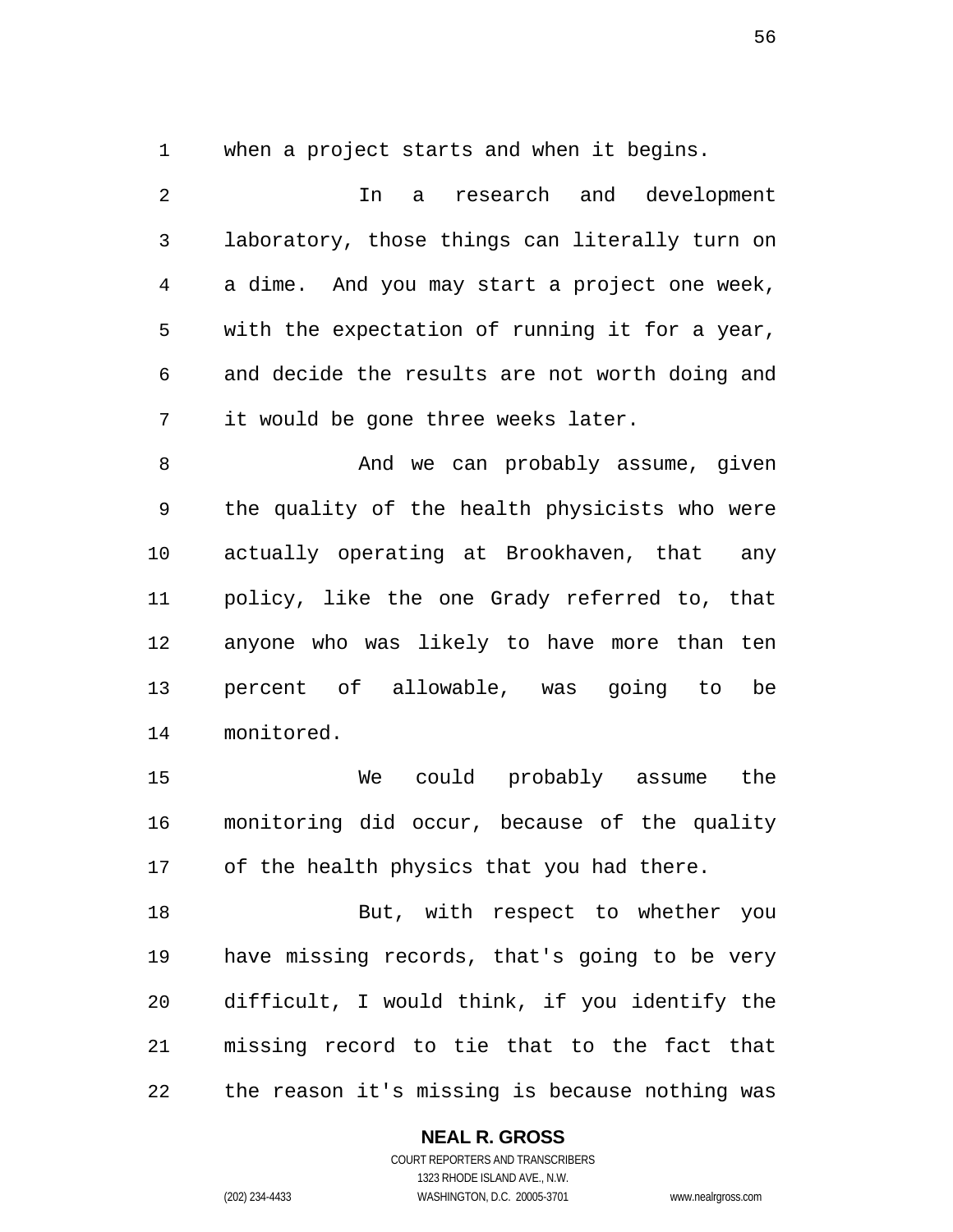going on at the time and therefore the monitoring is not taking place.

MR. FITZGERALD: Yes, it's not easy. MEMBER MUNN: No, it isn't easy. MR. FITZGERALD: It isn't easy and that's the feedback I think we received from staff.

MEMBER MUNN: It's unlike pointing to gaps in information that may occur in an operating facility, it's totally different.

MR. FITZGERALD: Yes, and the circumstances -- you're doing a retrospective centralization of records over decades. And, you know, in a research lab, if you didn't centralize those records when they were created, the challenge is that there is no way to ensure that those records are going to be - 

MEMBER MUNN: Well, even if you're centralizing the badge records, even if you're centralizing the information that we're looking at, without a direct tie to the

#### **NEAL R. GROSS**  COURT REPORTERS AND TRANSCRIBERS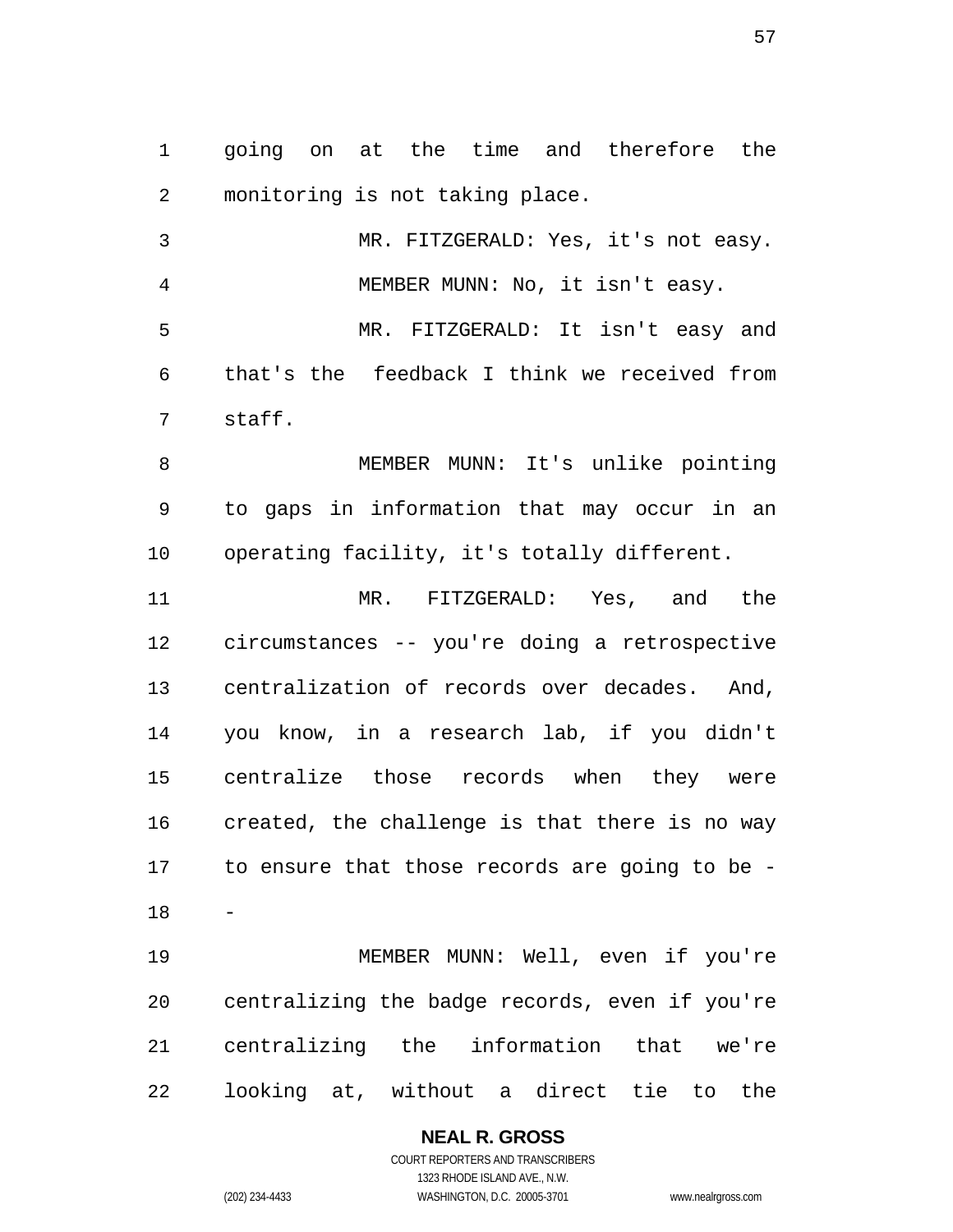operational records and to the research records, it's not easily identifiable, why? You may think something is missing, when the reason it's missing is because nothing was happening.

MR. FITZGERALD: Right. Well, again, I think everybody, I think there's no disagreement that, you know, the circumstances behind the program were challenging. I think we're just trying to figure out, you know, at what point was the corner turned in the context of this program with dose reconstruction.

We have doubts about 1980. Now, we don't have a clear idea either whether it's '85, '86, you know, it's just one of these things where, until they were certified, which I think was late '90s.

19 DR. BUCHANAN: '99.

MR. FITZGERALD: For internal. They were certified for internal in '99, and external, I think was '92. You know, there's

# **NEAL R. GROSS**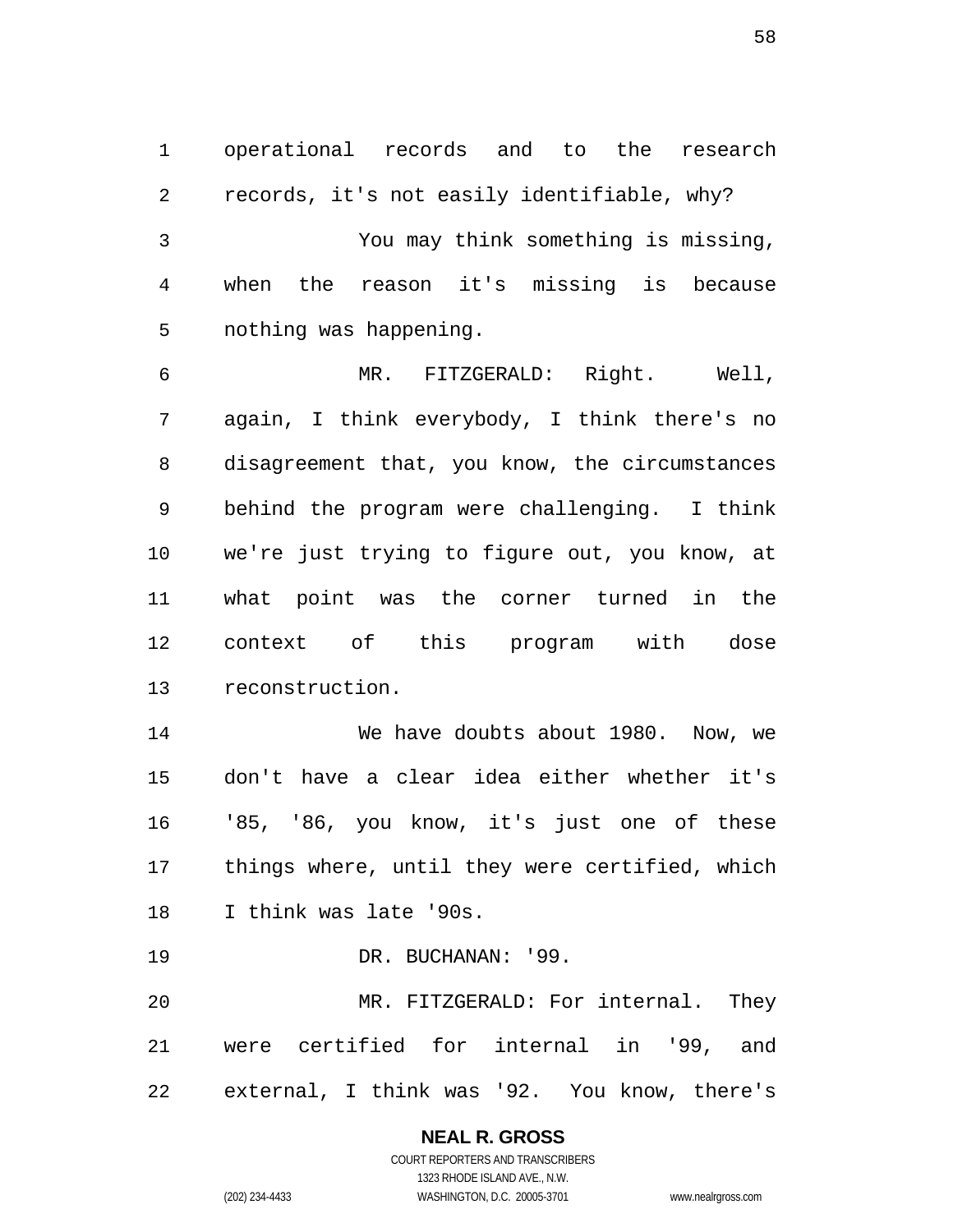a gray area there that I think we'll need, you know, need some validation. Something that gives confidence that the records are in fact reliable enough.

And I think that process, it seems like it's just starting in the sense the ER didn't provide, I think, what I would look for in the way of validation itself. The follow-up on the implementation memos, the actual, you know, actual retrievability tests, maybe some mapping of what records were available.

I think that's what's going to be necessary to know, you know, whether or not we truly have something that we can have confidence in, in terms of dose reconstruction.

I think before that you have programmatic intent. You have steps beginning, but it's not clear if those steps led to something that is solid. And that's the concern that we have.

MEMBER ANDERSON: One source of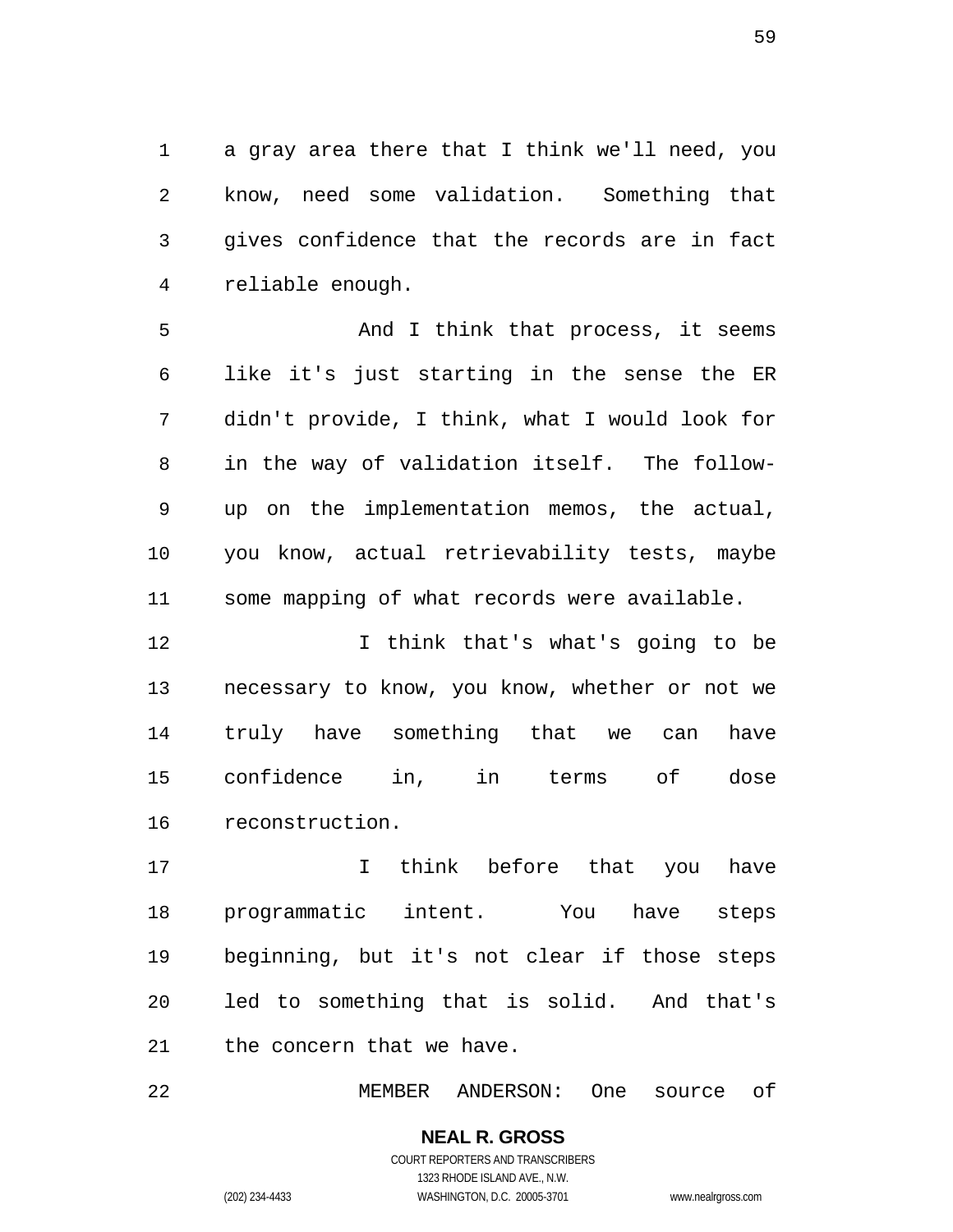information is that cases that are, or have been reviewed or are under review and how many of these have been closed? If you have 200, are they sitting there, because somebody hasn't been able to recapture records at some point?

MR. CALHOUN: Let me tell you, I want to say there was 145 total cases, total that was sent to us from the Department of Labor. And I would guess, if it's typical that, you know, at least 30 percent of those have been taken for SEC.

But let's, hold on a second, let me look. One hundred fifty-three total cases were submitted, 34 have been pulled for SEC purposes, 61 remain active.

DR. BUCHANAN: What were those numbers again, please?

MR. CALHOUN: One hundred fifty-three total.

21 DR. BUCHANAN: Okay.

MR. CALHOUN: Thirty-four pulled for

**NEAL R. GROSS**  COURT REPORTERS AND TRANSCRIBERS

1323 RHODE ISLAND AVE., N.W.

(202) 234-4433 WASHINGTON, D.C. 20005-3701 www.nealrgross.com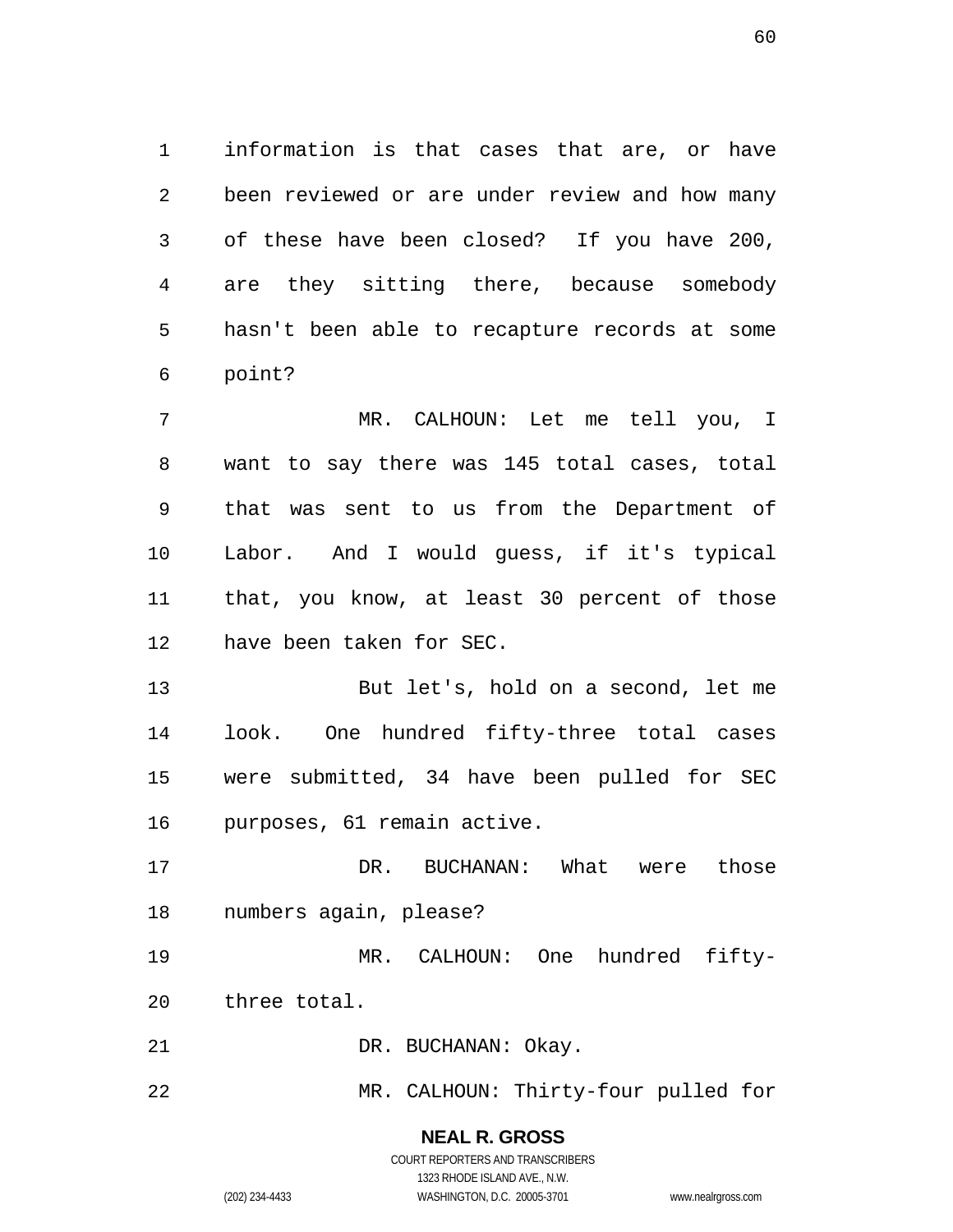SEC, 61 remain active. Fifty-eight were completed.

MEMBER MUNN: Fifty-eight closed. MR. CALHOUN: And a little bit more than 33 percent of those were comped. Now I can't -- some of these undoubtedly are mixed employment. I can't tell that from looking at this. They may have worked somewhere other than Brookhaven. DR. BUCHANAN: Fifty-eight of the DRs have been completed? MR. CALHOUN: Correct. 13 MEMBER ROESSLER: And how many, that's 30 some comped? MR. CALHOUN: Thirty-three percent, about. It's about a little bit more than a third. MEMBER ROESSLER: And then you started to say based on? MR. CALHOUN: Just based on dose reconstruction. MEMBER ROESSLER: Do you recall what

> **NEAL R. GROSS**  COURT REPORTERS AND TRANSCRIBERS 1323 RHODE ISLAND AVE., N.W. (202) 234-4433 WASHINGTON, D.C. 20005-3701 www.nealrgross.com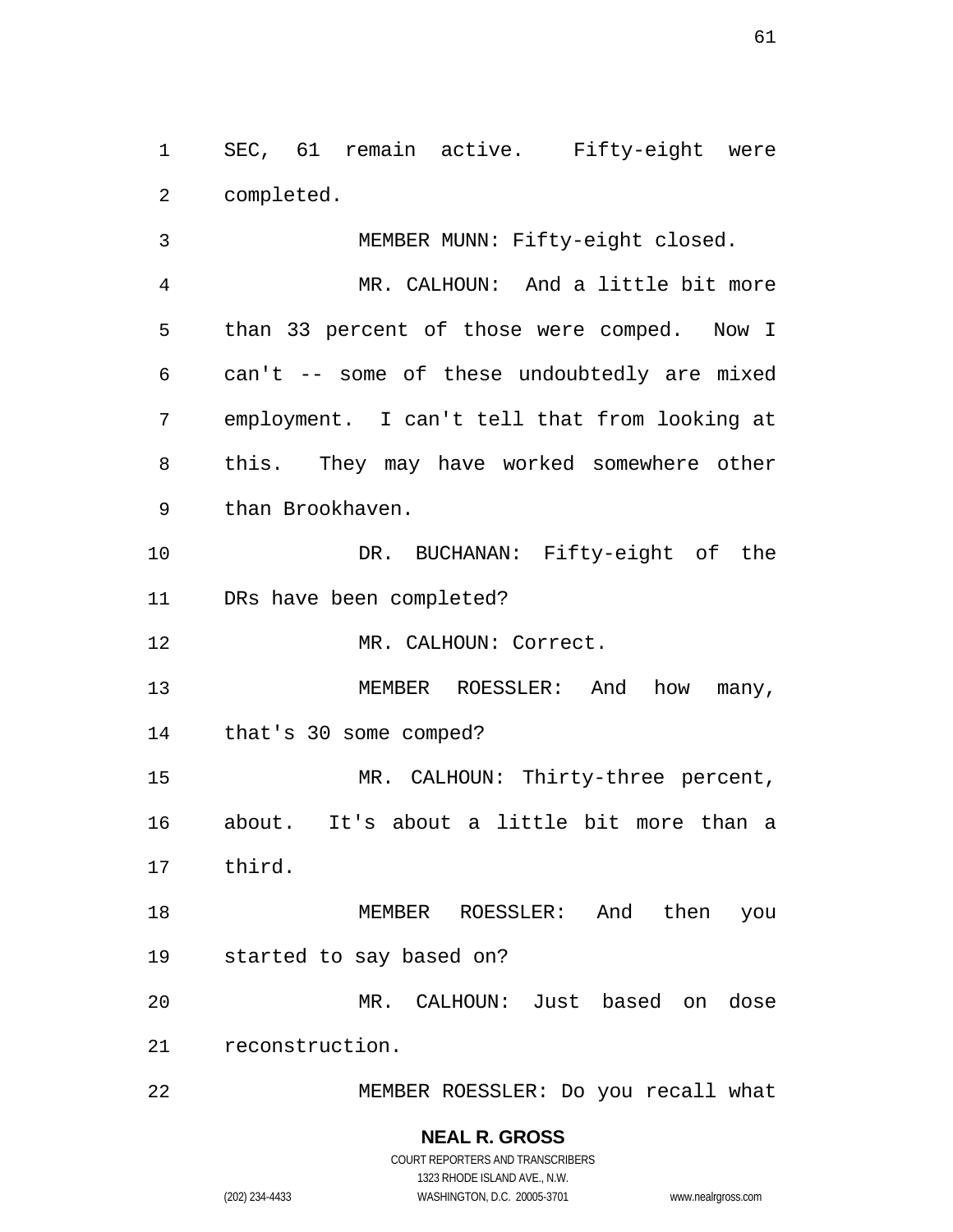working conditions were that, I'm trying to think of the whole spectrum of workers and, you know, things that these are going to be words that will get people going.

But things like bounding and cohort data and that sort of thing, when you're doing dose reconstruction, is that an option then beyond what we're talking about?

MR. CALHOUN: Right now our dose reconstructions are based on the internal and external dosimetry records. If they weren't monitored internally or externally, we go by environmental dose.

14 DR. MAURO: Okay, that was the issue I wanted to get to. In classic SEC ER review, what we do is we break the site up into time and operation.

And that's typically an operating facility. Here I recognize we have a very different kind of situation. And what we look at is, okay, for this particular time period, this particular campaign or operation or

### **NEAL R. GROSS**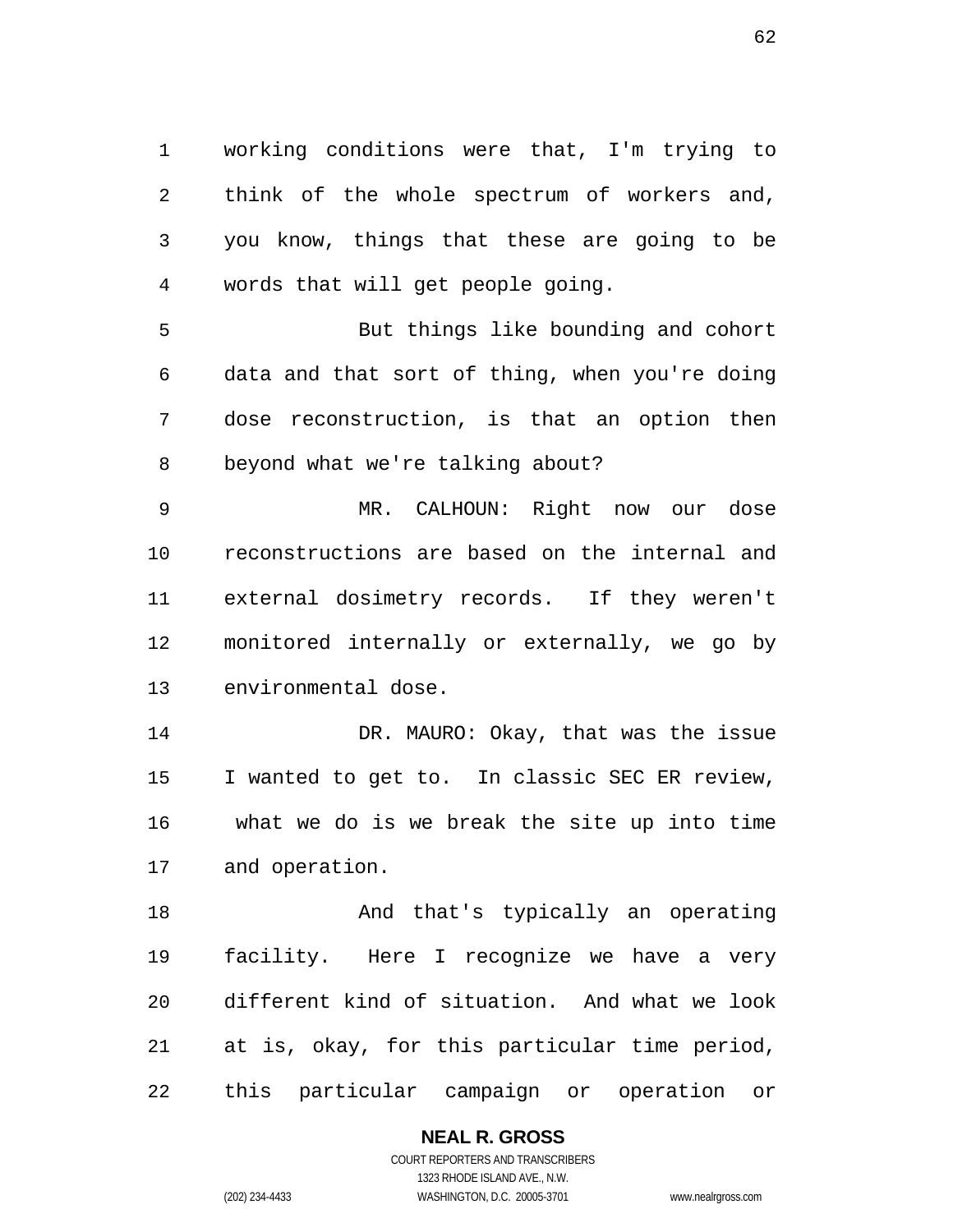research activity, how many records do you have -- let's say it's whole body count. And we ask that question because we ask ourselves, are they in a position to create a coworker model? Because very often you find there might be a worker that, if you have 100 percent records, from the workers that worked in that box, you don't need a coworker model. But, it's very rare that that occurs. Then we ask ourselves, do you have the records to build a coworker model? And my question to you is, have you found that you had to build a coworker model? MR. CALHOUN: We have not undertaken that yet. DR. MAURO: It hasn't happened yet. 17 MR. CALHOUN: No. 18 DR. MAURO: Now, do you feel as if that, given the limitations that you had on, see, in the end, if you can't build a coworker model for a given claim, but you feel that this person did experience an internal

> **NEAL R. GROSS**  COURT REPORTERS AND TRANSCRIBERS

1323 RHODE ISLAND AVE., N.W. (202) 234-4433 WASHINGTON, D.C. 20005-3701 www.nealrgross.com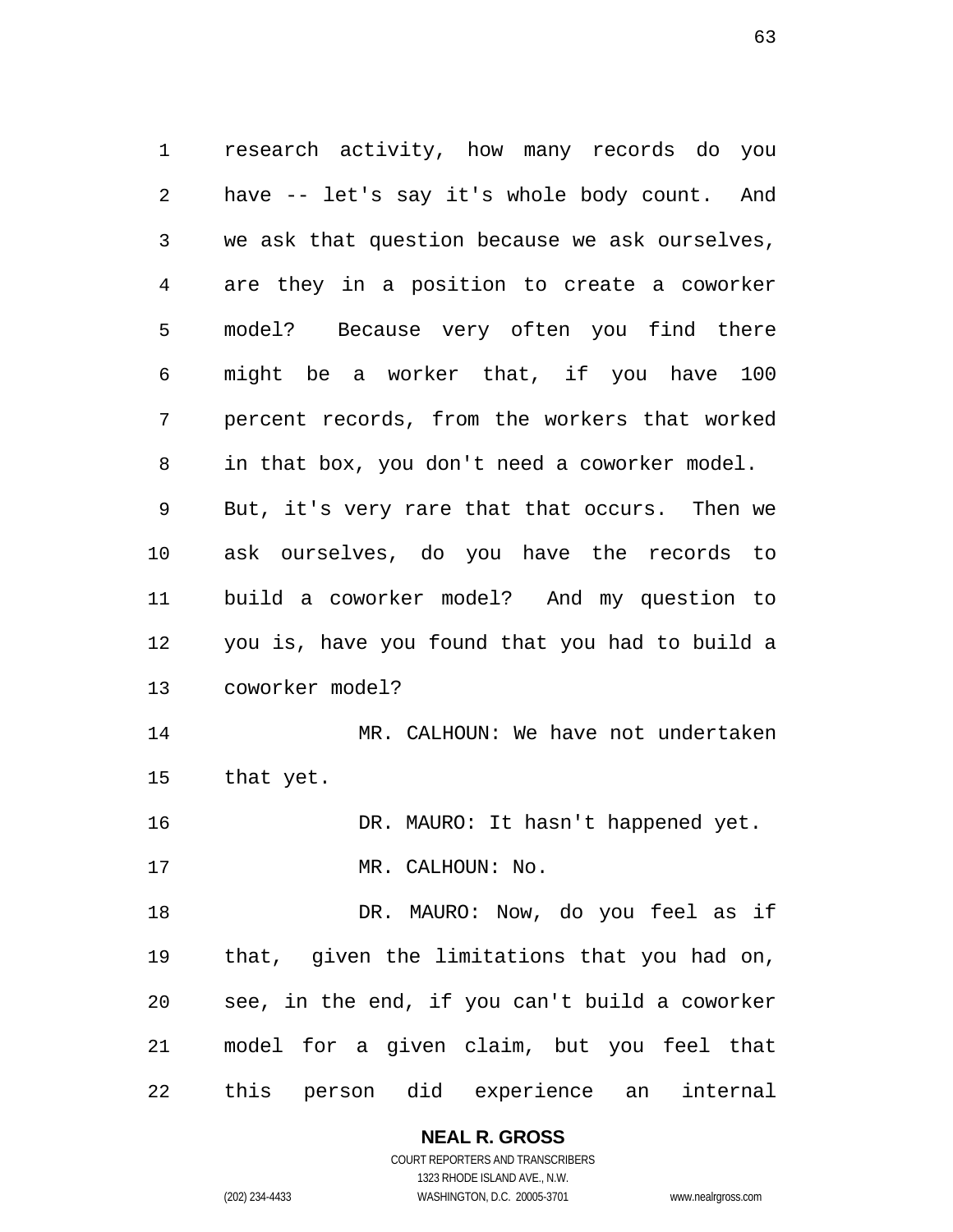exposure, for that box there's an SEC.

MR. CALHOUN: Right, right. DR. MAURO: And I guess that goes to the heart of it. MR. CALHOUN: Right, right. I can't imagine that we won't do that, but right now that's not something we've done. You know the internal exposure potential was pretty minor, at that site, especially later in the years. I actually found a Tiger Team report that was done in 1990, that reported that as such, that the internal exposure potential was minor at the Brookhaven Site. And that's rare that the Tiger Team would ever say anything like that, right, Joe? (Laughter.) MEMBER ANDERSON: So some of the cases that were filed you found no biomonitoring data? MR. CALHOUN: Correct.

MEMBER ANDERSON: And therefore you

**NEAL R. GROSS**  COURT REPORTERS AND TRANSCRIBERS 1323 RHODE ISLAND AVE., N.W. (202) 234-4433 WASHINGTON, D.C. 20005-3701 www.nealrgross.com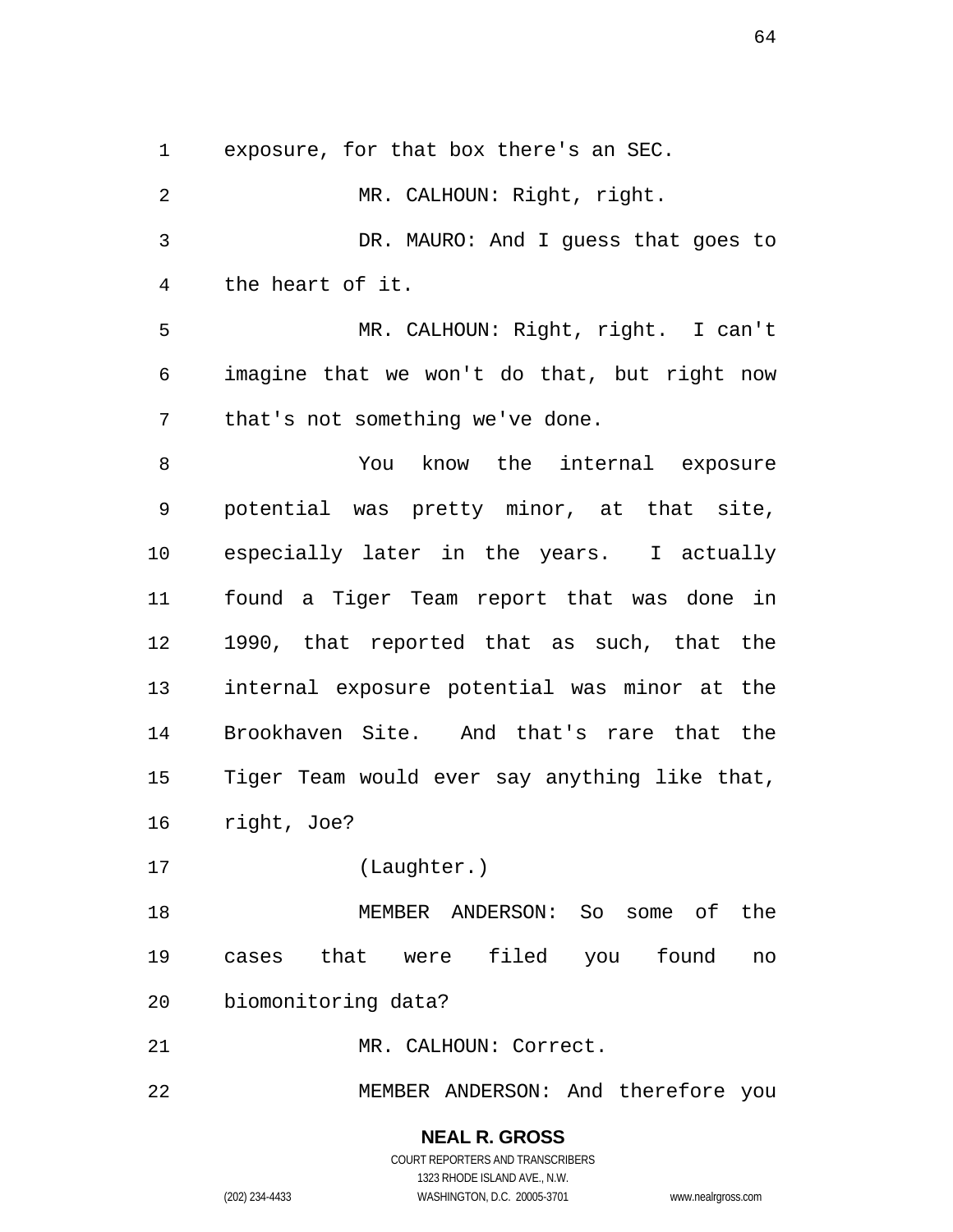assigned environmental.

| 2             | MR. CALHOUN: Correct.                          |
|---------------|------------------------------------------------|
| 3             | MEMBER ANDERSON: But in looking at             |
| 4             | those do you have any sense of, would you      |
| 5             | expected there to have been -- I mean were     |
| 6             | they in jobs where they might have been --     |
| 7             | MR. CALHOUN: Typically we do. I                |
| 8             | can't answer you on all these, but likely      |
| 9             | that's part, when we do a review. If somebody  |
| 10            | was a health physics technician and didn't get |
| 11            | internal monitoring, we would throw the flag   |
| 12            | on that. You can't just assign them to         |
| 13            | environmental.                                 |
| 14            | MEMBER ANDERSON: Well, that's why              |
| 15            | I'm just, for getting a sense on<br>the        |
| 16            | completeness.                                  |
| 17            | MR. CALHOUN: Right.                            |
| 18            | MEMBER ANDERSON: The records, the              |
| 19            | ones to focus on --                            |
| 20            | MR. CALHOUN: Especially, yes --                |
| 21            | MEMBER ANDERSON: Are not the ones              |
| 22 and $\sim$ | where you found the records, but if there are  |

**NEAL R. GROSS**  COURT REPORTERS AND TRANSCRIBERS

1323 RHODE ISLAND AVE., N.W. (202) 234-4433 WASHINGTON, D.C. 20005-3701 www.nealrgross.com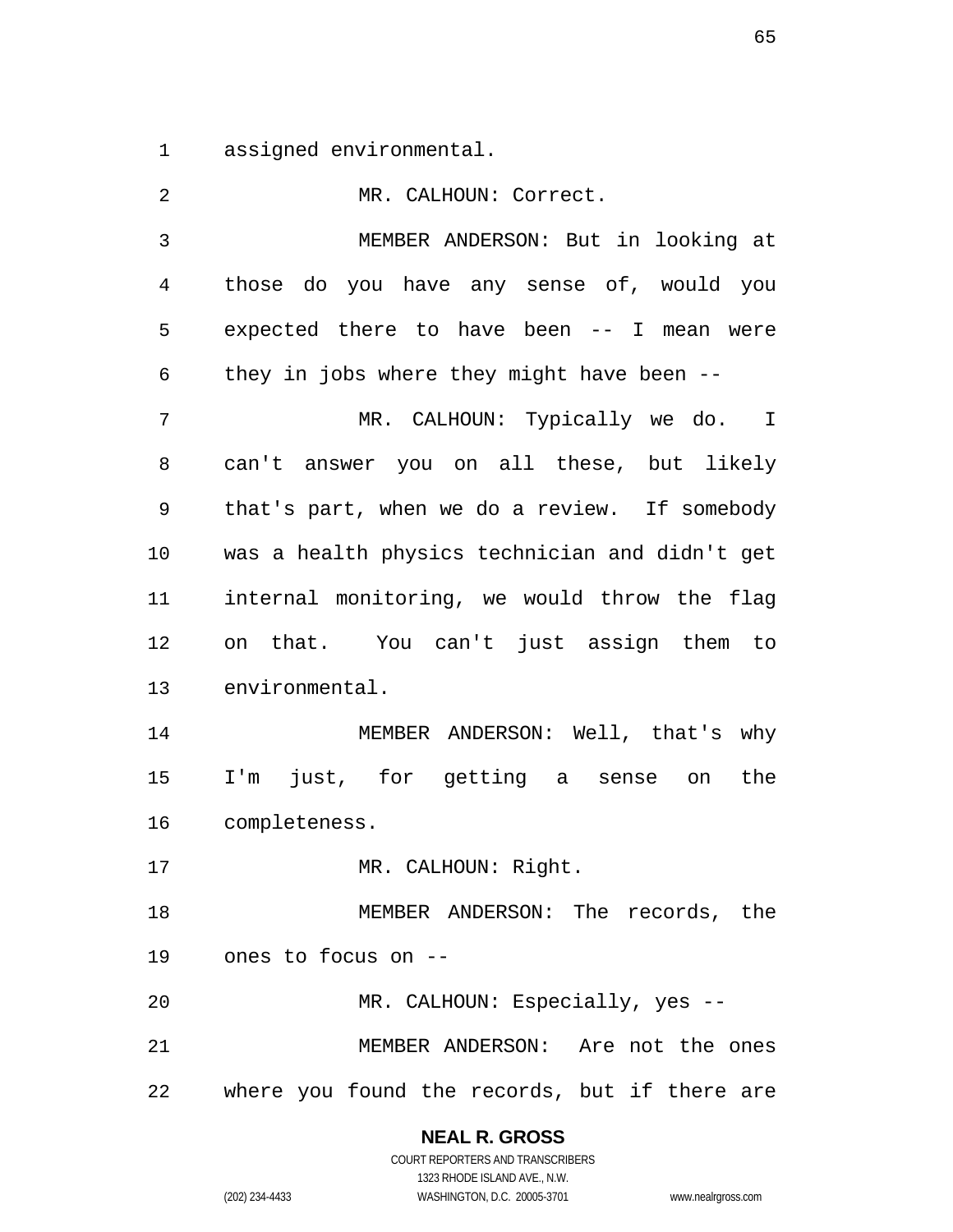some here and you, there was a reasonable expectation they should have been monitored. MR. CALHOUN: That's the issue of the coworker model, that we might have to go down that road. DR. BUCHANAN: You don't know how many of those completed had bioassay data available? MR. CALHOUN: I can't tell you off the top of my head, I can find that out. Yes, but that's changed. 12 MR. ADLER: Right, that's changed. MR. CALHOUN: That's increased, because of the re-request that we've done. The amount of bioassay and X-ray data that we got has gone up. 17 MEMBER MUNN: But, in any case, as long as we have data that we're working on, the issue of coworker and that type of calculation is speculating what might come up in the future, not what's come up in the past. MR. CALHOUN: Right, right.

**NEAL R. GROSS** 

COURT REPORTERS AND TRANSCRIBERS 1323 RHODE ISLAND AVE., N.W. (202) 234-4433 WASHINGTON, D.C. 20005-3701 www.nealrgross.com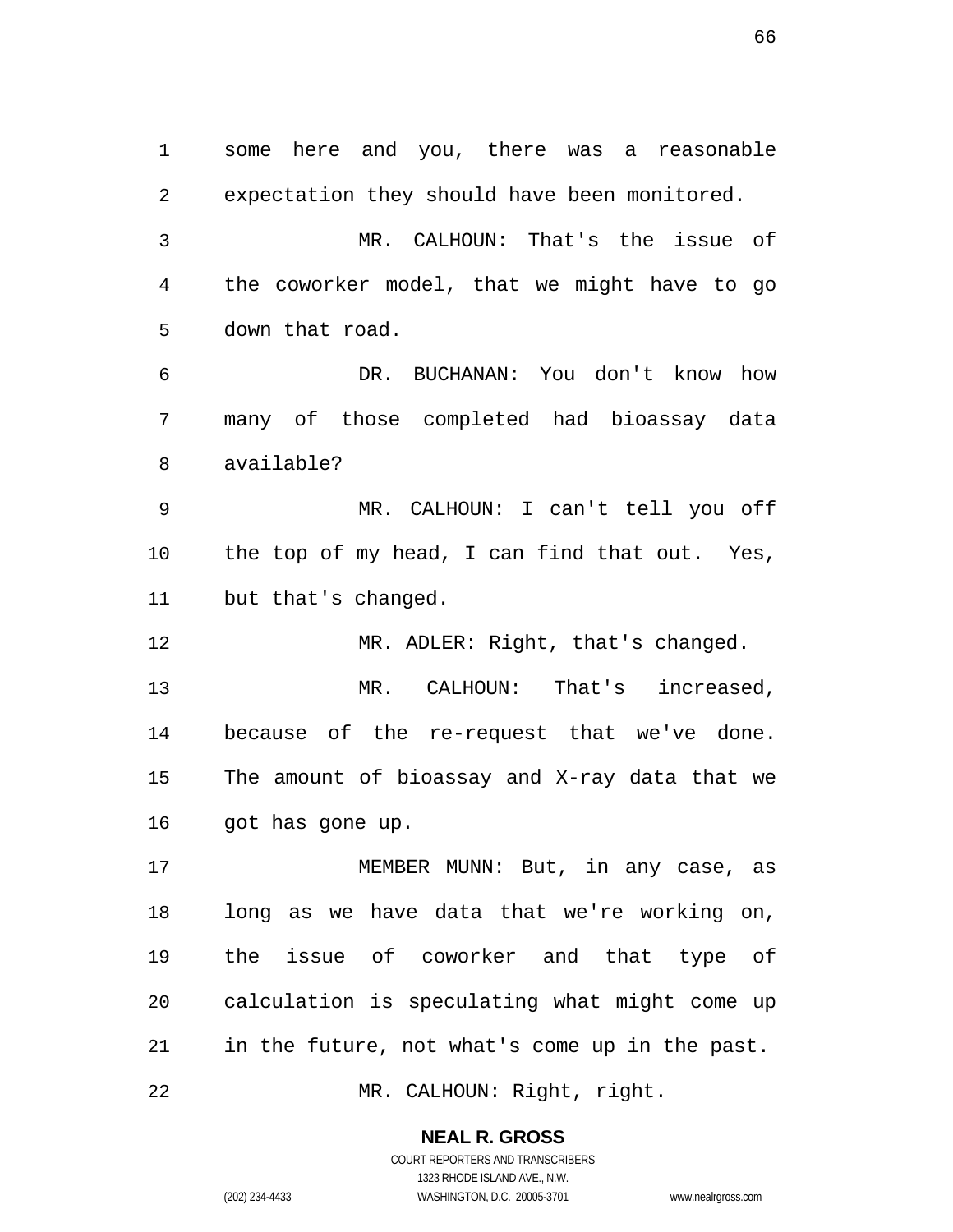MEMBER MUNN: So, we're not dealing with that right now. MR. CALHOUN: Right. MR. FITZGERALD: Ron, do you want to just walk through the Matrix. I kind of gave probably most of it, but just to capture that issue in more detail and the neutrons. MEMBER ANDERSON: The neutrons are the second issue. 10 MR. FITZGERALD: Right. DR. BUCHANAN: Okay. On the internal monitoring, our review of the ER, I think most of you have probably received that. And what we tried to do was, okay, first of all, SC&A, in reviewing Brookhaven, really at this point has no problem with the health physics practices that we see at this site. 18 There were some top-notch health physicists there and we don't doubt that generally samples were taken when they needed to be. They had the equipment to do it, probably.

## **NEAL R. GROSS**

COURT REPORTERS AND TRANSCRIBERS 1323 RHODE ISLAND AVE., N.W. (202) 234-4433 WASHINGTON, D.C. 20005-3701 www.nealrgross.com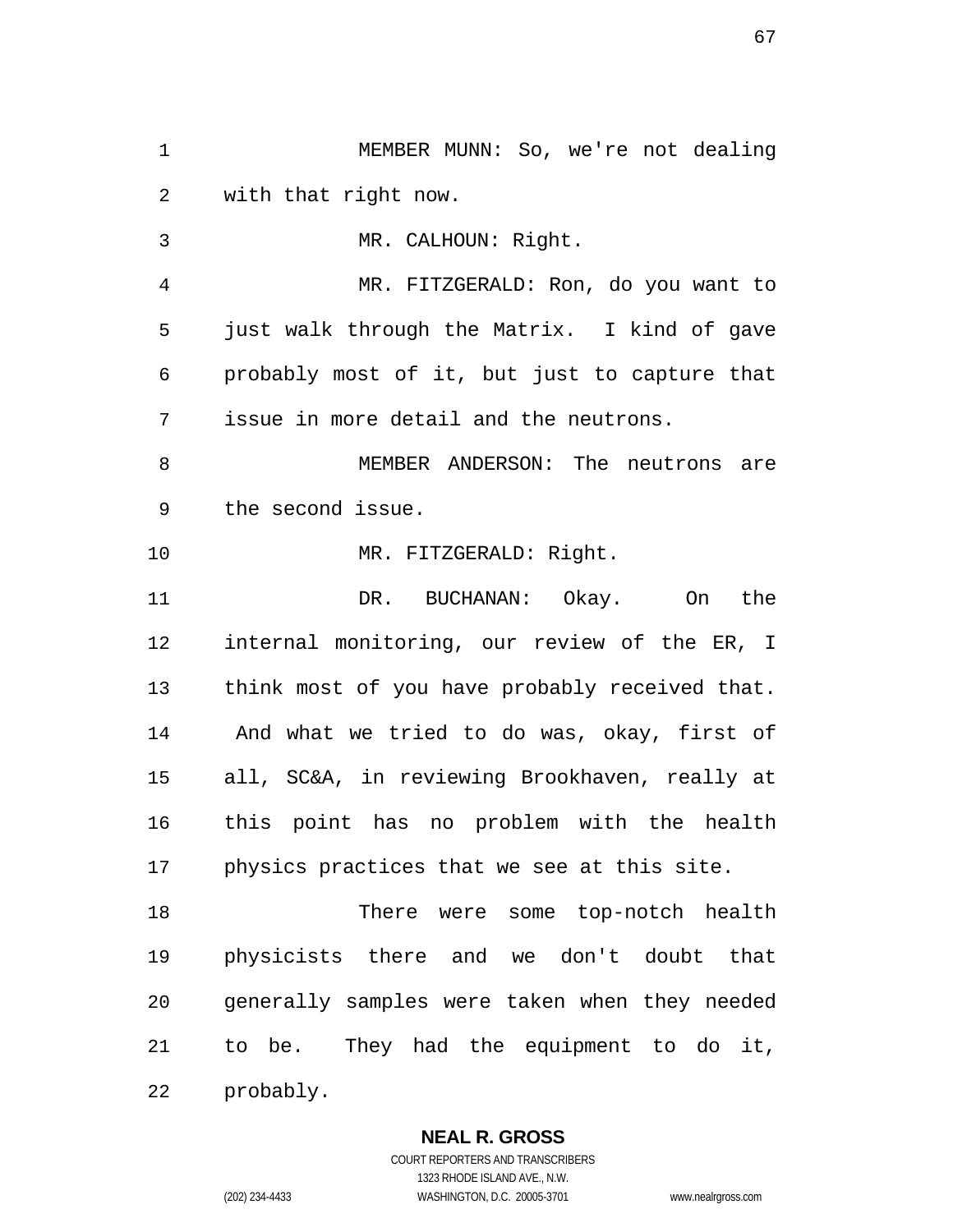1 1 It was a little surprising they used NTA film up to 1995. But, be that as it may, I would like to just give a little bit of clarification to things, some things they discussed at the table, and see where we're at, at this point.

You know, where are we at? And perhaps it will guide us to where we need to go. The external dosimetry was recorded fairly well in their files.

We really did not see a problem with the external dosimetry records. They were handwritten up through '95, and if I'm wrong on any of these, you can correct me, this is what I've gathered.

And then in '95, the went to the HPRS electronic database for external dosimetry. And then, so that's the system they use today, the HPRS, Health Physics Record System. And so those are available. Now when we get into the neutron here, we see that Landauer actually did the

**NEAL R. GROSS**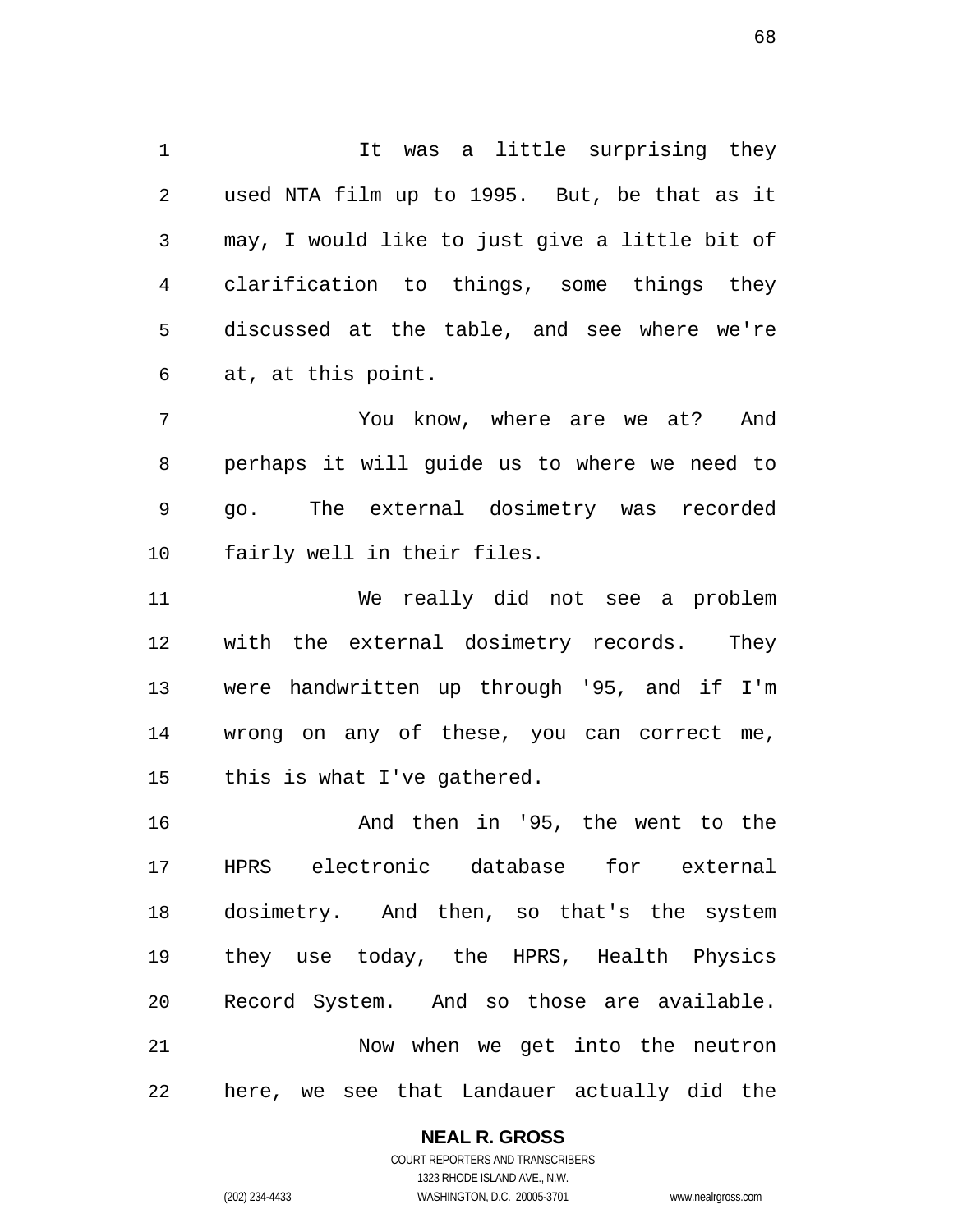record keeping out of Dosimetry Processing and Record Keeping from '85, to '95/'96, in that area.

And they have the tritium data, because at that time it was considered a whole body dose, and so they have the tritium data on record there.

Now the internal dosimetry records, just to cover that briefly again, is that you had kind of, at this research facility, you had kind of, I call them empires.

People controlled their own areas of interest. There was reactor, accelerator, whatever, and they determined what health physics needed to be done and then kept the records locally there, in a lot of cases.

The medical facility started out the whole body counting for medical reasons. They had a medical research reactor there and they had the whole body counter.

And then you had your Marshall Islands, nuclear weapons testing, that whole

## **NEAL R. GROSS**

COURT REPORTERS AND TRANSCRIBERS 1323 RHODE ISLAND AVE., N.W. (202) 234-4433 WASHINGTON, D.C. 20005-3701 www.nealrgross.com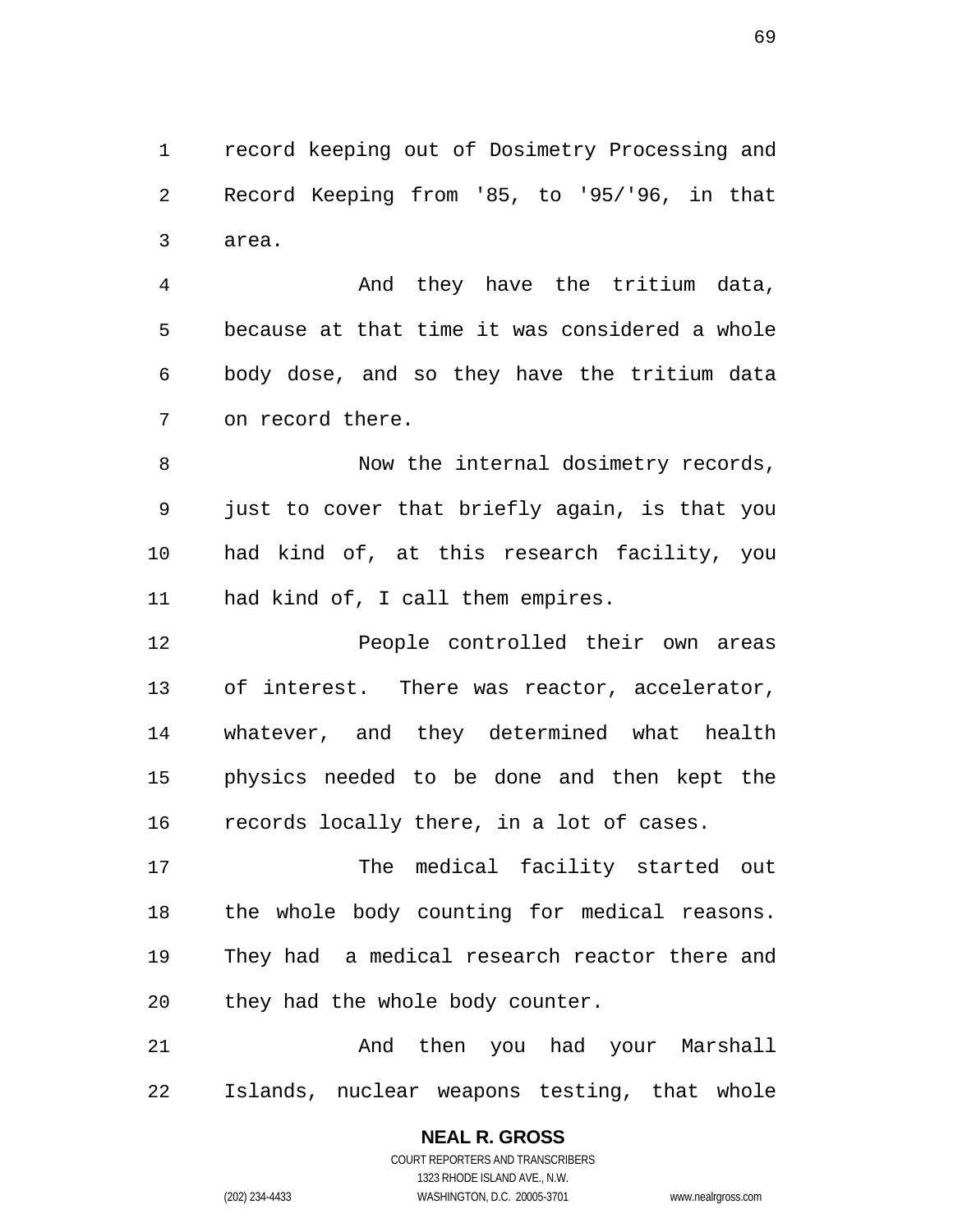body counter went back and forth. So the records were, as we've talked about, scattered.

And then in the '90s, I think, they started using some electronic databases. Some of the departments had electronic databases and they were certified for, they did the DOELAP Accreditation in 1999, for *in vivo*  counting.

So this kind of gives you a milestone, stake in the ground, 1980 to 1999, is the area that we are concerned with. Now you really don't have proof, I guess, that the internal records appeared on the HPRS until 2002.

That's when it was mandated that it be -- that it go over to that. So, we assume if it was accredited in 1999, they must have had some sort of data or recordkeeping system, but I still have a question, and this is just some areas that I'm dragging in, because I don't feel that this has been answered as what

#### **NEAL R. GROSS**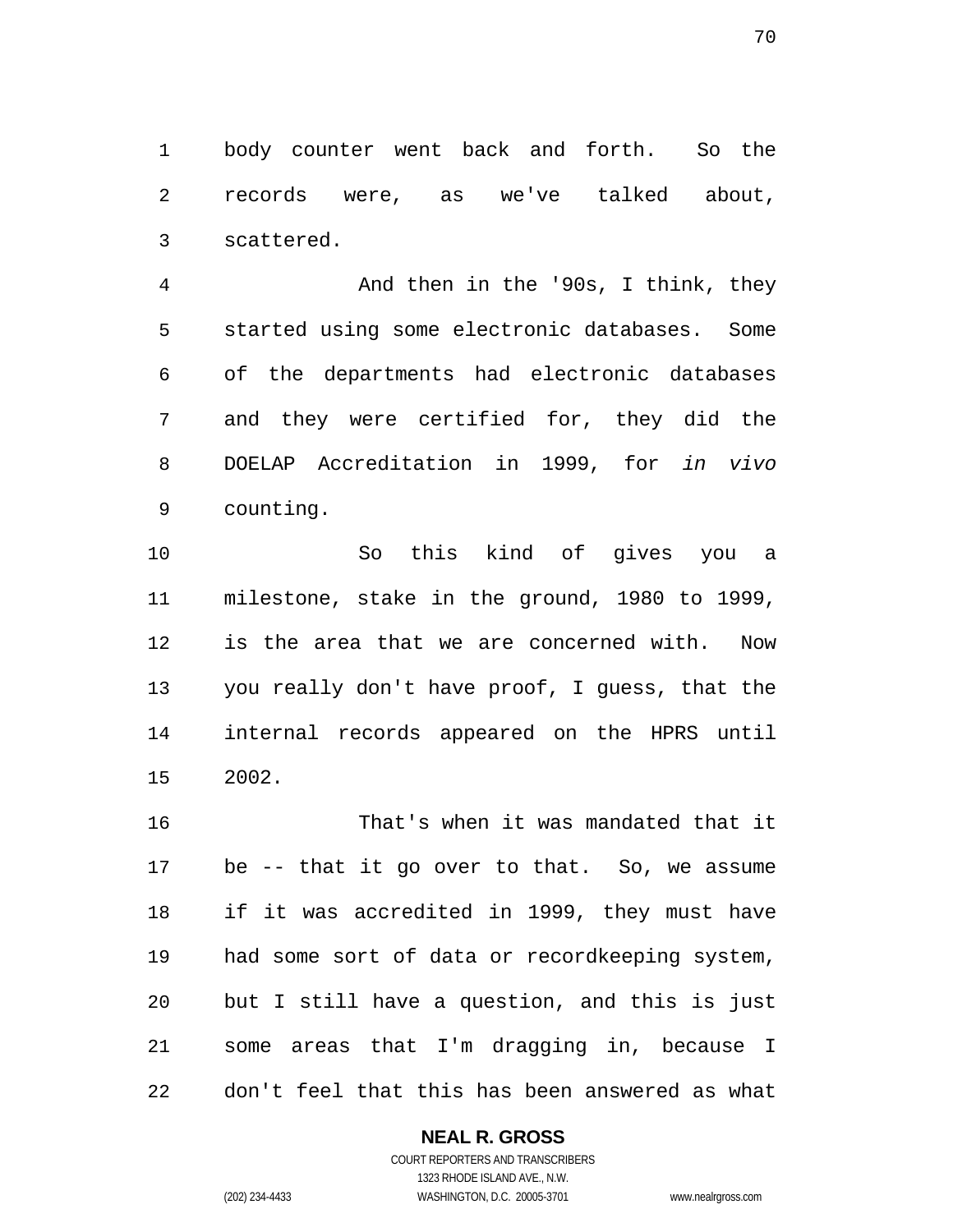1980, through 2001, where are those records at and are they retrieved.

When the DR sits down at his desk in Oak Ridge or in Cincinnati or wherever he's located and does a dose reconstruction, what is the process and where is that data attained from to do that dose reconstruction?

We know that there's the personnel file, there's the medical records, there's the HPRS, and there's this other file that's being knit together to bring some of this together.

There's some old electronic databases. Are they sitting in a basement someplace or are they operational or what?

So, that's just some gray areas that I feel that needs to be addressed. Where is this data actually stored and how is it retrieved?

And so we, that's a little overall picture of where I'm at, anyway, and I guess on the internal bioassay data at Brookhaven.

And so what we wanted to look at

**NEAL R. GROSS**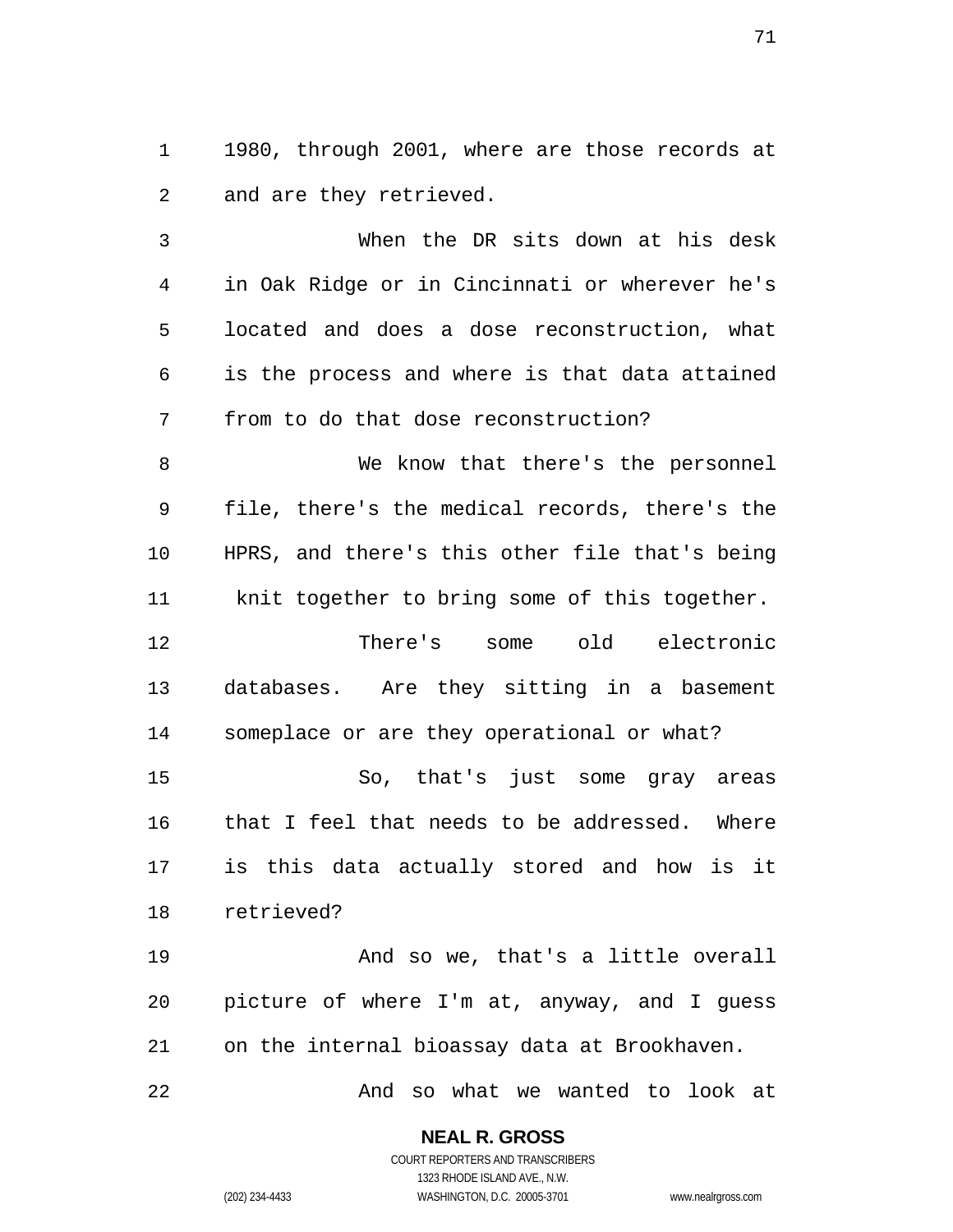was the 1980 turning point and see when this might have come into effect. And that we've discussed some this morning.

And so, what I did, is I did a two-pronged check on it. Number one, I looked at the documents that were quoted to see if there was an indication that records were going to be improved and did they follow through with it.

And then I looked at the data and I agree that it isn't conclusive. I just, NIOSH had done a very good job of capturing a lot of data, did it in tabular form in the ER.

Myself, I like to see a picture. And so I took the tabular form and put it into plots to see if there wasn't any case, I'm not saying it's proof one way or the other.

18 But if I would have seen a change in the bioassay data, then that would have been a good indication. You know, rather an increase, decrease or maintenance stabilization or whatever.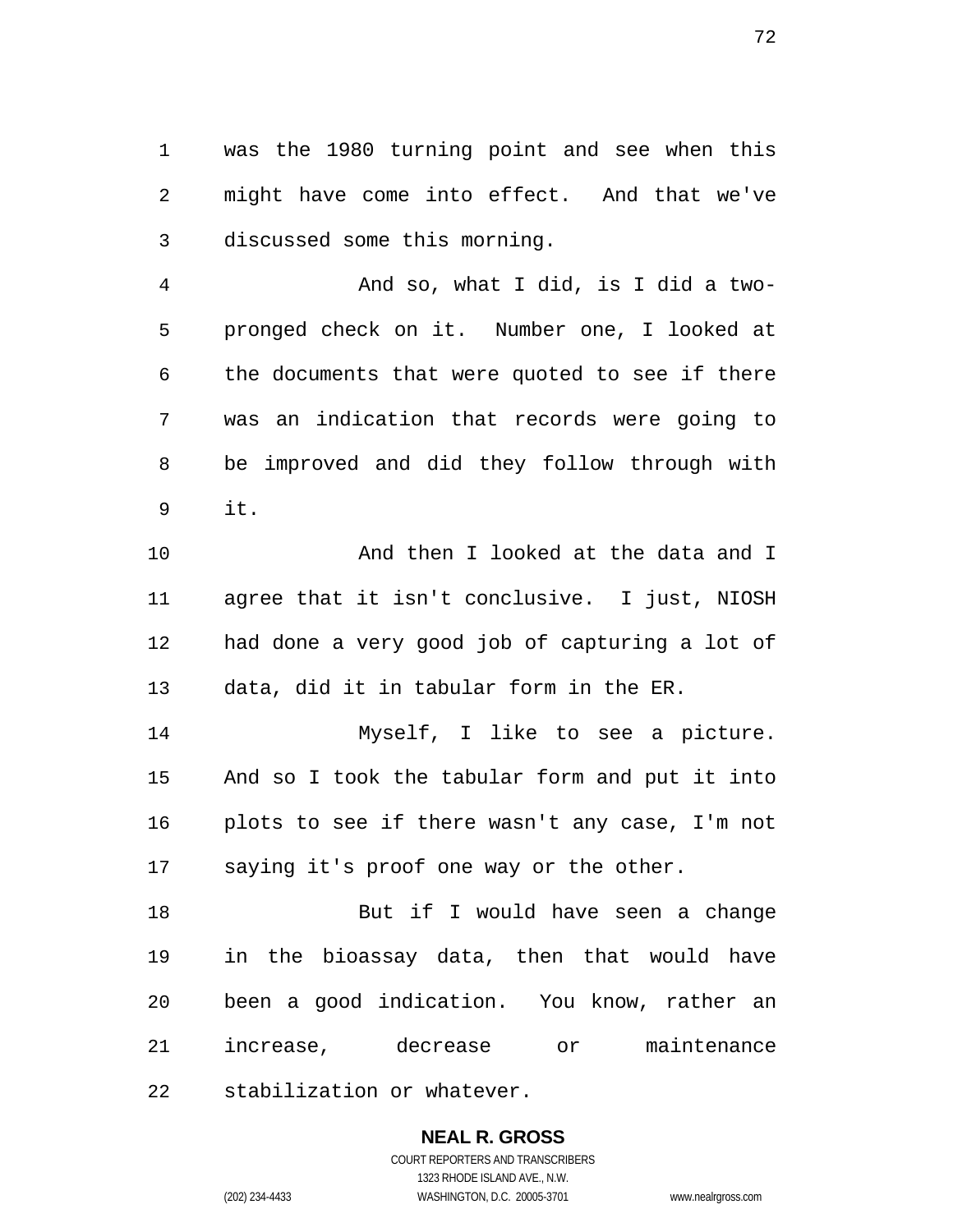And I realize that this is complicated by the fact that it's a research facility, projects start and stop and that sort of thing.

But if there would have some, eureka, you know, wow, that does look like a change, maybe we could have seen a turning point.

And so that's the two-pronged attack I took. And so in my review of the ER, first of all, I'll talk about the documentation. And as NIOSH has stated, that there was indication that this was to be done in '79, by Hall and Cohen.

So I looked at those documents that are available and I'd like to read the first reference, Hall, 1979. It says the principal weakness of our program are suggested by this canvass of general practices or the lack of required initial counts for persons newly nominated to the list and/or a final count for terminals, termination from it.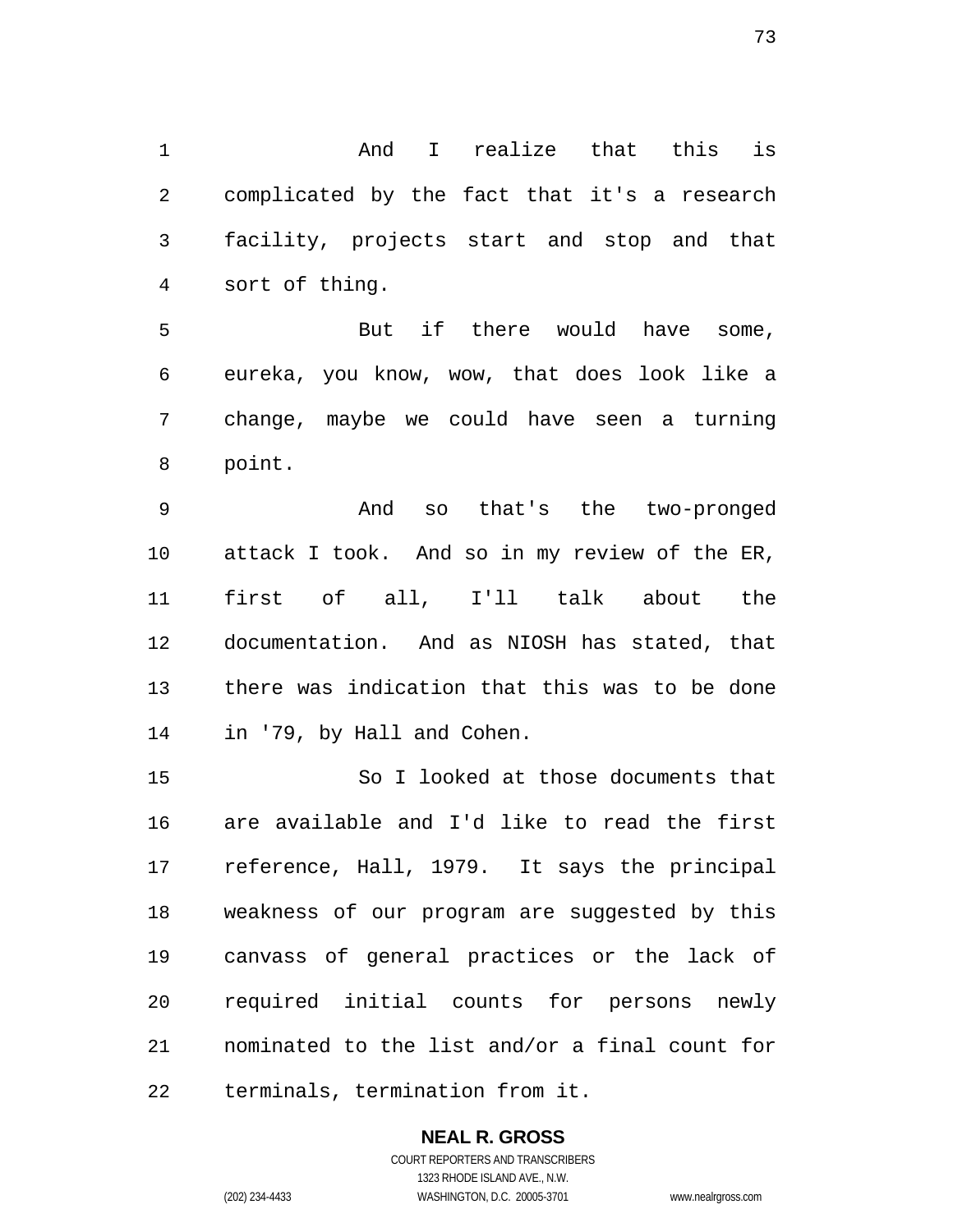1 But it is not apparent. I am also aware that our current program does not specifically provide the diagnostics or the follow-up for positives disclosed either by routine or special body counts.

Although the above could probably be accomplished within our current arrangement with the medical department, which had the whole body count at that time, I feel that there are strong reasons we should assume the program is 100 percent S&EP operation, now that we have the ability to do so.

Now, that's reading directly from his memo, Hall 1979. And I see in it that they want this to take over the routine counting for the workers, not the bioresearch, not the medical research, but for the routine workers and such. And set up their own body counting and such there. I don't see an emphasis on recordkeeping and there's nothing said about records here.

Now, intuitively, you'd say, well,

**NEAL R. GROSS**  COURT REPORTERS AND TRANSCRIBERS 1323 RHODE ISLAND AVE., N.W.

(202) 234-4433 WASHINGTON, D.C. 20005-3701 www.nealrgross.com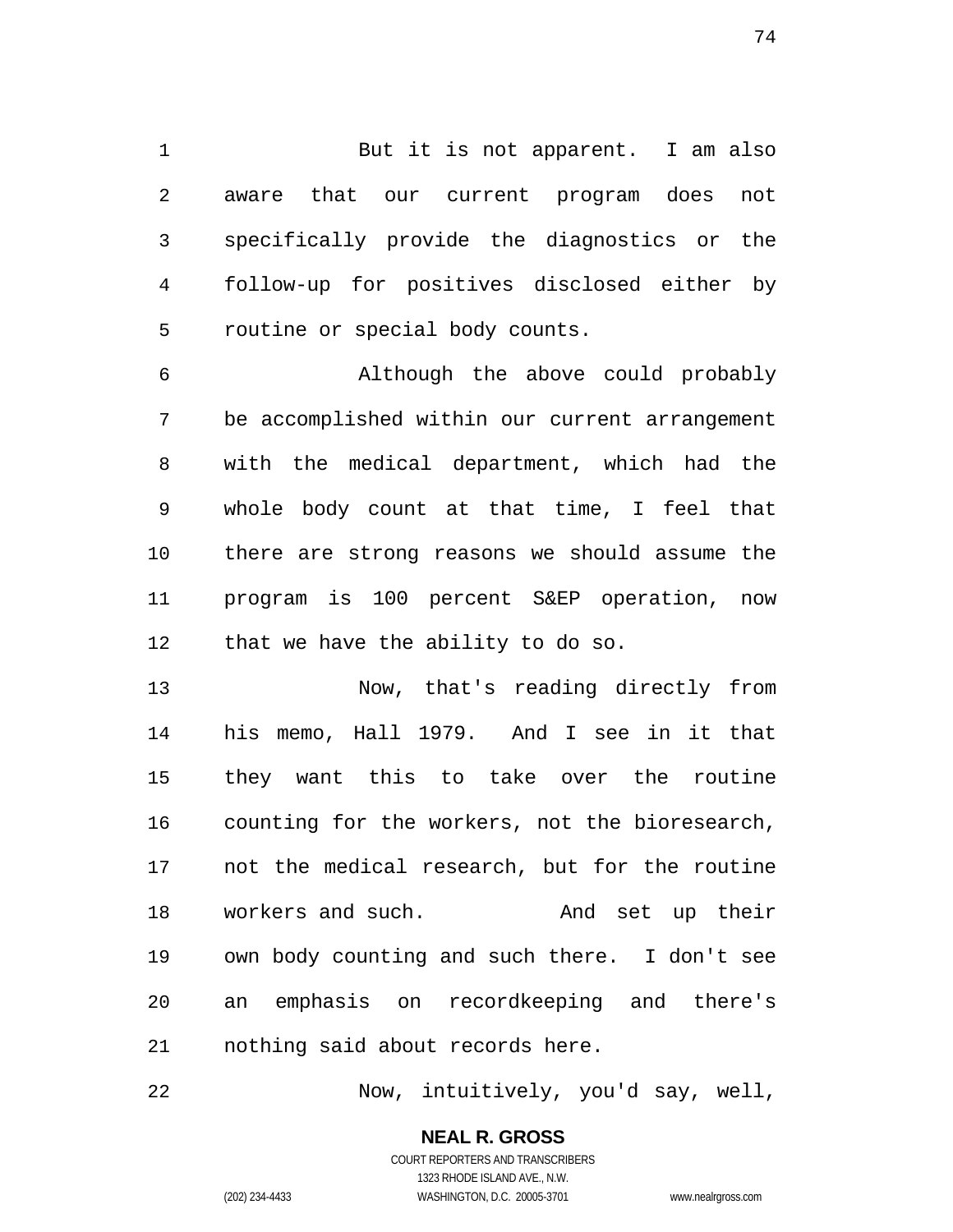if they're going to centralize the whole body counting then, now they should probably mean to keep the records.

But I do not see anything specifically that emphasizes, hey, we've got a problem with records here. They're scattered all over. We're going to centralize it so that they're in one place.

Now, the second reference, Cohen 1980, is very short and I'll read the whole memo. The medical whole body counter is always available for monitoring for BNL personnel in emergency situations, as you are aware.

Apparently, this statement is written from the medical group to the S&EP group, when they talked about the whole body counter being centralized.

In response to your programmatic needs in relationship to medical isotope research and production, we will make every effort to accommodate you for interim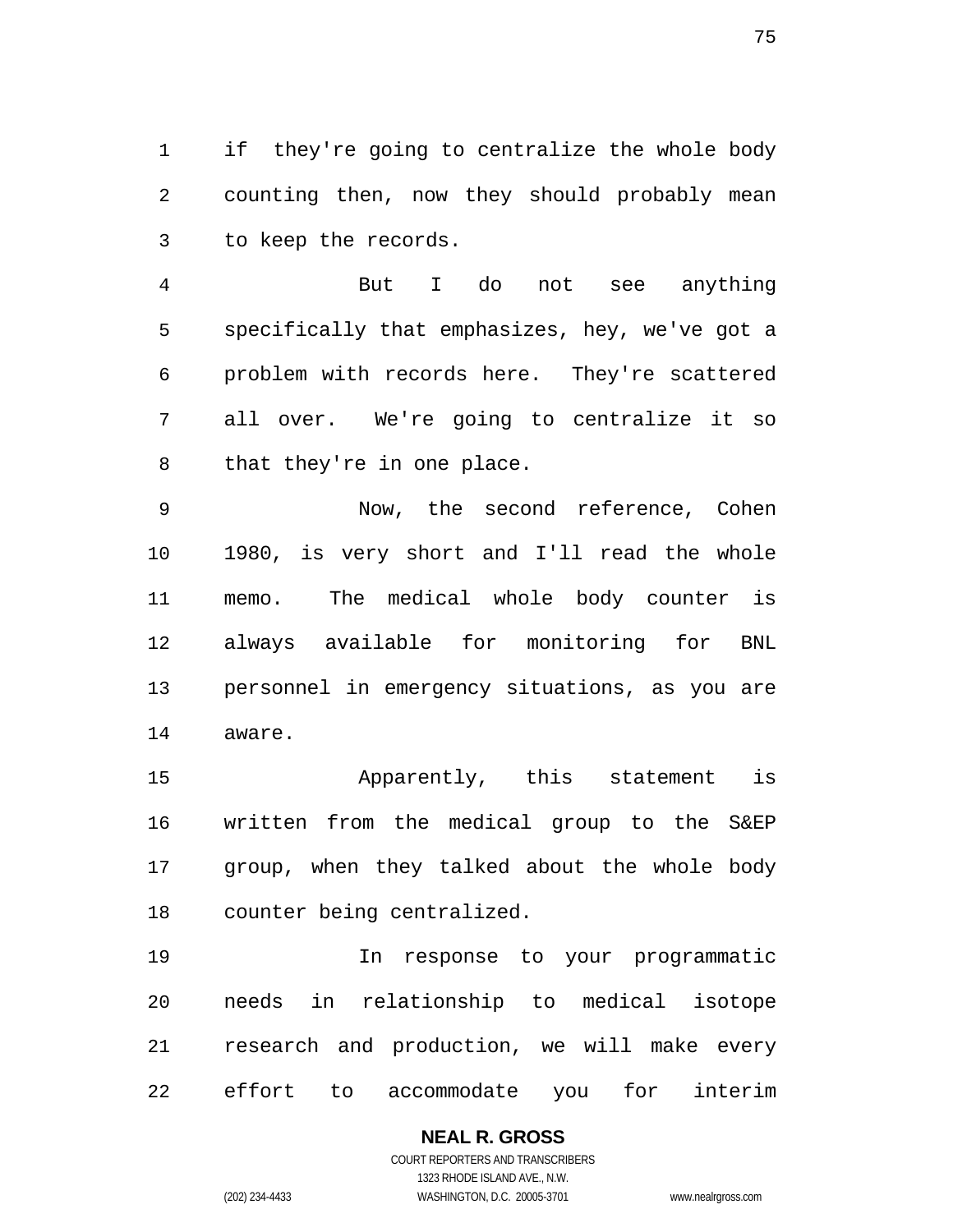services, availability of the counter for routine monitoring of personnel, of course subject to clinical research demands made on the counter.

I assume that you will be -- continue to be responsible for the analysis and interpretation of the whole body counting data obtained during this interim service period.

And so apparently the Cohen 1980 memo was from the medical department to the S&EP department saying, okay, you're going to take over the whole body counting, that's fine.

We'll be available when it's gone to the Marshall Islands to do routine counting if the time is available, of course, our medical research takes first place on the use of it.

And this was from the -- they had a medical research reactor there. Now, a related Hall, 1978 article, mainly emphasizes

#### **NEAL R. GROSS**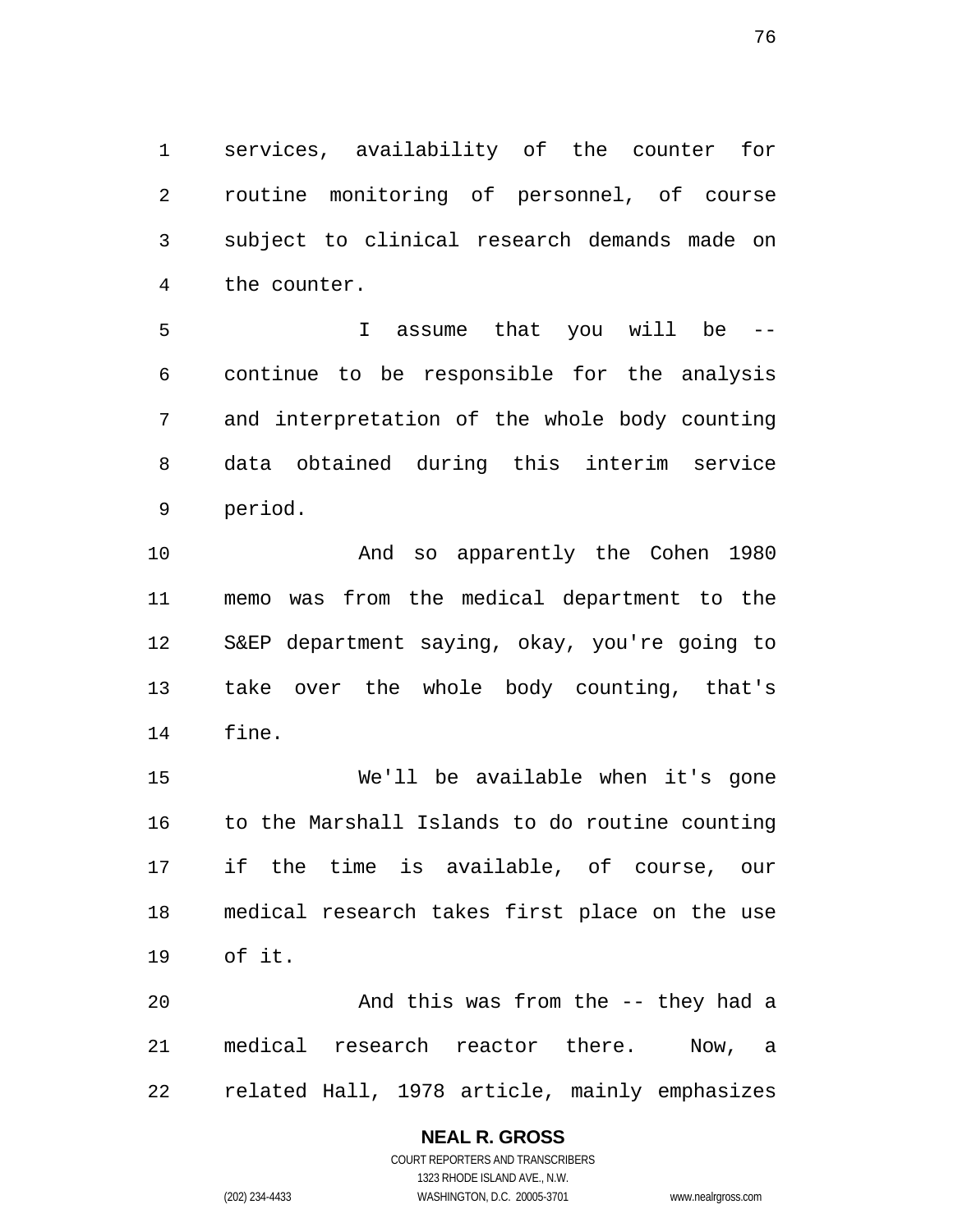the technical, personnel and budget issues associated with him taking over the whole body counting responsibility for routine monitoring.

So reading the memos in detail, I see an intent for S&EP to take over the whole routine whole body counting with the medical facility as a standby in case they needed it.

I did not really see intent or a path forward laid out concerned with record keeping in those memos. I guess you could read into it, but I didn't see anything that really stated that in those.

That was the first prong I looked at. The second prong was the bioassay data. And, again, the bioassay data was, there's a lot of it and if you look at all the tables, it's probably, it's confusing, but there is a lot of information there.

Now whether we can use it to show what they think has changed, I don't know. And that's what I wanted to look at. And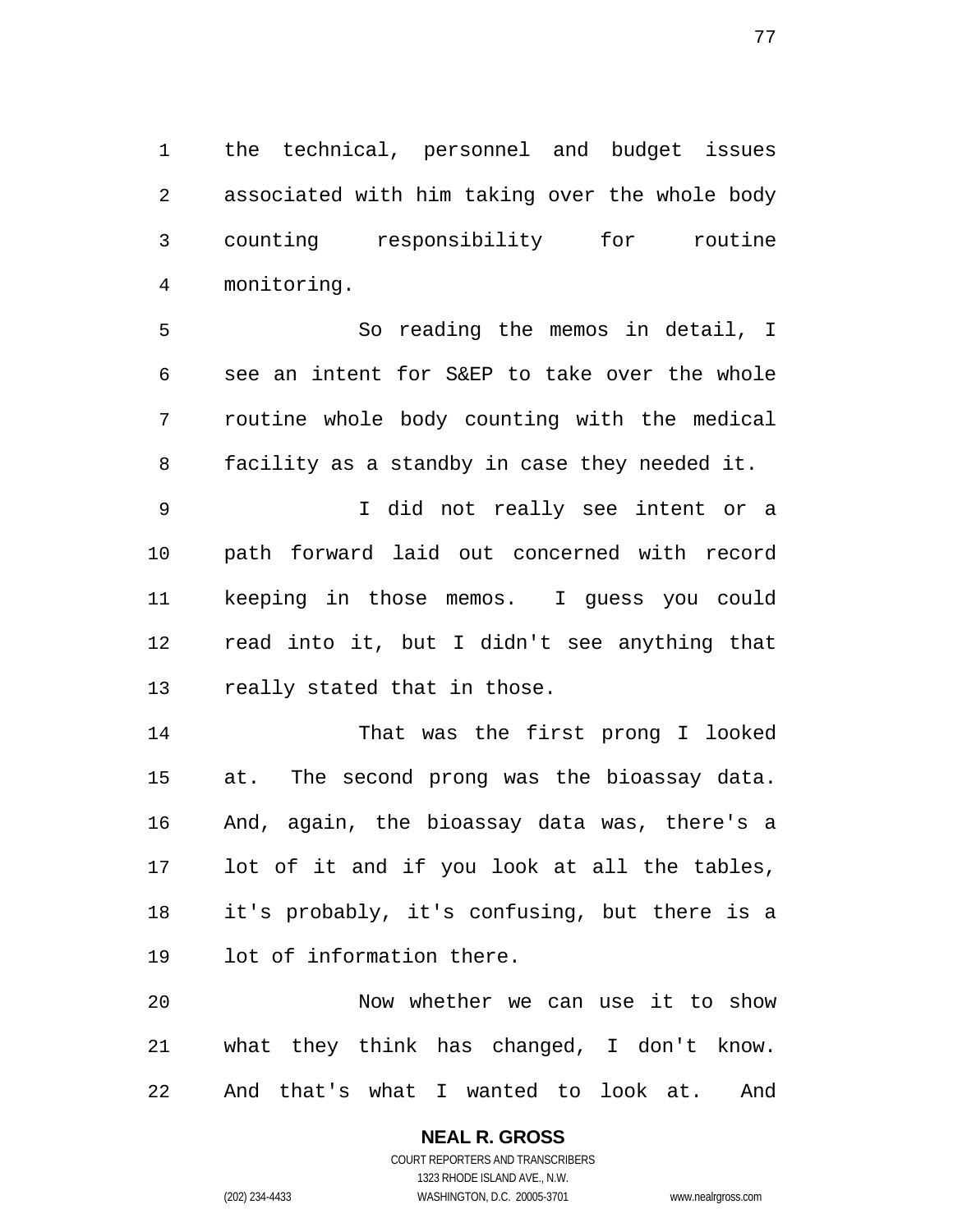that's why I did the plotting.

| 2              | I simply took the tabular data, put           |
|----------------|-----------------------------------------------|
| $\mathfrak{Z}$ | it into an Excel spreadsheet and did plots on |
| 4              | it. And I included those in the report, in    |
| 5              | our review of the ER.                         |
| $\epsilon$     | And do you have, most people have             |
| 7              | that or do you not have that in front of you? |
| 8              | CHAIR BEACH: I have it. Anybody               |
| 9              | else?                                         |
| 10             | MR. CALHOUN: We're looking at ER?             |
| 11             | DR. BUCHANAN: No, no, SC&A's                  |
| 12             | response to the ER, dated July 1st, 2010.     |
| 13             | That was a revision. There was an earlier one |
| 14             | that came out without the plots, before I had |
| 15             | all the data.                                 |
| 16             | CHAIR BEACH: What page are you                |
| 17             | looking at?                                   |
| 18             | MR. FITZGERALD: I have an extra               |
| 19             | copy, does someone need it?                   |
| 20             | MEMBER ROESSLER: Yes, I don't -- I            |
| 21             | can't find one right offhand.                 |
| 22             | DR.<br>BUCHANAN: I won't go<br>into           |

**NEAL R. GROSS**  COURT REPORTERS AND TRANSCRIBERS 1323 RHODE ISLAND AVE., N.W.

(202) 234-4433 WASHINGTON, D.C. 20005-3701 www.nealrgross.com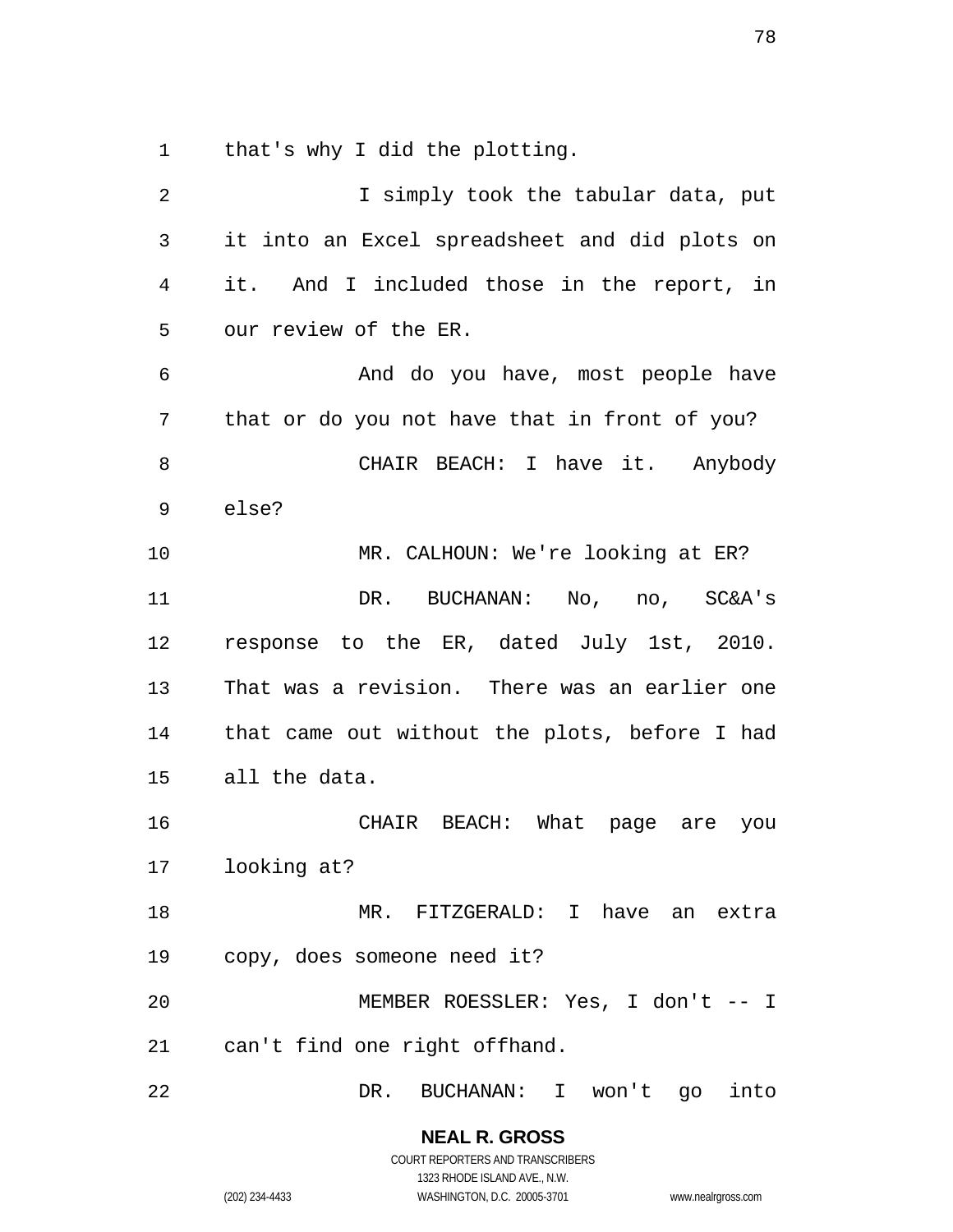detail, I was just, in case people had questions on it, had looked at it. But just to show what the intent was.

What I did is take the data, plot it, and try to look at if there was a positive indication. I mean, I was, my mind wasn't made up one way or the other.

I just wanted to see if there's some indication, 1980 was the period that we could hang a hat on.

11 And Figure 1 and 2, I took the data, plotted the information captured by NIOSH and plotted this information and then drew a line at 1980.

What I did, I tried to go both sides of 1980, say ten years before, ten years after. Or 20 years before, 20 years after, and look and see if there was a pivot point at 1980.

Figure 1 and 2, I did not see, you know, a large indication. I see an increase in Figure 2, when the whole body count came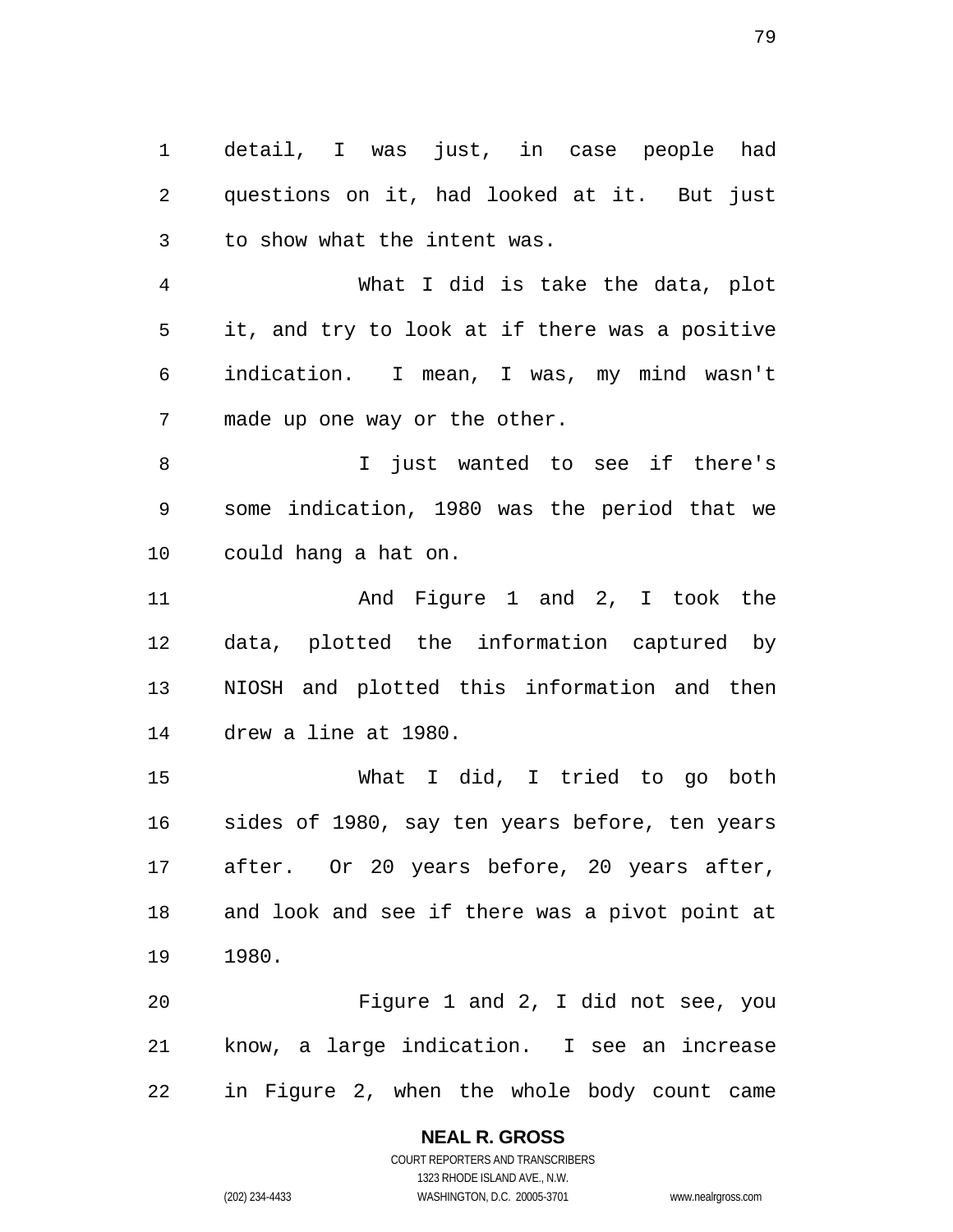in.

| $\overline{2}$ | This is a complicating factor, is              |
|----------------|------------------------------------------------|
| 3              | that in 1980, the whole body counter came into |
| $\overline{4}$ | a more routine basis. It came in<br>use on     |
| 5              | earlier than that, but not so much as routine. |
| 6              | They started in the '60s, did some             |
| 7              | in the '70s, and then 1980s they kind of came  |
| 8              | in with a whole body counter that replaced a   |
| 9              | lot of the time-consuming costly bioassay, you |
| 10             | know, urinalysis.                              |
| 11             | But, and I think that we agree with            |
| 12             | that, but the fact is the presence of the      |
| 13             | technology and the use of it, doesn't mean     |
| 14             | that we have the records for it.               |
| 15             | And so, that's what I was looking              |
| 16             | at, is the records showing an indication of    |
| 17             | something happening in 1980.                   |
| 18             | While there was an increase in                 |
| 19             | whole body count, unfortunately it came about, |
| 20             | about 1980s, but it doesn't really drive a     |
| 21             | nail in the wall there saying that that was a  |
| 22             | date that is important.                        |

**NEAL R. GROSS**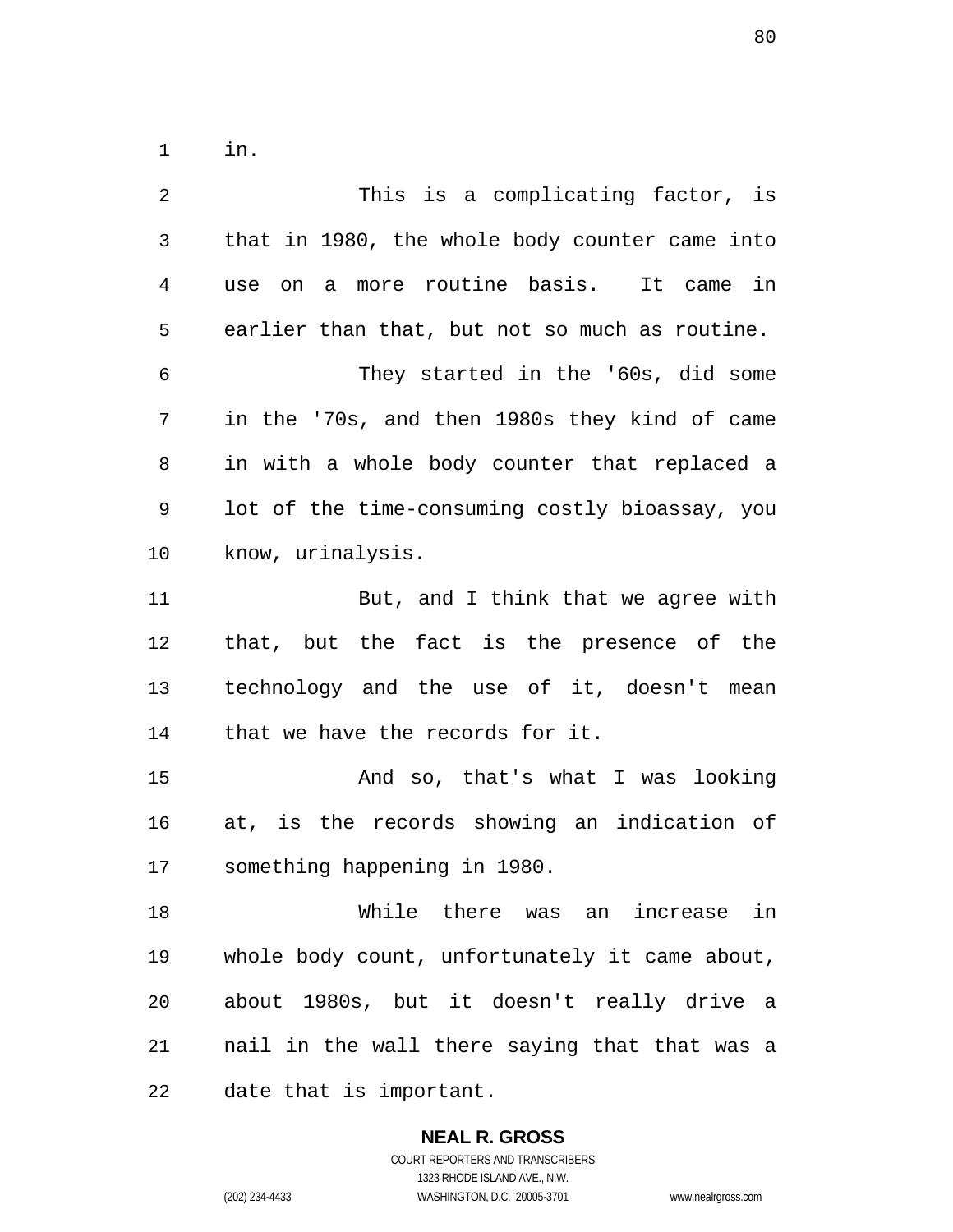And it made quite a bit of fluctuation in the whole body counting in Figure 2, there, did this really tell us anything?

Well, it didn't really tell me one way or the other that 1980 was a pivot point. Now, Figure 3, I guess this is the only one that looks like, you know, is positive in that 1980 was a point.

Now, however, 1973 to 1979, Figure 3 there, from '73 to '79, just to give some numbers to this, we see in '73 to '79, this is 69 people scattered over this period of time 14 that they requested bioassay for.

Now this is somewhat different than routine bioassay. They requested, is that right, this was a special request? Joe needs this bioassay, okay, as opposed to routine bioassay.

MR. CALHOUN: That was more likely the case.

DR. BUCHANAN: So this is special

**NEAL R. GROSS**  COURT REPORTERS AND TRANSCRIBERS 1323 RHODE ISLAND AVE., N.W. (202) 234-4433 WASHINGTON, D.C. 20005-3701 www.nealrgross.com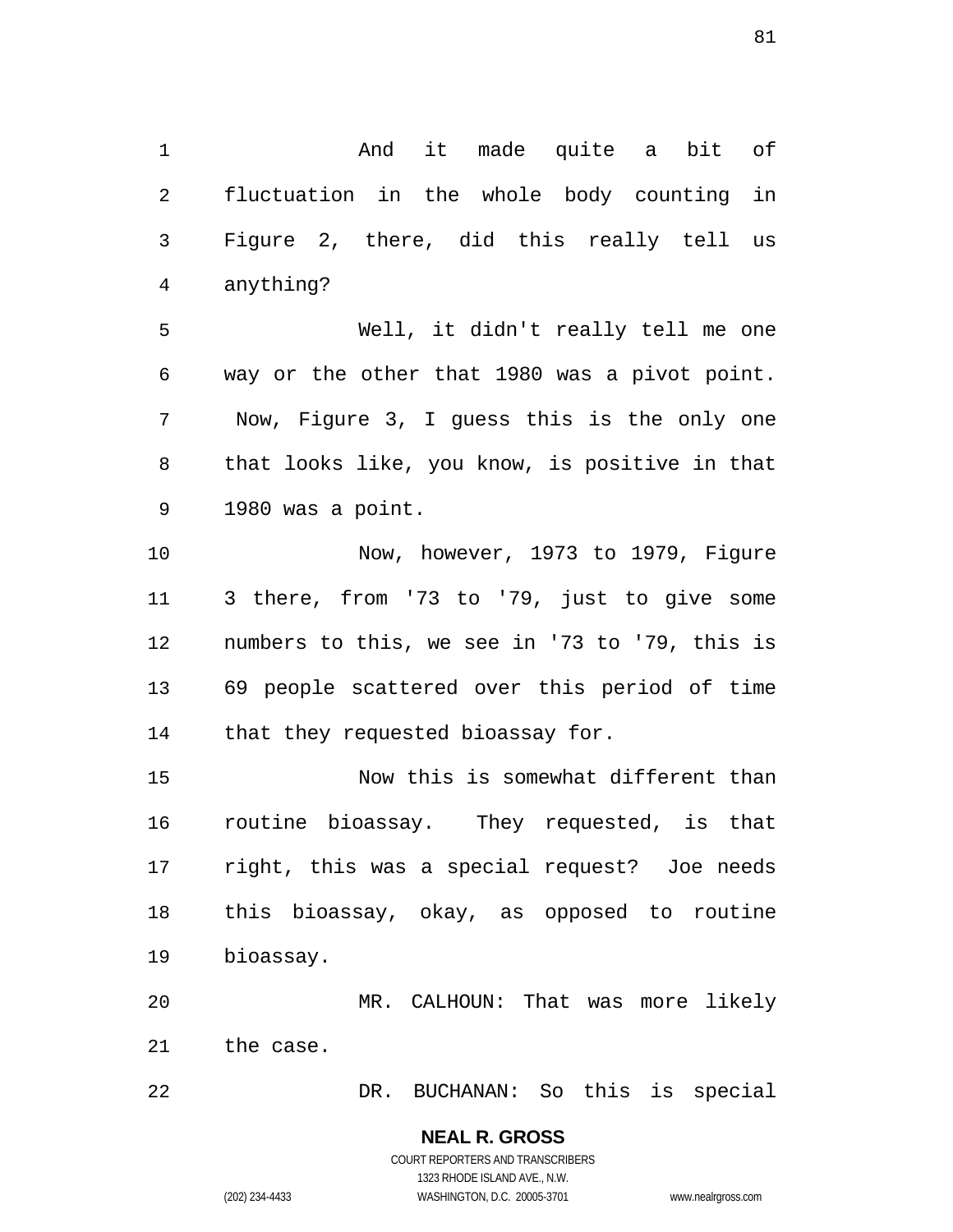requests.

MR. CALHOUN: Or this group of people from this particular facility. DR. BUCHANAN: Okay, so, it's kind of, you know, these need it now, go do it. And then Grady looked at how many of them was completed. 8 Okay, for these 69 workers, straight over from '40 -- I guess 1950 to 1992. We see that there was very little compliance before '73. '73 to '79, are 75 percent compliance. '80 to '89, there was 92 or essentially 100 percent, if you count the later one found, and in '92, there was 100 percent compliance. Now this was, the numbers were about 11 to 16 per bar there, and for example, 1958, two records were found out of 11 requested. So that was 18 percent. '73 to '79, you had 12 out of 16, which is 75

> **NEAL R. GROSS**  COURT REPORTERS AND TRANSCRIBERS 1323 RHODE ISLAND AVE., N.W.

(202) 234-4433 WASHINGTON, D.C. 20005-3701 www.nealrgross.com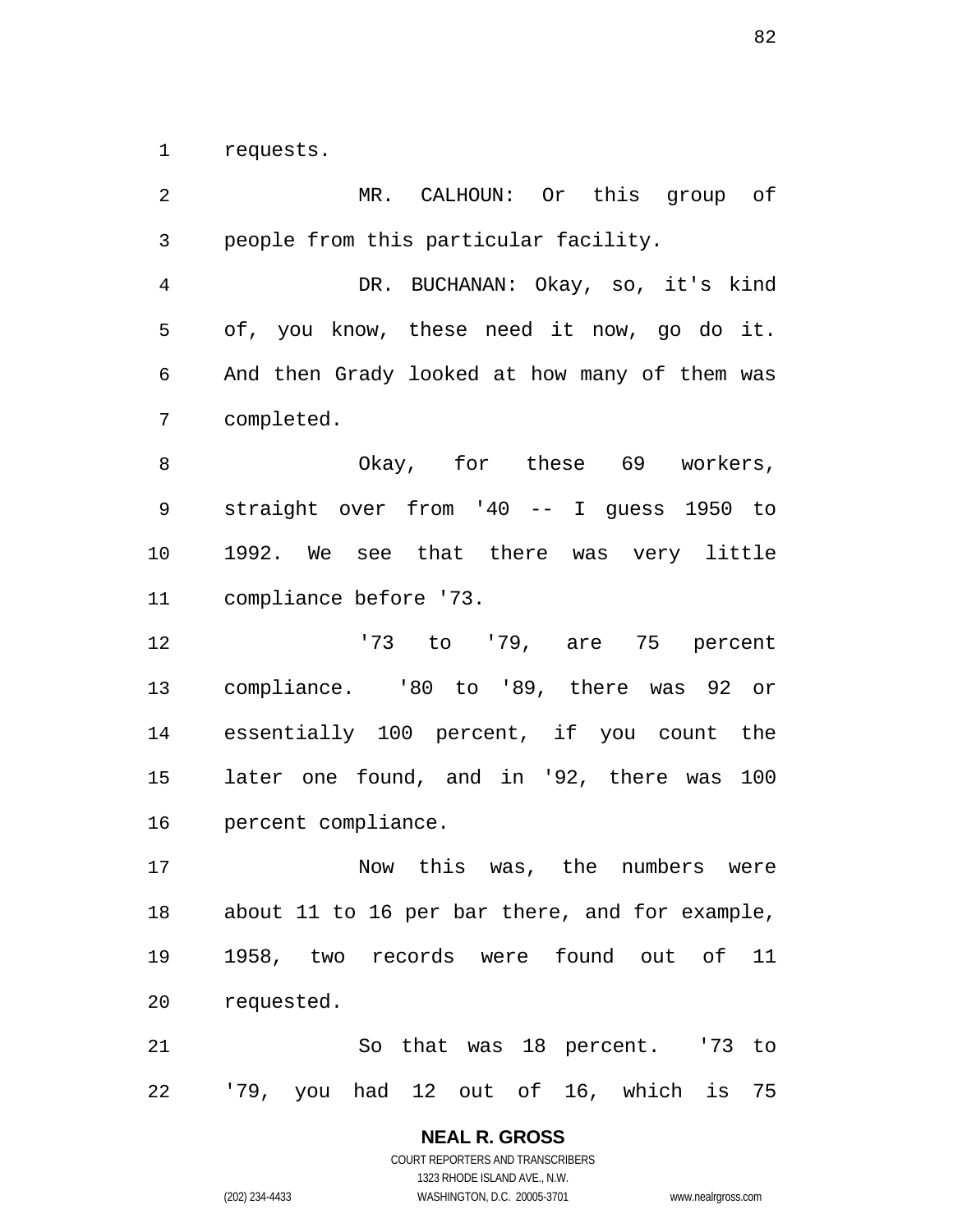percent. And then in '80 to '89, you had 12 out of 13, which was 92 percent.

Well, there's a pretty good increase in the '70s, really. And then between '79 and '89, there, there's not a whole lot of difference.

In '92, for these special requests it was 100 percent. That was 11 out of 11 in '92. So, you know, you can draw your own conclusions.

11 100ked like there was a turning point in '80, maybe some for special request, it looked like they filled the bill better and you can retrieve, the work was done and you could retrieve the data. Some were starting in the '70s.

MR. CALHOUN: Now just let me interject something here. I believe that -- you're calling these special requests. I believe that's how it was done.

You know, I don't think that these, there weren't a big group of routines, you

> **NEAL R. GROSS**  COURT REPORTERS AND TRANSCRIBERS 1323 RHODE ISLAND AVE., N.W. (202) 234-4433 WASHINGTON, D.C. 20005-3701 www.nealrgross.com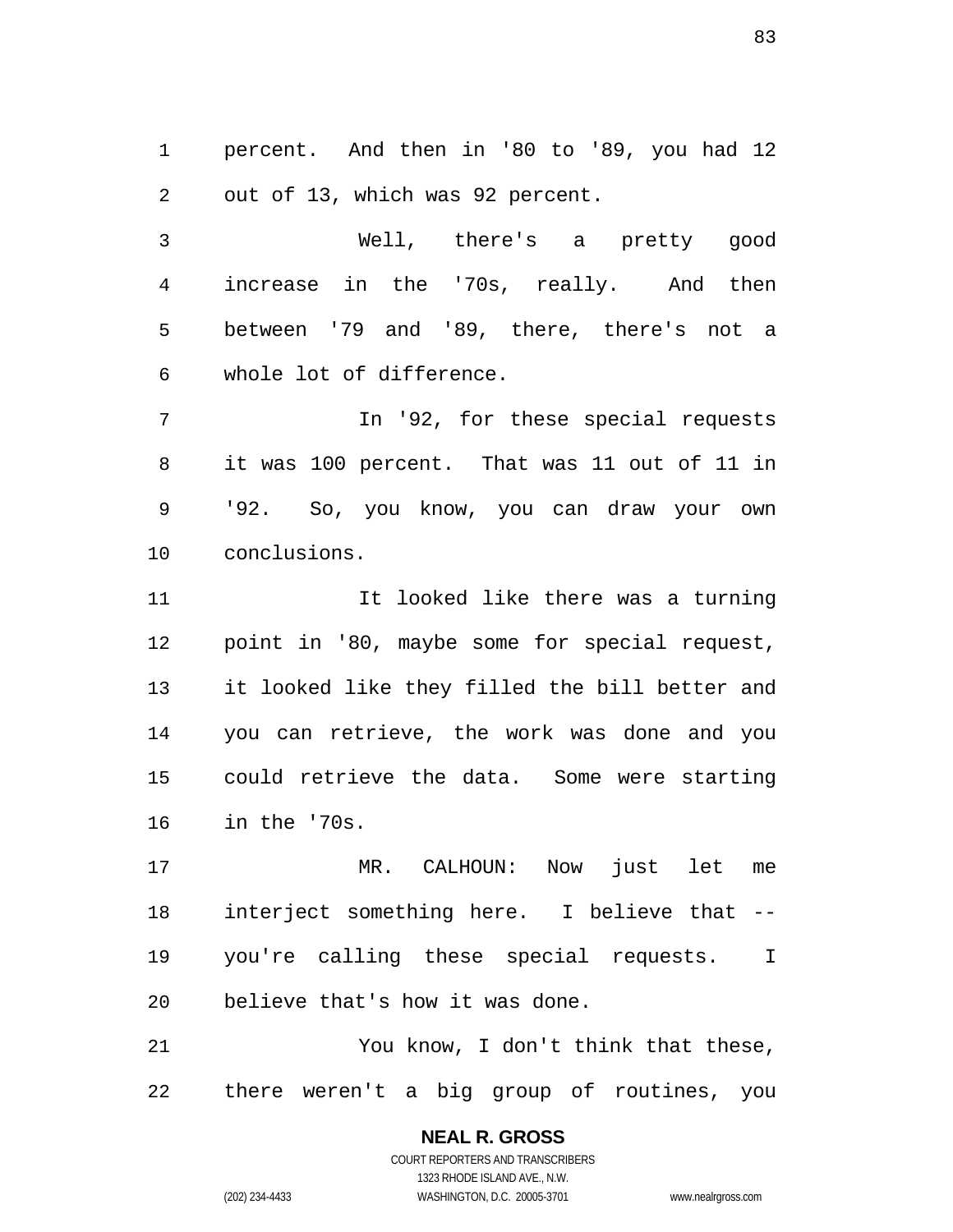know. This is how it was done. So, saying routine or special request, I don't think it's much different than how all of it was done.

Because what you'll see is these requests that say these guys need to be monitored. Not because of an incident, but because of their job.

So I don't think these were special requests, I think this is just how it was done. Because everybody is not monitored. This is how I discerned who should be.

MEMBER ROESSLER: Now let me pick up on that because I think back, and I can't remember the years we did this, but when you say special request, I can think of a lot of times, and I was in charge of a whole body counter.

18 We were doing, not just monitoring, but we were doing cesium-137, that was fallout. That had nothing to do with the work environment. And I think, and I see where you're going on this but, to me, a question

**NEAL R. GROSS** 

COURT REPORTERS AND TRANSCRIBERS 1323 RHODE ISLAND AVE., N.W. (202) 234-4433 WASHINGTON, D.C. 20005-3701 www.nealrgross.com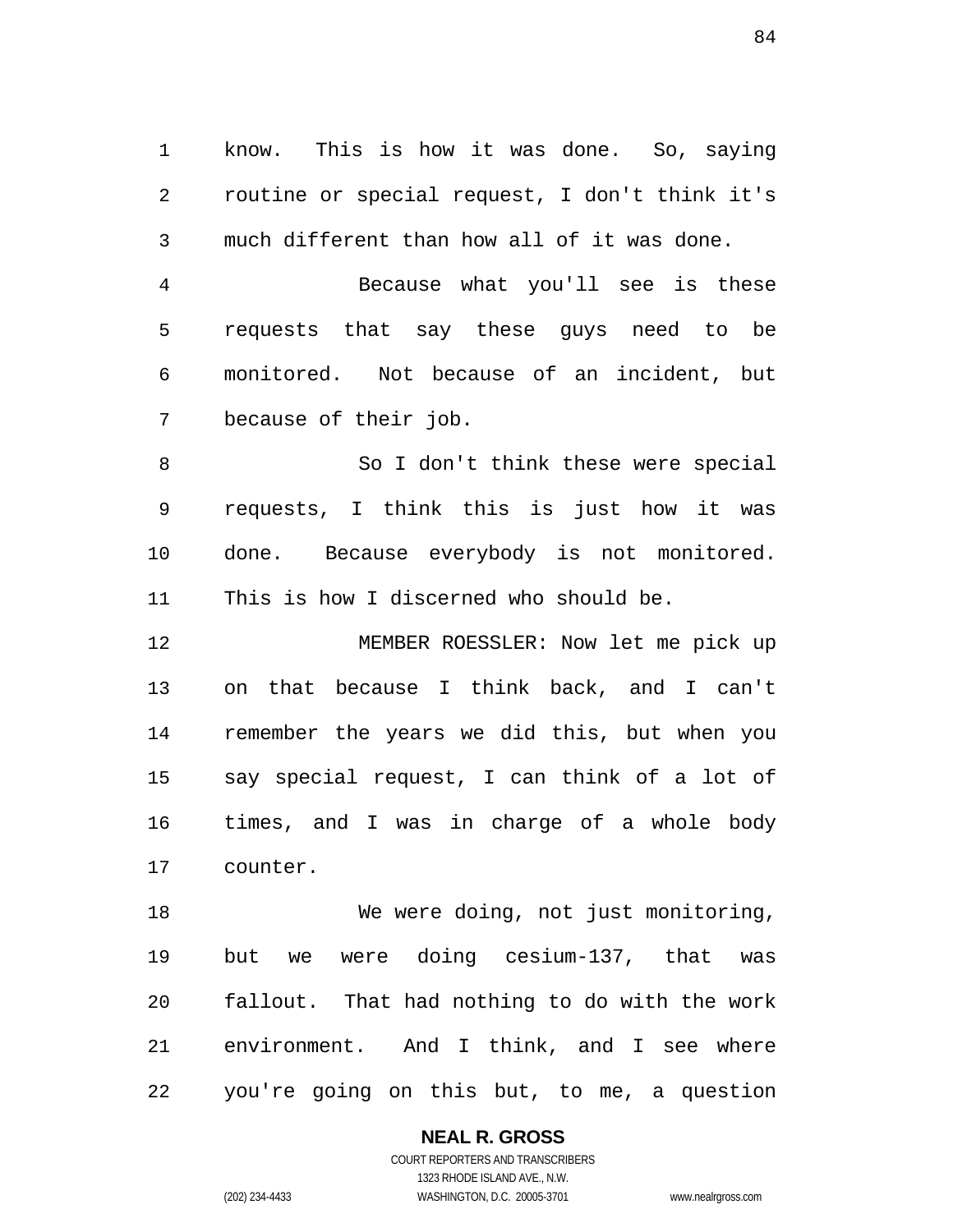that would have to be answered would be why were they doing these counts and were a lot of them because of cesium? I don't know whether you looked at that. I don't -- Brookhaven did, I think, a lot of cesium studies. That has nothing to do with worker monitoring. I think we just need to look more into it. MR. CALHOUN: Right, but the folks that were working at the reactors, you know, the cesium certainly would be a good indicator for them. So a lot of people that you'll see that were monitored for whole body count would be from the HFBR, the High Flux Beam Reactor. MEMBER ANDERSON: So, in these 69, is this just there were some biomonitor or some data, or did you look and see that they had complete records? MR. CALHOUN: I'm sorry, 1969? MEMBER ANDERSON: No, no, I mean of these 69 people, is it just yes, they had

**NEAL R. GROSS** 

COURT REPORTERS AND TRANSCRIBERS 1323 RHODE ISLAND AVE., N.W. (202) 234-4433 WASHINGTON, D.C. 20005-3701 www.nealrgross.com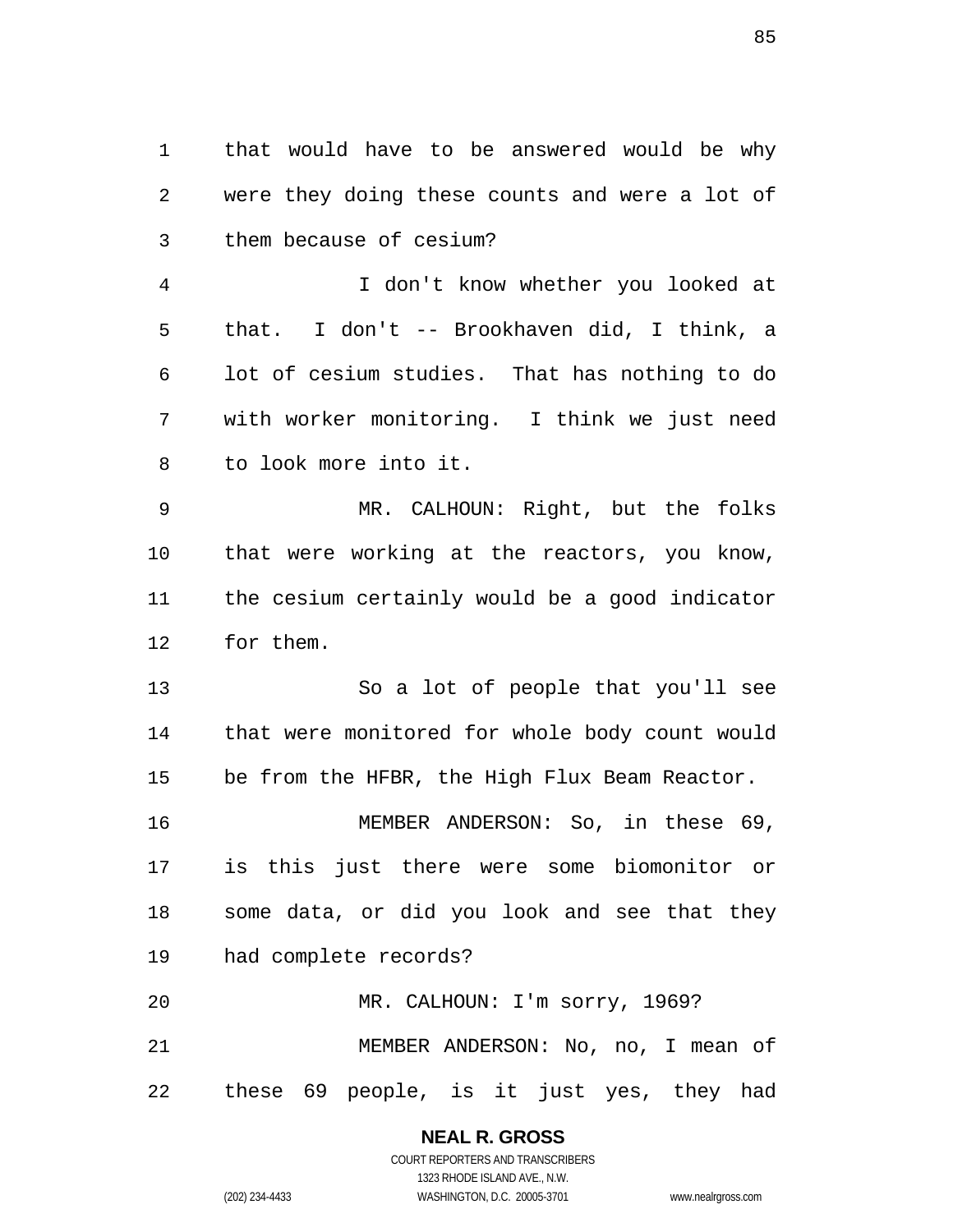| 2  | MR. CALHOUN: There was a request $-$ -        |
|----|-----------------------------------------------|
| 3  | MEMBER ANDERSON: A record --                  |
| 4  | MR. CALHOUN: Yes.                             |
| 5  | MEMBER ANDERSON: Of a test versus -           |
| 6  |                                               |
| 7  | (Simultaneous speaking.)                      |
| 8  | MR. CALHOUN: That was done, it was            |
| 9  | done because it was requested, okay? So it's  |
| 10 | not if they had some, if they were asked to   |
| 11 | get a whole body count in 1979, we had to see |
| 12 | a whole body count in 1979, before we checked |
| 13 | that box.                                     |
| 14 | MEMBER ANDERSON: Okay.                        |
| 15 | MR. CALHOUN: Okay. It wasn't just             |
| 16 | anything. It had to be --                     |
| 17 | MEMBER ANDERSON: You didn't look at           |
| 18 | the whole work history?                       |
| 19 | MR. CALHOUN: It had to be -- no,              |
| 20 | because that wouldn't help us<br>on           |
| 21 | retrievability for those records. We<br>were  |
| 22 | trying to isolate it.                         |

## **NEAL R. GROSS**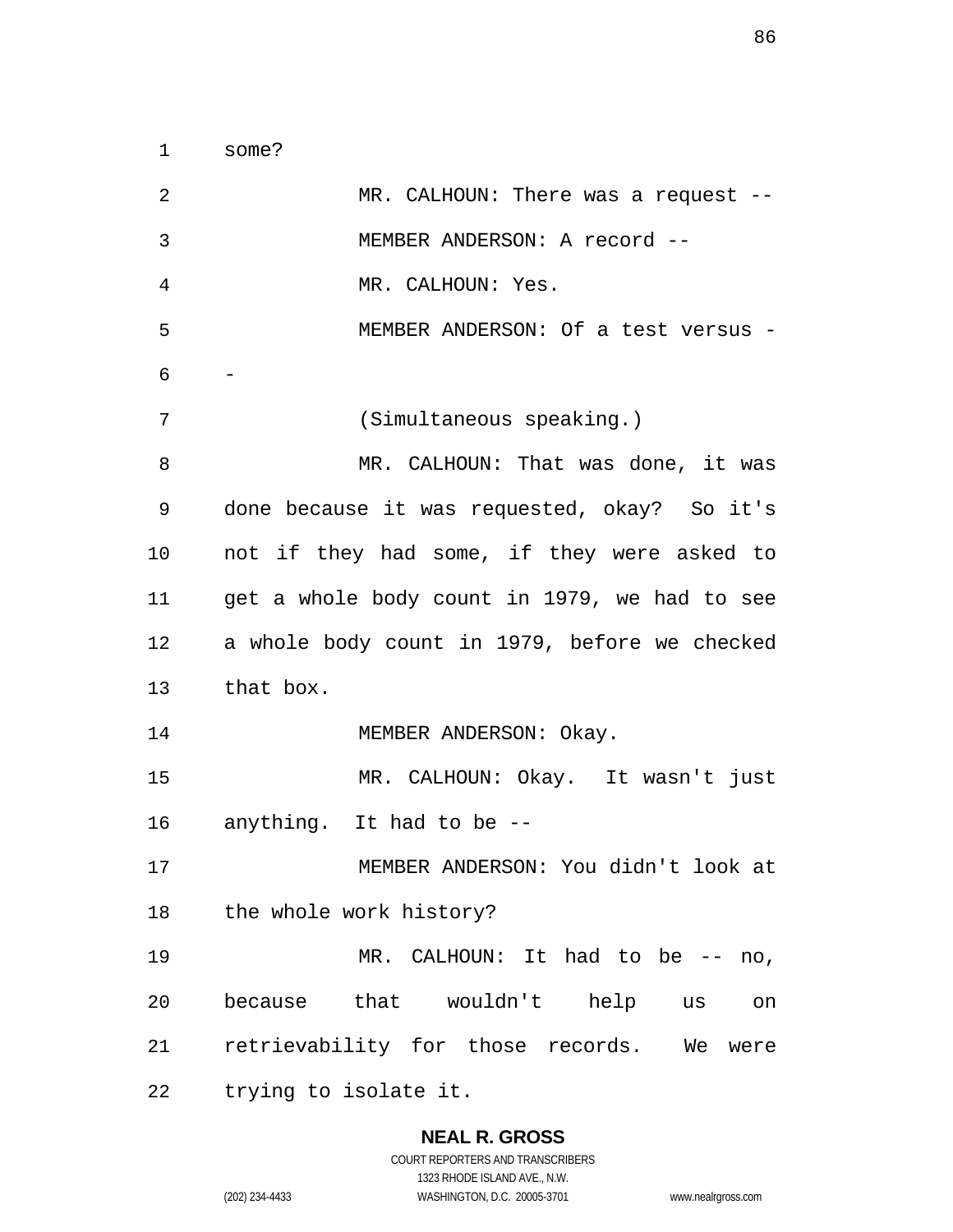If you were told to get a count, did you get it, do we got it.

MR. KATZ: Can I just say something. It's difficult if you talk over each other, so please try to speak separately, like Andy and Grady just now.

MR. CALHOUN: I'm sorry, it was our passion.

MR. KATZ: But Ben here is trying to transcribe and it's murder.

MR. ADLER: I just want to reiterate what Grady said is correct. I think it would be more proper to view these as requests. That is the way it was done and we have dozens of memos with these sorts of requests.

We pulled out, we tried to pull out ten or so per decade, because of the time we figured we had left to completely search out and see if these requests were fulfilled, but there are many more such memos.

And it just seems to be, that's how they document, it wasn't a routine program, I

> **NEAL R. GROSS**  COURT REPORTERS AND TRANSCRIBERS 1323 RHODE ISLAND AVE., N.W. (202) 234-4433 WASHINGTON, D.C. 20005-3701 www.nealrgross.com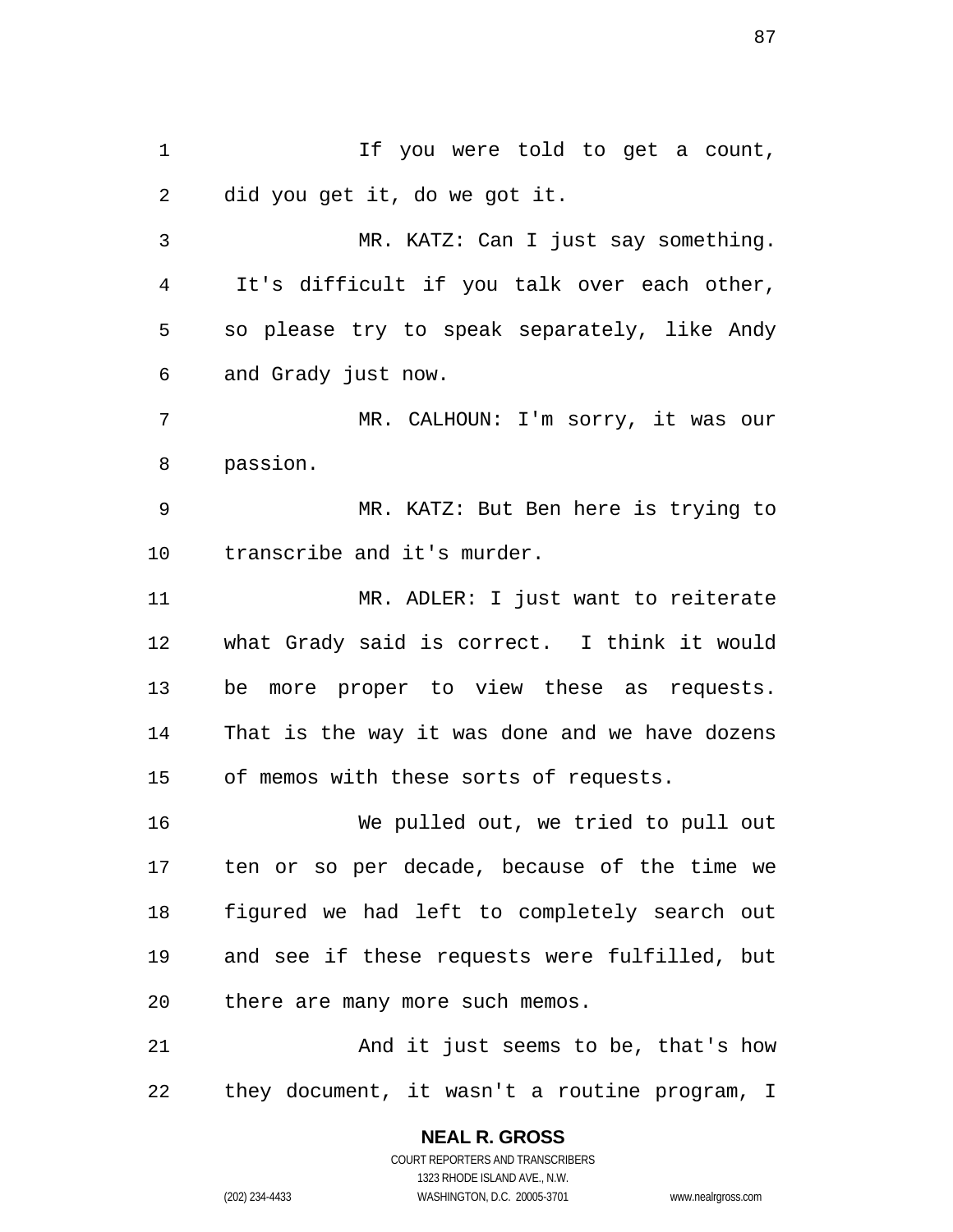want this person sampled, I'm documenting, please get this person sampled.

MEMBER CLAWSON: So there wasn't an established bioassay program or whole body count program?

MR. ADLER: It's not cut and dried, but it general, these things were done by request on an as needed basis.

MR. CALHOUN: But the program was the people that had the potential to exceed ten percent of the allowed limit --

MR. ADLER: Right.

MR. CALHOUN: Or whatever the limit was, be monitored. And then someone had to make that call, and that was done on a project-specific basis.

MEMBER CLAWSON: I understand that, I'm just trying to figure out, we have projects come in, we have, just like Wanda said, projects go out and how this changes. And people also change into it.

I'm just wondering how the program, you know,

#### **NEAL R. GROSS**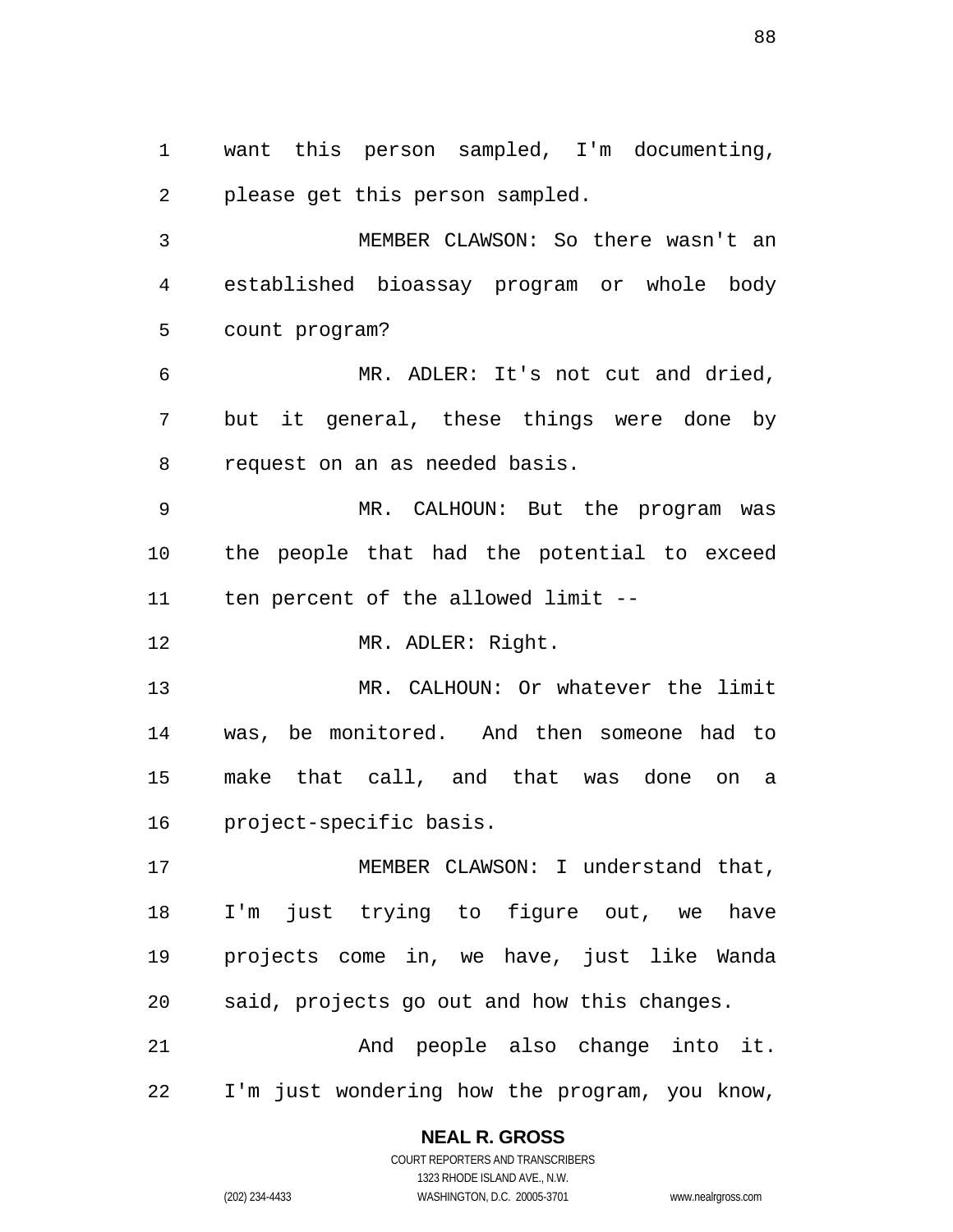worked to be able to make sure they were captured, make sure that they were there.

MR. CALHOUN: But interestingly, like a couple of the folks have said around here, there hasn't been a whole lot of question of the quality of the program, as far as who was monitored and should they have been monitored.

Again, I hate to point out a Tiger Team finding, but that was another finding of that 1990 Tiger Team finding, is that people, they were monitored internally and externally and it was appropriate.

I'm sure there's some findings in that Tiger Team document, but that was very surprising, too. And you know what they hung their hat on, was the quality of the people, like you said, there's some very notable health physicists in the records.

DR. MAURO: There's a premise that we're operating on here, which is I think interesting. And it goes to the point you

> **NEAL R. GROSS**  COURT REPORTERS AND TRANSCRIBERS 1323 RHODE ISLAND AVE., N.W. (202) 234-4433 WASHINGTON, D.C. 20005-3701 www.nealrgross.com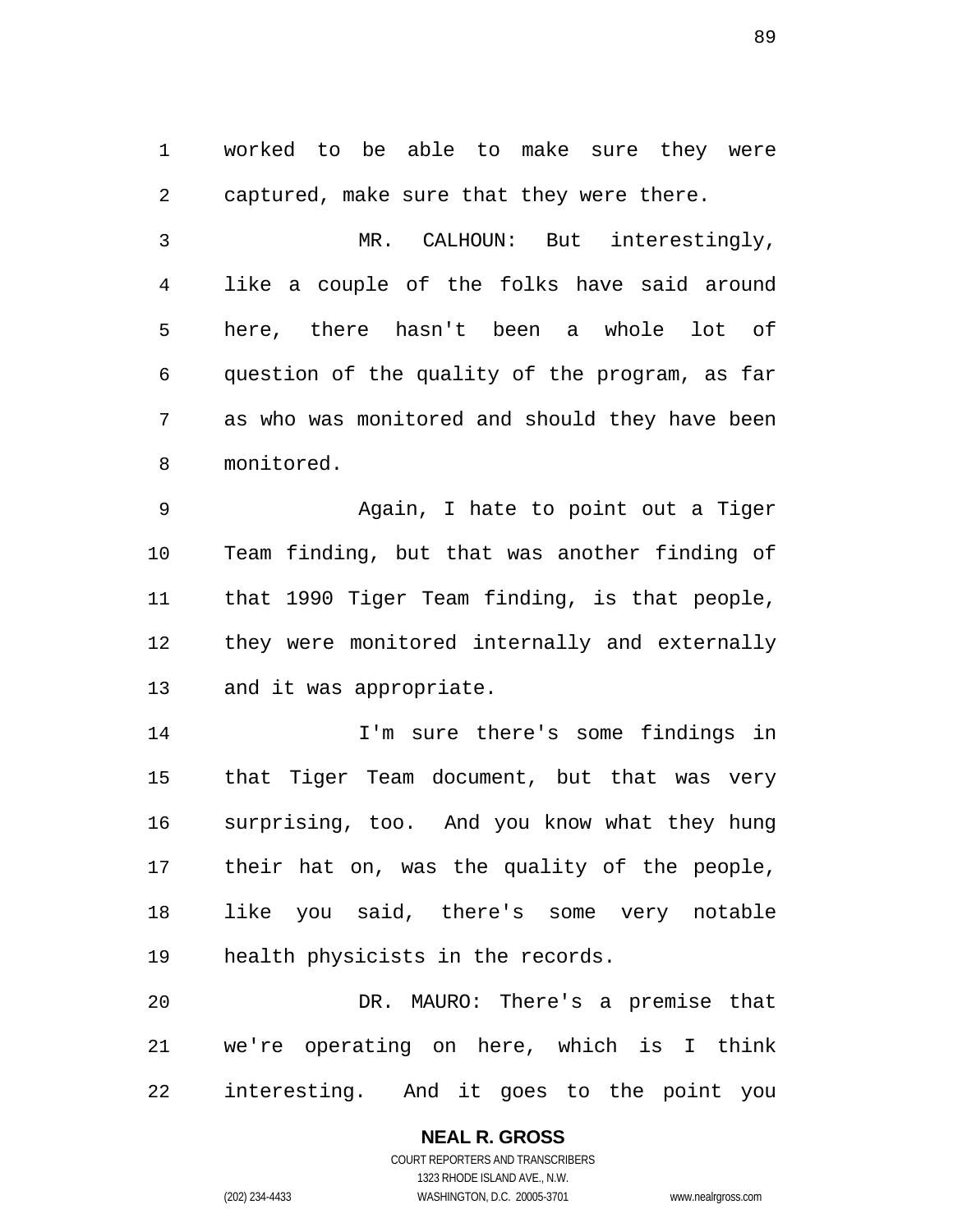1 just made, Brad.

That is, so there wasn't really a routine program and there was a judgment that there was no need for a routine program. And the judgments regarding when a bioassay or a whole chest count or a whole body count was needed, was triggered by the manager or the principal investigator making a request. So what we're operating within is a framework where processes, when that request is made, it's made for good reason, the measurements are made, can we retrieve the data? If we can do that, we're in good shape. And right now you're saying it looks like we're starting to be able to retrieve that data, when it's needed, beginning in the '80s, it's starting to look a little better. Okay, now, so everything hinges on the wisdom of the person who makes the judgment that I think we need to measure this

**NEAL R. GROSS**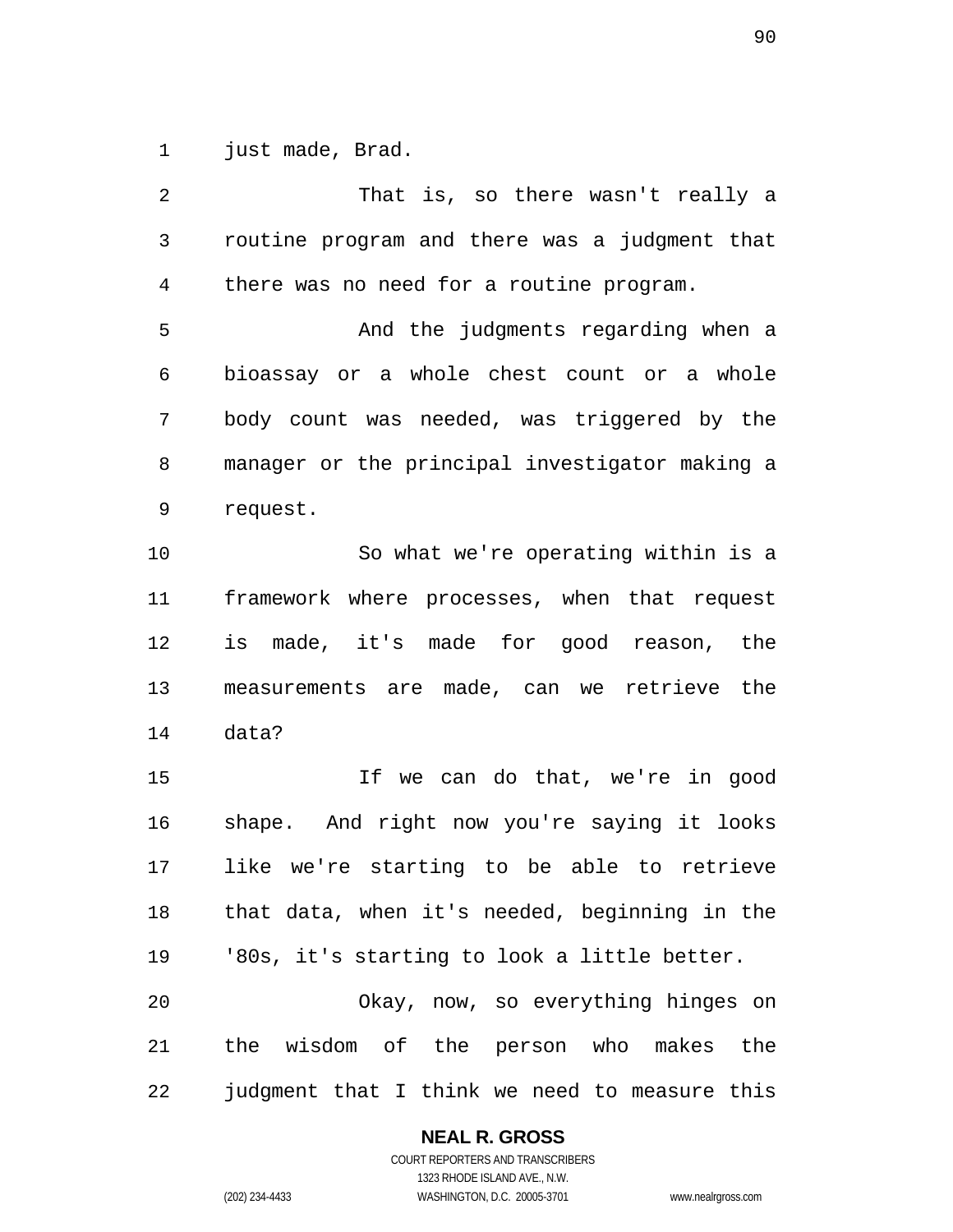person. Now, and everyone else that's not measured, the premise is there was no need to do one because of this judgment that was made.

Now, my question is that it would be nice to say, at that operation, at that facility, there were continuous air monitors that were in place, that were routinely sampled, you know, and counted. And that there's evidence that the judgment was correct because, not only -- because right now we're just saying, listen, we have to trust this guy, he's a smart guy.

13 And he knows when to call for one and when not to call for one. And I believe that may very well be true. What would be very encouraging is if along with that, there was some air sampling records that demonstrated that that general working environment for that period, at whatever that location was and activity, had some continuous air monitoring, which are always negative.

22 And that coupled up with being able

# **NEAL R. GROSS**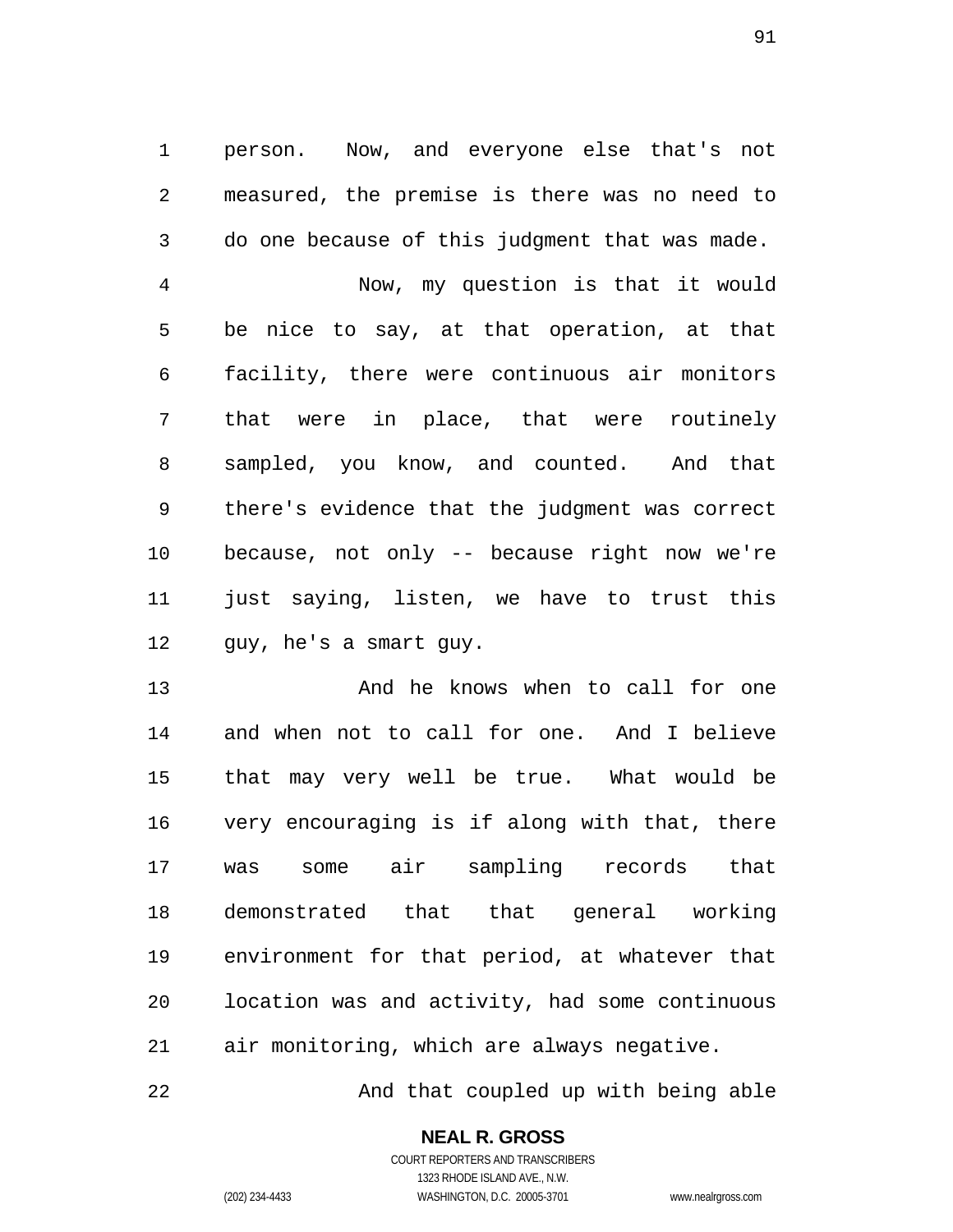to retrieve the records from when a judgment was made, is some -- it would be assurance that not having a routine, monthly, quarterly chest count, bioassay sample was appropriate. Because there was no evidence that there was a problem. Have you folks tried to run down -- MR. CALHOUN: I don't know that off the top of my head. 10 DR. MAURO: Okay. 11 MR. CALHOUN: I know that we -- you know, there's plenty of environmental samples, but that's not what you're talking about. 14 DR. MAURO: No. MR. CALHOUN: And, you know, the Accelerator facilities are not going to pose much of an internal hazard. So you're primarily looking at the operational reactors there, HFBR and such. So, I don't know. I haven't looked at that recently. I think that, you know, I

certainly can search the SRDB to see what's

**NEAL R. GROSS**  COURT REPORTERS AND TRANSCRIBERS

1323 RHODE ISLAND AVE., N.W. (202) 234-4433 WASHINGTON, D.C. 20005-3701 www.nealrgross.com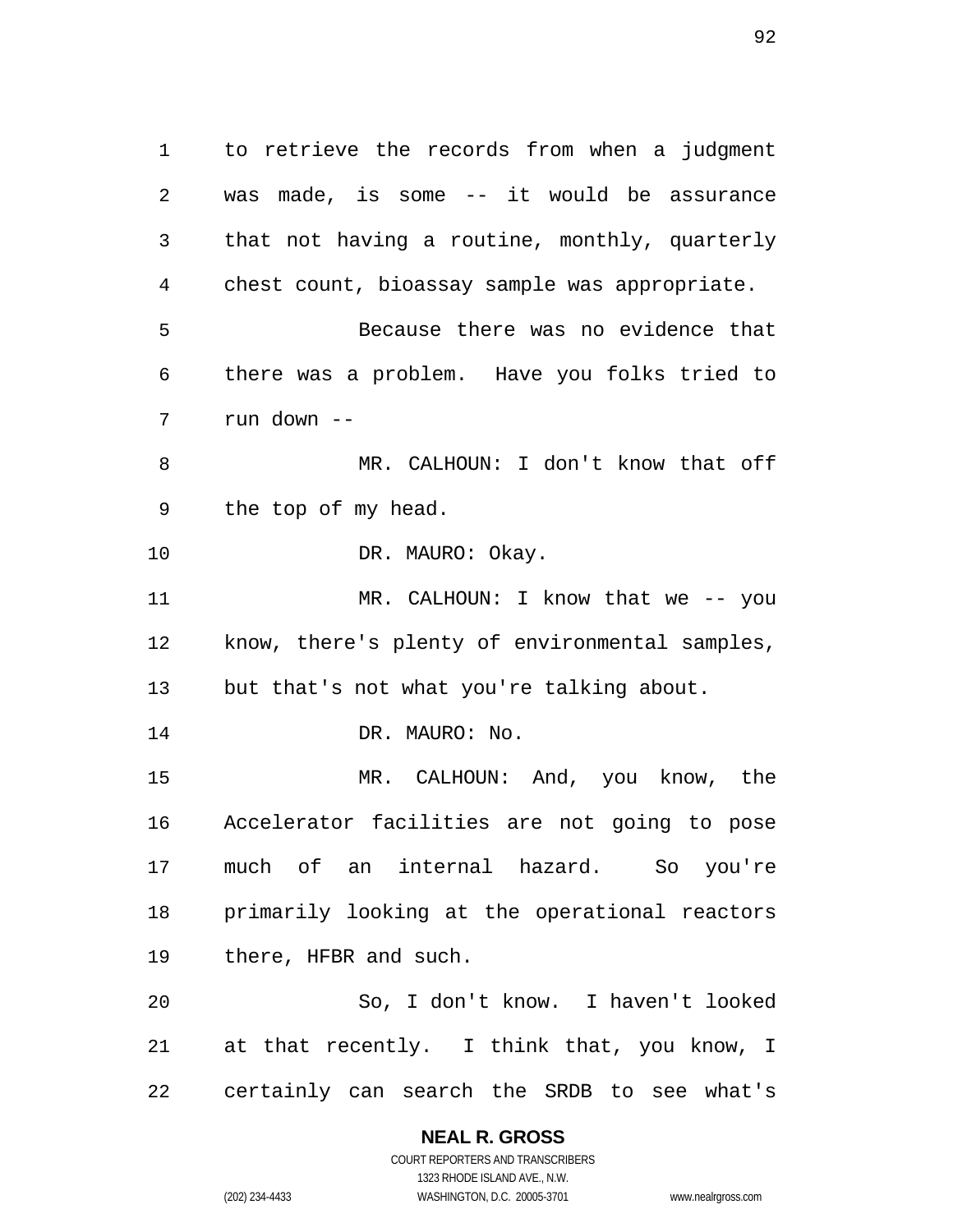there, and even though, again I'll fall back on one of the, one of the Tiger Team findings was that the internal dose, and that internal radioactivity at Brookhaven is a minor concern.

MEMBER MUNN: But, John, if you don't have individuals who were monitored, showing high bioassay results, then why would air monitoring be an issue?

If you have bioassays that, it doesn't, it sounds like gilding the lily.

DR. MAURO: Well, I guess I'll put it another way. There's an operation set up, experiment or whatever it is that's being done.

16 A judgment is made, okay, what type of health physics coverage is needed here? Do we need, if I was the person in charge, let's say, I would ask myself that question.

And, for example, it's a reactor, and there's a potential for some airborne radioactivity under some unusual transient.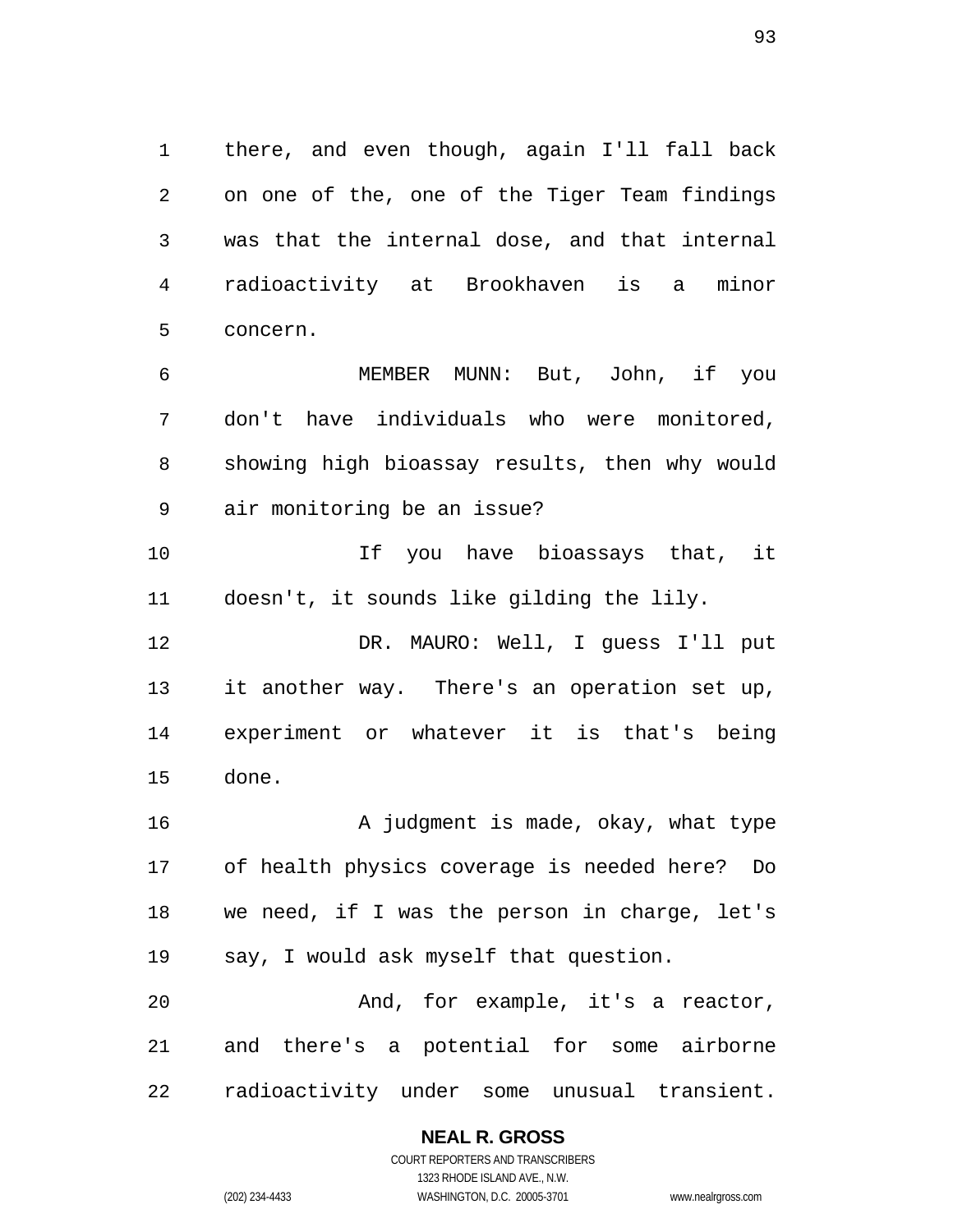We want to have a continuous air monitor to alert you to that circumstance.

And now, and then the person who's running that program, obviously makes a judgment when, I think it's a good idea, we better have a whole body count of John Doe, at a given point in time.

8 And he made that judgment based on something. Something happened. Now, I agree with you, let's say every time that judgment is made, and they make it, and they perform the whole body count or they take a urine sample, and it comes back negative every time.

It means that that was just precautionary and that will be some evidence that there really was no significant airborne problem at the facility, ever.

Or at least that particular facility --

MEMBER MUNN: Not during that -- DR. MAURO: Not during that period of that operation. See, I'm looking for, I'm

> **NEAL R. GROSS**  COURT REPORTERS AND TRANSCRIBERS 1323 RHODE ISLAND AVE., N.W.

(202) 234-4433 WASHINGTON, D.C. 20005-3701 www.nealrgross.com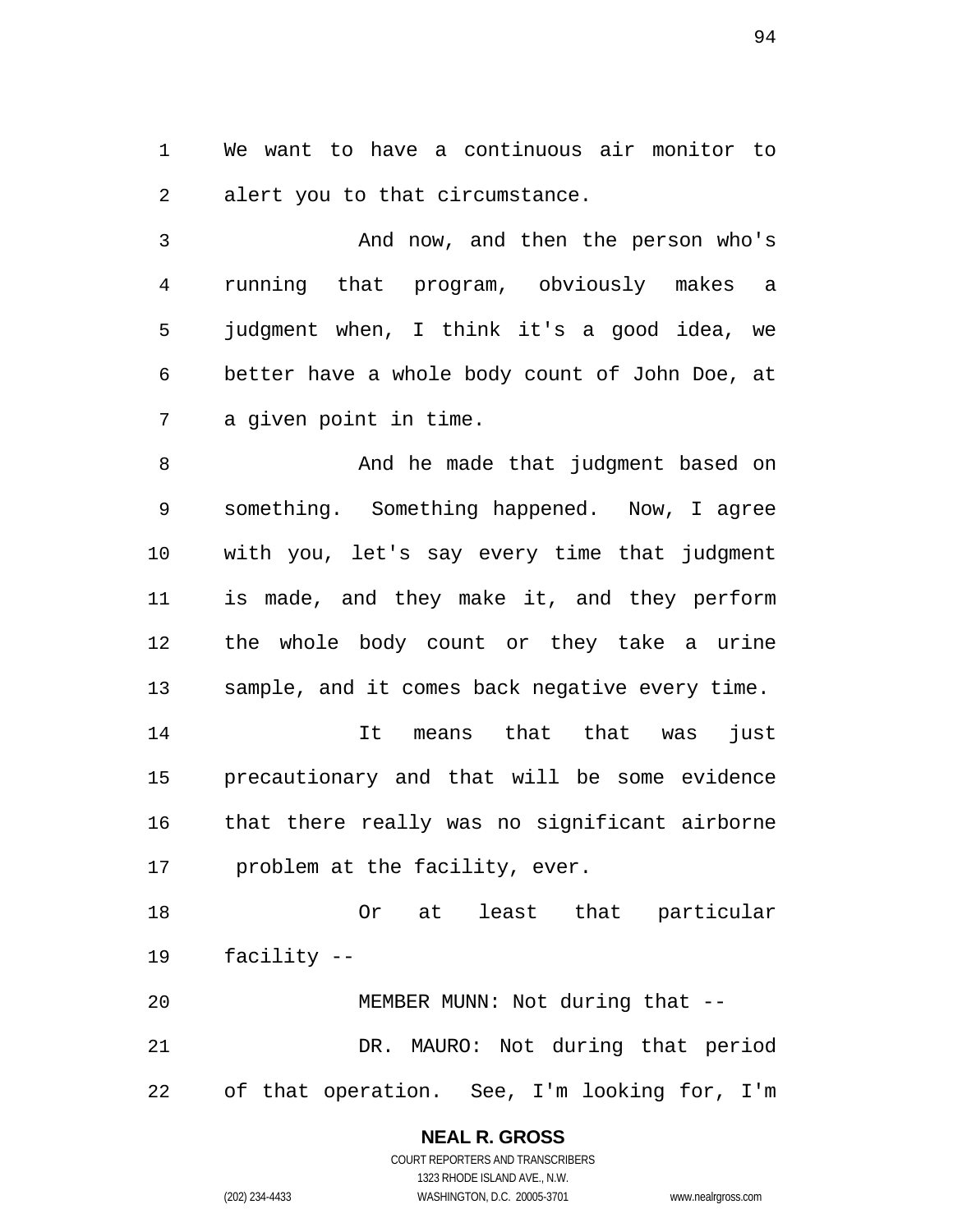looking for that other piece of information that confirms that the judgments that were made for who should be counted when, was, in fact, a wise decision and was cautionary.

MEMBER MUNN: Well, you know that counts and bioassays are certainly going to be made if there's any incident.

8 DR. MAURO: Yes.

MEMBER MUNN: And if you have no incident reports and you have no bioassay or internal or whole body count from any of the people that are monitored, that indicates that there's a high --

DR. MAURO: I agree with that, too. See, that would be another dimension. In other words, that would be another piece of evidence that would help us feel confident 18 that everything was under control.

So that, in other words, the fact that maybe the results that do come back are negative. Two, the fact that there are no incident reports. Three, there may have been

> **NEAL R. GROSS**  COURT REPORTERS AND TRANSCRIBERS

1323 RHODE ISLAND AVE., N.W. (202) 234-4433 WASHINGTON, D.C. 20005-3701 www.nealrgross.com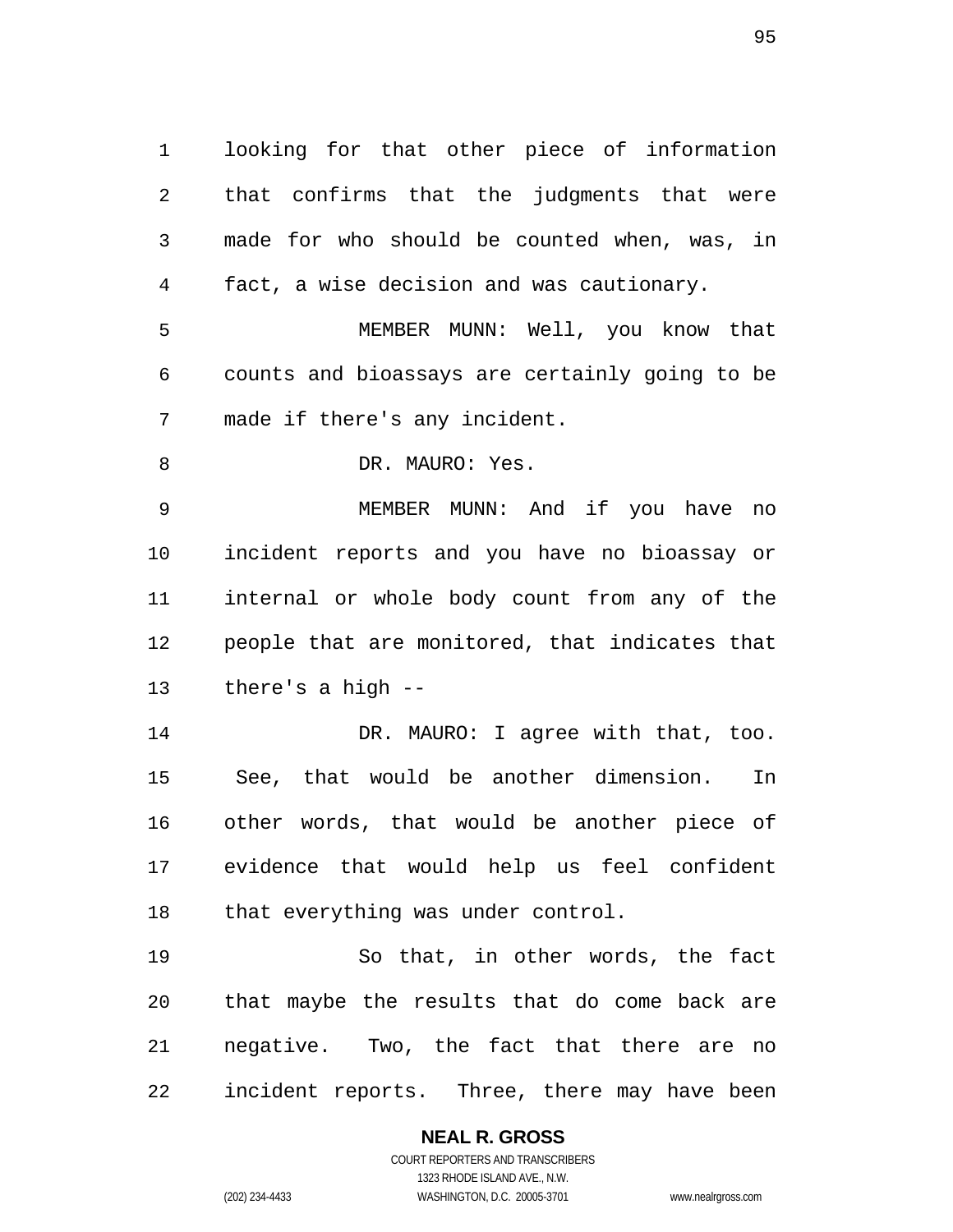continuous air monitors in place, collecting data continuously and they were all negative. You start to put all that together and all of a sudden you say, you know, there's good reason why they did not have a continuous, a monthly, a quarterly bioassay program.

And they only triggered it when the judgment was made prudently that maybe we better measure it.

11 And that would, see, we will, for the first half of this meeting, we were talking about retrieving the records for people that a request was made for a whole body count.

And I think we're moving in the direction where it looks like that being able the retrieve those records certainly started to improve in the '80s, okay?

But there's a premise we're operating on that, okay, great. And if we can show that, then everything is fine. But I

#### **NEAL R. GROSS**  COURT REPORTERS AND TRANSCRIBERS

1323 RHODE ISLAND AVE., N.W. (202) 234-4433 WASHINGTON, D.C. 20005-3701 www.nealrgross.com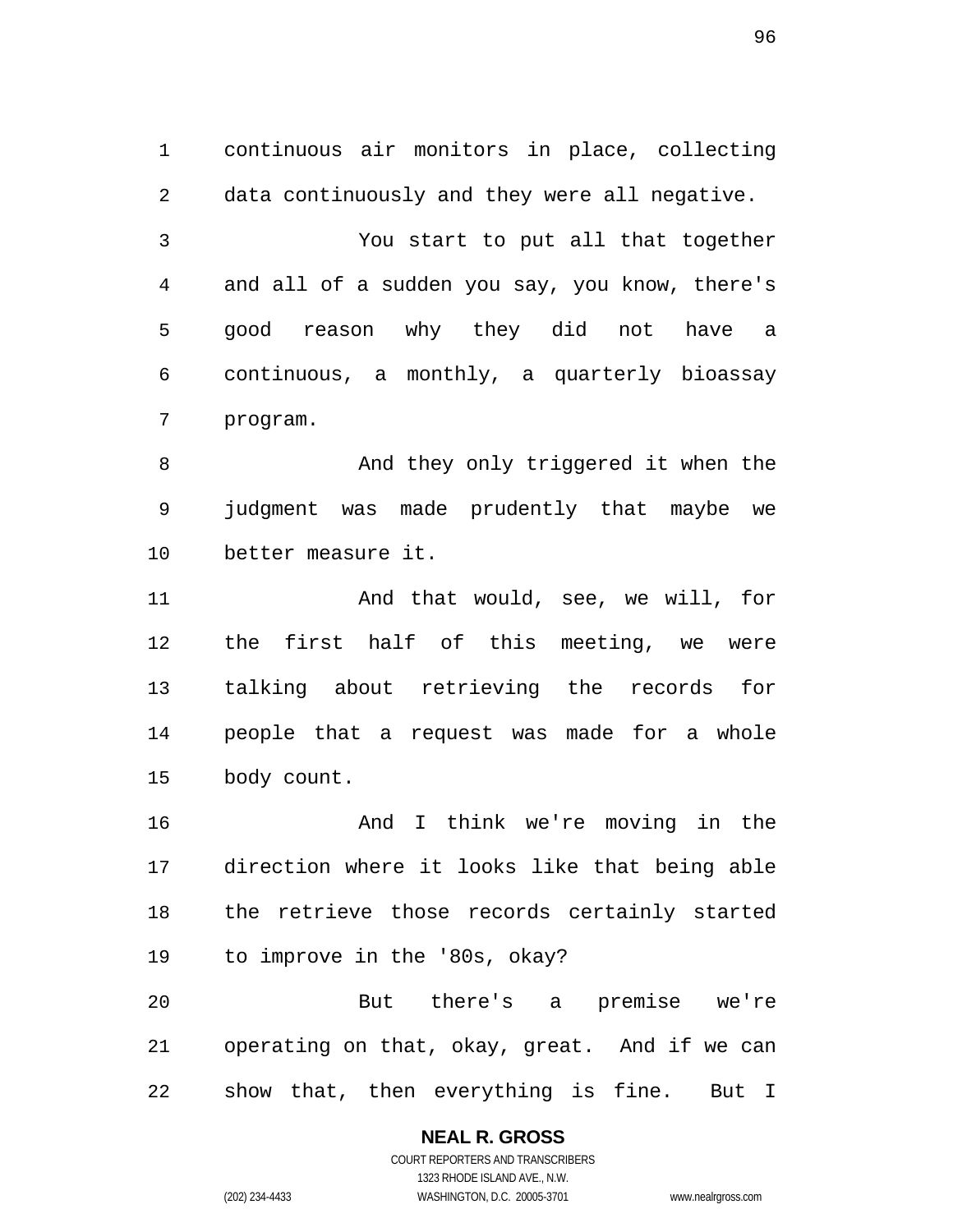say, well, I'm not ready to give that up yet.

2 I want another, one more thing. That, that -- retrieving that record is only one part of the problem. The other part is that the fact that there was not a routine whole body counting program or bioassay program, was probably okay.

And the reason is, the kinds of things you just said. There were no incident reports. There may have been continuous air monitors confirming that there really wasn't a problem.

And evidence that when we did whole body count these people or bioassayed them, we got negative results. See, that would be the part of the story that closes the loop for me.

Yet, somehow that was in the loophole. That's how I'm thinking about it.

MR. ADLER: We have a brief mentioning of air monitoring data that we did capture examples of air monitoring data that are in the SRDB and that we got through data

#### **NEAL R. GROSS**  COURT REPORTERS AND TRANSCRIBERS

1323 RHODE ISLAND AVE., N.W.

(202) 234-4433 WASHINGTON, D.C. 20005-3701 www.nealrgross.com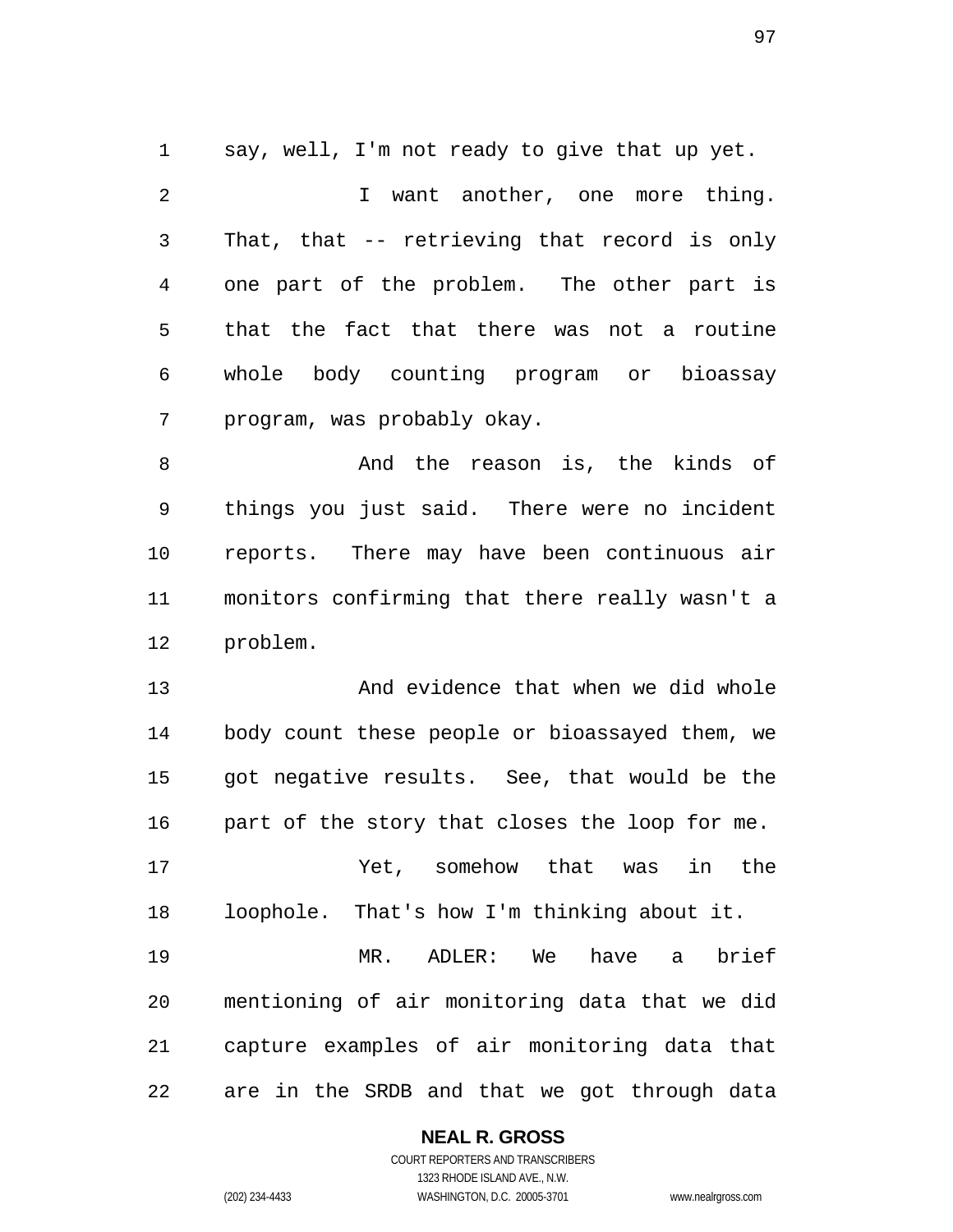capture process.

So, it would be ridiculous to say that we have a complete set of all the air monitoring data, because through the data capture process we might always miss things, but there are examples.

DR. MAURO: And there may be something in the record that says that, not setting up a continuous air monitoring program for this facility at this time, there was some thought given to that, why it was not necessary.

Or some thought given to the fact that we don't really expect there to be any airborne activity. In other words, I believe that all the people around this program were the top notch people.

So they must, so this thought, deliberation, if I were there, I would have, you know, somehow thought about that. To make sure that I'm covered. And that's the part of the story that I guess I haven't heard.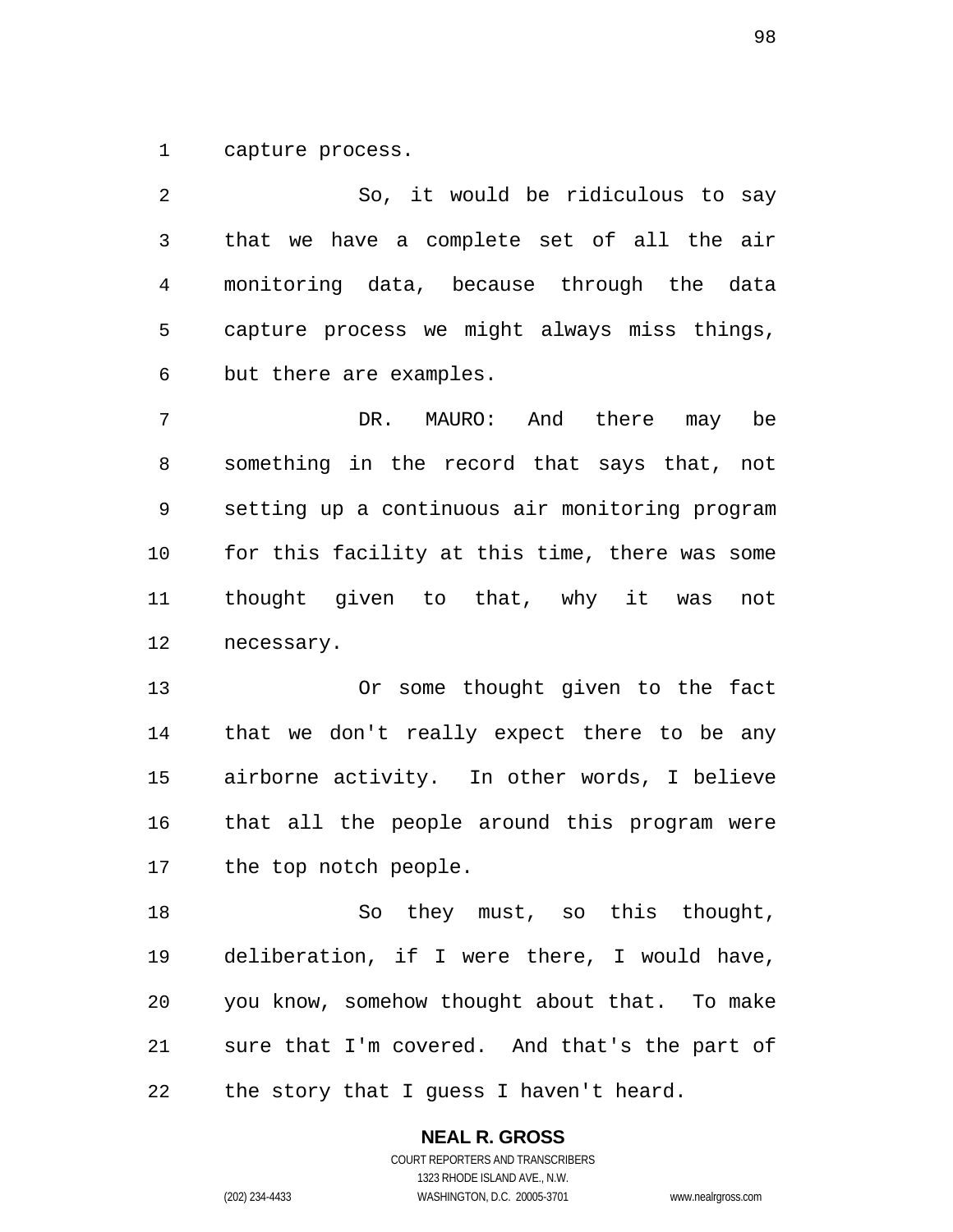That, you know, that the people that were running it were thoughtful about, listen, we don't need to do this, but we do need to do this. Right now I think that we limited our discussion to when a decision was made to have a whole body count, and we want to go and make sure we can retrieve that data. But, in my mind, that's great. But it's not complete. There's a little bit more to the story I'd like to hear. 12 CHAIR BEACH: So, before we do that, can I jump in and say, let's go ahead and take a break. Okay, so ten minutes. MR. KATZ: Okay, so about 20 of, 20 of 10:00 we'll start. I'm just going to put the phone on mute. (Whereupon, the above-entitled matter went off the record at 9:31 a.m. and resumed at 9:42 a.m.) MR. KATZ: Okay, we're reconvening after a short break. This is the Brookhaven

> **NEAL R. GROSS**  COURT REPORTERS AND TRANSCRIBERS 1323 RHODE ISLAND AVE., N.W.

(202) 234-4433 WASHINGTON, D.C. 20005-3701 www.nealrgross.com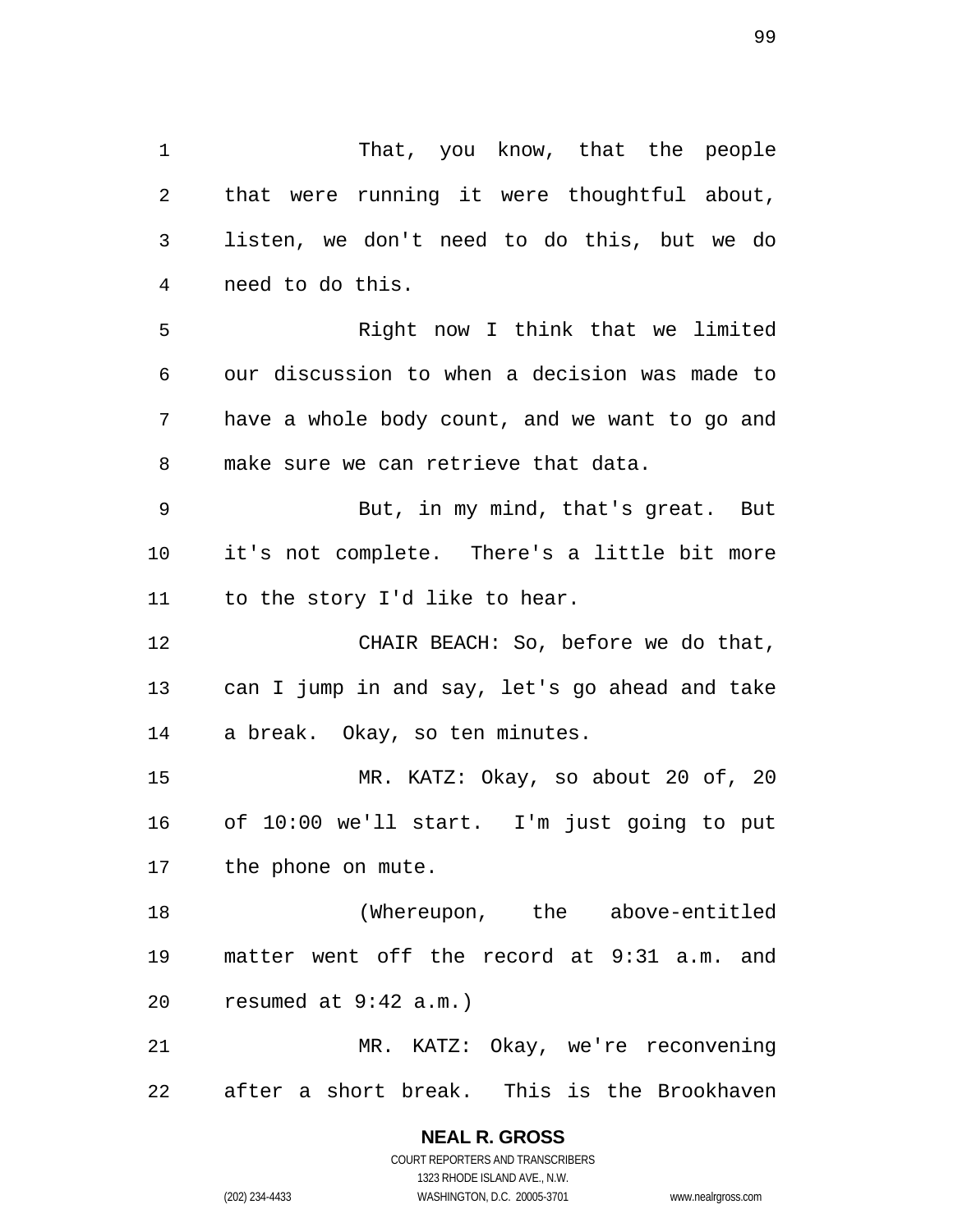Work Group.

| 2              | CHAIR BEACH: Okay, we're continuing            |
|----------------|------------------------------------------------|
| $\mathfrak{Z}$ | on with the internal discussion. I just want   |
| 4              | to remind everybody that this meeting does end |
| 5              | at 12:00. So, just a friendly reminder that    |
| 6              | we still have several things to go through.    |
| 7              | So, Ron, if you want to take up                |
| 8              | where we left off.                             |
| 9              | DR. BUCHANAN: Okay, we were                    |
| 10             | discussing Page 11, Figure 3, the requested    |
| 11             | bioassay and how well they were filled. We     |
| 12             | found out they started filling them in the     |
| 13             | '70s and '80s and had a pretty good record in  |
| 14             | the '90s.                                      |
| 15             | And now there was, is something I'd            |
| 16             | like to get clarified, is that in my mind I    |
| 17             | had that the reactors, especially like the     |
| 18             | older graphite reactor, research reactor and   |
| 19             | the high flux reactor and the medical reactor  |
| 20             | and the isotope production facilities, I would |
| 21             | assume that they were on a routine bioassay of |
| 22             | some sort.                                     |

**NEAL R. GROSS**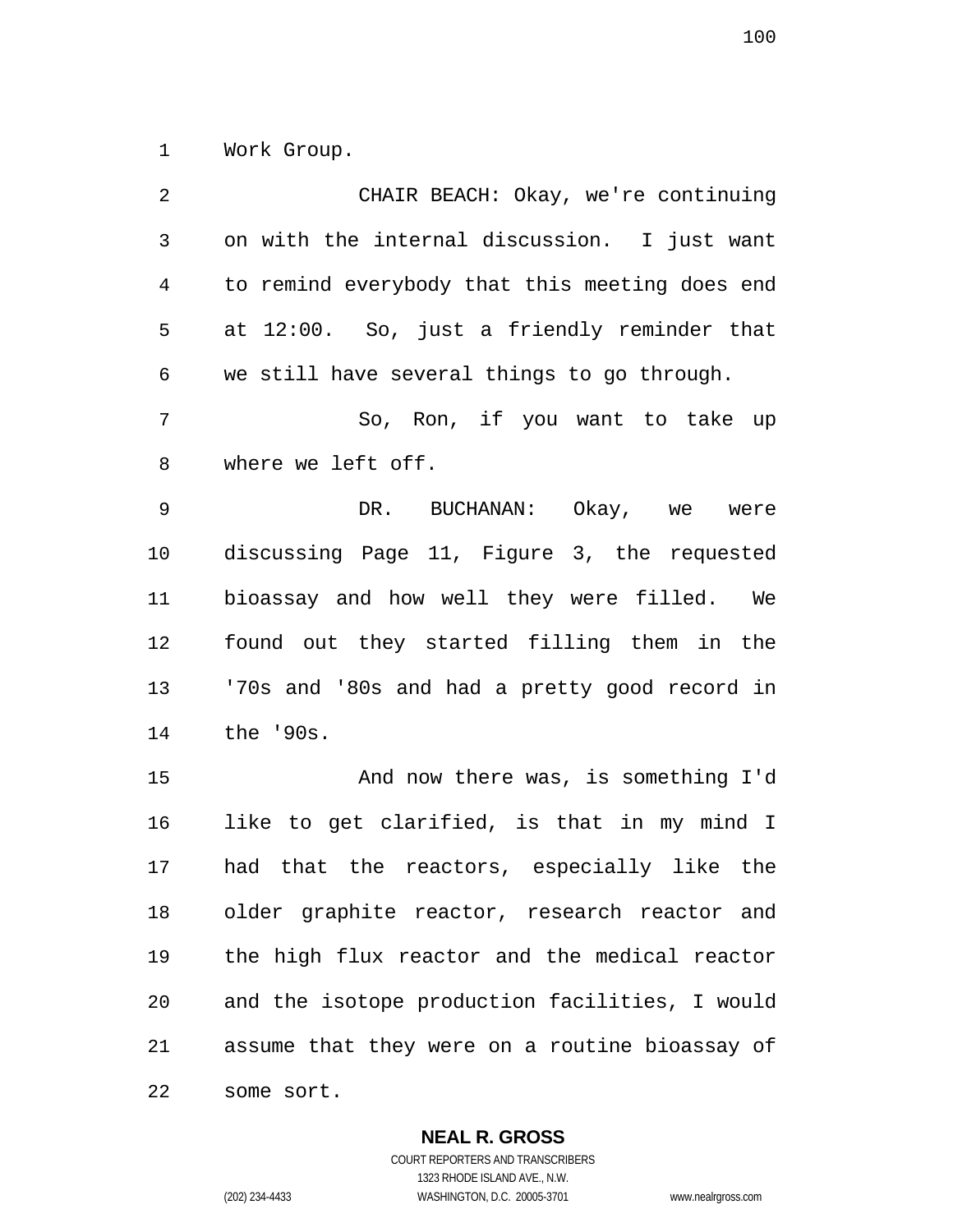Now, is this not right, Grady, in what you found?

MR. CALHOUN: I would, from what I've seen and I didn't focus a lot on the stuff that was post-1980, or pre-1980, but if you look at some of the memos that I've seen, it appears that big chunks of like HFBR, high flux beam reactor, were on bioassay.

But those were, again, requested by a memo. You know, there may be 25 people in there that say these guys need to have whole body count.

13 DR. BUCHANAN: So they did not have operators and such, I think the graphite reactor they did that routine, but in later years you did not find that they --

MR. CALHOUN: I didn't see a memo that says everybody from the high flux beam reactor needs to have a bioassay every month and a whole body count every year.

DR. BUCHANAN: Okay. In any of the dose reconstruction, I don't know if you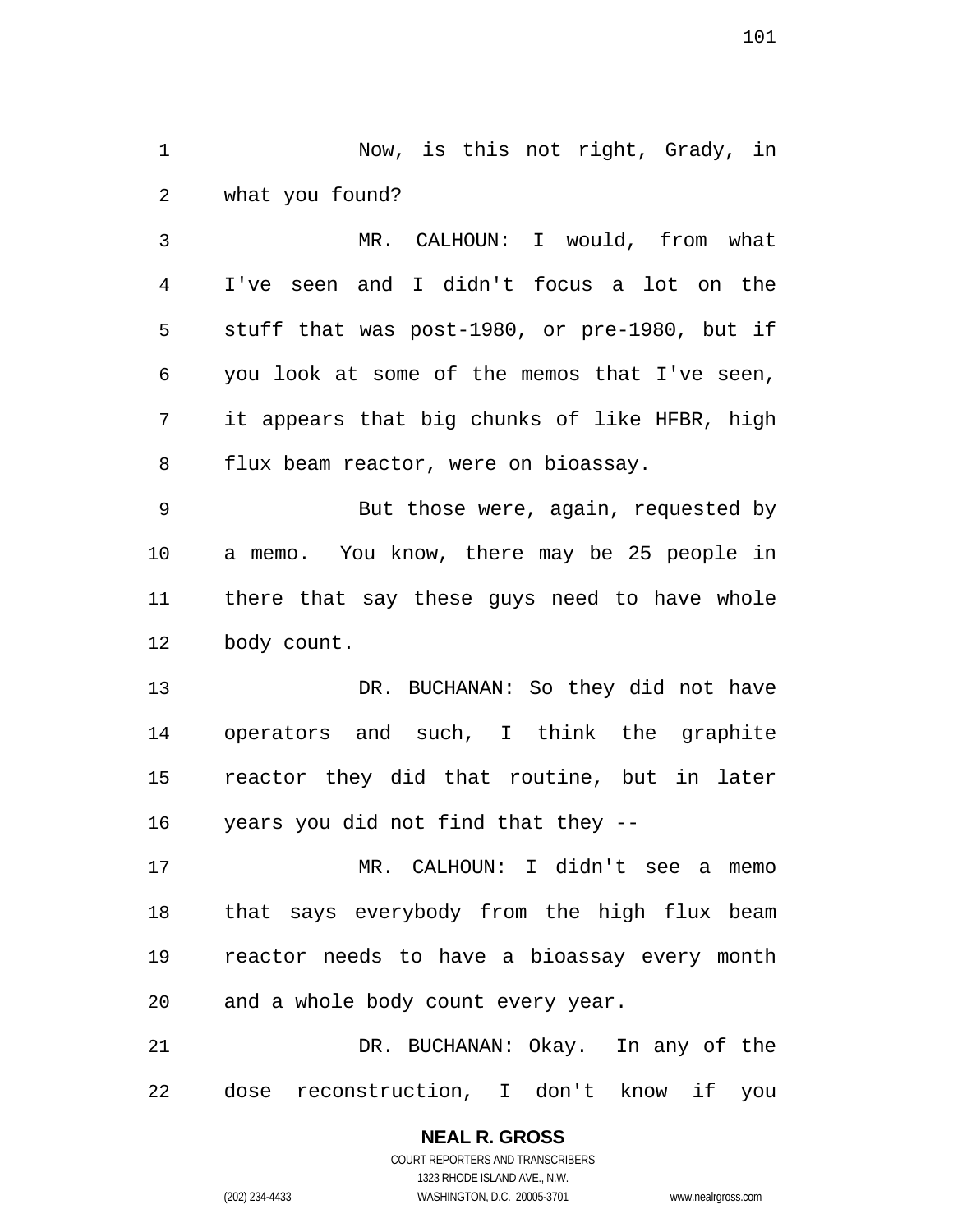looked at this detail. Did you find anybody that had routine bioassays or were they sporadic?

MR. CALHOUN: Typically, what you'll find with whole body count is you'll get the current whole body count and then there's a column that says last counted.

8 So I'll get at least two, you know, if they, when their last count was. If you look through, there's certainly routine tritium samples that were taken of people, tritium bioassay were taken.

Uranium bioassay, I, at least the ones that I've looked at, as a part of this, I don't see any that were monthly or semi-annually or anything like that, you know.

17 and the whole body counts were typically annually or semi-annually.

DR. BUCHANAN: And now the tritium bioassay, though, I would assume that would have been a set schedule.

MR. CALHOUN: I would imagine, by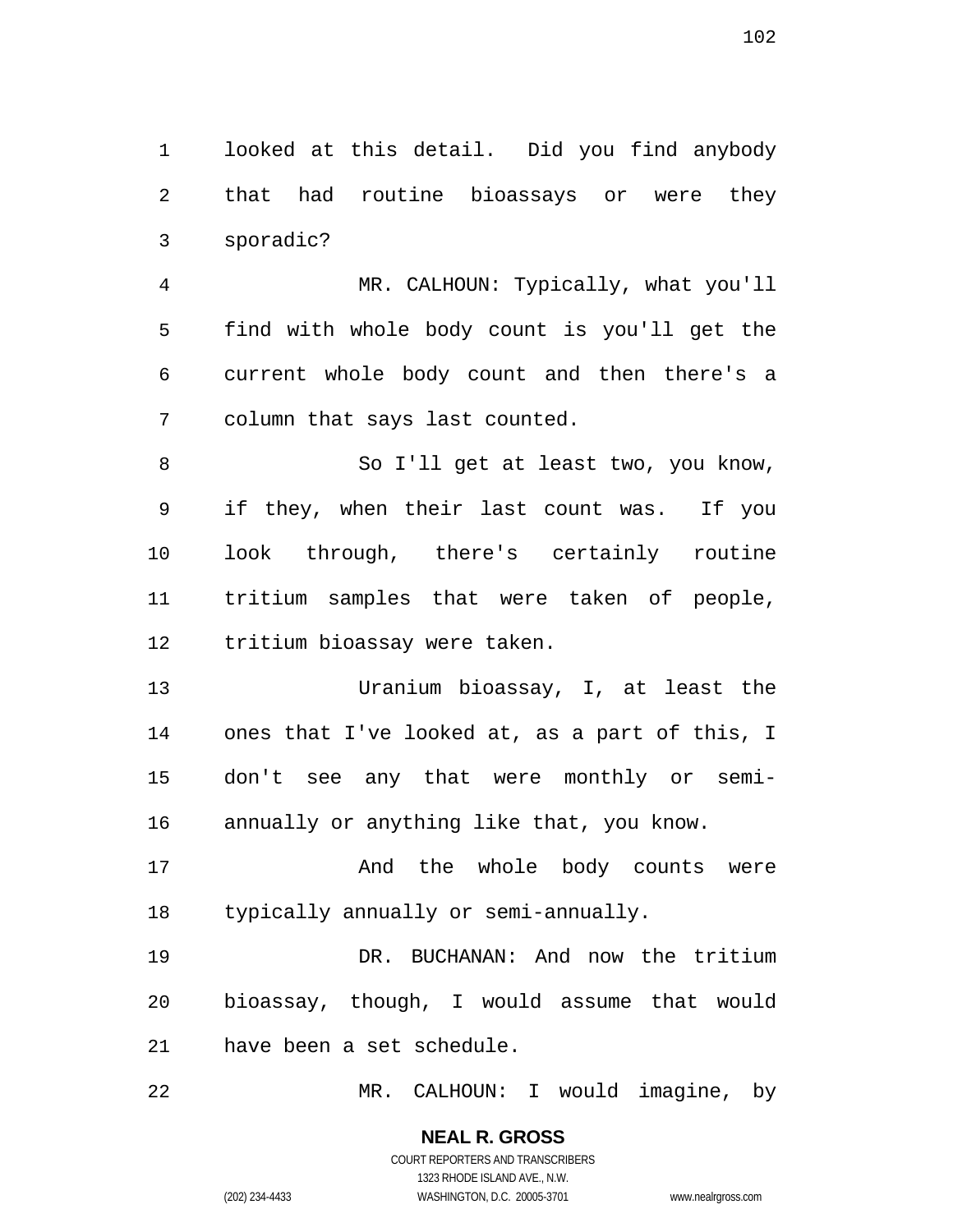looking at the records, there were usually the people who were monitored for tritium had -- usually.

And, again, I think that was more in the earlier years, then in 1980 there was a bunch more.

DR. BUCHANAN: Okay, they, now Figure 4 and 5, are some plots of data. Just trying again to see if there was any information here that showed 1980 was a turning point.

12 From the information I gathered, you know, there was no obvious turning point there. You can see that whole body counting increased. Tritium analysis fluctuated and somewhat depend on the operations going on.

However, I think when the reactor was shut down, they still had tritium, in fact a lot of facilities when things were shut down you had more bioassays than you do in operation, if you're doing maintenance and that sort of thing. So, really, it was kind of

**NEAL R. GROSS**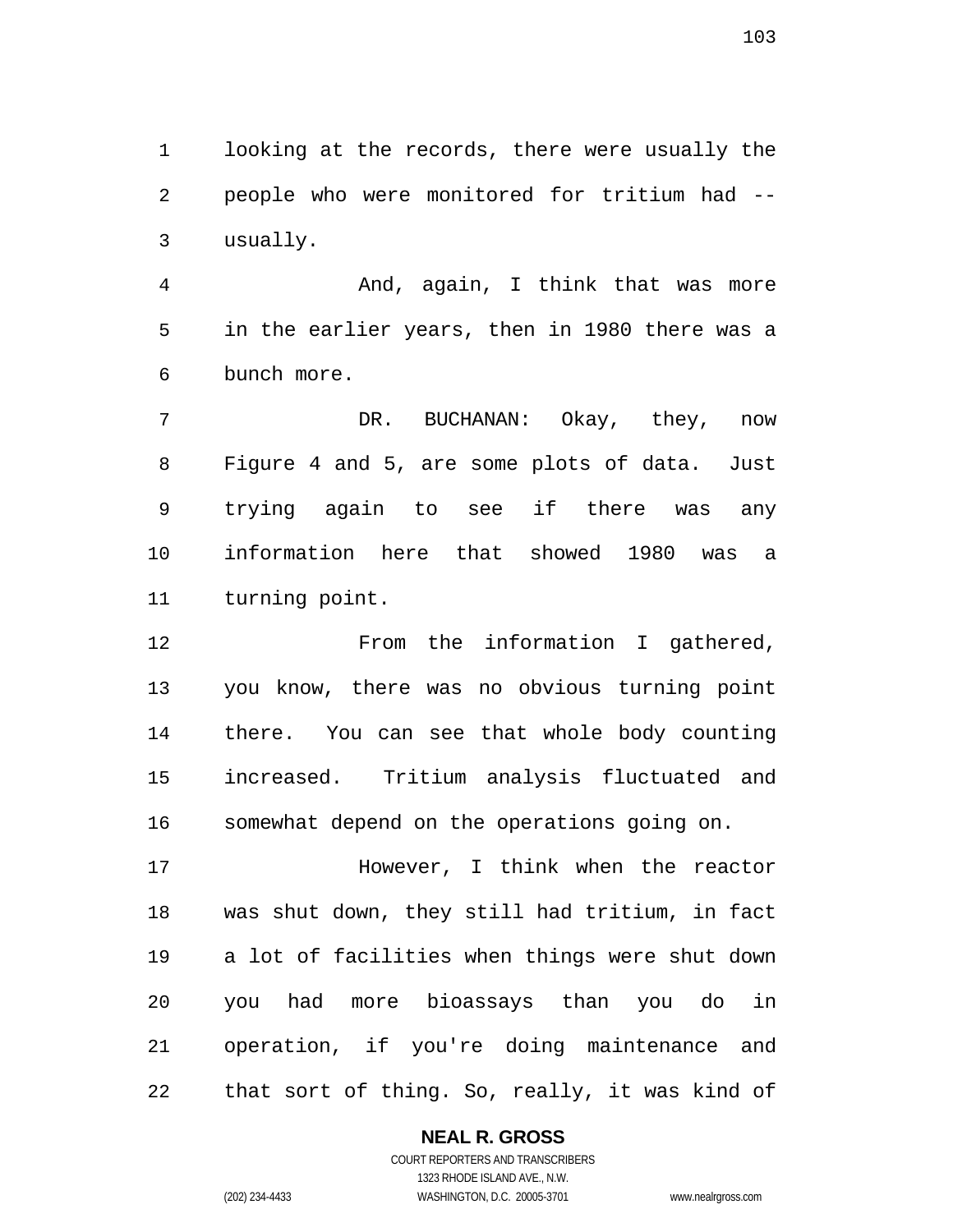inconclusive, not an obvious point either towards, not towards 1980.

Now Figure 6, 7 and 8, was some data that NIOSH had gathered for 200 people. And it showed where the data was located in the three major databases, the index files, the personnel monitoring file, the medical files.

And then NIOSH went and took 200, and I think this is correct, they took 200 people, they looked at their records, and see if they found any information that wasn't located in these three major databases.

My understanding, the index file is kind of a new system where you're putting data that's from other systems, is that right?

MR. CALHOUN: I think so, but Tim knows that better than I do.

MR. ADLER: That's correct. It could largely be viewed as a result of this program.

DR. BUCHANAN: Now is this

**NEAL R. GROSS**  COURT REPORTERS AND TRANSCRIBERS 1323 RHODE ISLAND AVE., N.W. (202) 234-4433 WASHINGTON, D.C. 20005-3701 www.nealrgross.com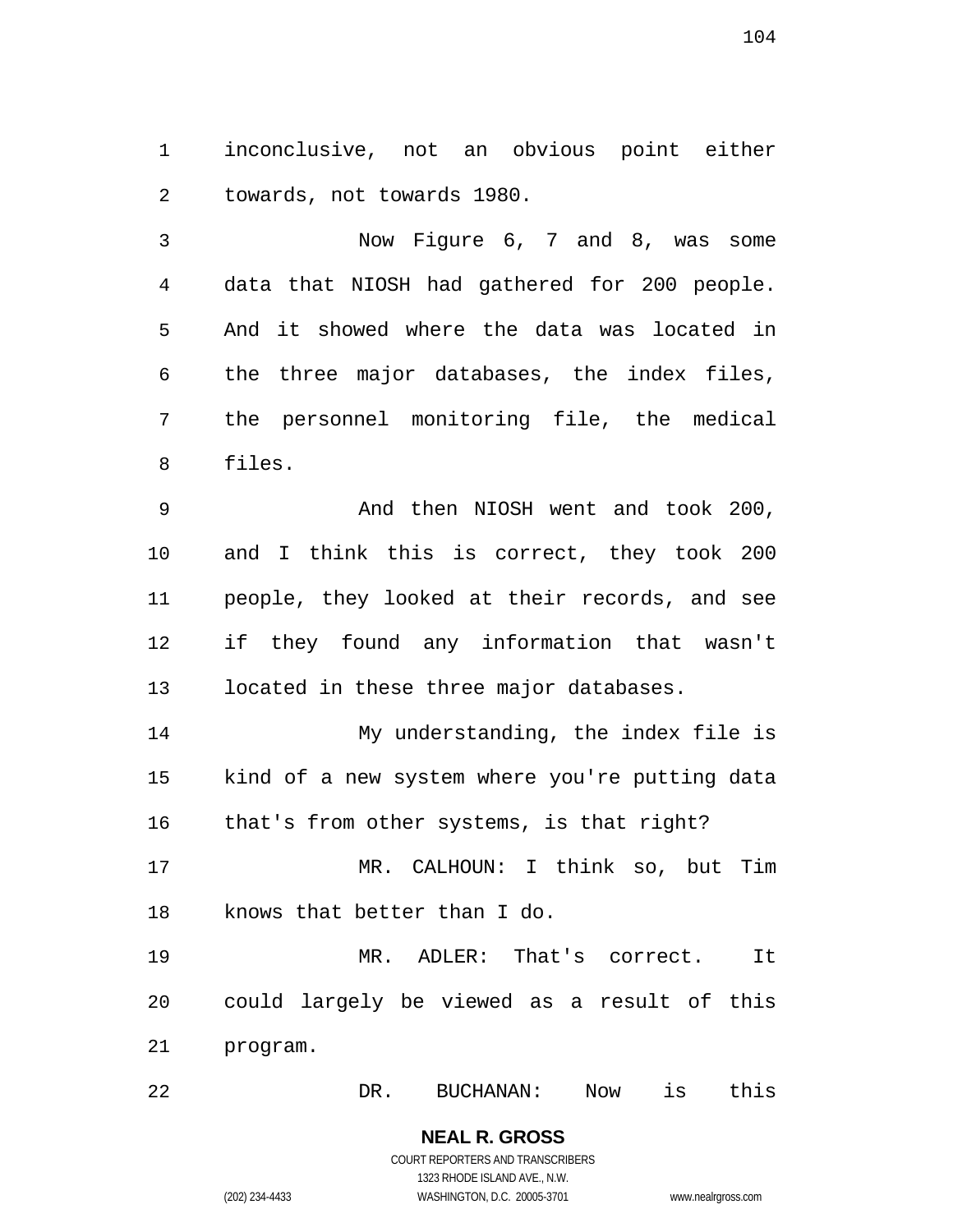maintained at Brookhaven?

MR. ADLER: Yes, it is. DR. BUCHANAN: Is this separate from the HPRS? MR. ADLER: It is. It's another point, another location that would be checked when a claim comes in. And it's a culmination of the various different record keeping locations that we know have existed. DR. BUCHANAN: Now is it handwritten or electronic? MR. ADLER: It's all hard copy stuff. 14 DR. BUCHANAN: Okay. And so we see here that essentially what this shows is that, before 1980s, there was some indication that NIOSH found some data that was not in the three major files. And then after 1980, there was less of this data missing from the major files. There was not a whole lot in either pre or post 1980.

1323 RHODE ISLAND AVE., N.W. (202) 234-4433 WASHINGTON, D.C. 20005-3701 www.nealrgross.com

**NEAL R. GROSS**  COURT REPORTERS AND TRANSCRIBERS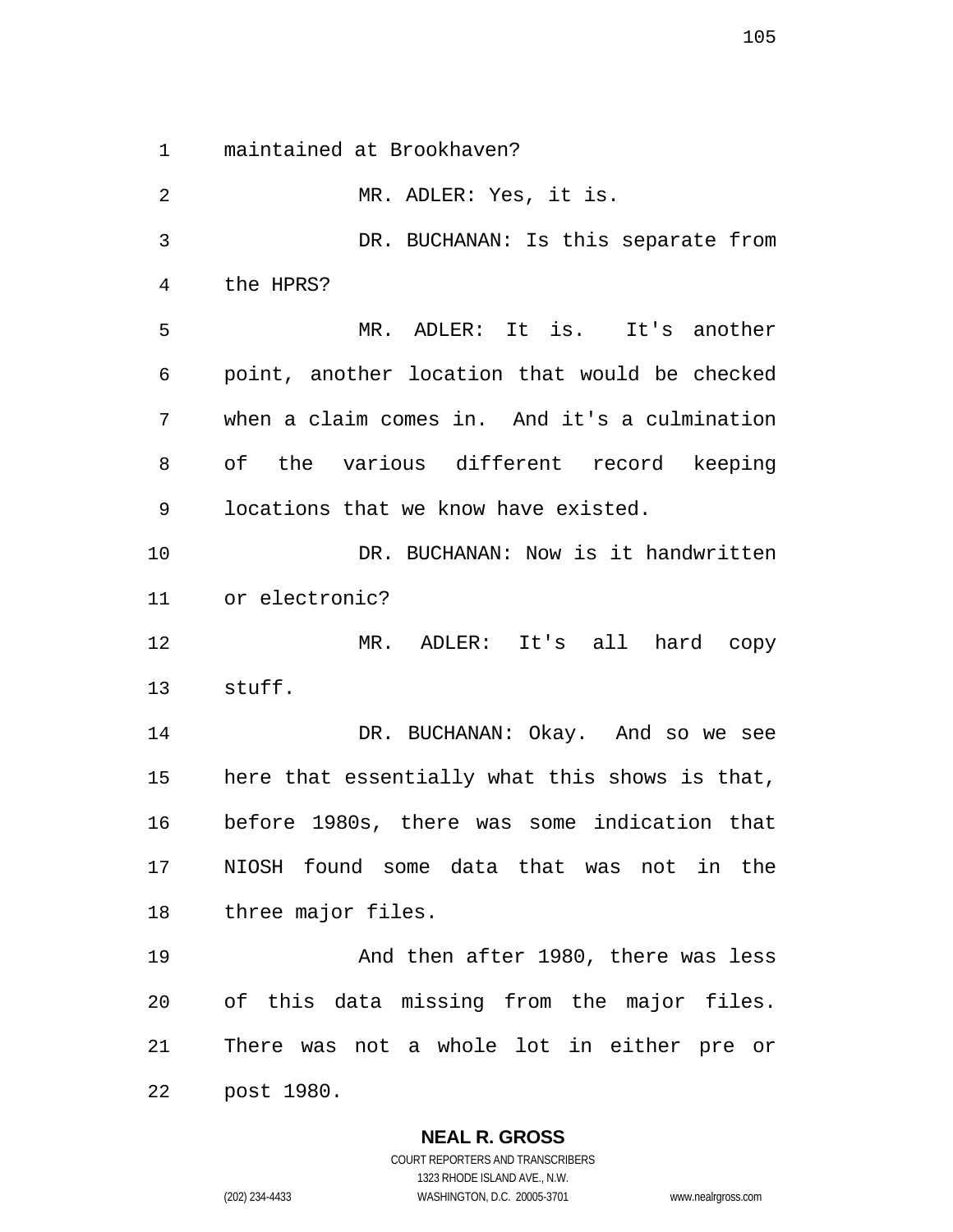Again, just a method to see if there was a change in step functions around the 1980s.

Now we did look at the data storage systems and this is where it gets a little fuzzy on what is, where things are stored.

7 I did make a chart and attached it, B, I think, that gives an outline of where things were stored when. Page 35, bioassay data issues matrix.

11 And you see that I list on there where my understanding of the data is stored. And so I guess I'd like to clarify it for myself and for the Working Group, Grady, at this point on the storage of the records.

Now we understand that we, the personnel monitoring files are mainly handwritten and are available, is that correct?

MR. ADLER: Handwritten copies of memos that have results reported on them. It could be analytical data sheets. There's a

### **NEAL R. GROSS**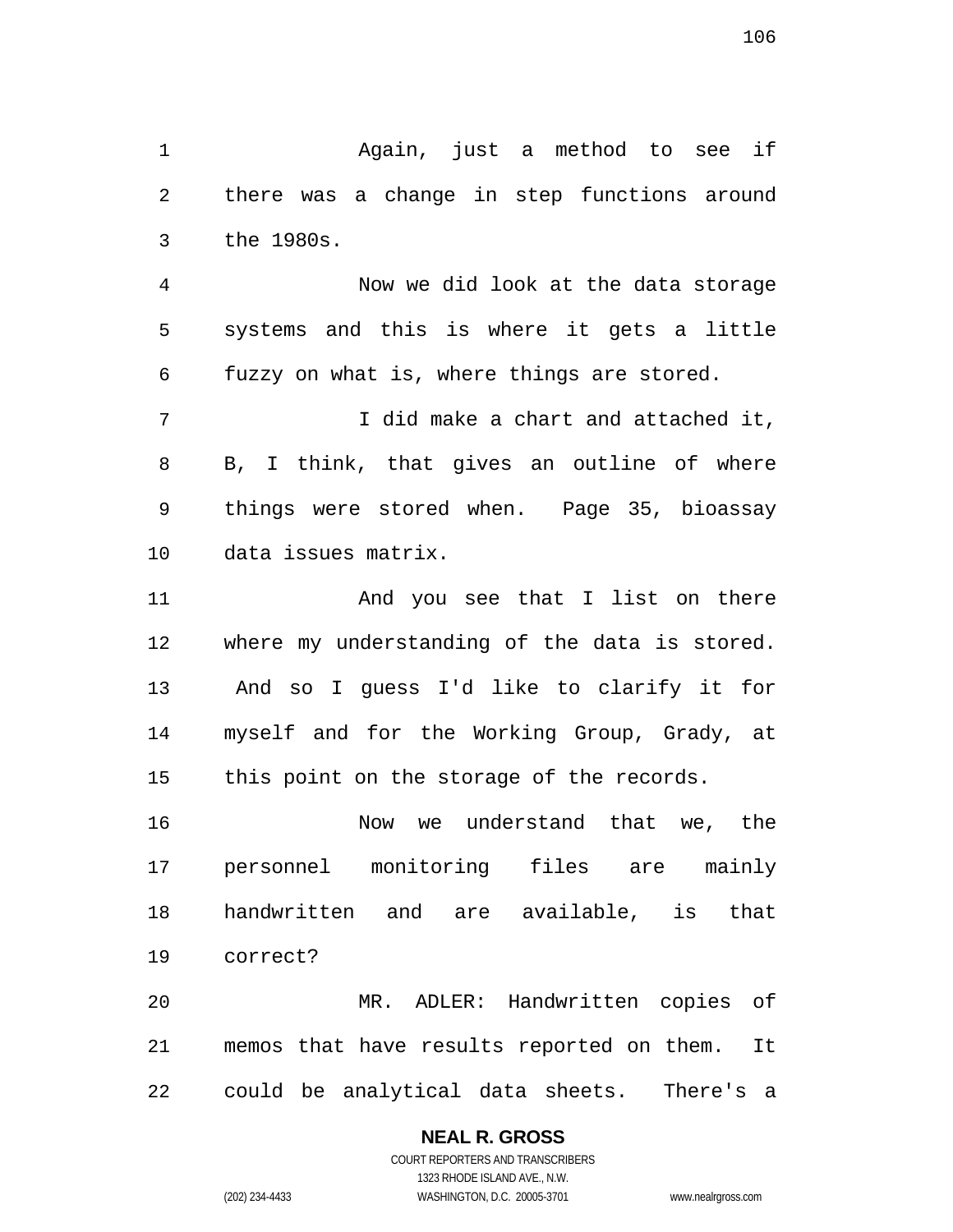variety of forms.

DR. BUCHANAN: Now this was usually from earlier years? MR. ADLER: The personnel monitoring files? DR. BUCHANAN: Right. MR. ADLER: Well, prior to HPRS, yes, that's been going on for decades, there has been a personnel monitoring file. DR. BUCHANAN: So there could be records, bioassay records in there up to 2001, through 2001? MR. ADLER: I suppose that's possible. 15 DR. BUCHANAN: But most of them are earlier? MR. ADLER: Yes, most of them are earlier. DR. BUCHANAN: It's when they changed to electronic systems here and there and they quit doing, they quit maintaining the handwritten records when the electronic

## **NEAL R. GROSS**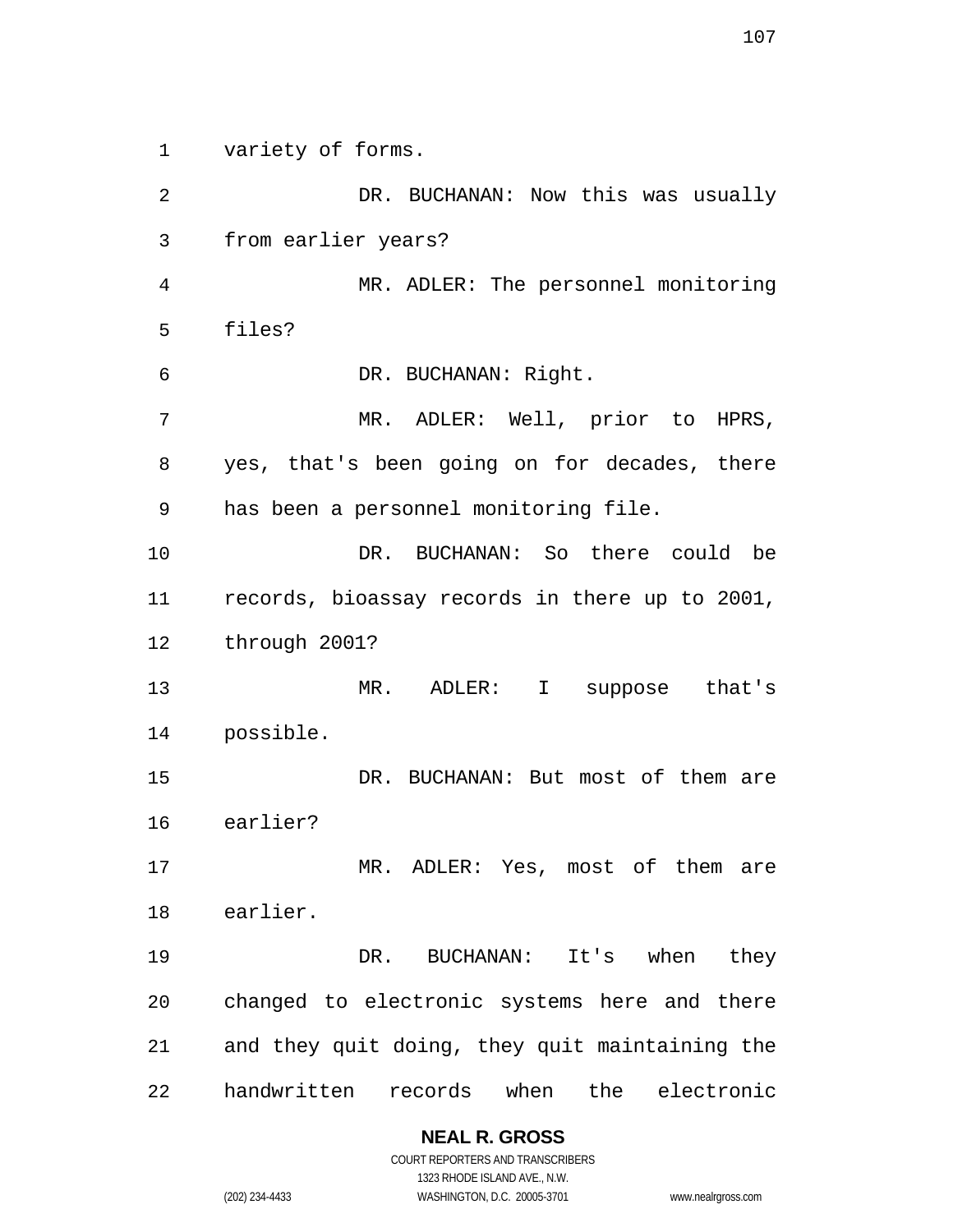systems came in.

Okay, and now are these records, do they, just say that Joe received a whole body count or a urinalysis, or does it have results, what you've seen, do they always have the actual numerical data? MR. CALHOUN: We can't count them unless they've got the numerical data. So, and any of the samples that we've done, just a checkbox that he's been monitored, we can't count that. We don't count that. We have to have a count that says here's what he was monitored for and it was either negative or positive and here's how positive it was. DR. BUCHANAN: Okay, but I'm saying if you go and you open up a folder in the personnel monitoring file, usually are the, is there a sheet of paper in there that says he had a bioassay? Or does it, have you found that it lists the numerical results?

MR. CALHOUN: Both. It will be

**NEAL R. GROSS**  COURT REPORTERS AND TRANSCRIBERS

1323 RHODE ISLAND AVE., N.W.

(202) 234-4433 WASHINGTON, D.C. 20005-3701 www.nealrgross.com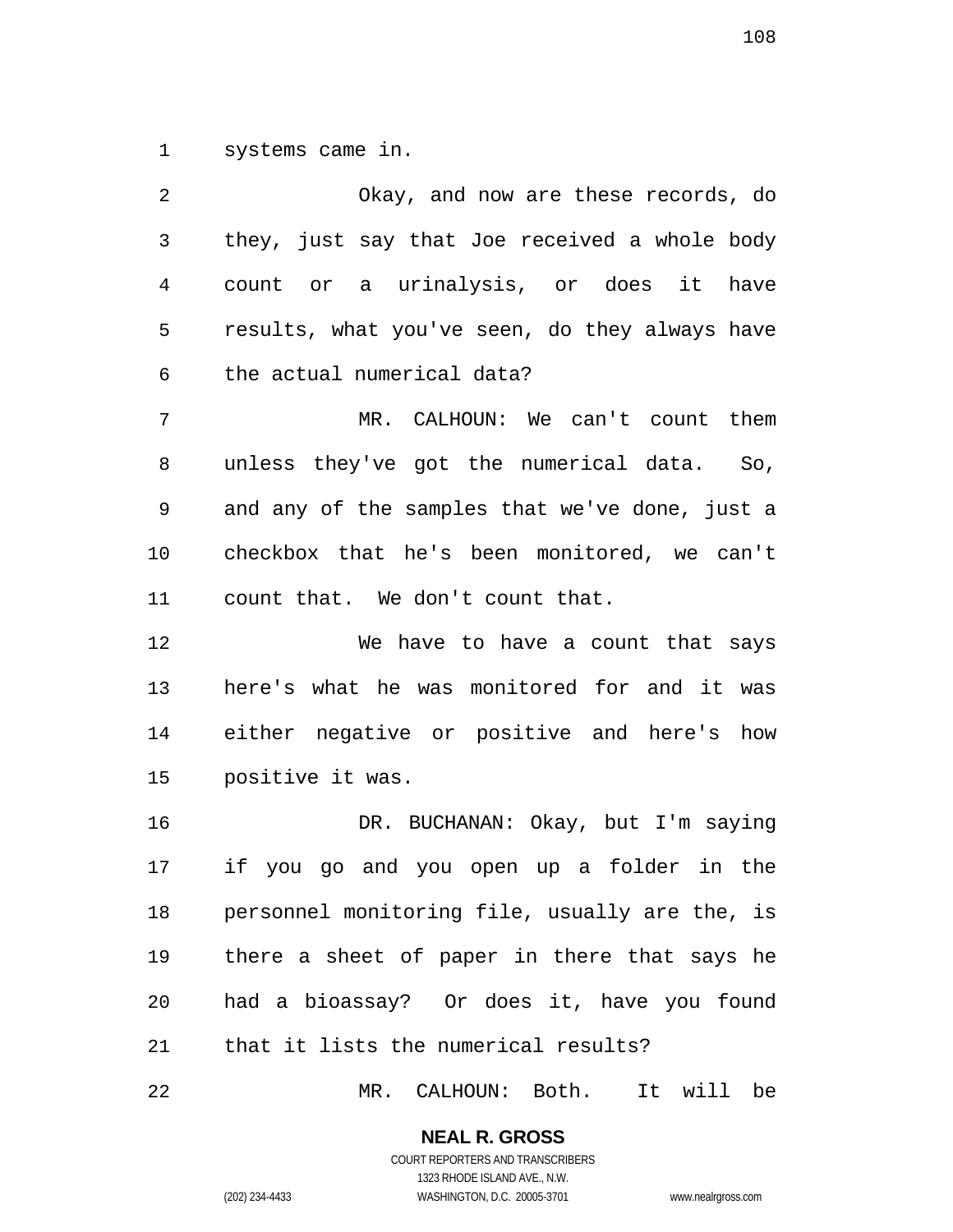both. It will be, and it comes in different ways. I've seen the actual spectrum provided for a whole body count. And I've seen a list that says, you know, John Smith was monitored on this date and his potassium level was this, his cesium level was this and here's, there's usually like three or four other columns, and here's what those were. DR. BUCHANAN: And does it ever just say he had a urinalysis and whole body count, but no results were there? MR. CALHOUN: I haven't seen that, that wouldn't be very useful to us. DR. BUCHANAN: Right, yeah, I just wondered, you know, so if it's there, it's useful to you. 17 MR. CALHOUN: Right. DR. BUCHANAN: You found it in the handwritten, in the personnel monitoring file. MR. CALHOUN: Right. And that's how, the one new thing that I found, came about is

that there was a list and it was just a table

**NEAL R. GROSS**  COURT REPORTERS AND TRANSCRIBERS

1323 RHODE ISLAND AVE., N.W.

(202) 234-4433 WASHINGTON, D.C. 20005-3701 www.nealrgross.com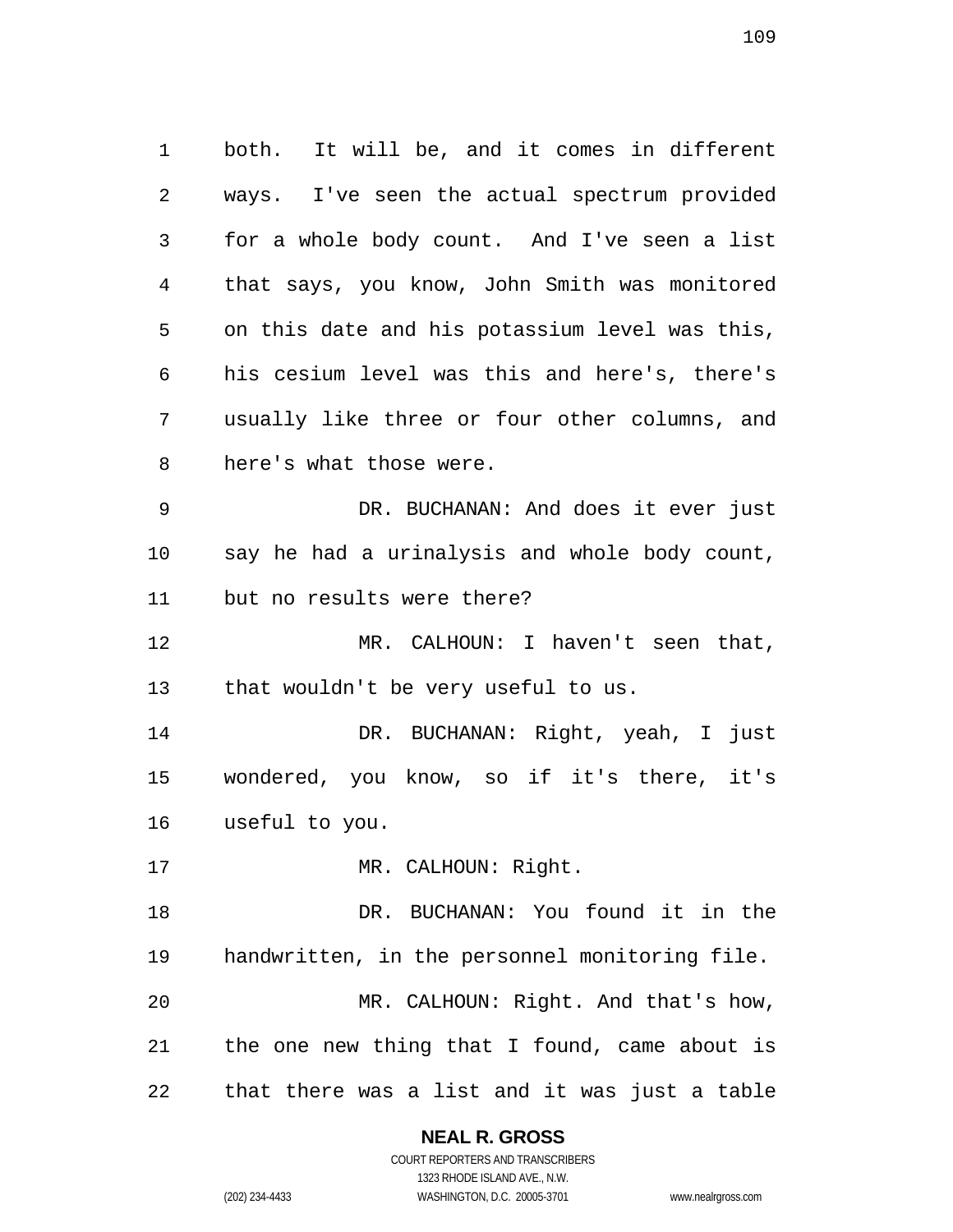of individuals and they were monitored in 1979.

I don't have the results, find them. And so then somebody would send them those results. And we went back through and looked for those results and we actually found them for 1980.

8 But, again, that was only in May, so they had five months to screw up, so.

DR. BUCHANAN: Okay, now, so that's personnel monitoring. That's one of the major repositories of the data.

The other one is the medical files. Okay, now I assume this generally has physical checkups and blood count and that sort of thing, and X-rays, perhaps.

Does, but it has mainly whole body counts, if it has anything, from the medical department?

MR. CALHOUN: I've seen primarily whole body counts, I don't know what you have, Tim, besides the X-rays, of course.

> **NEAL R. GROSS**  COURT REPORTERS AND TRANSCRIBERS 1323 RHODE ISLAND AVE., N.W. (202) 234-4433 WASHINGTON, D.C. 20005-3701 www.nealrgross.com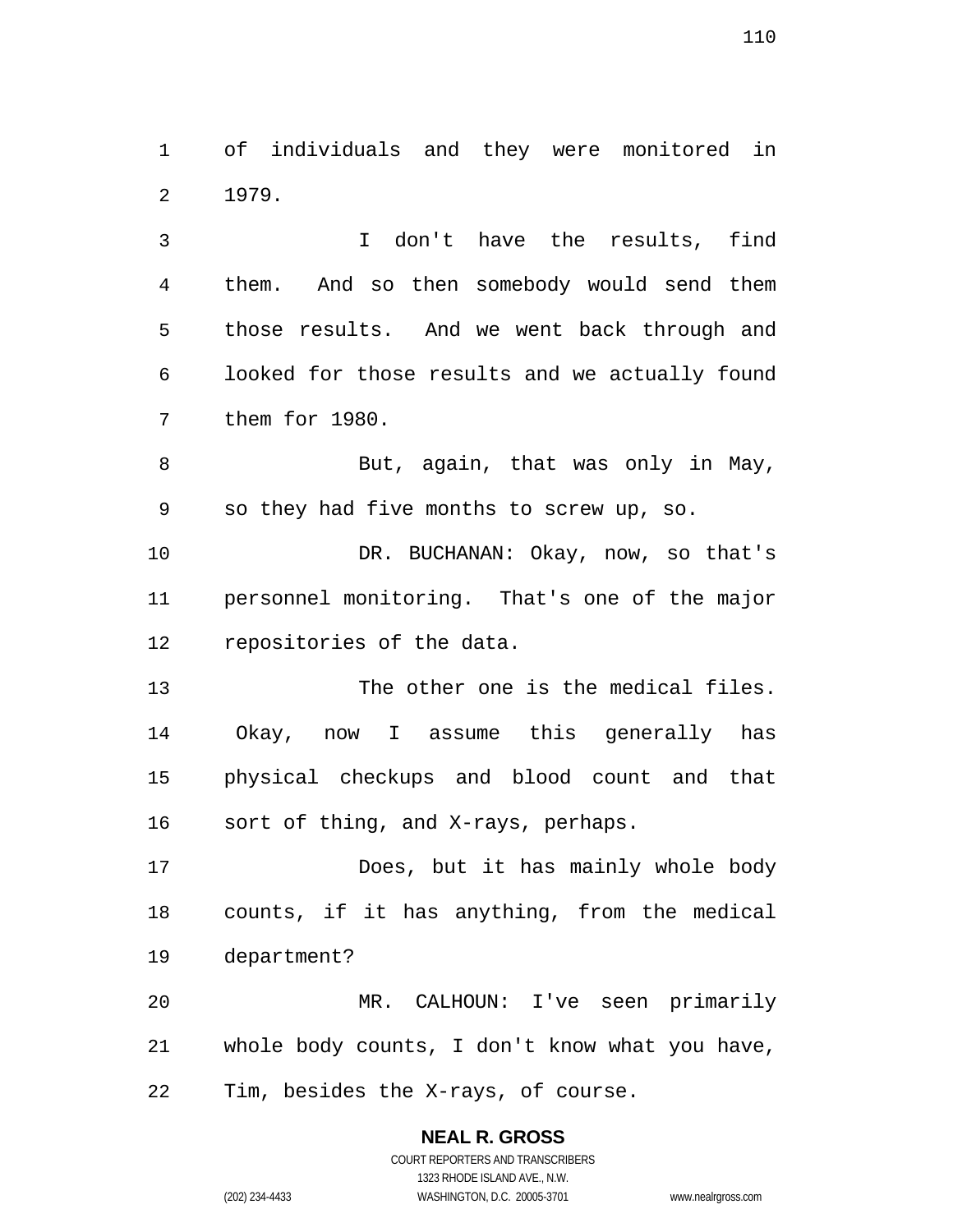MR. ADLER: There could be other blood work, but you'll find whole body counts. DR. BUCHANAN: And this would, again, would have the results with it. And this is probably the one that was performed at the reactor whole body facility, before they switched over to the -- 8 MR. ADLER: The medical building, yes. 10 DR. BUCHANAN: Okay. And are those, I guess every time you have a request or BNL, I realize you don't do it, but the person at BNL that receives the request for dose reconstruction data, they would check the PM files and they'd check the medical files. MR. CALHOUN: They do now. Now, they did not. And once we got them on board with that, there was a date. And we re-requested all of the data from that point that we had already received, and they sent us data

found from the other repositories. And now

and they added the additional stuff that they

### **NEAL R. GROSS**

COURT REPORTERS AND TRANSCRIBERS 1323 RHODE ISLAND AVE., N.W. (202) 234-4433 WASHINGTON, D.C. 20005-3701 www.nealrgross.com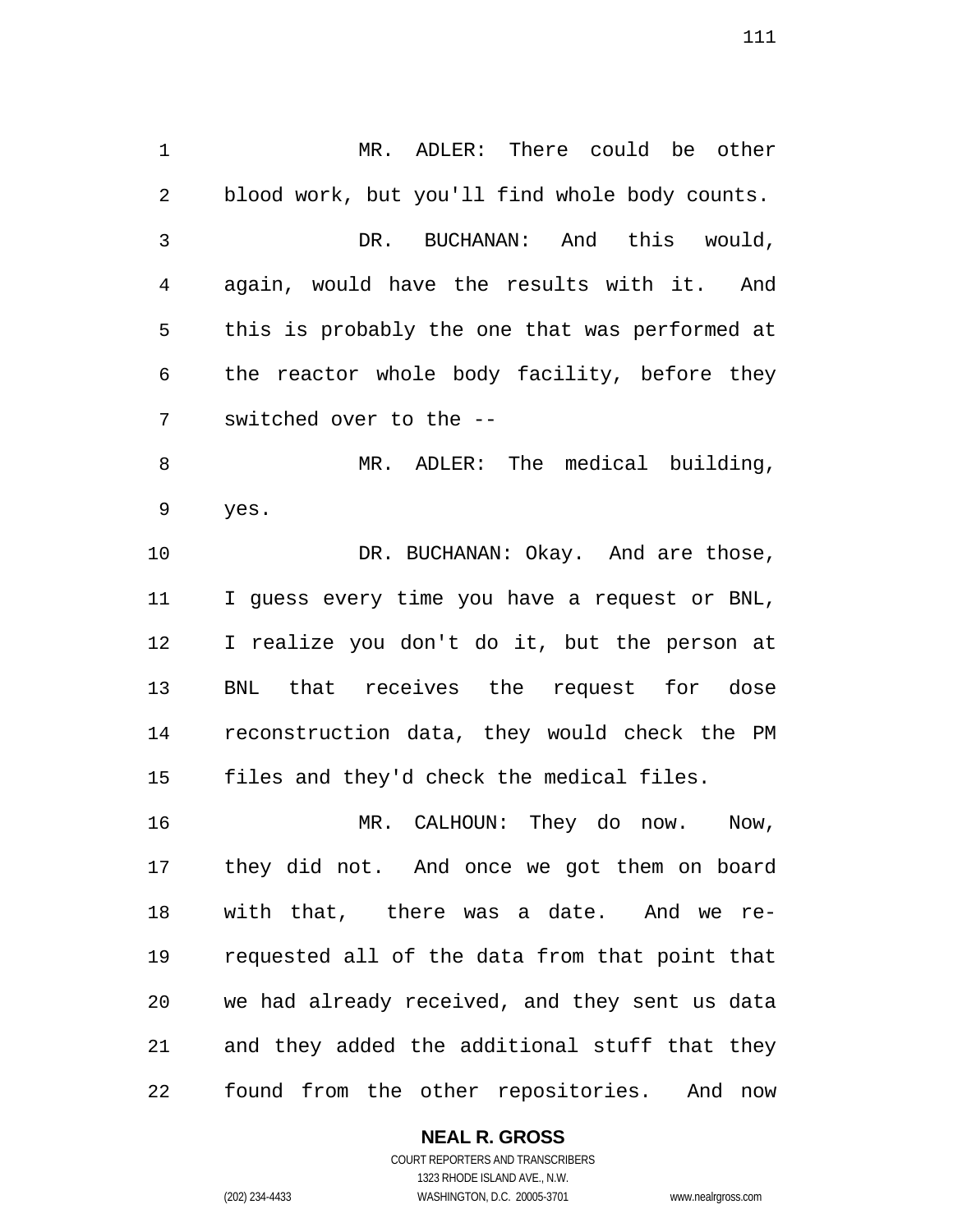they do it routinely.

| $\overline{2}$ | DR. BUCHANAN: Physically, you got              |
|----------------|------------------------------------------------|
| $\mathfrak{Z}$ | the fence around Brookhaven, now you've got a  |
| $\overline{4}$ | place where the PM files are stored in some    |
| 5              | Admin Building and then you've got the medical |
| 6              | files that are still stored in a separate      |
| 7              | building?                                      |
| 8              | Or do they have to go to the two               |
| 9              | different buildings to retrieve that data?     |
| 10             | MR. CALHOUN: I don't know that, I              |
| 11             | imagine that they do. I just know they call    |
| 12             | them three different repositories that they    |
| 13             | look into.                                     |
| 14             | And I can't imagine that they're               |
| 15             | all sitting in the same file folder, you know. |
| 16             | DR. BUCHANAN: Now the index file,              |
| 17             | this is data that mainly NIOSH has gathered    |
| 18             | while they've been working at BNL and this is  |
| 19             | a copy, it's a, you know, it's an electronic   |
| 20             | database of copied material?                   |
| 21             | Or what is the index, physically?              |
|                |                                                |

**NEAL R. GROSS**  COURT REPORTERS AND TRANSCRIBERS 1323 RHODE ISLAND AVE., N.W. (202) 234-4433 WASHINGTON, D.C. 20005-3701 www.nealrgross.com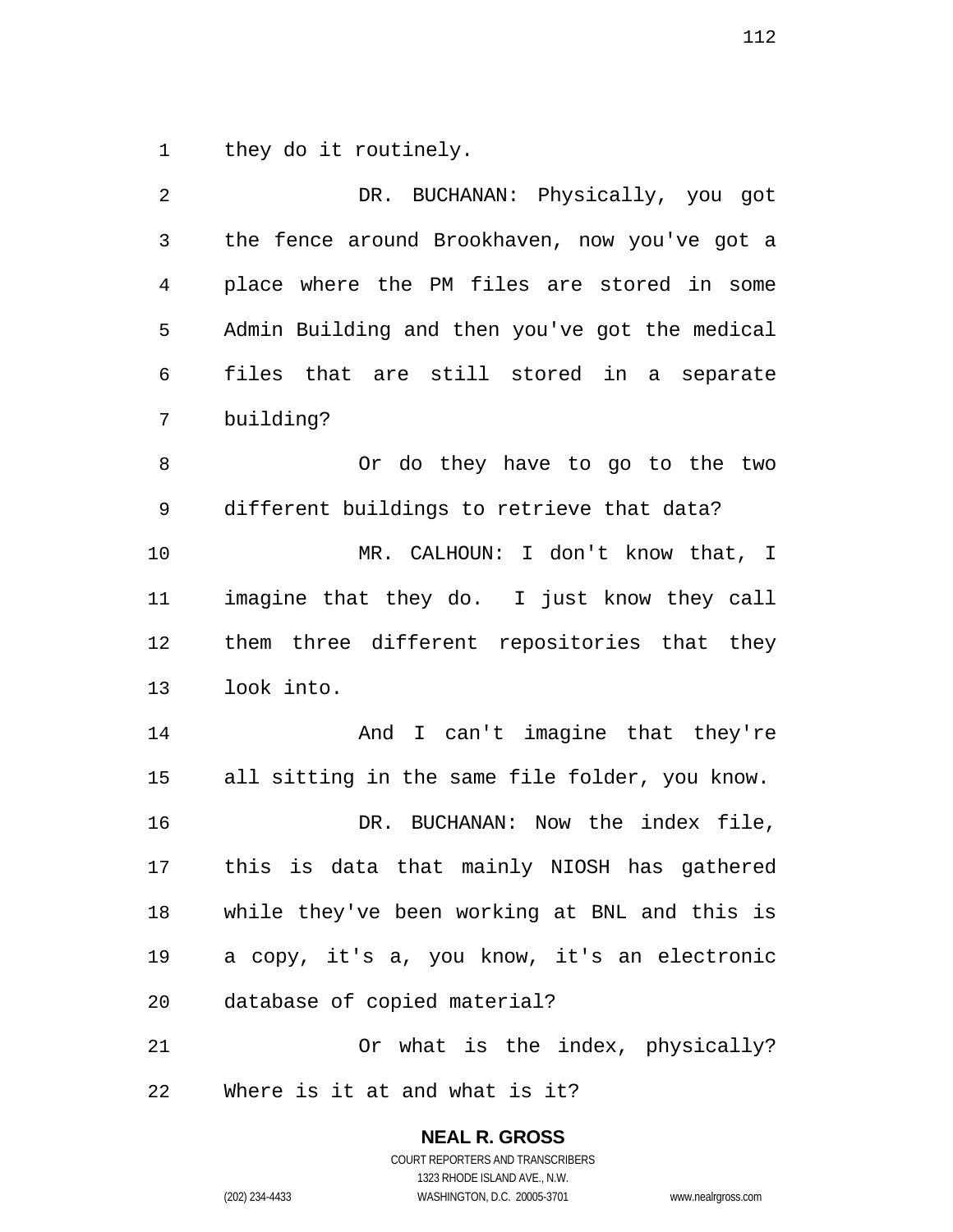MR. CALHOUN: I don't know what the index file is. MR. ADLER: The index file is what we also call Lee Michel's bioassay file. 5 MR. CALHOUN: Okay. MR. ADLER: It's a compilation of anything that would be of interest for any, to a persons personnel file. Like the memos, memos with data on it. They wouldn't necessarily have data on it, but things that have been gathered. It's not fair to say NIOSH has gathered it all, but as a result of EEOICPA occurring, there's been a much greater thrust to get data all collected and retrievable for any particular claim that comes through. So, it's going to be a combination of things. MR. CALHOUN: And here, I can't show everybody this, but I'll show you it. This is just an example I just pulled up. This is somebody that was re-

COURT REPORTERS AND TRANSCRIBERS 1323 RHODE ISLAND AVE., N.W. (202) 234-4433 WASHINGTON, D.C. 20005-3701 www.nealrgross.com

**NEAL R. GROSS**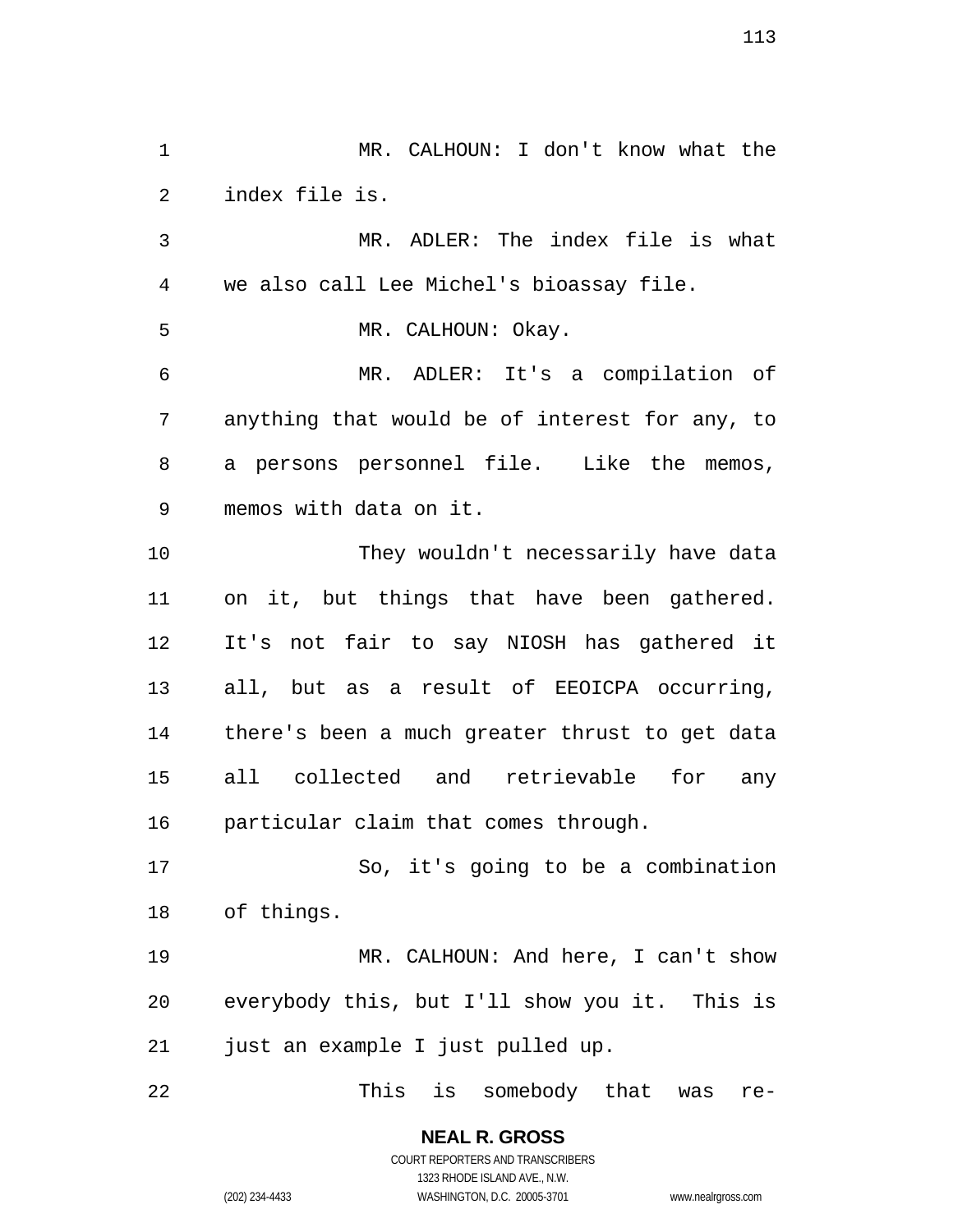requested. They had provided us, initially they provided us no whole body counts. And so this individual is one of these, and this is the kind of information we get.

It's not separated. This is one example of the type of information we get. So, these are whole body counts for 1984 and 1985. It was just the first one that I pulled out.

10 And so this is the guy right here. We see, you know, when he was counted, potassium, cesium, cobalt, zinc, manganese, cobalt-58 and iron-59.

DR. BUCHANAN: Now what file did that come from? Do you know where they retrieved that?

MR. CALHOUN: I don't know where they got it, except for it may have been from the medical file, because I got all the X-ray data.

I doubt that it was from the medical files with this guy, because this is a

# **NEAL R. GROSS**

COURT REPORTERS AND TRANSCRIBERS 1323 RHODE ISLAND AVE., N.W. (202) 234-4433 WASHINGTON, D.C. 20005-3701 www.nealrgross.com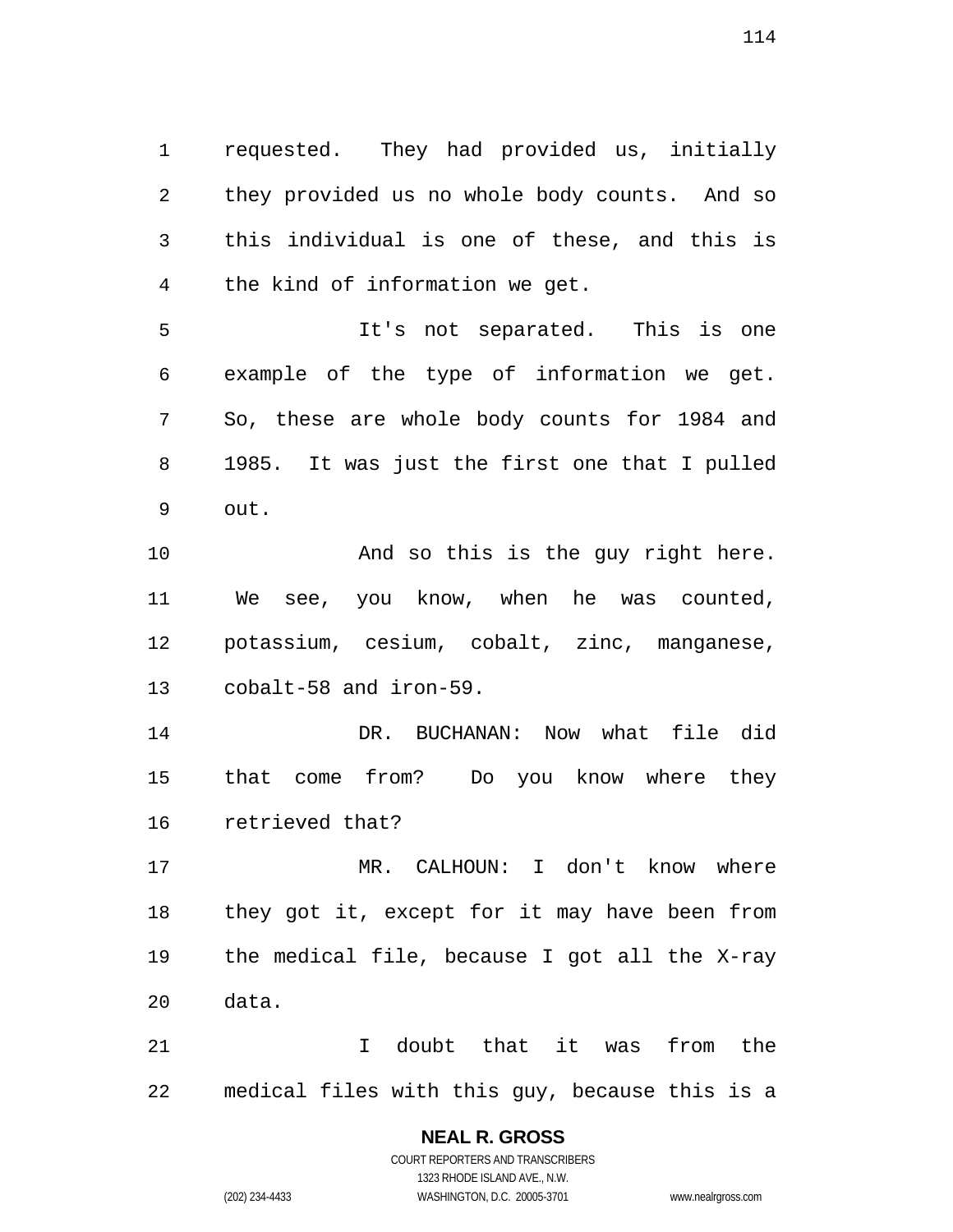compilation of HFBR counts.

DR. BUCHANAN: Okay, so we have the index file, which is a computer-based, a scanned copy of any data that might be important for dosimetry. MR. ADLER: Computer-based? DR. BUCHANAN: Yes, I mean, it isn't a hard copy. You don't go in and go through paper. 10 MR. ADLER: This index is hard copy. 11 DR. BUCHANAN: Okay, index is hard copy. MR. ADLER: Yes. DR. BUCHANAN: Of scanned or originals? Both? MR. ADLER: Both, I would guess. DR. BUCHANAN: Okay, and then we move on and we have the HPRS database which supposedly has all the bioassay data on it that was taken from 2002 forward, is that correct?

MR. ADLER: That's my understanding.

**NEAL R. GROSS**  COURT REPORTERS AND TRANSCRIBERS

1323 RHODE ISLAND AVE., N.W. (202) 234-4433 WASHINGTON, D.C. 20005-3701 www.nealrgross.com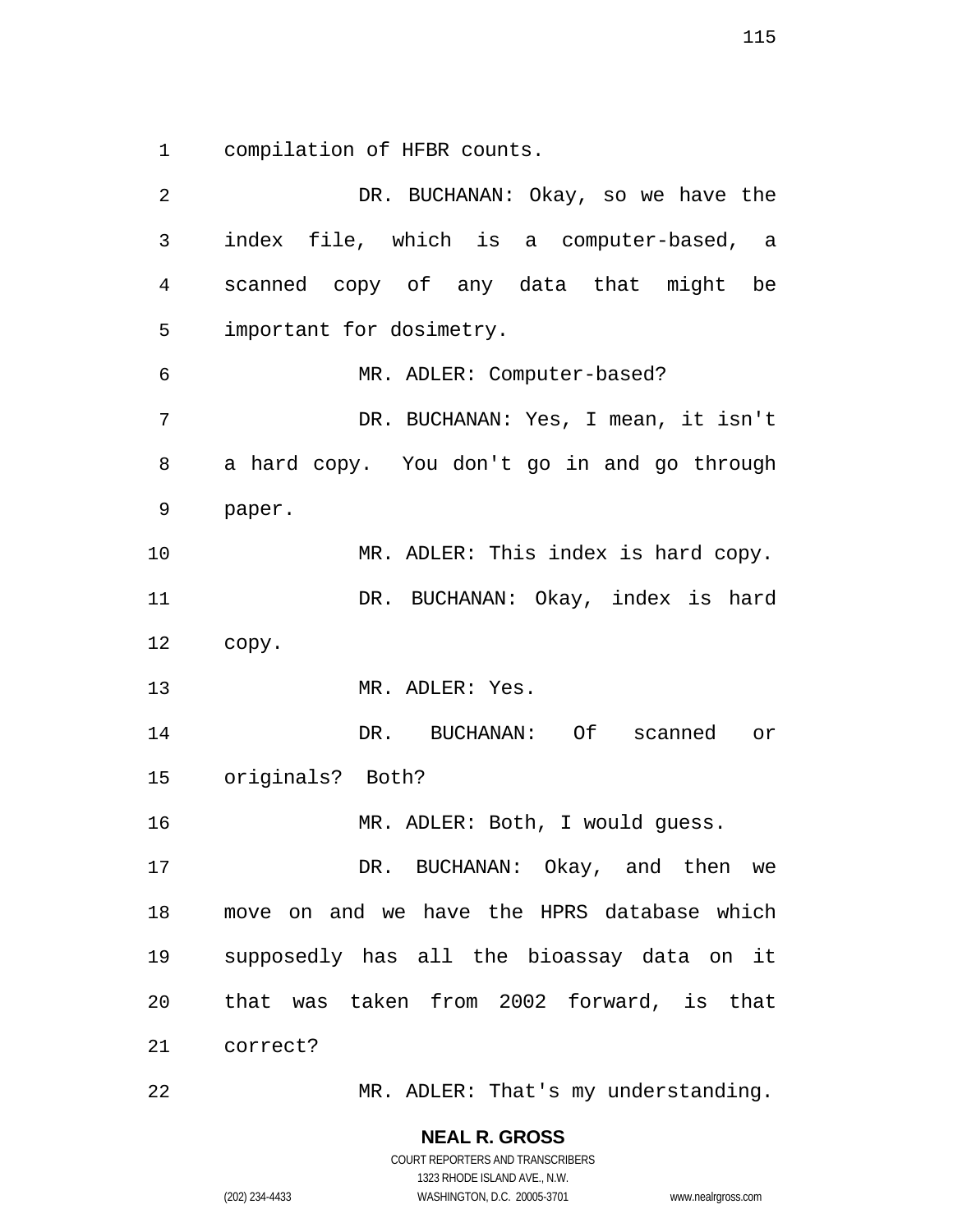1 DR. BUCHANAN: Okay, now, there are, were some electronic databases maintained in the individual departments. How is, where is that data today and how do you access that? MR. ADLER: Much of that data, I just asked Rich Reciniello, to go over a lot of this work at the site, just this past week to confirm what I had understood earlier, and it's the same situation. Most of these little ancillary things that we refer to in the report, have now been pulled into PM files or I guess possibly the index file also, as they see appropriate.

Depending on the form of the data. There may be, I think he mentioned there might be one electronic database that they routinely search, in addition to the three 18 that we have in the report.

If there's a reason, they know what's in that database. If there's some indication this person might have data in there, they search it.

> **NEAL R. GROSS**  COURT REPORTERS AND TRANSCRIBERS 1323 RHODE ISLAND AVE., N.W. (202) 234-4433 WASHINGTON, D.C. 20005-3701 www.nealrgross.com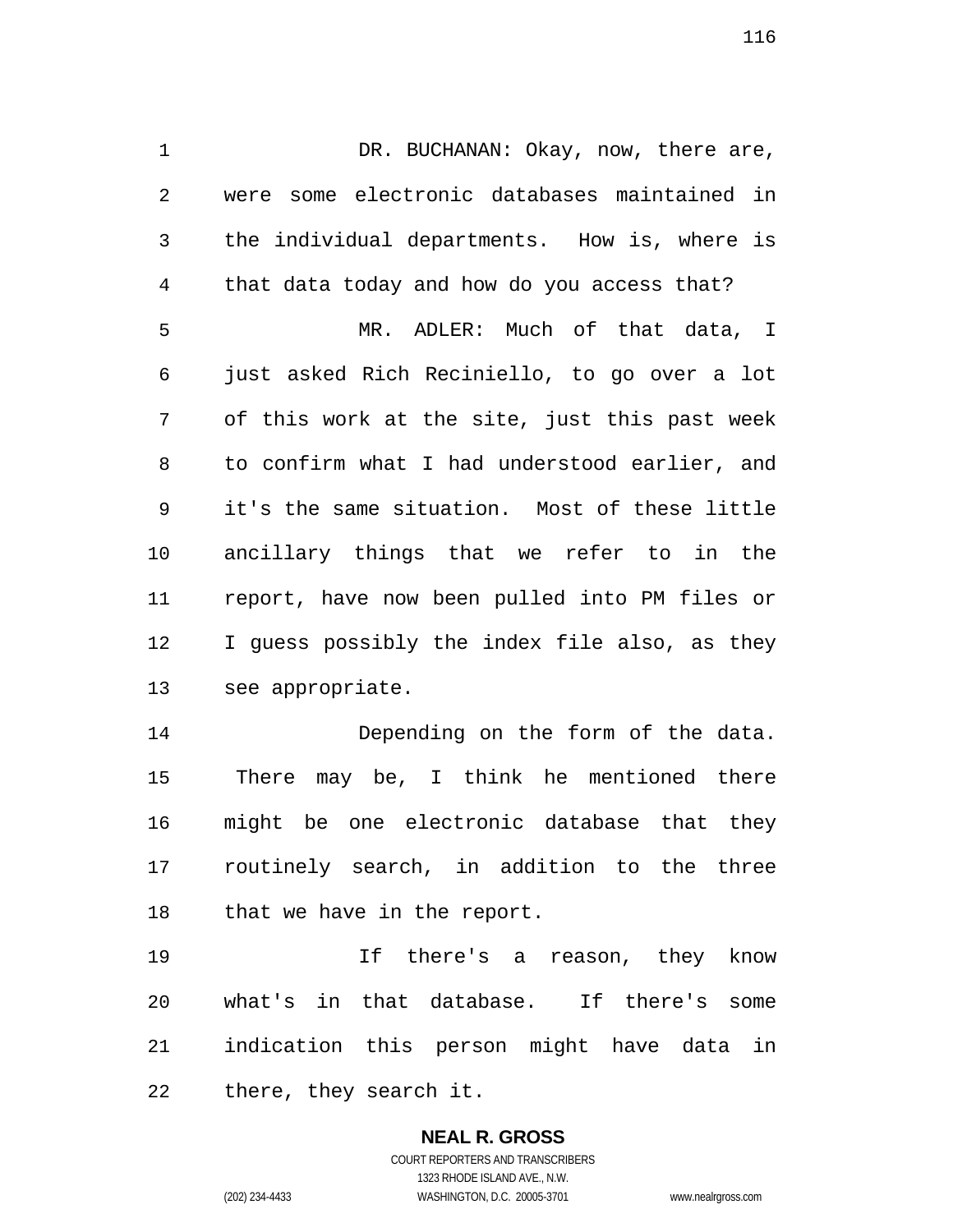Otherwise, there's been an effort to consolidate into the three primary repositories.

DR. BUCHANAN: Are these smaller electronic databases, are they still functional today? I mean are they able -- 7 MR. ADLER: I don't know that. 8 DR. BUCHANAN: You don't know. MR. ADLER: I shouldn't say. DR. BUCHANAN: Okay, so -- MR. ADLER: But I did ask specifically, is there anything in these things that are going to be missed, or could be missed when a claim comes through? And he said, no, that should not be the case. MR. CALHOUN: It's a little bit more work for them to look for stuff now. 18 MR. ADLER: Right. MR. CALHOUN: Because they've got to 20 go to three different places. MR. ADLER: Three or possibly a

little bit more, depending on the person.

**NEAL R. GROSS**  COURT REPORTERS AND TRANSCRIBERS

1323 RHODE ISLAND AVE., N.W.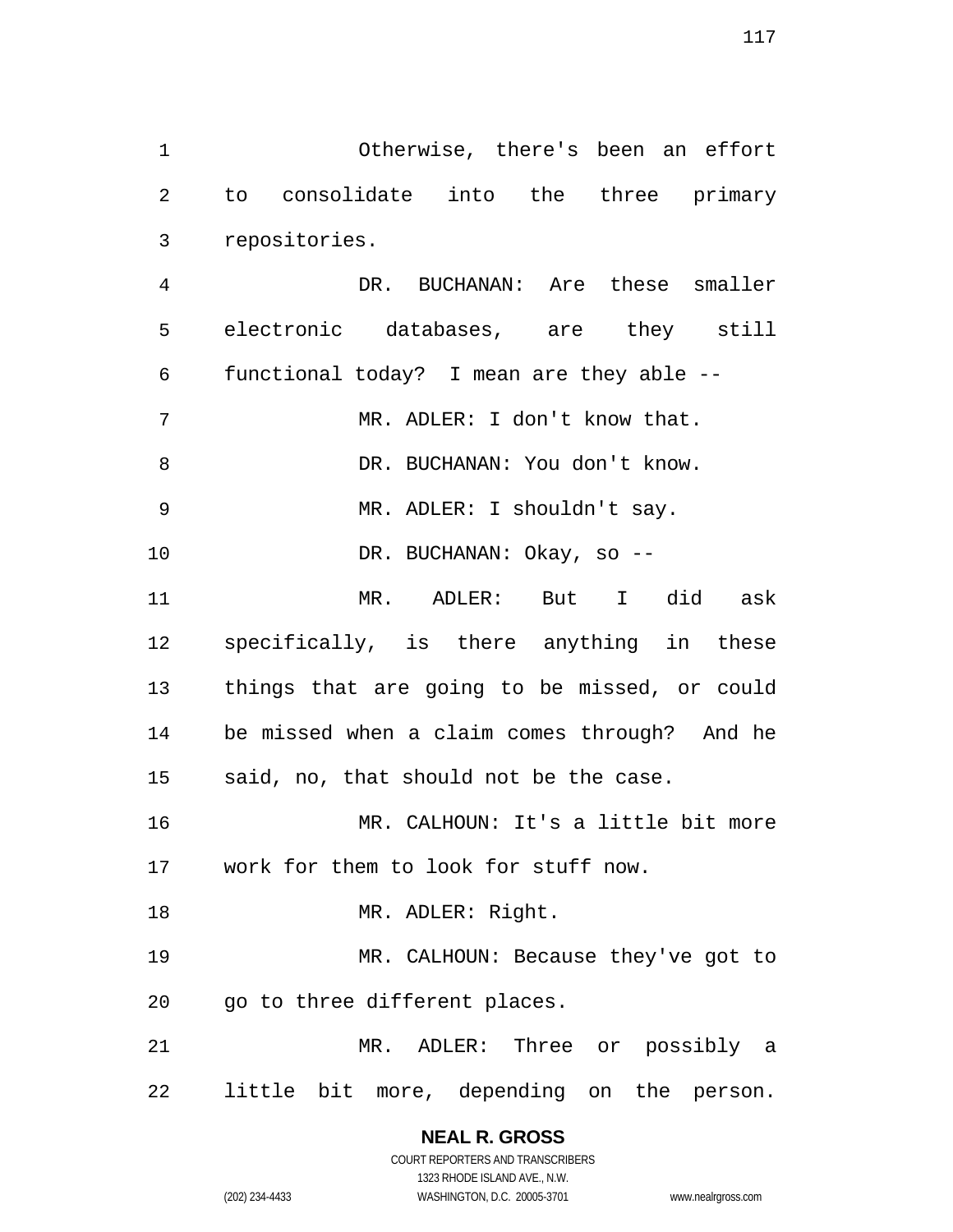Sometimes they search a little bit more. There's the three primary, though.

DR. BUCHANAN: Okay, so, what I've tried to lay out here is what we know and don't know about the internal database, in-house.

To me what's important is in the dose reconstruction. What does the dose reconstruction oversee. And that's the kind of proof in the pudding. Is it available? Now, it does bother me, I guess I'd like to look at ER Report on Page 15.

We had table 4-1, there, and like I say, this is kind of the bottom line. Which, it's the third, and maybe there's an explanation for it.

Now, apparently this has been somewhat updated. This one is effective September of 2009. We had total claims of 92. I think you said 153.

MR. CALHOUN: Yes.

DR. BUCHANAN: So that's increased

**NEAL R. GROSS**  COURT REPORTERS AND TRANSCRIBERS 1323 RHODE ISLAND AVE., N.W. (202) 234-4433 WASHINGTON, D.C. 20005-3701 www.nealrgross.com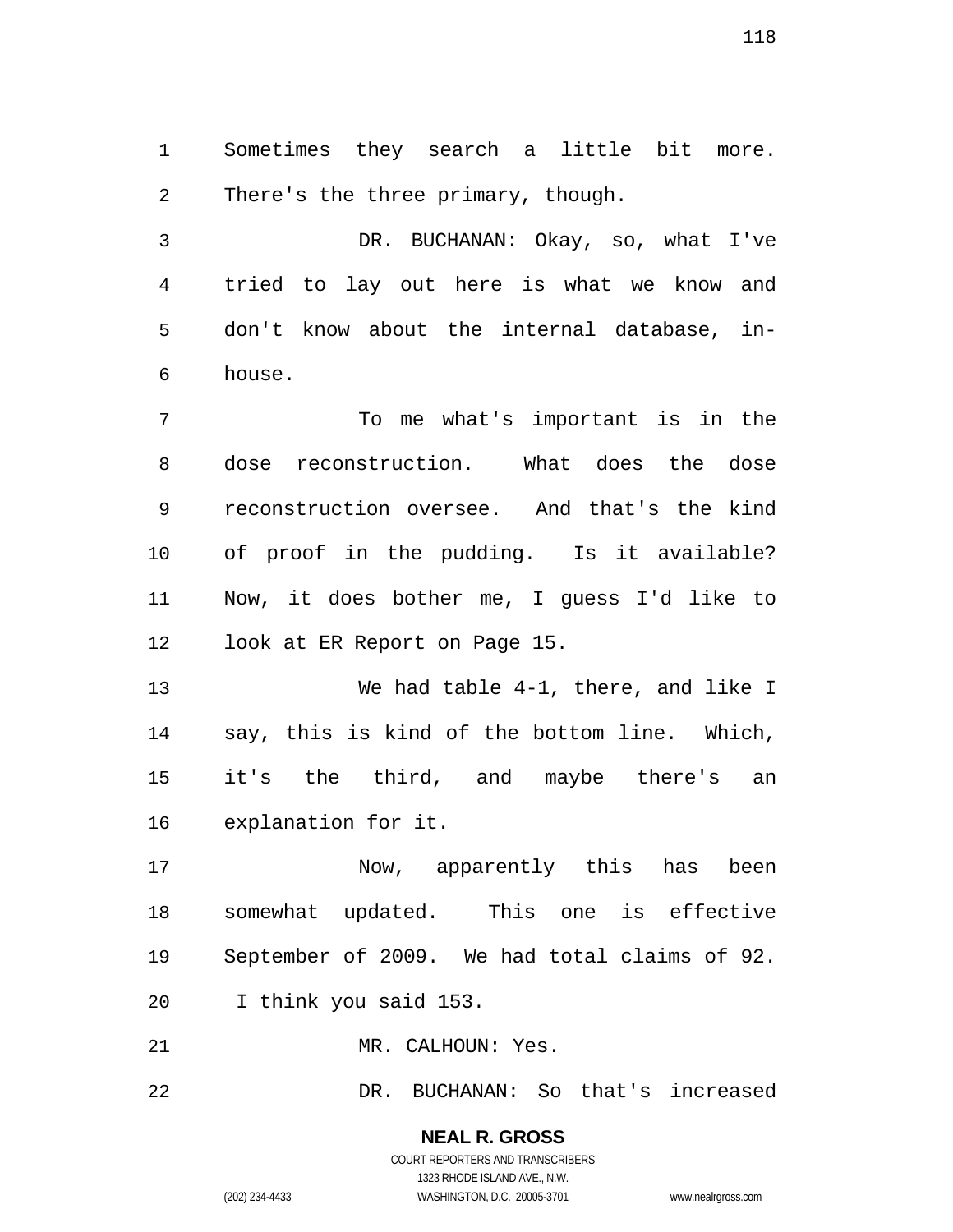quite a bit in the last six or eight months. Total number of claims that fall under this SEC consideration was 92, all of them, of course, it's the whole period. The number of claims completed. Now, here it was 28, and you say that 58 have been completed. 8 MR. CALHOUN: Yes. DR. BUCHANAN: So they've completed about 30 more claims in the last eight months or so. And then the ones with internal dosimetries were attained, was 21. Now, we need to break that down a little for the details, and external had 43. So if we look at this, we have 64 claims, read on down the text there. You see we have at least 92 claims, 64 have been responded to. For the records, 64 out of 92, and that 61 had no bioassay data. Three had tritium data, which came

from the external dose records from Landauer.

COURT REPORTERS AND TRANSCRIBERS 1323 RHODE ISLAND AVE., N.W. (202) 234-4433 WASHINGTON, D.C. 20005-3701 www.nealrgross.com

**NEAL R. GROSS**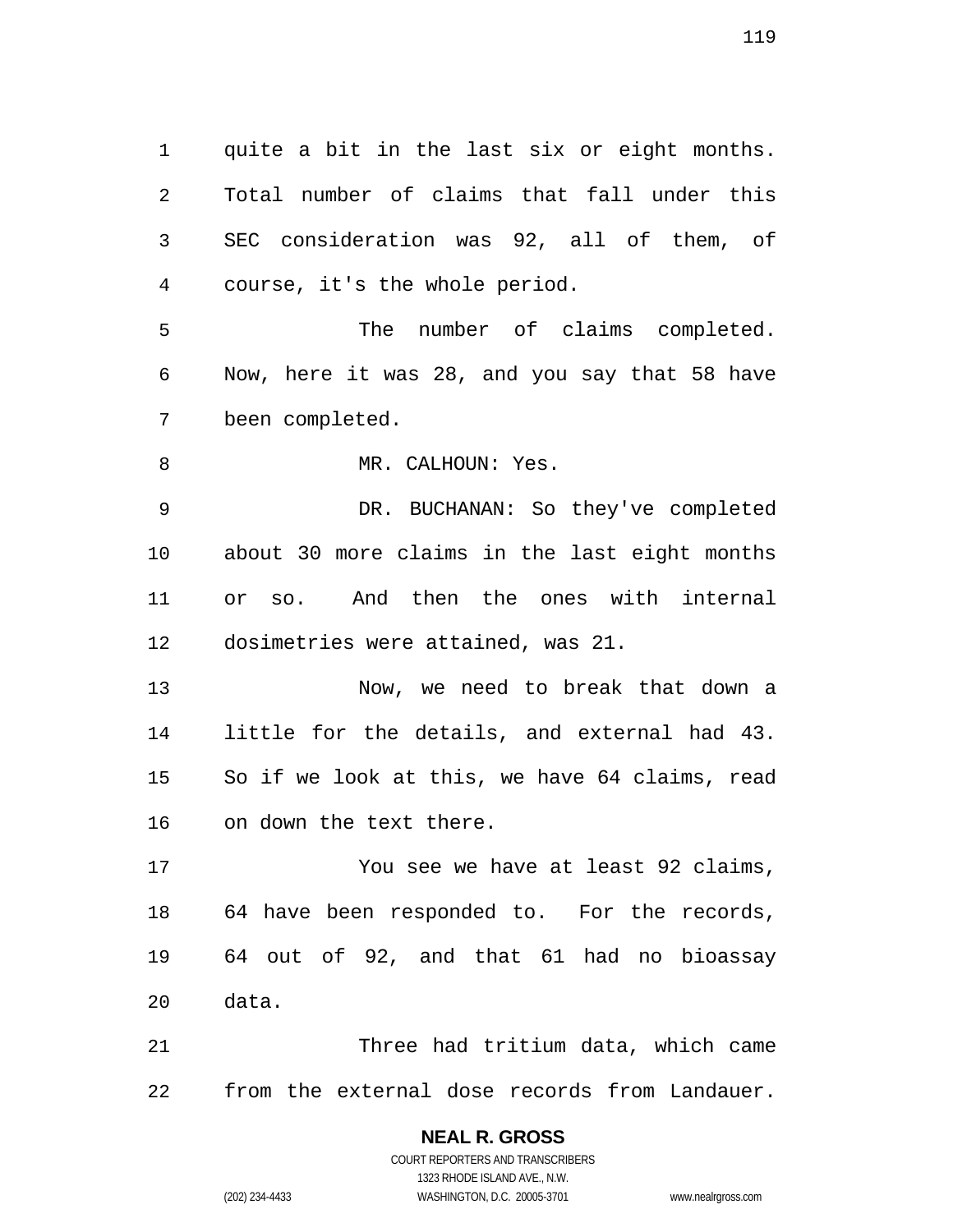Tritium was considered external dose or whole body dose from '85 to '95.

And so, and then NIOSH later went back and found an additional 18 bioassay data records. Thirteen of these was of the 64 that we were considering here.

And so that's where this number 21 comes from on the table up there. NIOSH went back and dug some of those out, on their own, I guess. And five of them were for claims that they hadn't worked yet, that was part of the 92.

And so, I guess, you know, to me this is kind of a red flag on that part and now there might be some explanation. Maybe these took place before 1980?

Maybe they were, a lot of them were prior to that, when the records weren't available. Maybe it was after 1980 and the records weren't available, I don't know.

Maybe most of them were office workers or other people that didn't. So, I

### **NEAL R. GROSS**

COURT REPORTERS AND TRANSCRIBERS 1323 RHODE ISLAND AVE., N.W. (202) 234-4433 WASHINGTON, D.C. 20005-3701 www.nealrgross.com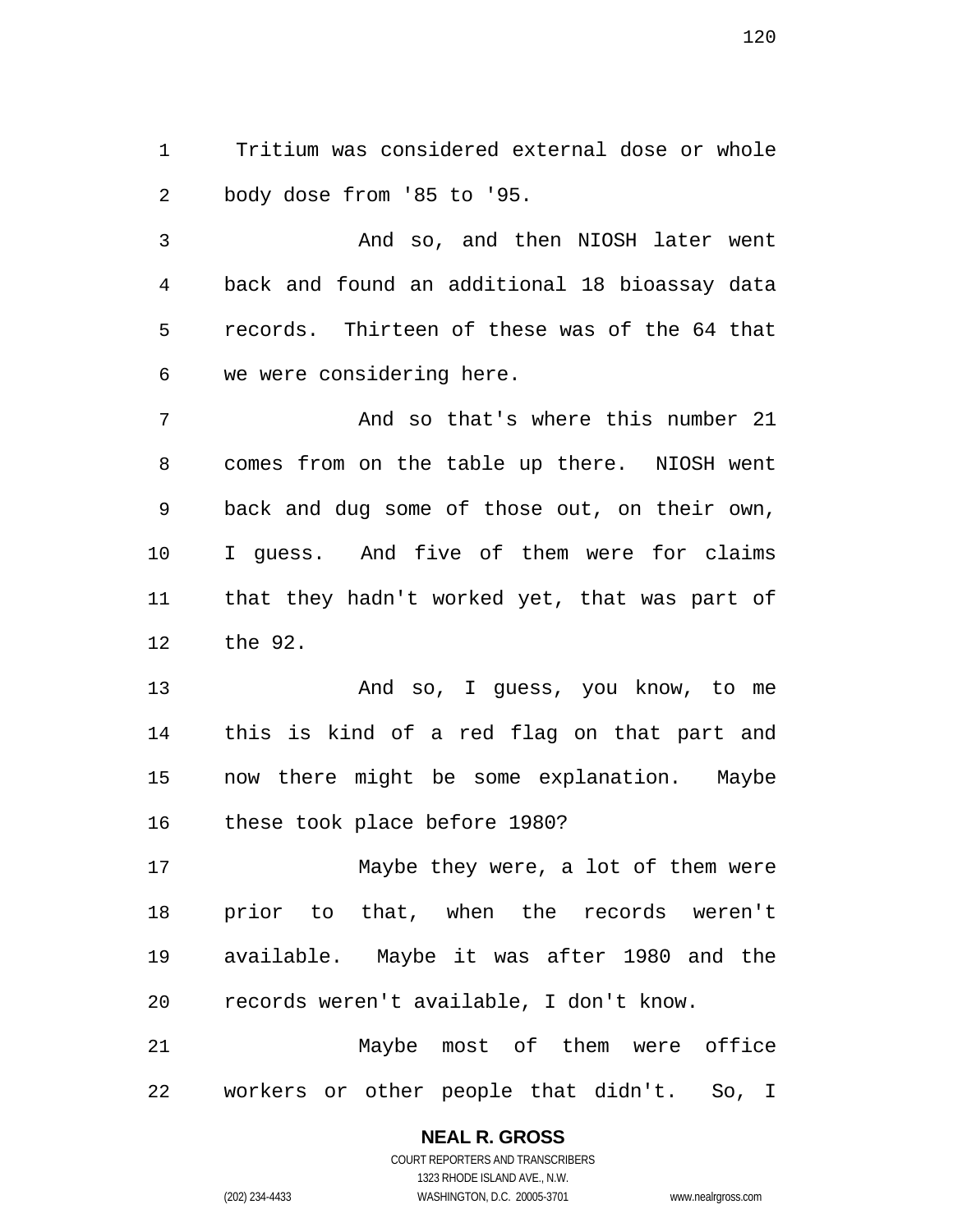can't tell what the explanation for that is. You know, one concern is that there wasn't any bioassay data for it. And so I assume that probably Grady doesn't have that information at hand. MR. CALHOUN: Not off the top of my head, I don't, no, I do not. 8 BUCHANAN: And so, but that leads into, Number one, a concern, and reinforces our first concern about bioassay data retrievability. And, secondly, I think it would be useful to look at these claims. There's even more claims today. And see why the bioassay data wasn't there. Now, you stated this morning that there's 153 claims, 34 of them were because of, would be removed because of the SEC through 1979, if that's what you're saying? MR. CALHOUN: Right. DR. BUCHANAN: Okay, so that leaves 61 remaining and they've done 58. It would be interesting to look at those 58 that was

> **NEAL R. GROSS**  COURT REPORTERS AND TRANSCRIBERS 1323 RHODE ISLAND AVE., N.W. (202) 234-4433 WASHINGTON, D.C. 20005-3701 www.nealrgross.com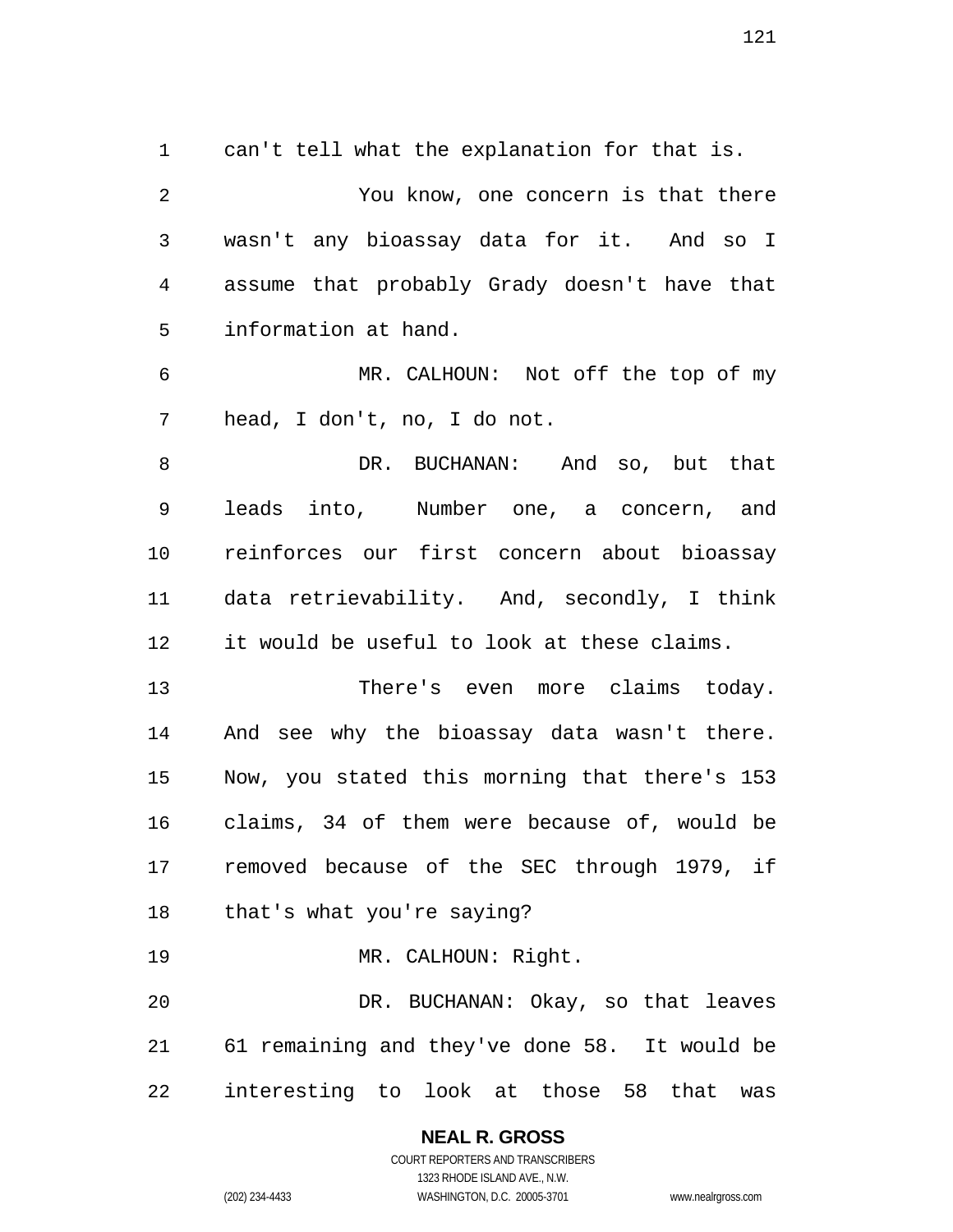completed or the full 61, and see if there was, why, did these people have bioassay data? Did they not? Were they in positions that should have? What the time period was? Was it early or late? And so I guess, this is kind of my summary is that this page here is an area that's still open for debate. And so, you know, the gray area is '80 to 2001, how the data is actually retrieved and given to the dose reconstructors. And then the concerns about the bioassay data being available for the dose reconstructor. CHAIR BEACH: Okay, so, Grady, I don't know if you want to talk to the ER on that or? MR. CALHOUN: I actually think

that's a good idea, going back and reviewing the cases in-house and looking at how they support the 1980 data. No problem with that.

> **NEAL R. GROSS**  COURT REPORTERS AND TRANSCRIBERS

> > 1323 RHODE ISLAND AVE., N.W.

(202) 234-4433 WASHINGTON, D.C. 20005-3701 www.nealrgross.com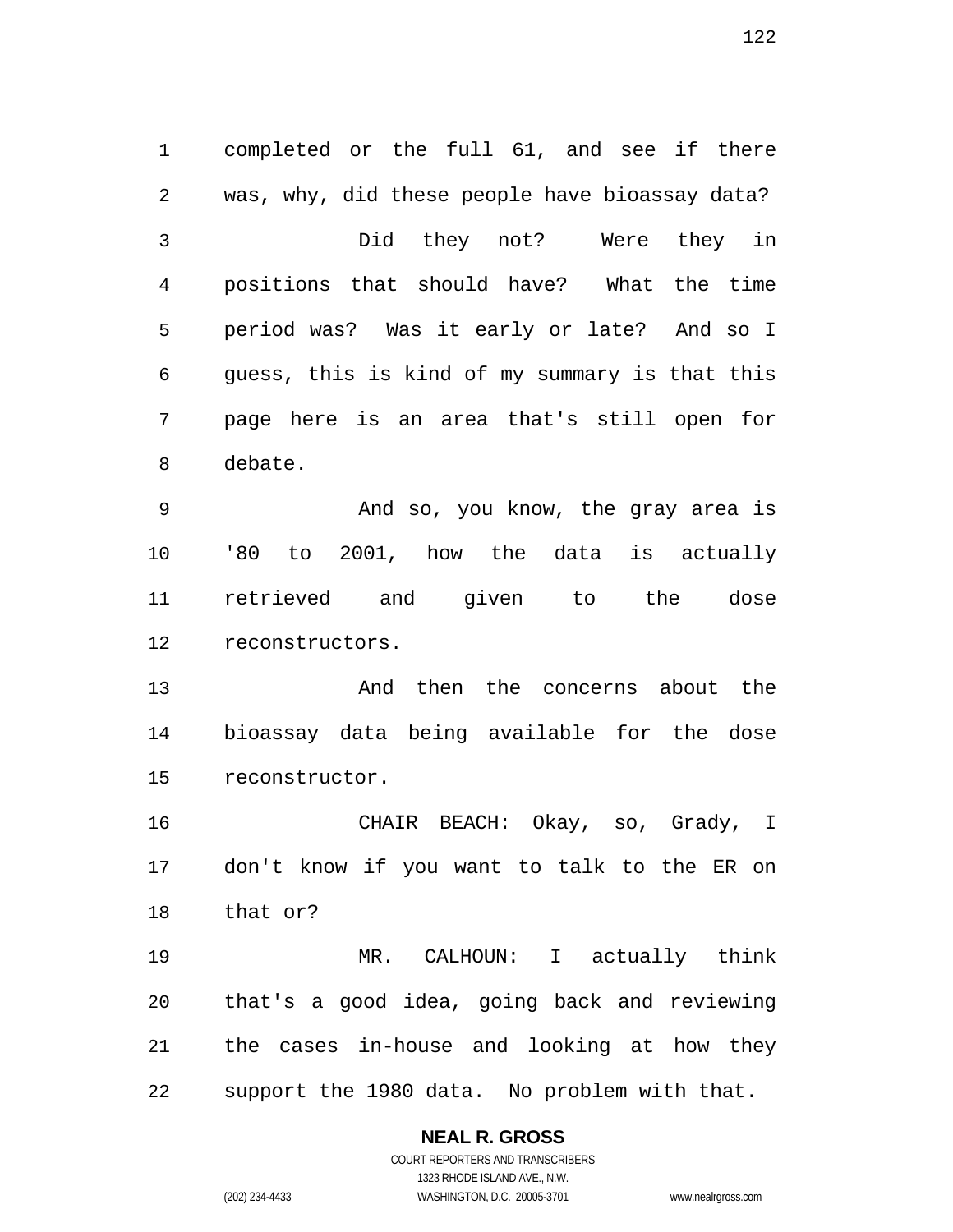CHAIR BEACH: Okay. MR. CALHOUN: I've got it written down. MEMBER ANDERSON: Good action stuff. Clear cut, concise. CHAIR BEACH: Before we move on to the second item -- 8 DR. MAURO: Oh, just --CHAIR BEACH: No, go ahead. 10 DR. MAURO: I think that's good. I like that, because remember the concerns I was raising? I'm sorry, the concerns I was raising, that goes right toward it. When you hit a person that's in post-1980, that -- MR. CALHOUN: Doesn't have a bioassay. 18 DR. MAURO: Doesn't have bioassay --19 MR. CALHOUN: Is there a reason why? DR. MAURO: What's the story? Why is it okay that he doesn't have it? At the extent to --

**NEAL R. GROSS** 

COURT REPORTERS AND TRANSCRIBERS 1323 RHODE ISLAND AVE., N.W. (202) 234-4433 WASHINGTON, D.C. 20005-3701 www.nealrgross.com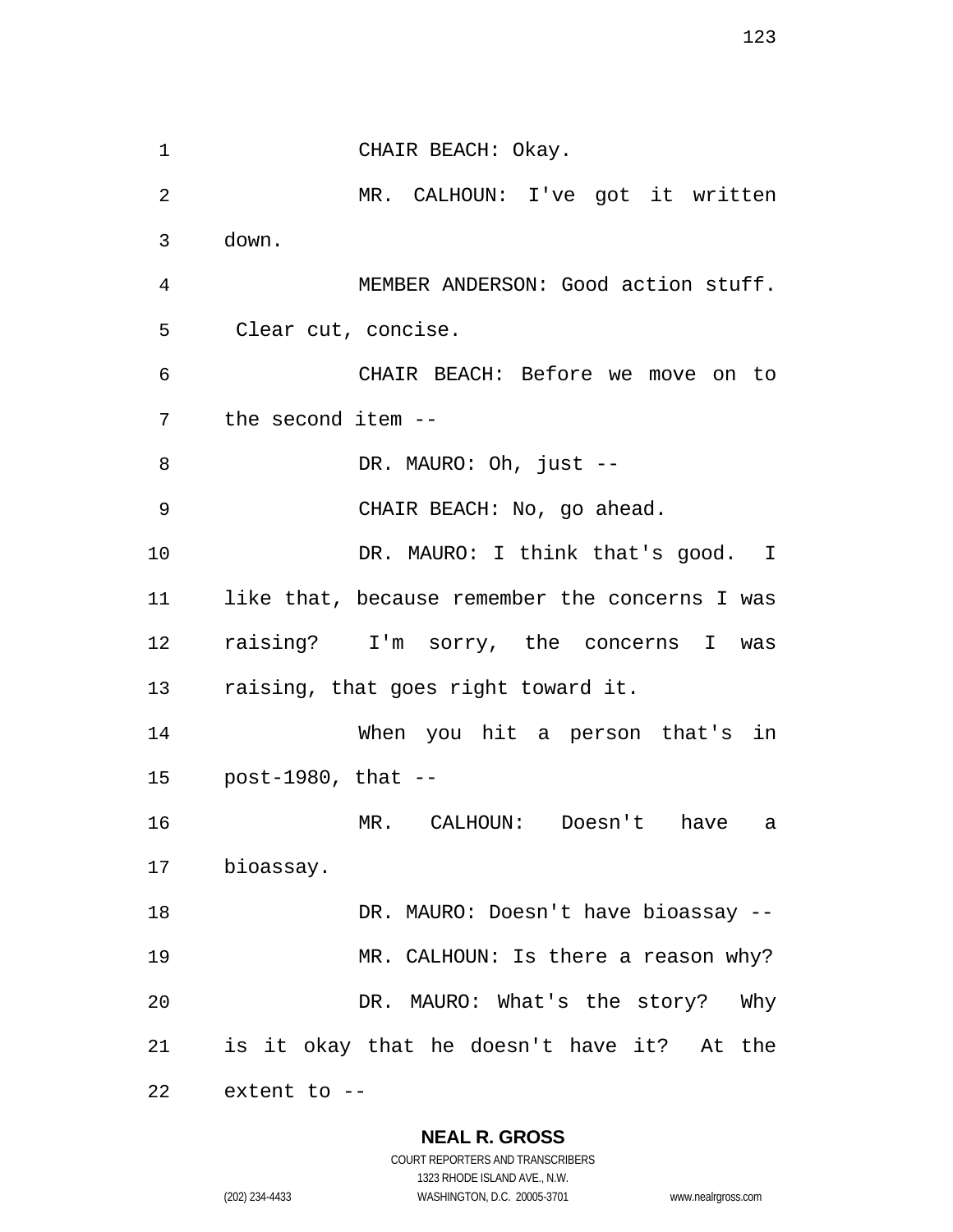MR. CALHOUN: I actually started doing that, but I --

DR. MAURO: And then that's it, as far as I'm concerned, that's it.

CHAIR BEACH: Okay. And I'm wondering, let's, I think maybe we should review the action items for the first one, before we start into the neutrons.

Because I don't want to get lost and -- so this is just a quick glimpse and of course, the Work Group probably has some other ideas of some of the action items. I know I got some from Joe and talked to Ron a little bit at the break.

So for, on NIOSH's side, we're looking for the retrievability of the records. So the stats, evaluations. I guess the steps, the process that you used to retrieve those records.

The air sampling data for bioassay decisions. And mapping the completeness and adequacy of the records. And I know these are

> **NEAL R. GROSS**  COURT REPORTERS AND TRANSCRIBERS 1323 RHODE ISLAND AVE., N.W. (202) 234-4433 WASHINGTON, D.C. 20005-3701 www.nealrgross.com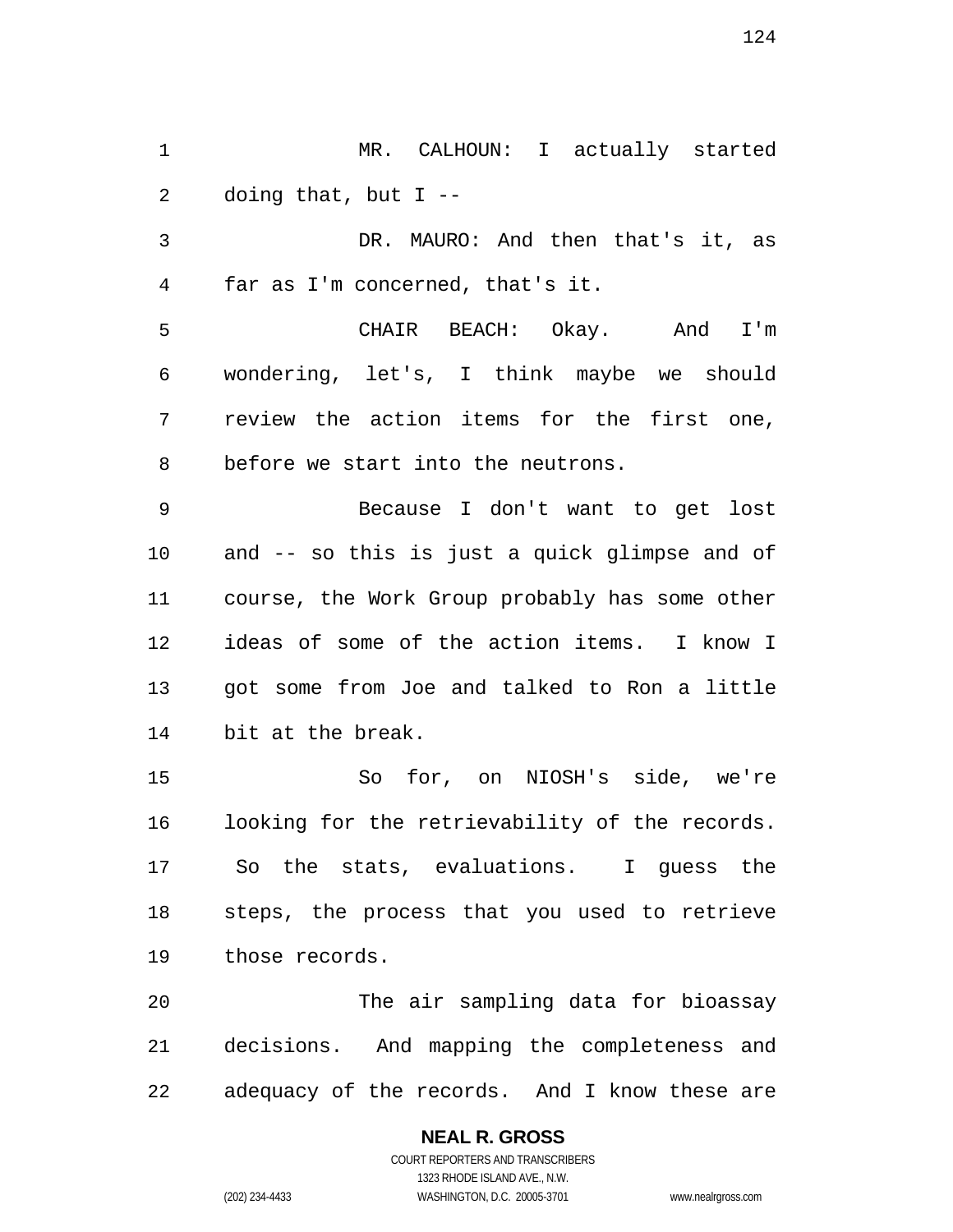tall orders, but we have, the need for information on job descriptions, dates of employment.

So, that's one that I talked to Ron about. But, if you go back and look at an individual, what their job was, how long they were on job, and then possibly being able to coincide that with bioassay records. Did I capture that, Ron?

DR. BUCHANAN: Yes.

11 CHAIR BEACH: Okay.

MEMBER MUNN: But isn't that recent  $13 - -$ 

MR. CALHOUN: Yes, but I think what they're looking for is a table or something that shows that, okay, this person worked in 1982, he has bioassay, so we're good.

Or, he worked in 1982, doesn't have bioassay, but he was, you know, a rigger that worked outside for 15 minutes, you know, something, it doesn't have internal or external monitoring.

> **NEAL R. GROSS**  COURT REPORTERS AND TRANSCRIBERS

> > 1323 RHODE ISLAND AVE., N.W.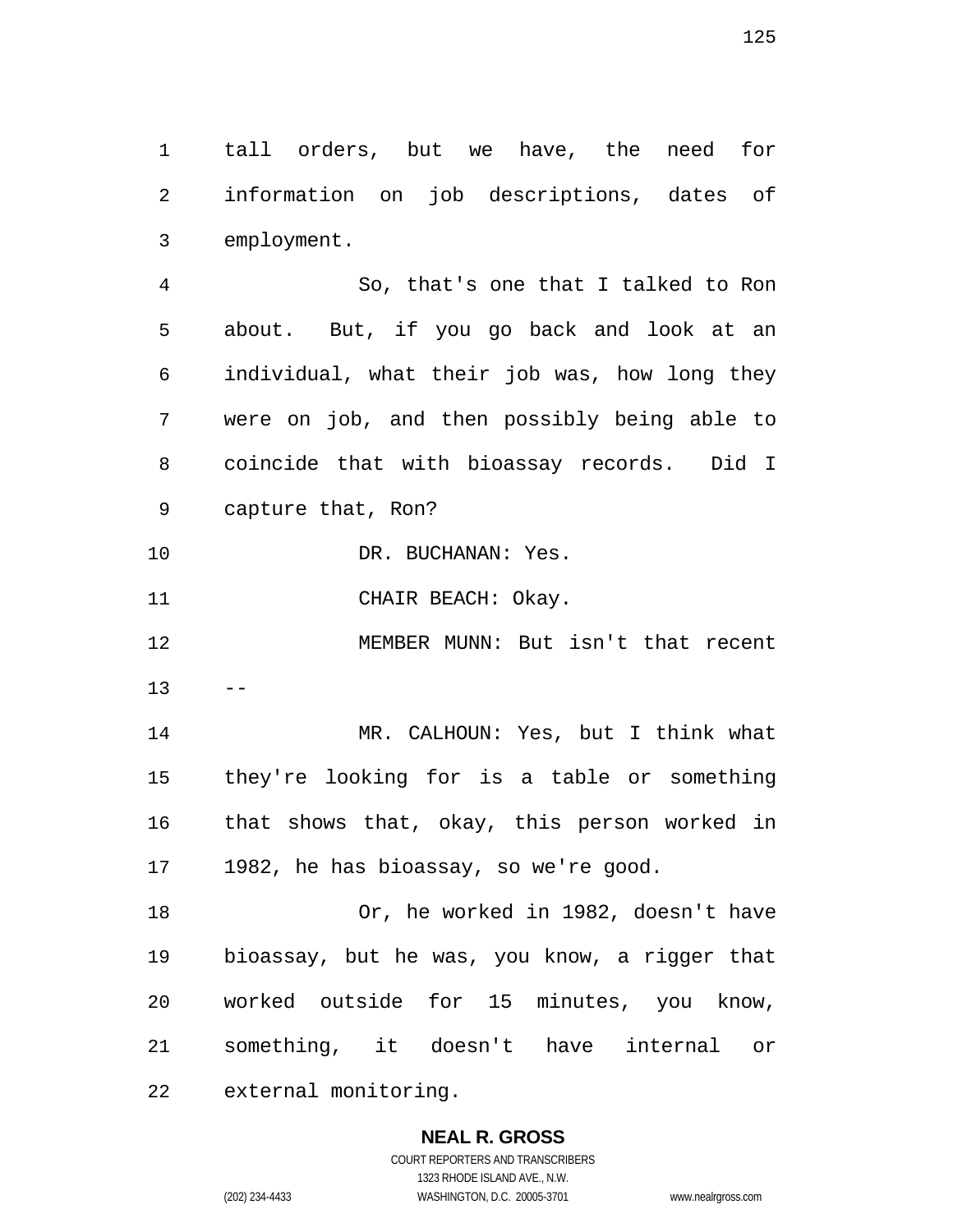Just a kind of a reasonable explanation as to why there's no internal. CHAIR BEACH: And this is just for the dates -- MR. CALHOUN: Post-1980. CHAIR BEACH: Post-1980. MR. CALHOUN: Correct. CHAIR BEACH: On to 2001 or even later. MR. CALHOUN: Let's keep it post-1980 at this point. 12 CHAIR BEACH: Definitely. How many people employed, were employed that fell into that time frame, the 1980 to 2000? MR. CALHOUN: Well, I don't even know if that's obtainable. MEMBER ROESSLER: That's an important number. CHAIR BEACH: It is an important number. MR. ADLER: In the human resource database, we've had poor luck getting access

# **NEAL R. GROSS**

COURT REPORTERS AND TRANSCRIBERS 1323 RHODE ISLAND AVE., N.W. (202) 234-4433 WASHINGTON, D.C. 20005-3701 www.nealrgross.com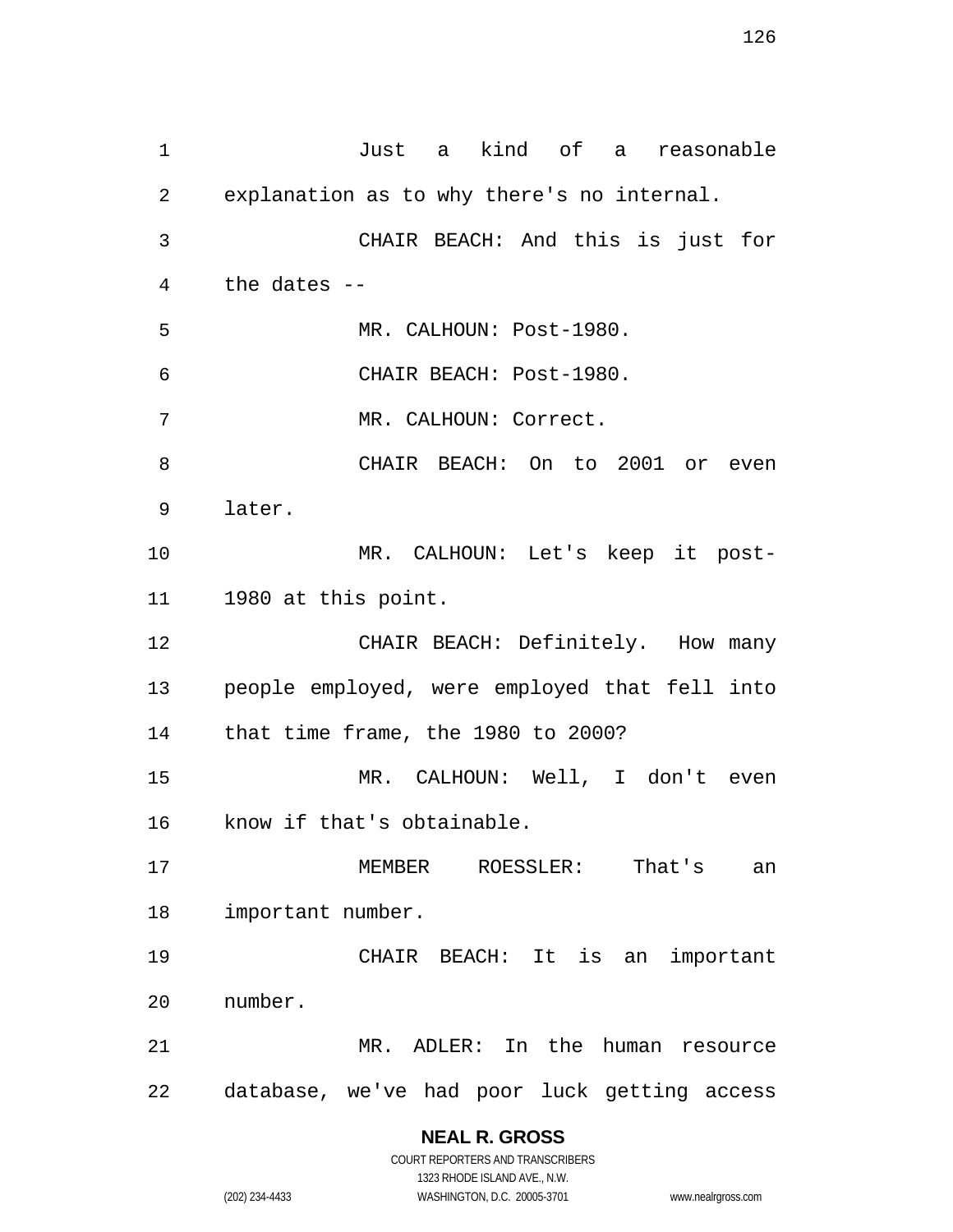to that.

MR. CALHOUN: How many people or how many claims? MEMBER ROESSLER: It's the people -- MR. CALHOUN: Why is that important? MEMBER ROESSLER: Well, because the claims is only, just a piece of data, but I think we're looking at a huge site. DR. NETON: Yes, but you can't, the number of people that could or should have been monitored, who would never know that. 12 I mean so say there's 20,000 people at the site and what does that mean? That 20,000 should have been monitored, 500? I mean it's really not very informative, I don't think. 17 MEMBER CLAWSON: Well, if you have programs, is what you're saying, there should be something in there that this many people are under the monitoring program, as we've had with most of the sites.

DR. NETON: Well, this is a very

**NEAL R. GROSS**  COURT REPORTERS AND TRANSCRIBERS 1323 RHODE ISLAND AVE., N.W. (202) 234-4433 WASHINGTON, D.C. 20005-3701 www.nealrgross.com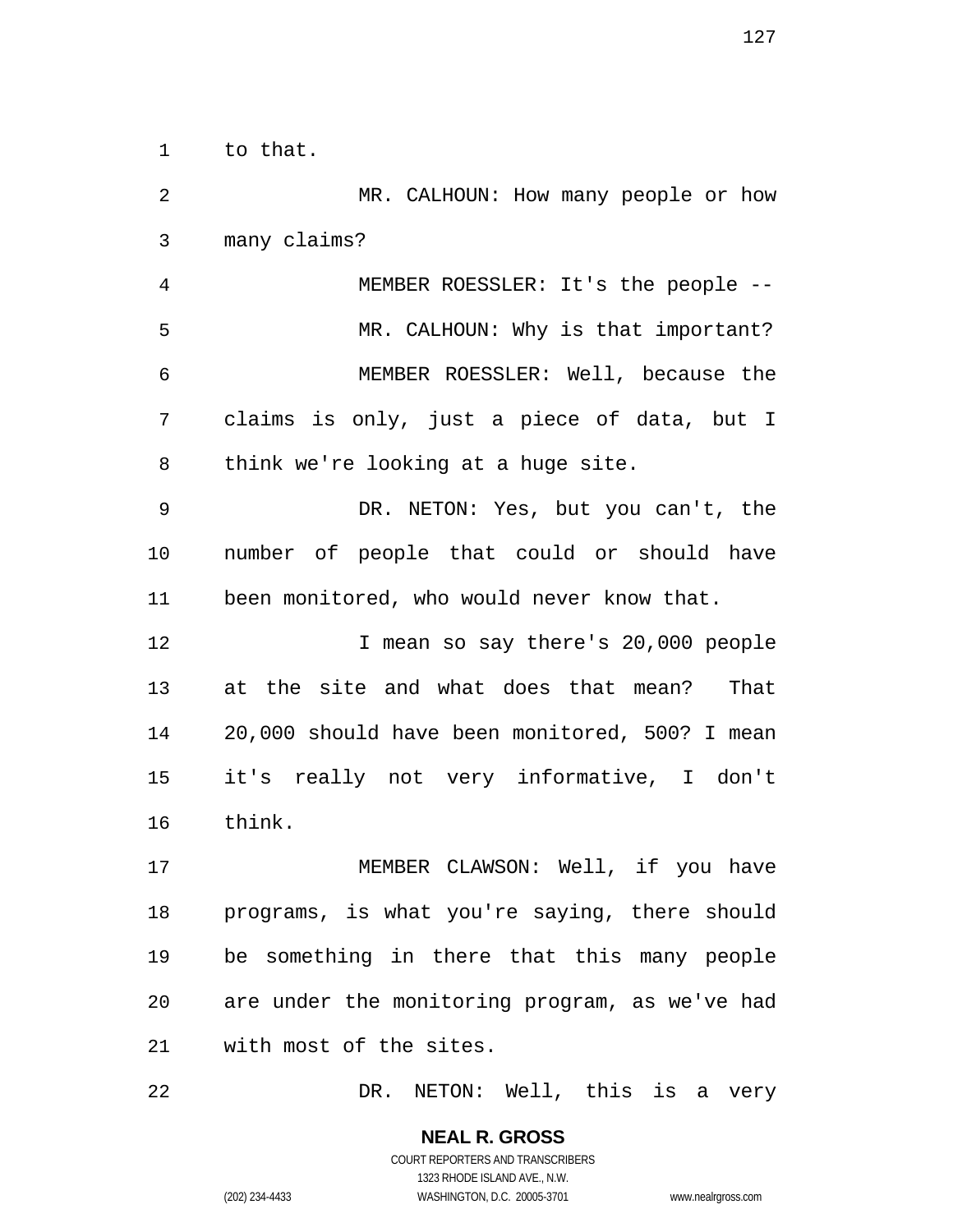different site. I mean this is a research-oriented site that had projects that were started and stopped very frequently.

I mean there was not a continuous process here like you see for a uranium foundry or something like that.

MEMBER MUNN: Not all of which were radiological.

CHAIR BEACH: So is there a narrowing that we can ask for that would make that simpler?

DR. NETON: It seems to me that the relative thing is, the relevant thing is, if we determine that there were 70 cases that need to be reconstructed after 2000, and we can demonstrate that we could disposition each of those cases as to whether or not they required bioassay.

If they didn't, why they didn't have it, you know. That's about as good as we're going to be able to do, I think.

You can't start, you know,

**NEAL R. GROSS**  COURT REPORTERS AND TRANSCRIBERS 1323 RHODE ISLAND AVE., N.W.

(202) 234-4433 WASHINGTON, D.C. 20005-3701 www.nealrgross.com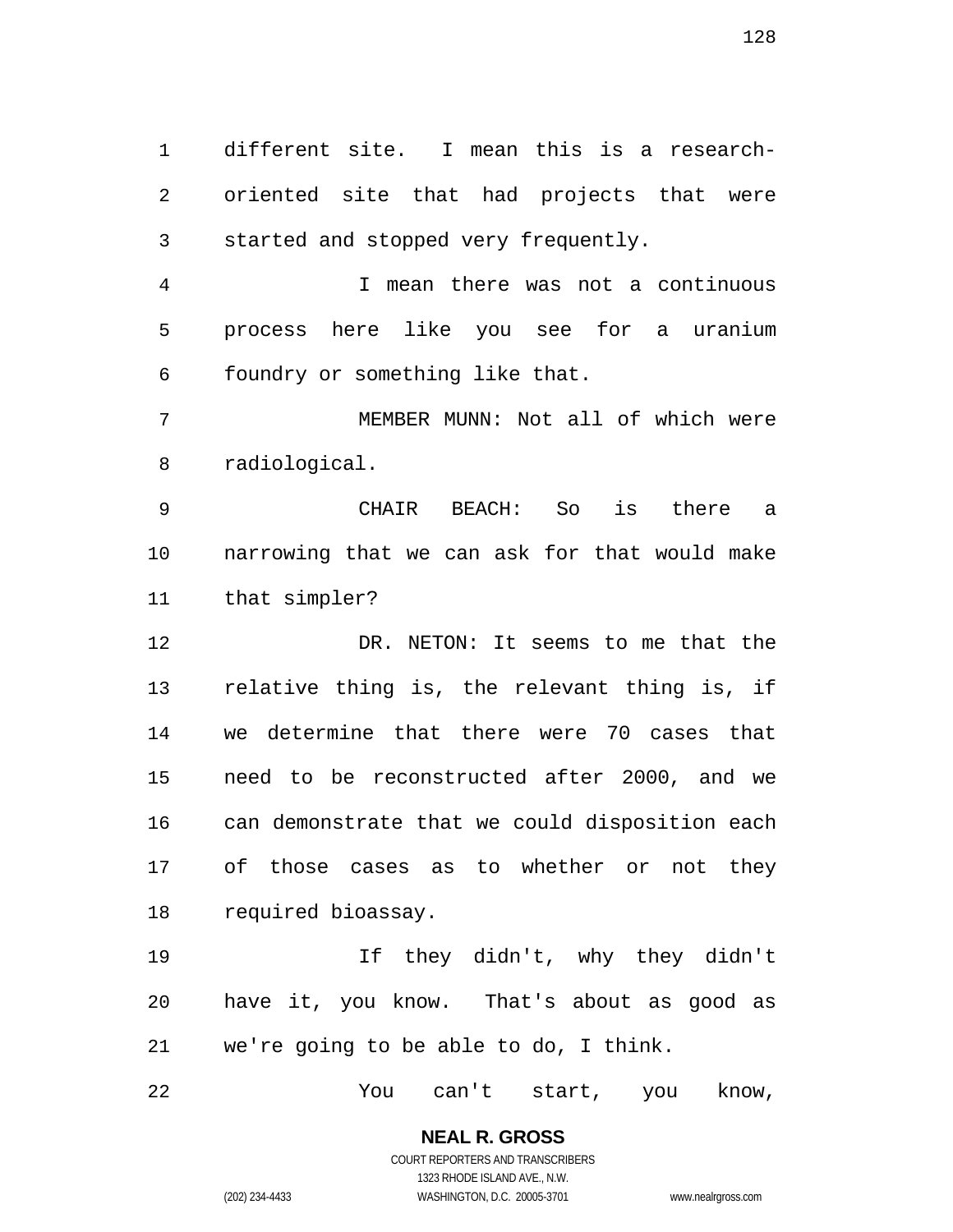speculating there may be 800 more cases that come in that all of a sudden don't fall into that pattern. And it would be very hard to do that.

CHAIR BEACH: Okay, well I guess it's a start. Steps that NIOSH takes to retrieve the records. So we're looking kind of at what do you do when you go in to start retrieving records?

MR. CALHOUN: A data capture or for DRs.

DR. BUCHANAN: Not that you sent a request and they sent it back. And I don't know that you do this, but the person at BNL, where does he go? We just talked about it. Were the medical records and the PM records all, you know, the same place or is this index file, you know, hard copy?

We just need a comfort level with how it's done or some information on how it's done. You know, when you send a request there, what steps take place?

#### **NEAL R. GROSS**  COURT REPORTERS AND TRANSCRIBERS 1323 RHODE ISLAND AVE., N.W.

(202) 234-4433 WASHINGTON, D.C. 20005-3701 www.nealrgross.com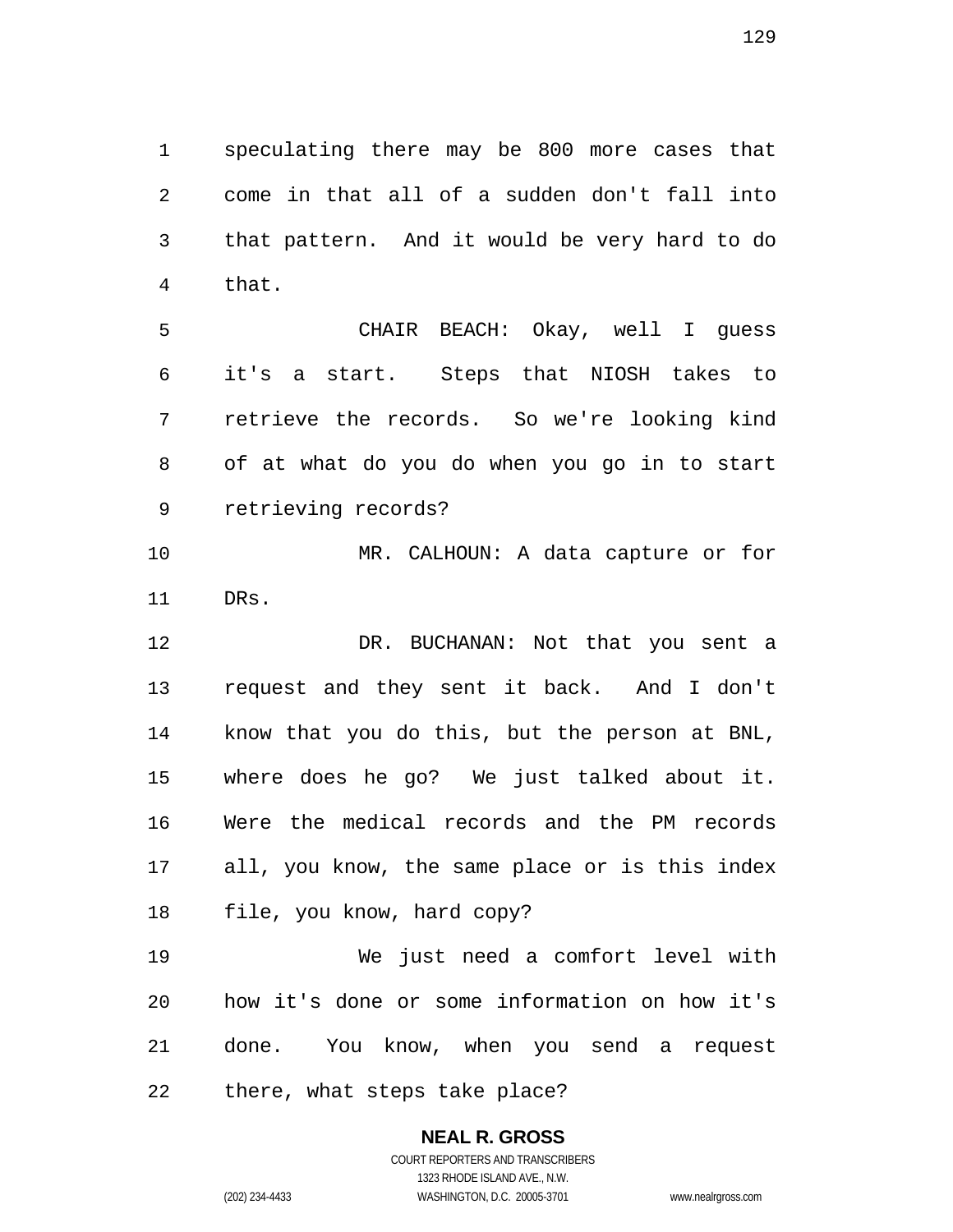One guy goes around and he goes to this building, he goes to this building, he goes to this building? All right, how did he decide whether these older electronic databases are going to be queried. Who makes that decision?

7 11 If he does are these up and running and can he go and get the data? We don't know how this is done. This is unusual at this site that there are so many places that these things are stored.

You know, most sites you, at least, if they're missing, they might be missing, but they're missing from one place. And so, you know, we don't want to say that the data is missing, if it is available.

17 And we don't want to say, well, it's okay if there's an electronic database sitting in a basement someplace in mothballs that has data that's no place else.

21 And so that's what we want to scope out.

> **NEAL R. GROSS**  COURT REPORTERS AND TRANSCRIBERS 1323 RHODE ISLAND AVE., N.W. (202) 234-4433 WASHINGTON, D.C. 20005-3701 www.nealrgross.com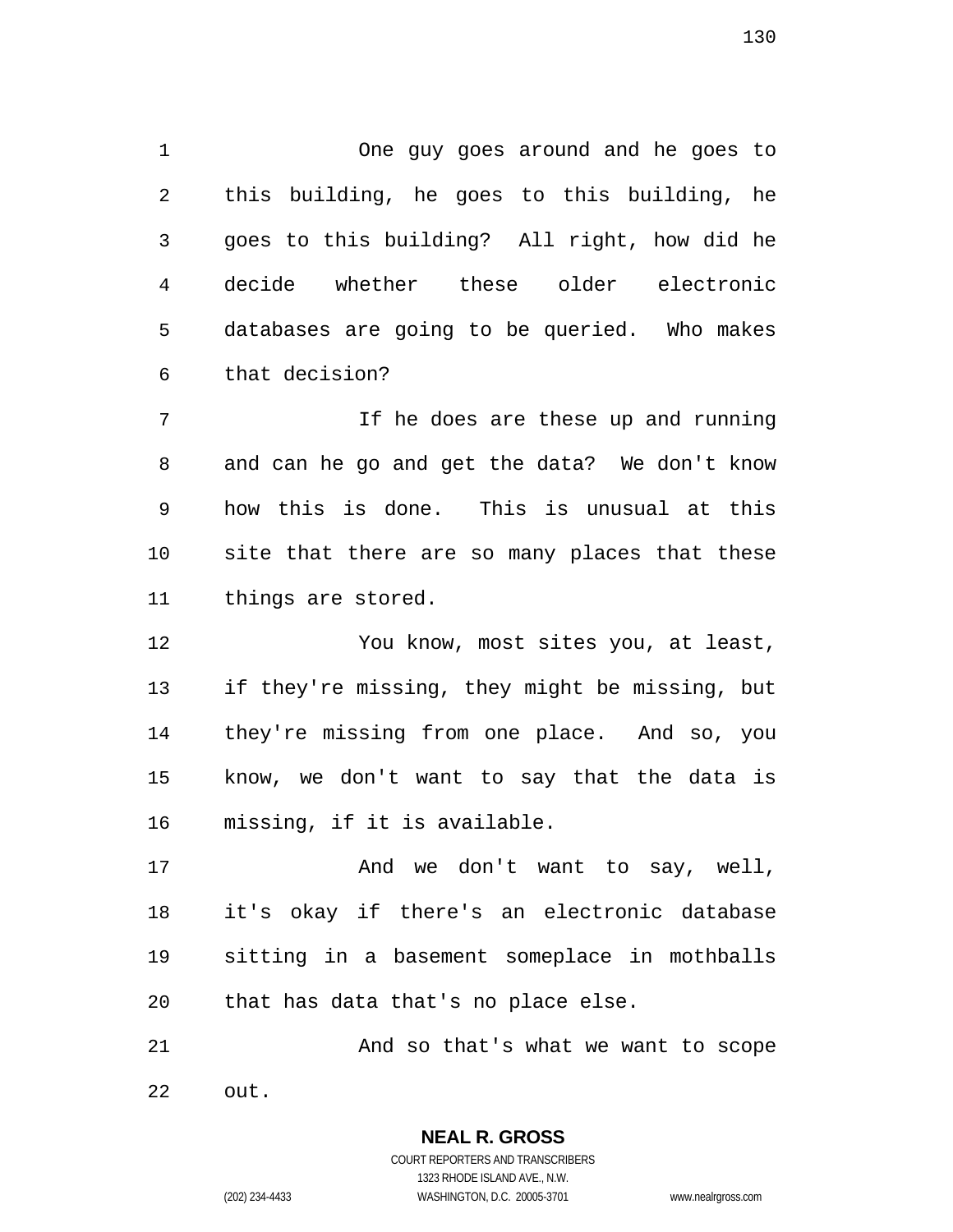CHAIR BEACH: Okay, the last one I wrote down was review the 61 active cases and the 58 closed cases for bioassay data. So, are there others that I didn't -- MR. CALHOUN: I got that one already. CHAIR BEACH: Yes, he actually wrote that down. I just wanted to make sure that -- MR. CALHOUN: That was the first one. That's my first one. CHAIR BEACH: That was his first one. And then, Gen, you had something? MEMBER ROESSLER: I think we've talked about interviewing people and we usually talk about interviewing workers. I think in this case I'd be interested in interviewing those managers, who are still there, are still available, still alive, who were there particularly at that critical time period.

Certainly, they know a lot more. I have big questions. Like when we talk about

> **NEAL R. GROSS**  COURT REPORTERS AND TRANSCRIBERS 1323 RHODE ISLAND AVE., N.W. (202) 234-4433 WASHINGTON, D.C. 20005-3701 www.nealrgross.com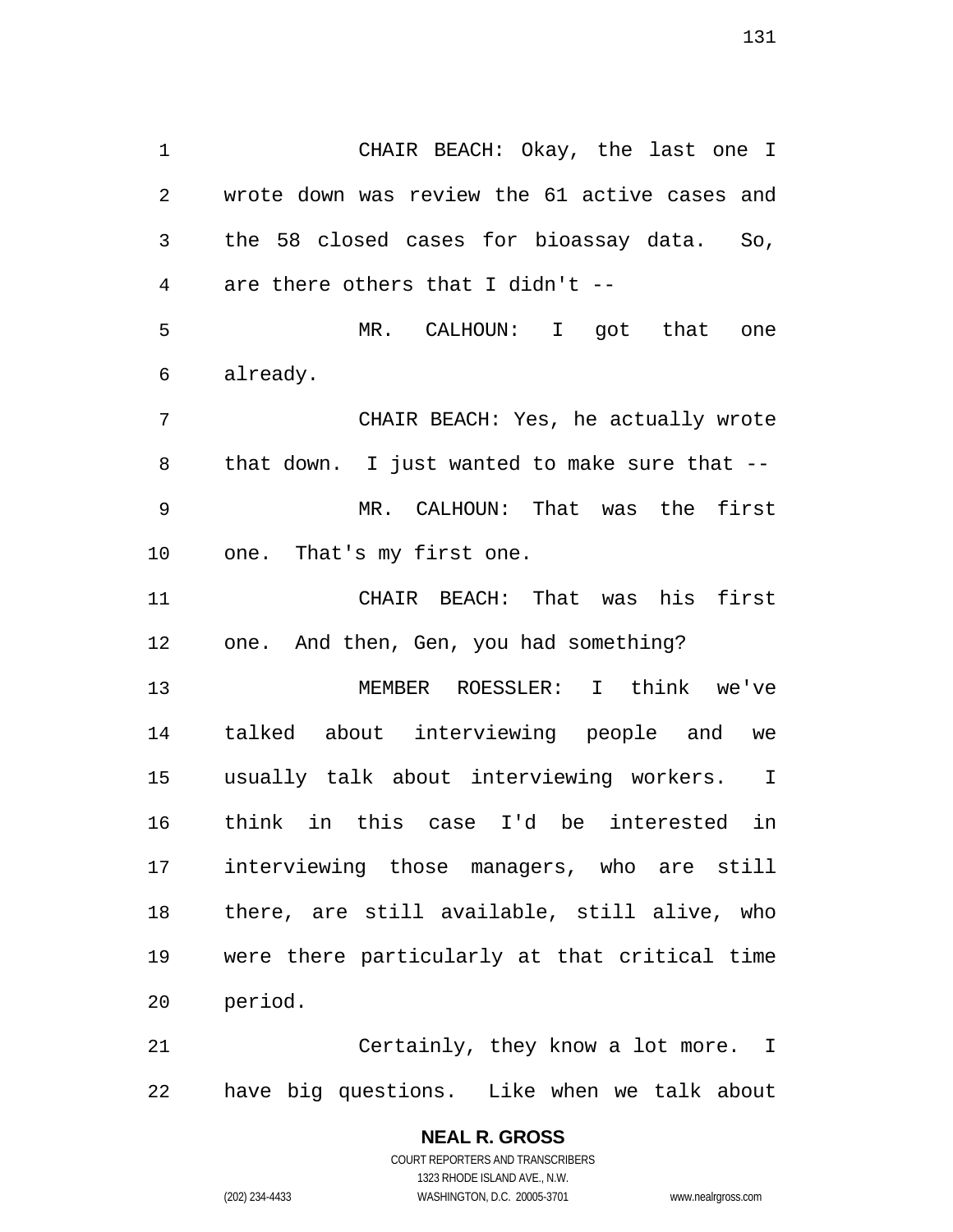bioassay, which we are and specifically Ron has looked a lot and Grady, into whole body counting.

I don't even know how many whole body counters there were. Maybe you guys do. And what were they used for? Clearly, when you look at the research, they produce a lot, the whole body counting was research.

Monitoring of Marshall Islanders and so on. Are there different whole body counters? You know, when you look at these records, I guess really what I'm saying is that I think we need to explore better, talking to the people who were there and know the answers to a lot of these questions.

CHAIR BEACH: So are you looking for a NIOSH interview, SC&A interview or a combination, what are you thinking?

MR. CALHOUN: We share all of our information, so, I'm sure we've done some of these. We might just have to come up with some more questions.

### **NEAL R. GROSS**

COURT REPORTERS AND TRANSCRIBERS 1323 RHODE ISLAND AVE., N.W. (202) 234-4433 WASHINGTON, D.C. 20005-3701 www.nealrgross.com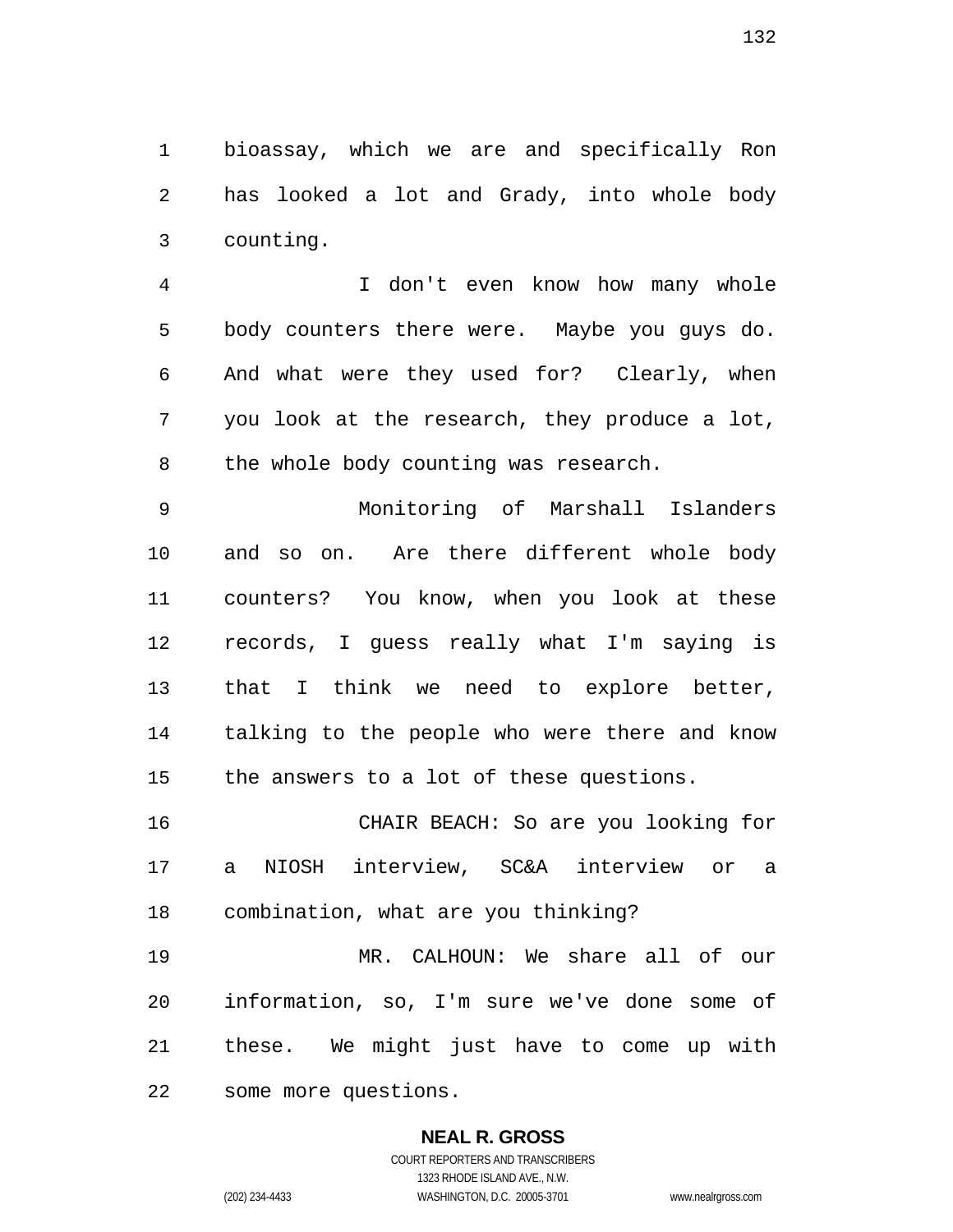MEMBER ROESSLER: I don't think all 2 the pertinent people have been contacted. MR. CALHOUN: Right. CHAIR BEACH: And I guess I would suggest that, a combination because there's always different questions and it's better to give them one interview instead of several, seems to work better. DR. MAURO: So, in terms of that request, it sounds like a plan would be put in place to followup on some interviews, design an interview program, and it would be a collaborative effort where both NIOSH and SC&A would team up and make the visit? CHAIR BEACH: Yes. MR. CALHOUN: Sure. 17 CHAIR BEACH: I would prefer that. 18 MR. FITZGERALD: And I guess, again, the focus would be, and we did talk to some folks that covered a time frame, but really keying in on the project or facility managers who would have been making the calls that

> **NEAL R. GROSS**  COURT REPORTERS AND TRANSCRIBERS

1323 RHODE ISLAND AVE., N.W. (202) 234-4433 WASHINGTON, D.C. 20005-3701 www.nealrgross.com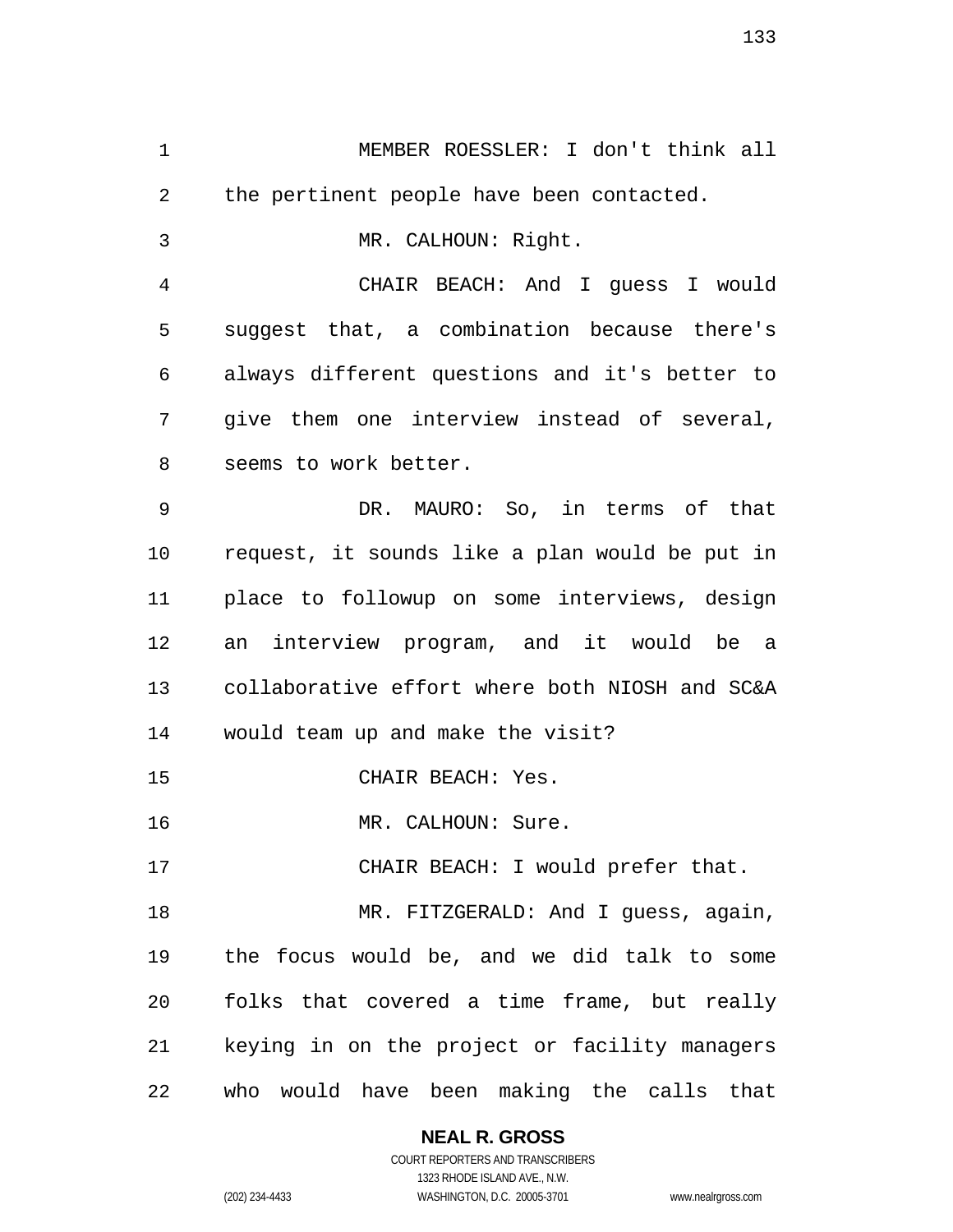we're talking about, in that crucial 1980, just after 1980 period.

CHAIR BEACH: And prior to the interviews, I would suggest maybe a list of questions, if you have questions or if you want to review the questions.

Because, Gen, you might have questions that I wouldn't think to ask.

MEMBER ROESSLER: I have some suggested names that I can come up with questions.

CHAIR BEACH: And could you email that out to the Work Group?

14 MEMBER ROESSLER: Sure.

CHAIR BEACH: And if anybody else has that same list. So that's all I have, unless there's any other --

MEMBER CLAWSON: I was just wondering, do we have a good handle on what projects actually were going on down there? 21 1 I know there was numerous ones, but do we have a good handle on --

# **NEAL R. GROSS**

COURT REPORTERS AND TRANSCRIBERS 1323 RHODE ISLAND AVE., N.W. (202) 234-4433 WASHINGTON, D.C. 20005-3701 www.nealrgross.com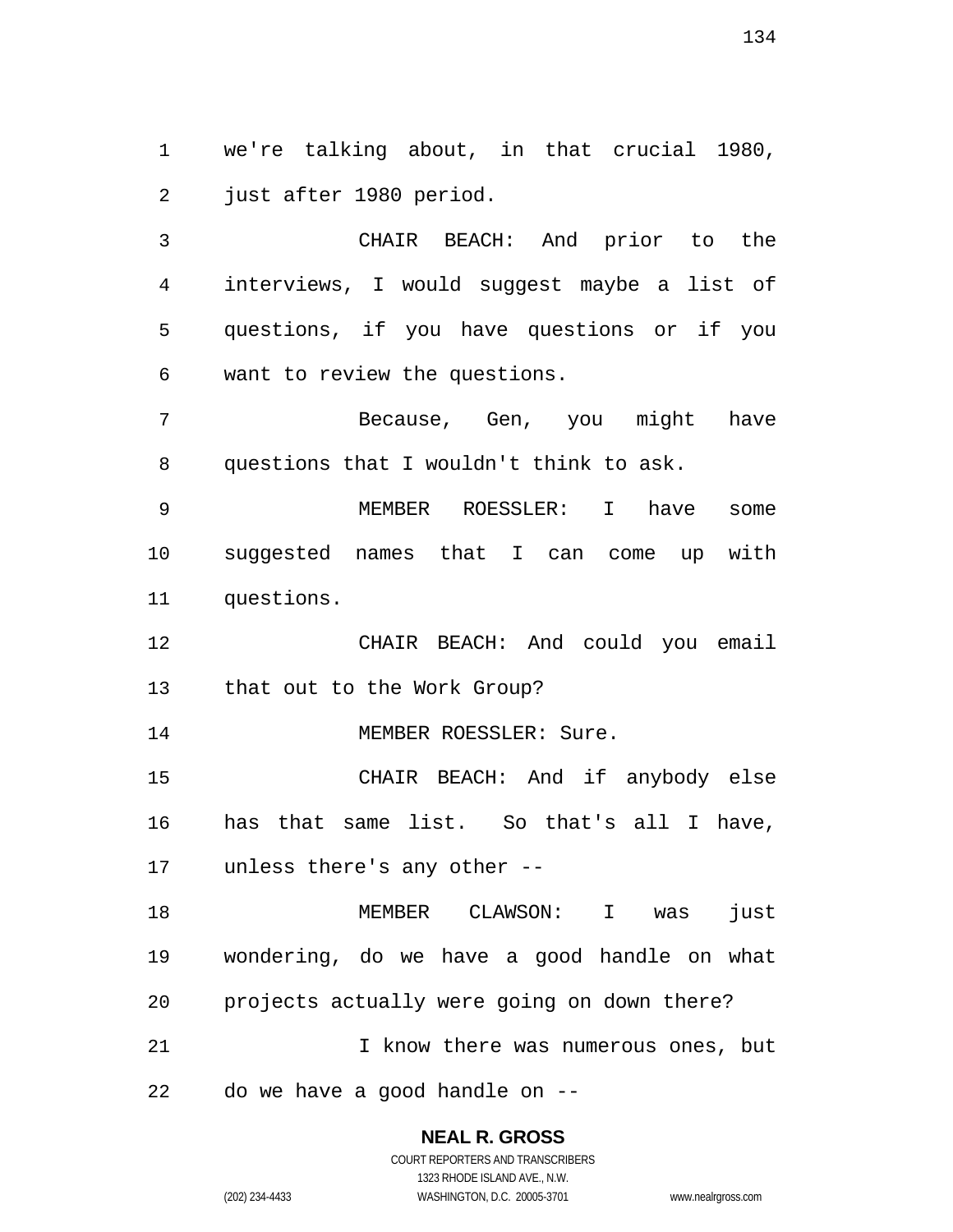MR. CALHOUN: Yes, I've got it, except for the, you know, some of the little things. I mean at the time, in 1980, we've got the high flux beam reactor, medical research reactor, radiation therapy facility started in '91.

These are all on TBD. AGS, that's Alternating Gradient Synchrotron, Tandem Van de Graaff. Another Brookhaven Linac Isotope Producer, National Light Synchrotron, heavy ion collider.

MEMBER CLAWSON: The reason I was wondering is because Brookhaven --

14 MR. CALHOUN: Mostly accelerators.

MEMBER CLAWSON: Yes, Brookhaven showed up at Pantex as being contacted and I never could get into what it actually was, and I just wanted to make sure that we didn't have some other items sneaked in there.

MR. CALHOUN: We have run into absolutely nothing as classified at this place  $22 - -$ 

> **NEAL R. GROSS**  COURT REPORTERS AND TRANSCRIBERS

1323 RHODE ISLAND AVE., N.W. (202) 234-4433 WASHINGTON, D.C. 20005-3701 www.nealrgross.com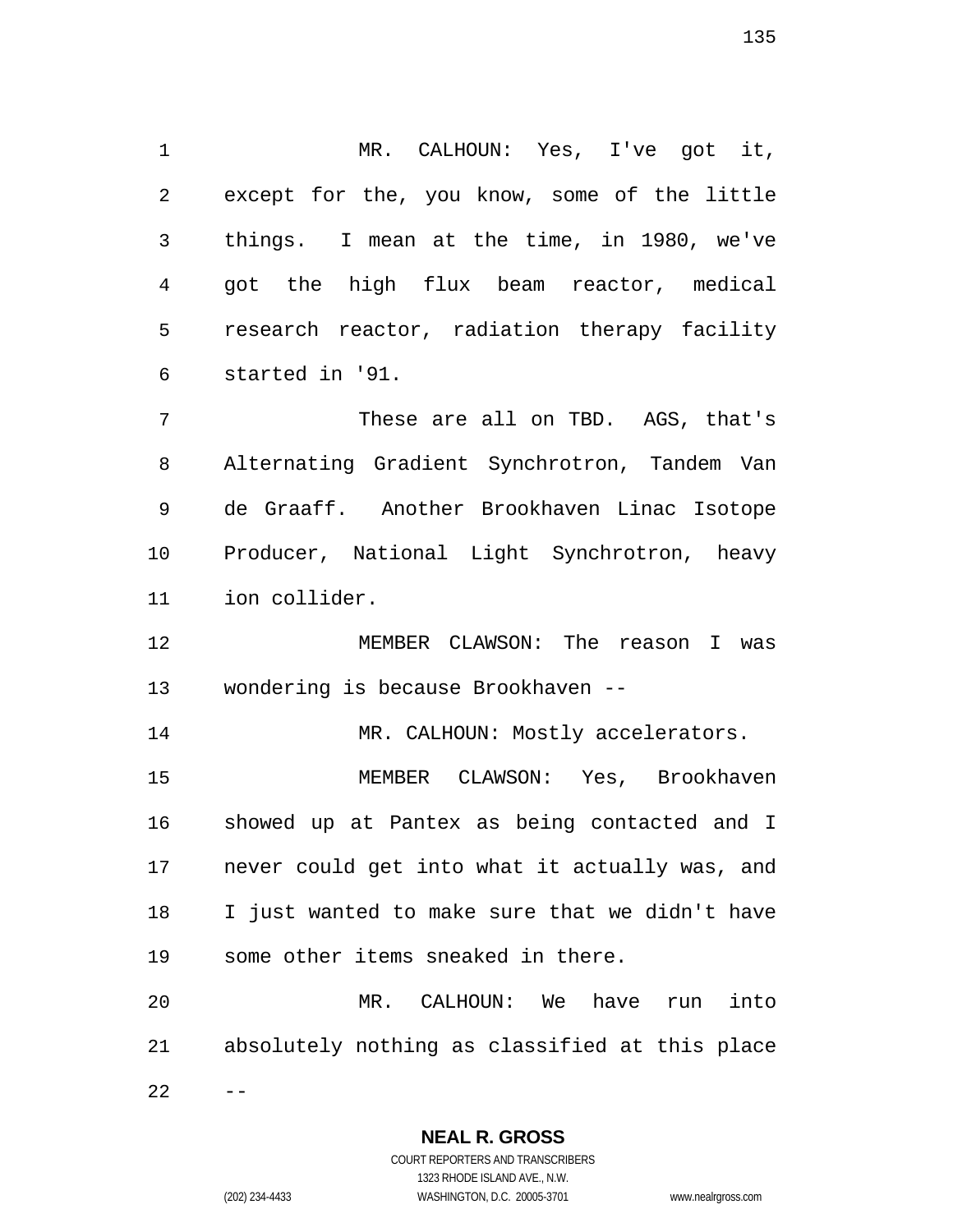MEMBER CLAWSON: Okay. And see what they might have been doing is, from some of their neutron or whatever else like that, just requesting from them, just running some things by them, I guess you could say.

I saw some correspondence between Brookhaven and Pantex and that's why I was wondering.

DR. BUCHANAN: There was a good point brought up of the number, and you might want to clarify -- was the number of whole body counters.

My understanding is that the medical facility had one whole body counter, which was their original workhorse. And then they had the Marshall Island ones that went out and came back for six weeks at a time or something.

That was the second one which S&EP took over and then later they changed it to sit down and stand up or whatever.

But that was a two main whole body

**NEAL R. GROSS**  COURT REPORTERS AND TRANSCRIBERS

1323 RHODE ISLAND AVE., N.W.

(202) 234-4433 WASHINGTON, D.C. 20005-3701 www.nealrgross.com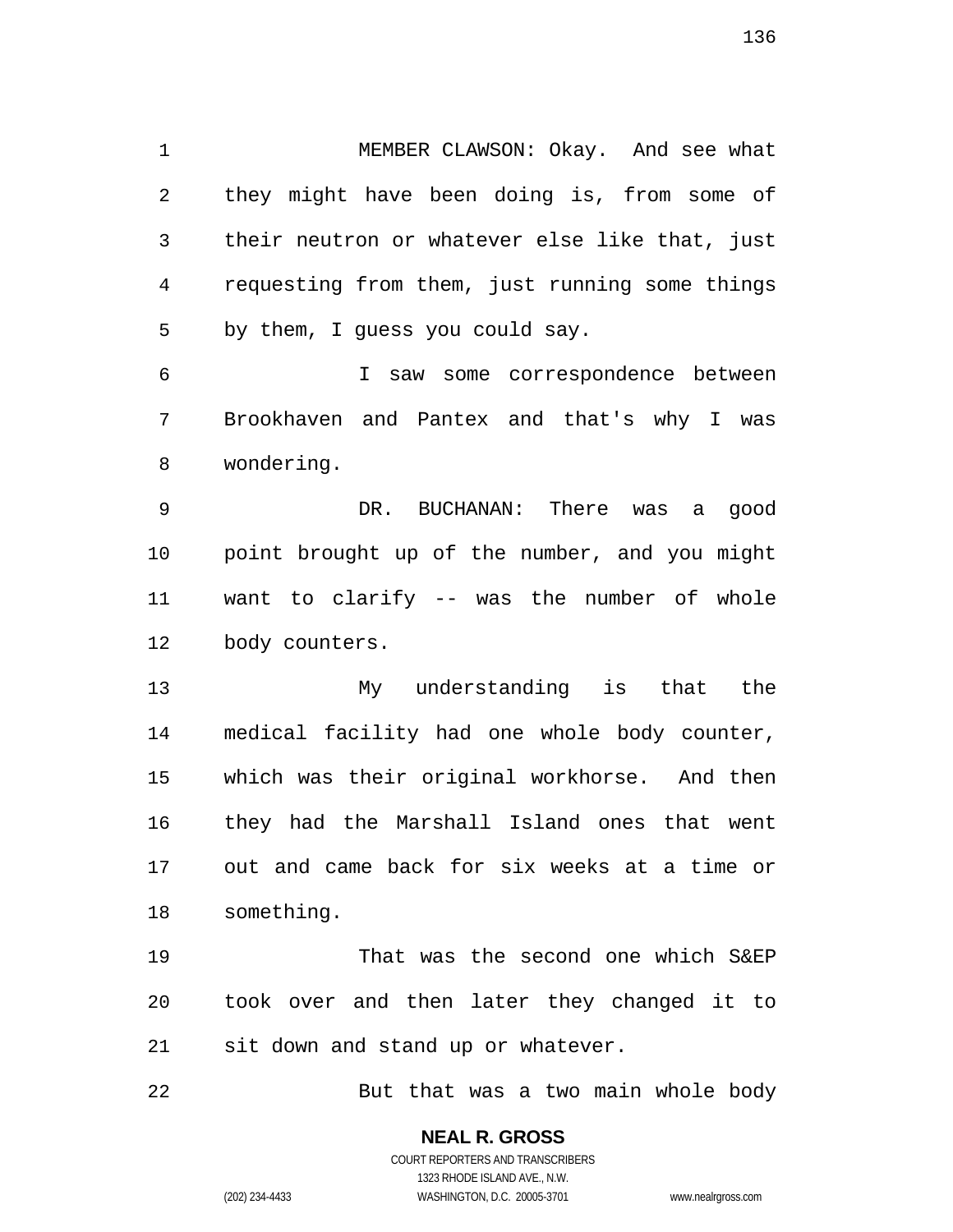counter, and I guess still exists today.

MEMBER ROESSLER: So the first one was probably the big four pi liquid assimilation -- maybe. And the second one was probably -- DR. BUCHANAN: Sodium iodide. MEMBER ROESSLER: Sodium iodide, the portable one. DR. NETON: The one that went to Marshall Island was a CANBERRA-6000 chair. MEMBER ROESSLER: That was sodium iodide. But the medical one, what was that? 13 DR. NETON: It was a CANBERRA chair, it was a sit down chair. MEMBER ROESSLER: It was a chair. 16 DR. NETON: Like they use in nuclear power plants. 18 MEMBER ROESSLER: Yes, okay. 19 DR. NETON: And then eventually they moved to a standup counter. The one that I also noted with, in the medical department, it was a, sort of a flatbed four pi counter

> **NEAL R. GROSS**  COURT REPORTERS AND TRANSCRIBERS

> > 1323 RHODE ISLAND AVE., N.W.

(202) 234-4433 WASHINGTON, D.C. 20005-3701 www.nealrgross.com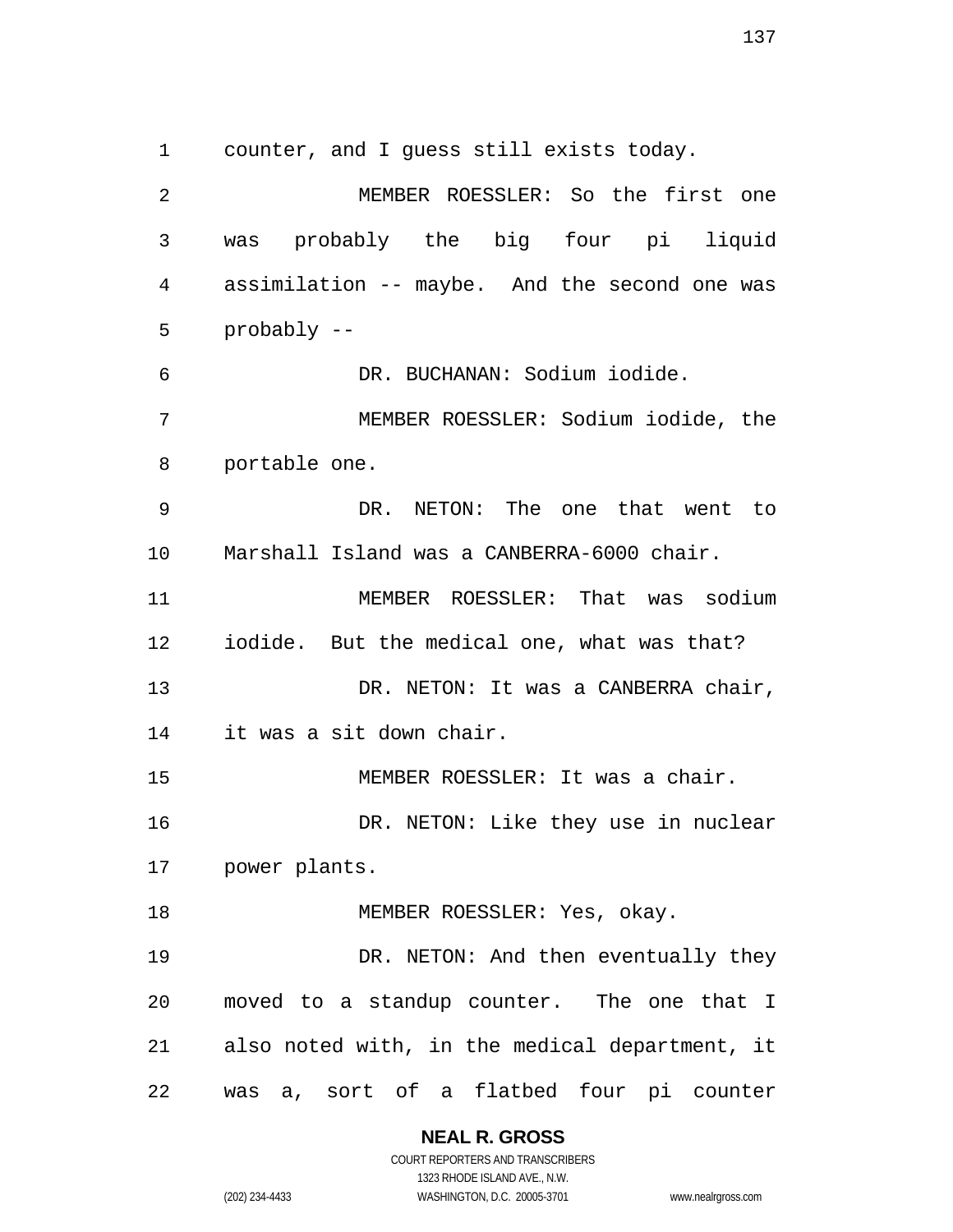almost. A sheet of 4 by 4 by 16 inch detectors on top and bottom.

I think 32 on top and 32 on the bottom.

MEMBER ROESSLER: And sodium iodide. DR. NETON: The person was essentially sandwiched in between. A very nice, beautiful counter, a research type facility.

MR. FITZGERALD: I have a clarifying, just on the list of actions as we're talking about that. The first one she mentioned was one that I was keying in on, Grady, what you had said earlier, you had begun over, I guess recently to do some retrievability-type tests.

And I don't know how far you've gotten along, but I think that would be helpful to know what some of those results are.

You say you're getting some positive results. I think that's what I was

> **NEAL R. GROSS**  COURT REPORTERS AND TRANSCRIBERS 1323 RHODE ISLAND AVE., N.W. (202) 234-4433 WASHINGTON, D.C. 20005-3701 www.nealrgross.com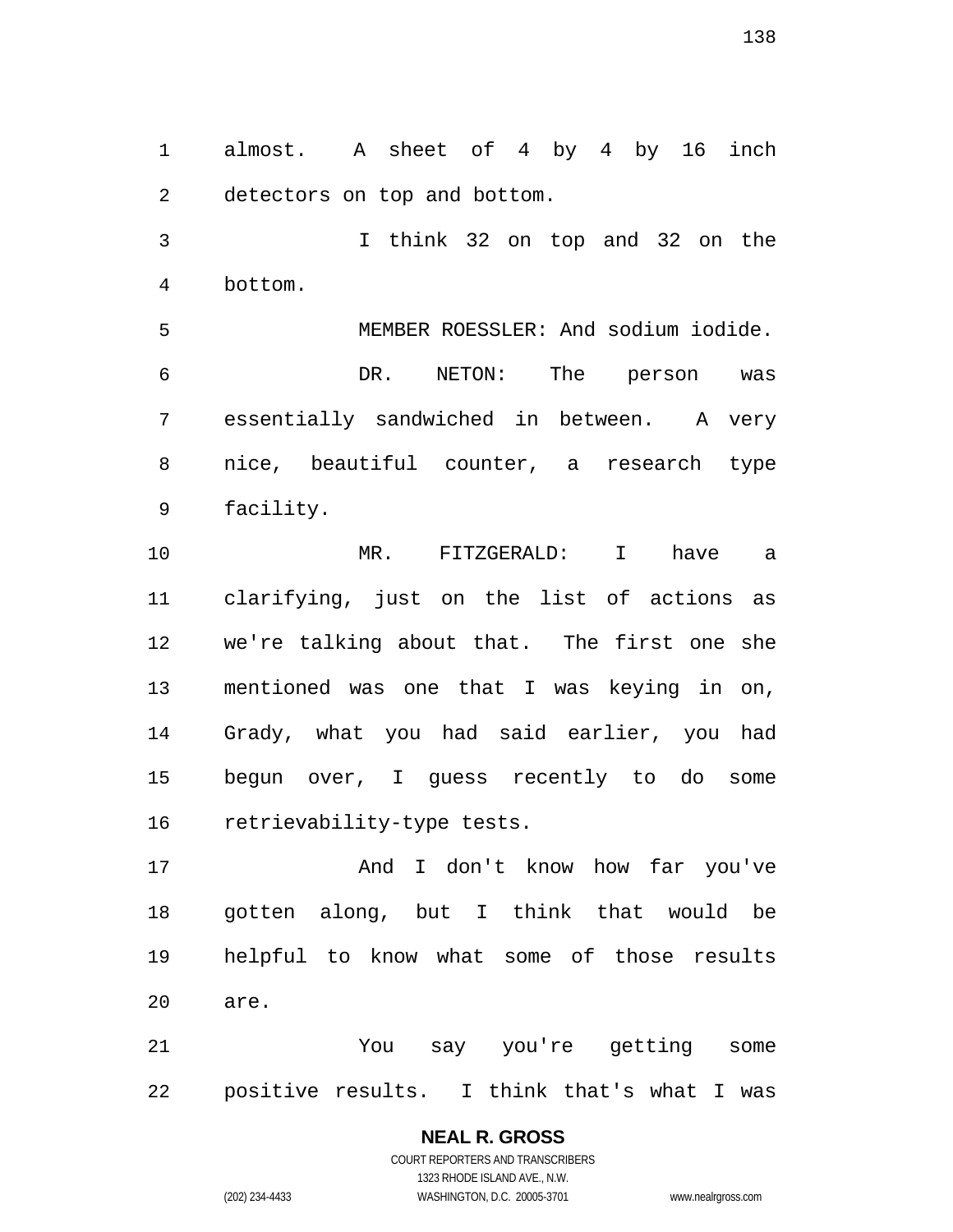referring to on that first one. That's a little different than the other one.

MR. CALHOUN: The first retrievability is the one that's included in the ER. The next one I talked about was, it's not that I set out to do a retrievability test, I just found a memo that said, hey, we're missing these records, find them.

And so then I, in that same folder, I found that they did, in fact, find the two that were missing from 1980. I didn't look a whole lot in the previous years, but it looks like 80 percent were not retrievable from 1979, but 100 percent were from 1980.

And there's some other years that were better than that. I also looked on my own back through some of the SRDB documents that we have that just are tabular whole body counting results.

Not whether or not you were counted, but the results. And I found those two 1980 results, as well.

# **NEAL R. GROSS**  COURT REPORTERS AND TRANSCRIBERS 1323 RHODE ISLAND AVE., N.W.

(202) 234-4433 WASHINGTON, D.C. 20005-3701 www.nealrgross.com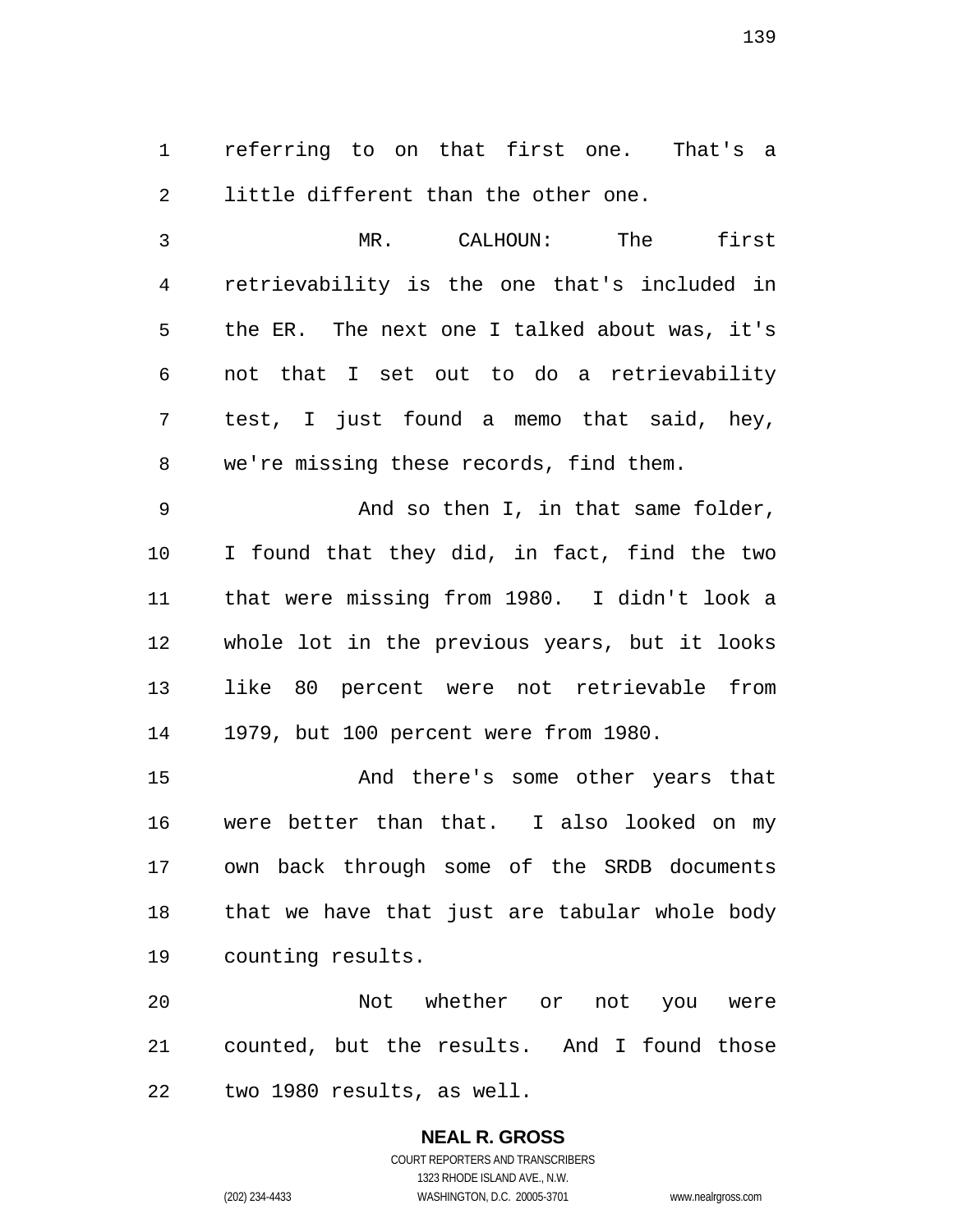MR. FITZGERALD: Okay, so this isn't  $2 \t a --$ MR. CALHOUN: That was just a little --MR. FITZGERALD: This is something - - MR. CALHOUN: That was to get prepared for here. MR. FITZGERALD: Okay, so that first one, I think that this is helpful validation but I thought that you were going through a process. MR. CALHOUN: Oh, now, I'm going to do, that I said I started, that I didn't even talk about here, was going through the cases we've got from 1980. 17 MR. FITZGERALD: Right. MR. CALHOUN: And I'm going to look in job classification, era obviously, external dosimetry, internal dosimetry and is there a reason why they don't have it? MR. FITZGERALD: Okay, so that first

> **NEAL R. GROSS**  COURT REPORTERS AND TRANSCRIBERS

> > 1323 RHODE ISLAND AVE., N.W.

(202) 234-4433 WASHINGTON, D.C. 20005-3701 www.nealrgross.com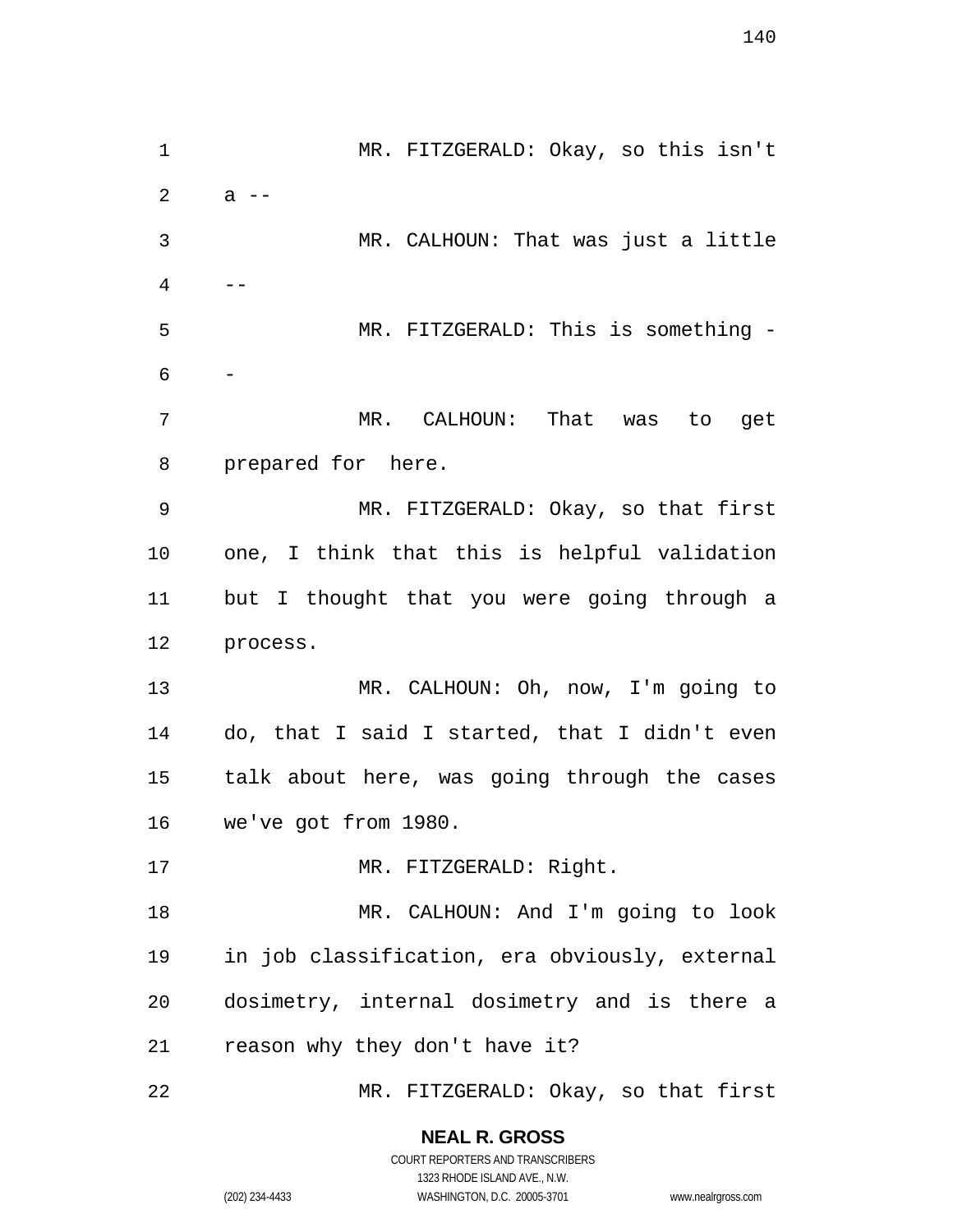one, just to clarify, you can strike that. I didn't want it to overlap or confuse on the other one. The other one is more --

MR. CALHOUN: That's what I'm going to do.

MR. FITZGERALD: The other one was, you mentioned index file. And I won't mention the individual, but we interviewed the same one who is maintaining the index file.

He wasn't able, at the time, and we're trying to figure out if you could somehow, you know, have a compilation of what he thought he had obtained.

You know, he was trying to pull this together to support the requests that were coming from you all. And it didn't sound like -- this was a year ago.

He was in progress. He was running around trying to do this. Is there anyway to get, you know, sort of a snapshot of what the status, and this is what I meant by the roadmap.

> **NEAL R. GROSS**  COURT REPORTERS AND TRANSCRIBERS 1323 RHODE ISLAND AVE., N.W.

(202) 234-4433 WASHINGTON, D.C. 20005-3701 www.nealrgross.com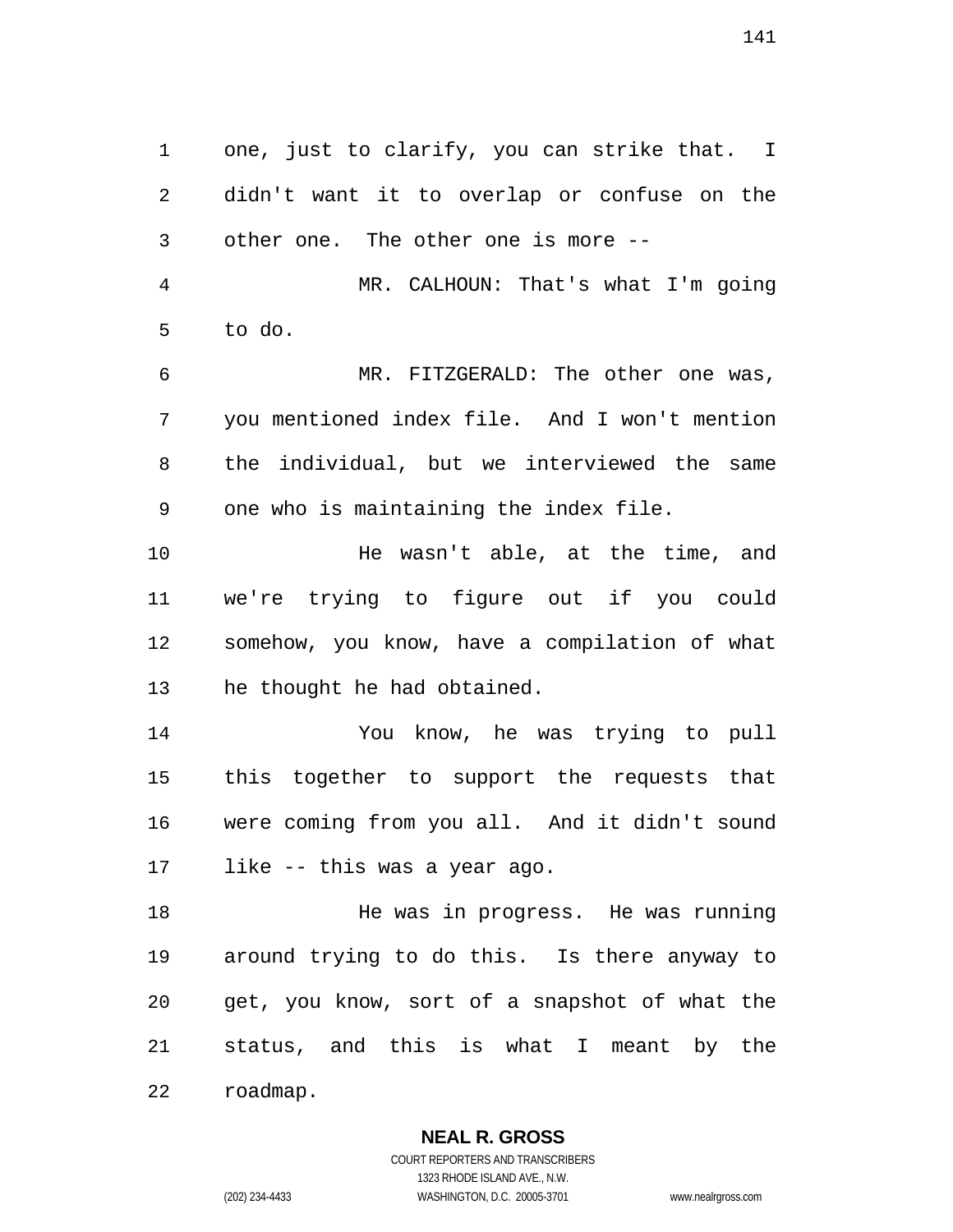1 1 I hate to use that word. Mapping of completeness and adequacy of the records. Now, where that stands, I mean is the index file -- I'm not clear on whether there's a, you know, sort of a -- MR. ADLER: Index for the index file? (Laughter.) MR. FITZGERALD: Well, just you know, index sounds like a way to get to what is there. But is that a complete listing of what has been obtained, compiled by him, so far? MR. ADLER: There is, I don't know if it's, there is an index for this index file. (Laughter.) MR. FITZGERALD: So, you're not joking? MR. ADLER: No, I'm not. It honestly doesn't have a great deal of detail in it. You kind of have to go look. But it's

> **NEAL R. GROSS**  COURT REPORTERS AND TRANSCRIBERS

1323 RHODE ISLAND AVE., N.W. (202) 234-4433 WASHINGTON, D.C. 20005-3701 www.nealrgross.com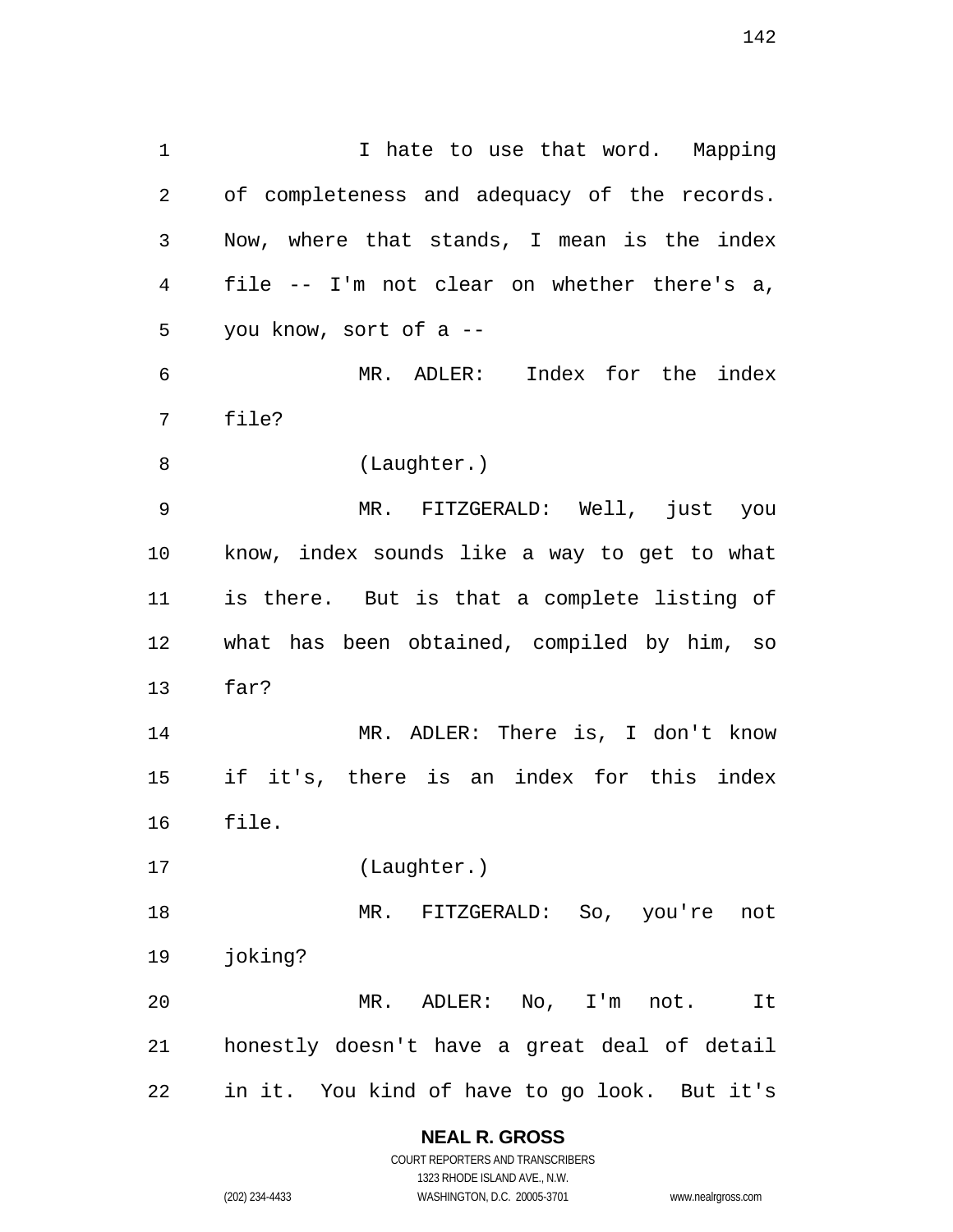got the list of names for which information has been found.

MR. FITZGERALD: I was kind of thinking, you know, most of the facilities we've looked at in terms of a record, you know, sort of a compilation of what's there is sort of by time and facility.

8 And, you know, you have all of the bioassay records from such a date to such a date, except for we're missing, you know, they'll give you a gap of some sort.

And that's something we haven't been able to put our hands on.

MR. ADLER: Yes, this file would just be various Excel spreadsheets and the Sheet Title will be, we've got information from 1980, '81, '82, on this one.

18 MR. FITZGERALD: And it would be by, you will see names of people.

MR. ADLER: Just the people themselves. Then you know what file folder to go to and then see what's actually in there

> **NEAL R. GROSS**  COURT REPORTERS AND TRANSCRIBERS 1323 RHODE ISLAND AVE., N.W. (202) 234-4433 WASHINGTON, D.C. 20005-3701 www.nealrgross.com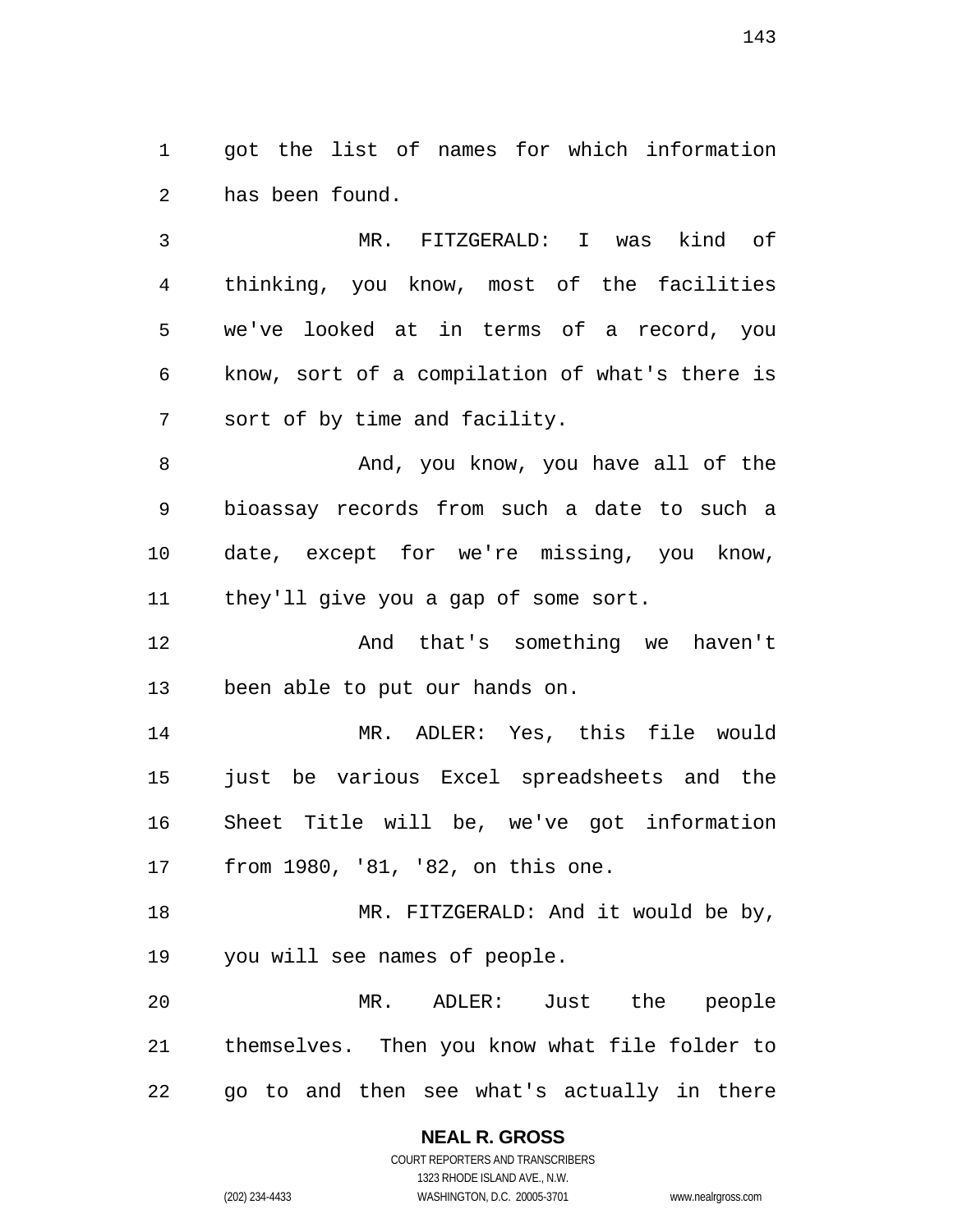for that person.

MR. FITZGERALD: Right, so really there isn't anything activity or facility based, it's all just by individual name and then -- MR. ADLER: Yes, for that particular repository. MR. FITZGERALD: Because I was thinking like HFBR, we don't really have a summary of what the numbers that were bioassay for HFBR by year from -- MR. ADLER: What totals should be available? 14 MR. FITZGERALD: You know, how many records we have by year for that facility. And that's not available? MR. ADLER: We have in the ER what we have come across in the capture. But that's -- MR. FITZGERALD: I'm not saying it exists, I'm just saying we haven't found it either, and it just sort of makes it hard.

**NEAL R. GROSS** 

COURT REPORTERS AND TRANSCRIBERS 1323 RHODE ISLAND AVE., N.W. (202) 234-4433 WASHINGTON, D.C. 20005-3701 www.nealrgross.com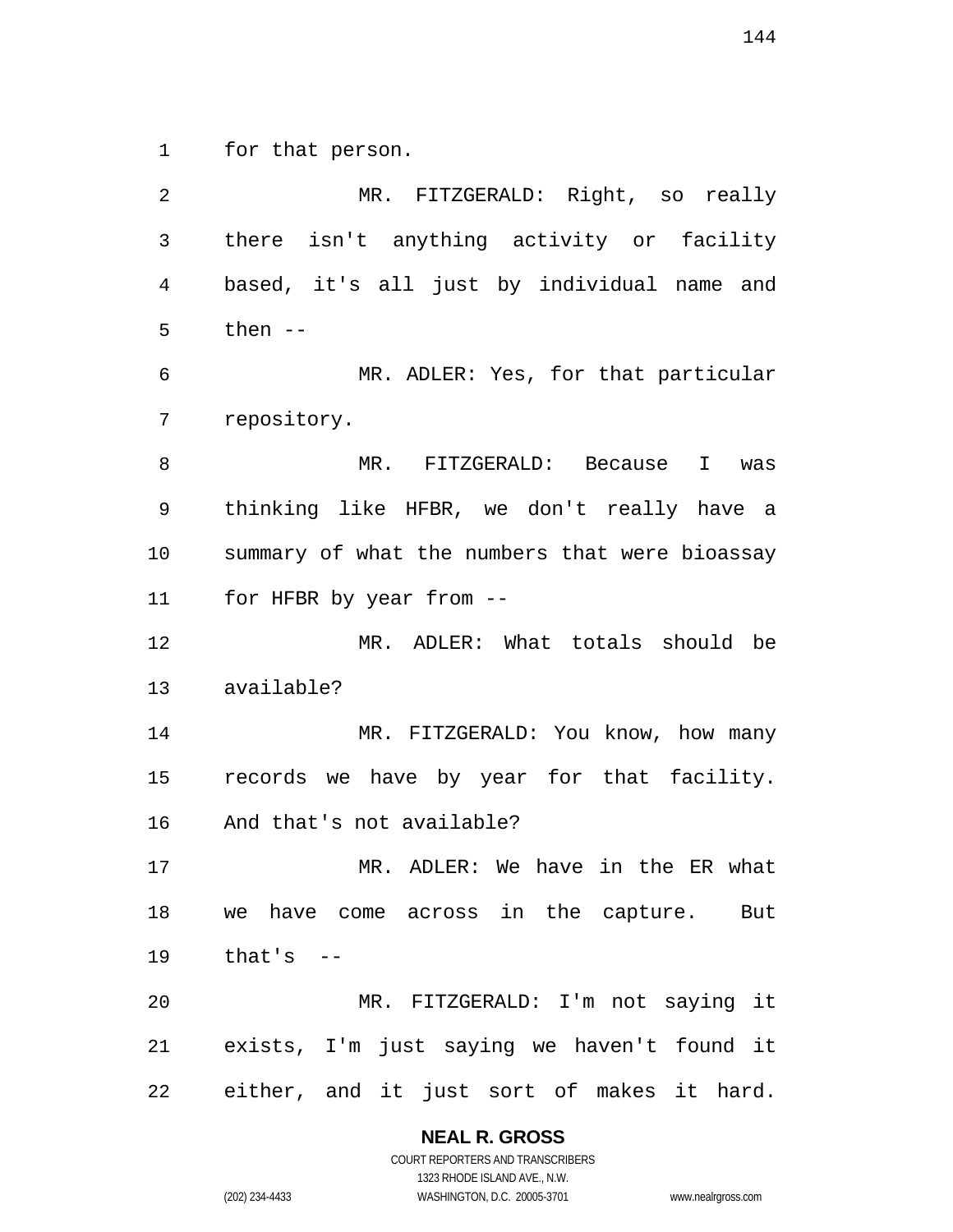You're almost forced to go back and see what you happen to have and work backwards.

You know, figure out, you know, this question of should they have been bioassay. But from an operational standpoint saying, here's a facility that handled medical isotopes.

Well, if these people were at that facility and there should be, you know, there should be coverage for that facility. We 11 don't have that sort of top down summary.

12 I haven't seen it and you haven't seen it.

MR. ADLER: No, no, I think in most cases if you want to determine how much data you have for a particular facility, you would have to go into each individual file of each person that had worked there.

MR. FITZGERALD: You have to work bottom up, okay.

MR. KATZ: Just from what you just said, Joe, and what I was thinking before you

> **NEAL R. GROSS**  COURT REPORTERS AND TRANSCRIBERS 1323 RHODE ISLAND AVE., N.W. (202) 234-4433 WASHINGTON, D.C. 20005-3701 www.nealrgross.com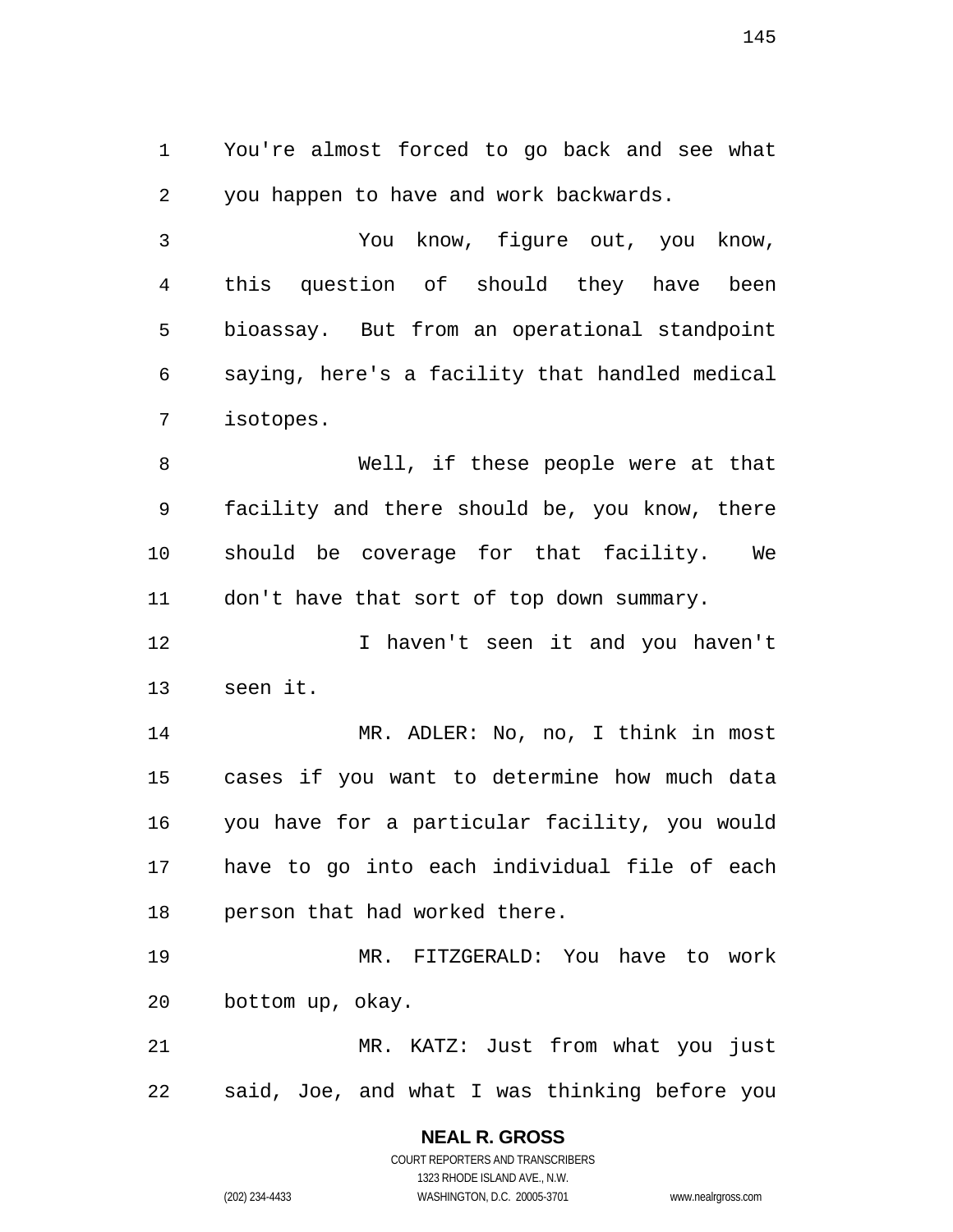even said that, so Josie had this one action item that, this mapping the completeness, but it's hard for me to imagine.

Is it clear to you how you would map the completeness of data on a facility on an operational basis?

DR. NETON: No, I think the key there is a document that the program was in place to monitor the workers and the ones that were supposed to be monitored, were.

MR. FITZGERALD: I think you answered my question. I was thinking, now let's take an obvious one, like the HFBR and say, okay, you know, what's the monitoring history in that facility.

And what, I'm not saying that, you know, it's easy, because I didn't find anything. And it's kind of remarkable when you go to HFBR and look through their records and you can't find, you know, here's your monitoring history for the facility.

And maybe that's something we need

## **NEAL R. GROSS**  COURT REPORTERS AND TRANSCRIBERS

1323 RHODE ISLAND AVE., N.W. (202) 234-4433 WASHINGTON, D.C. 20005-3701 www.nealrgross.com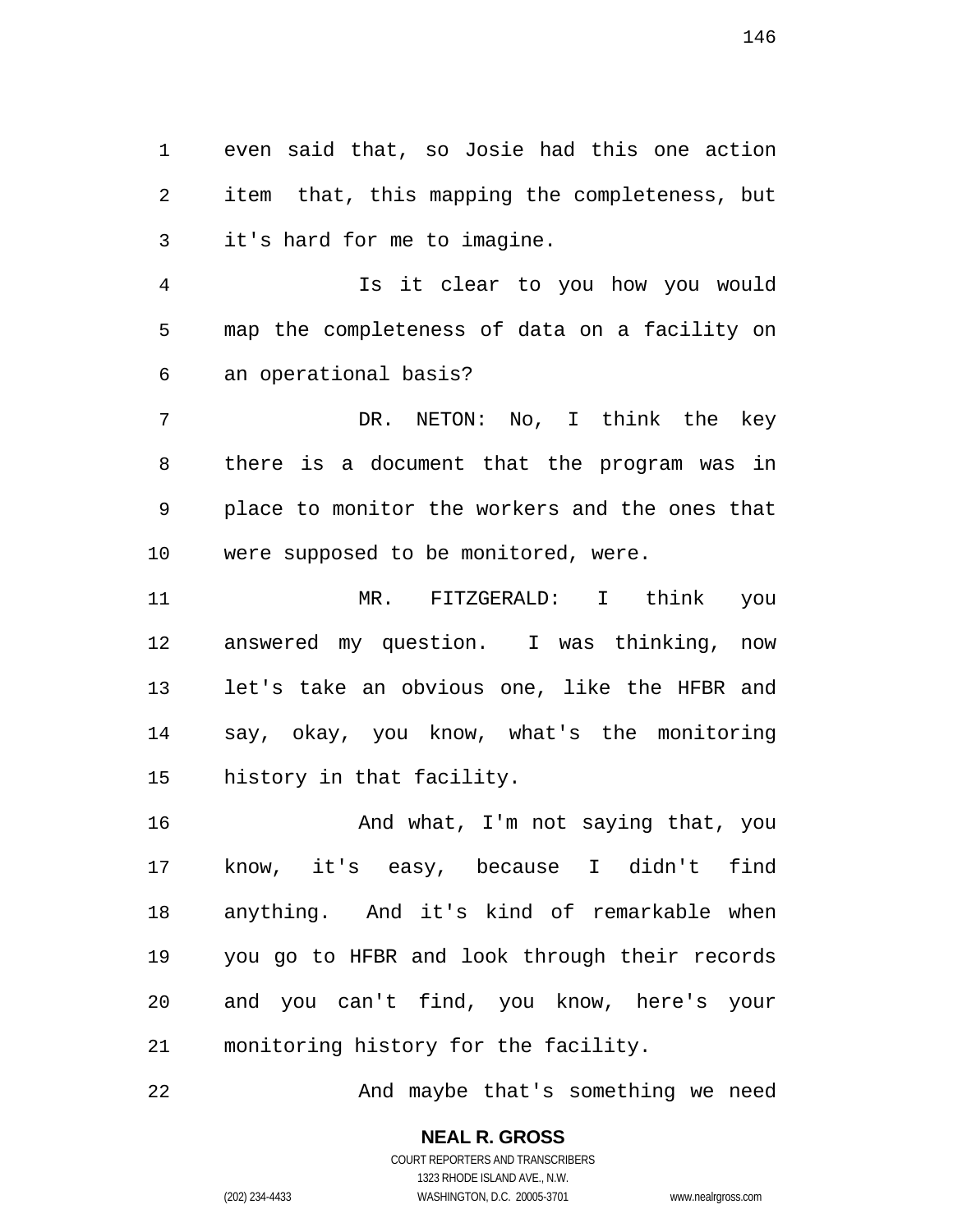to take another close look at, but it doesn't appear that, so far anyway, we've found that summary that would give you at least a more top down.

It's really going to be difficult and it's almost sort of an empirical thing, where you're trying to do it by individual by individual.

So, I, that crossed my mind, but I'm not saying it's easy and I'm not saying that it's something that's going to be feasible.

But, I think that would be something we'd want to look for, still. And we didn't find it on the first pass. It was a Site Profile review, so we spent so much time and then stopped.

18 But somehow, for some of these key facilities, where you would think there would be potential uptakes, it would be useful to get a summary.

And I would think that record would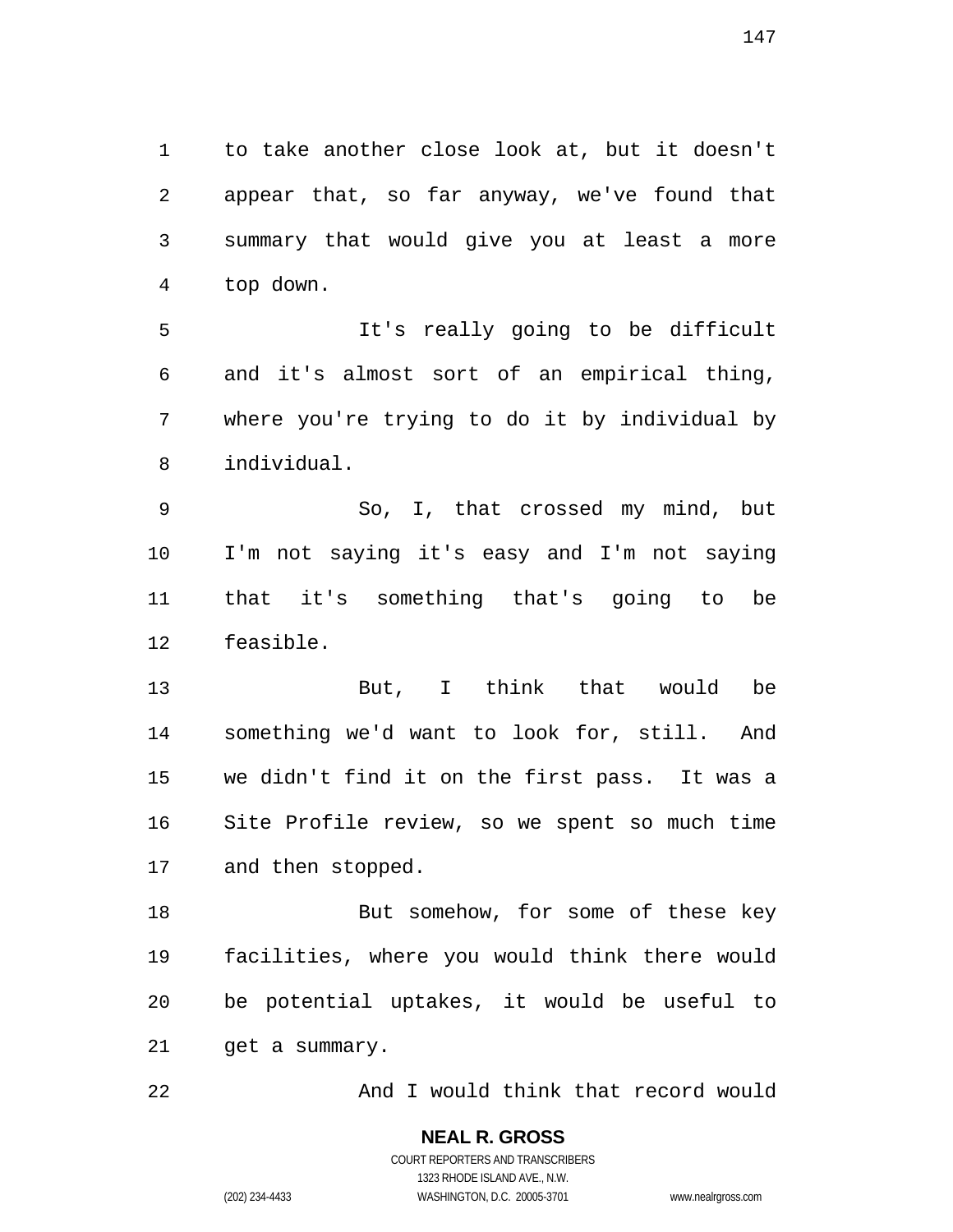have to exist somewhere. I haven't seen it, but I just want to make sure that index wasn't it and it isn't it.

So maybe that's less a, you know, it sort of reminds me, it's less a mapping but an exploration of finding that summary or if that information exists, so you have something more than just a bottoms up.

MR. CALHOUN: I believe I've seen a snapshot of a one-pager from HFBR, in particular, that just says these individuals were counted, and it's an entire listing of individuals from HFBR that were counted on this date and here's the results.

I can't tell you how many weren't counted.

MR. FITZGERALD: I guess I would modify that and I think, Ted's got a point, we probably, it's sort of like looking for the documents that Gen was talking about.

I think we need to maybe see if we could find more that's summary top down that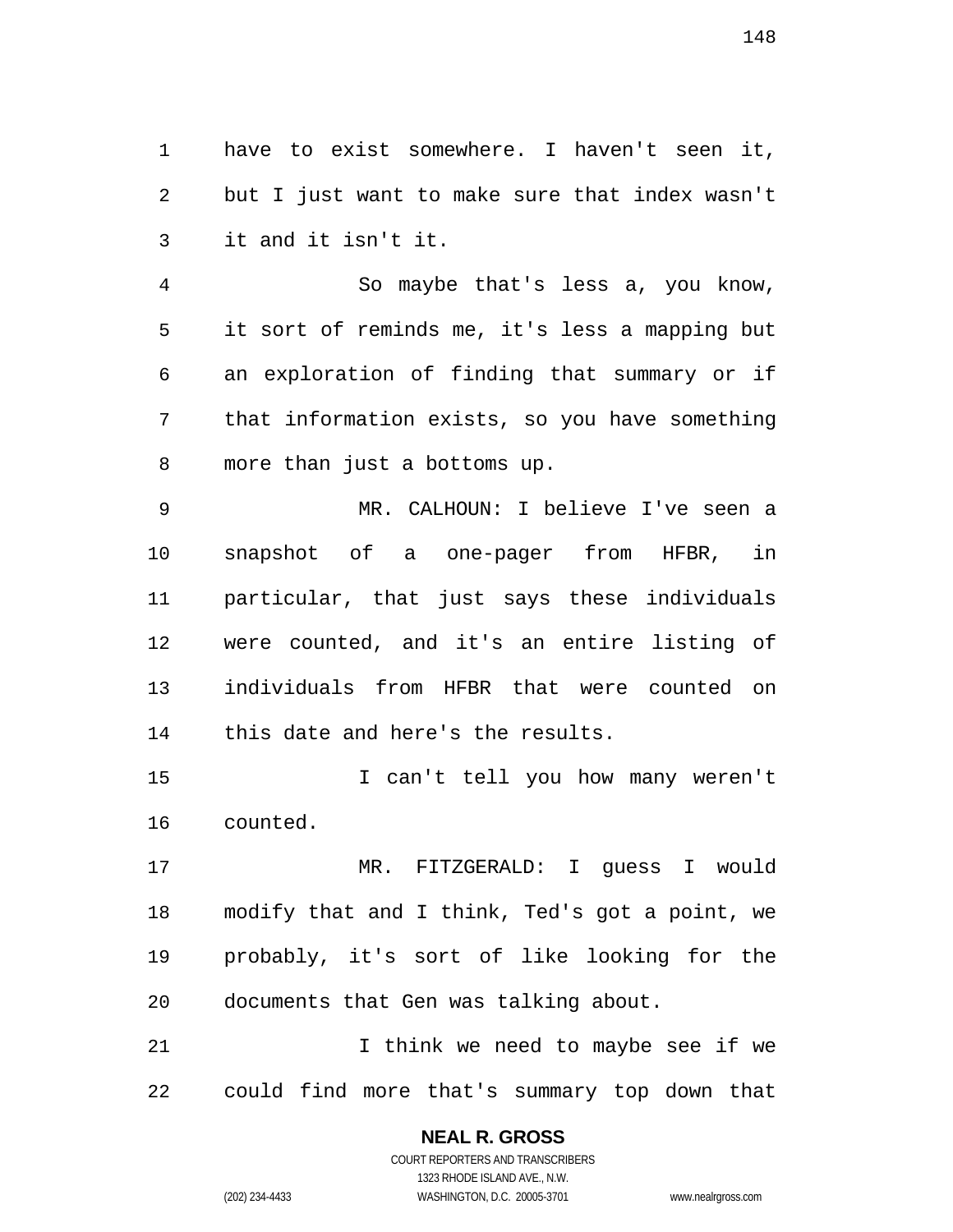would combine with the bottom up, that would give us a better picture.

CHAIR BEACH: Well, one thing I'll do too, is I'll send this list out to both you, Grady and Joe, and you guys, that would clarify anything that we might have missed or I might have missed in writing this down.

MR. CALHOUN: BNL has been very reluctant to give us data, give us access to any data that weren't claimants. Very reluctant. Actually, they won't.

(Laughter.)

MR. CALHOUN: The only time that we've been able to do that, is when we have found individual names in the files and that's how we did our 69 person study.

DR. MAURO: But this goes to what Gen mentioned before, the interviewing the managers or the people that we know were in charge of certain programs.

CHAIR BEACH: That's interesting.

In terms of the top down story.

**NEAL R. GROSS**  COURT REPORTERS AND TRANSCRIBERS 1323 RHODE ISLAND AVE., N.W.

(202) 234-4433 WASHINGTON, D.C. 20005-3701 www.nealrgross.com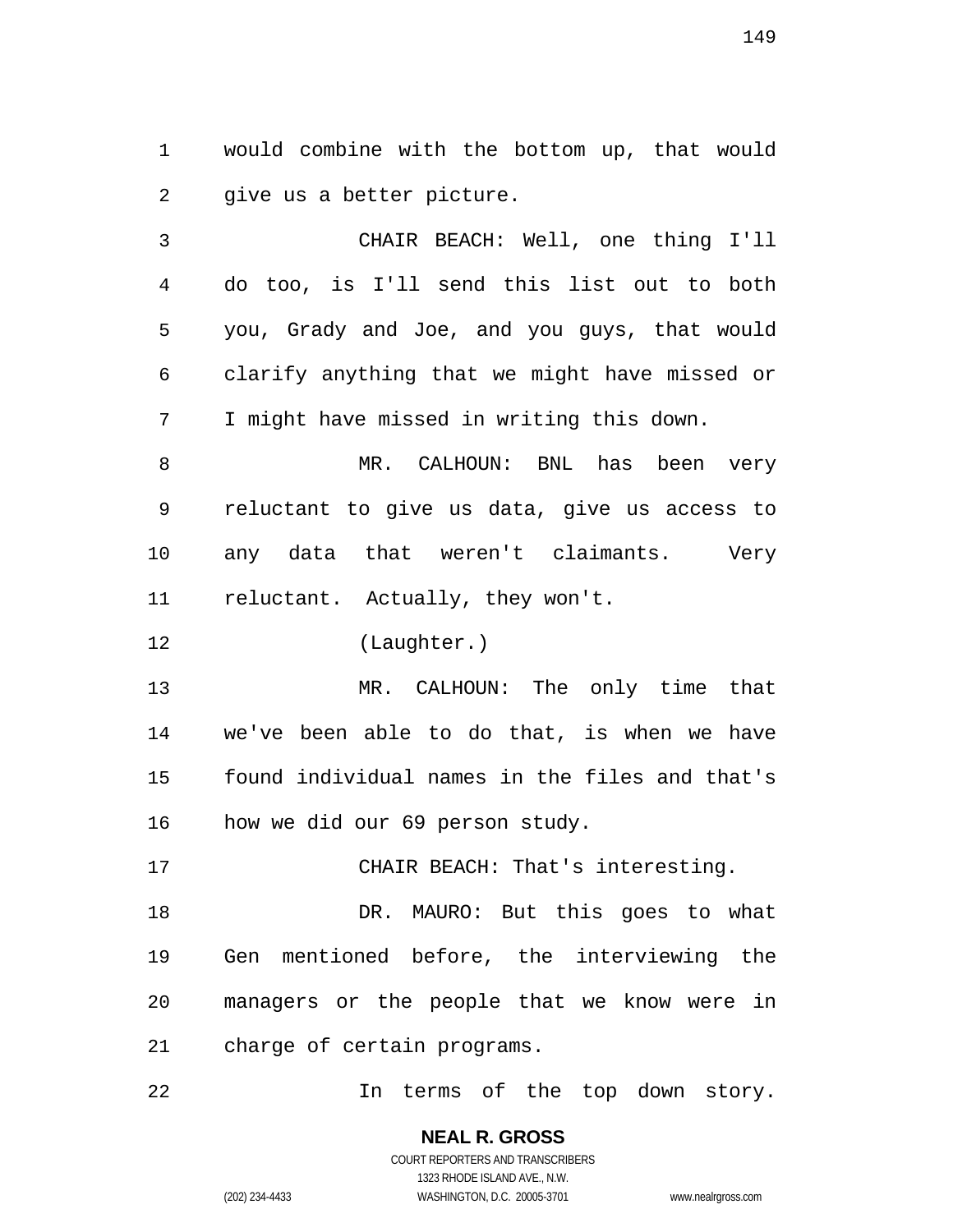They may be able to give you that story. Maybe you can't find the story in the records, but they may be able to say, listen, for this program, over these years, this is how we conceived of the great radiation protection oversight, what it involved.

And whether there's documents that go along with that interview, that's another matter. He may point you in that direction.

So the idea of a top down, bottom up approach, is great. The top down may or may not be successful, the interviews may help us there.

Bottom up, though, seems to be the real --

MR. CALHOUN: I agree, that's where  $17 - -$ 

18 DR. MAURO: But if you go both directions, it's almost like single failure proof. You know, you try to get it, you do the best you can.

CHAIR BEACH: Okay, thank you.

**NEAL R. GROSS**  COURT REPORTERS AND TRANSCRIBERS 1323 RHODE ISLAND AVE., N.W. (202) 234-4433 WASHINGTON, D.C. 20005-3701 www.nealrgross.com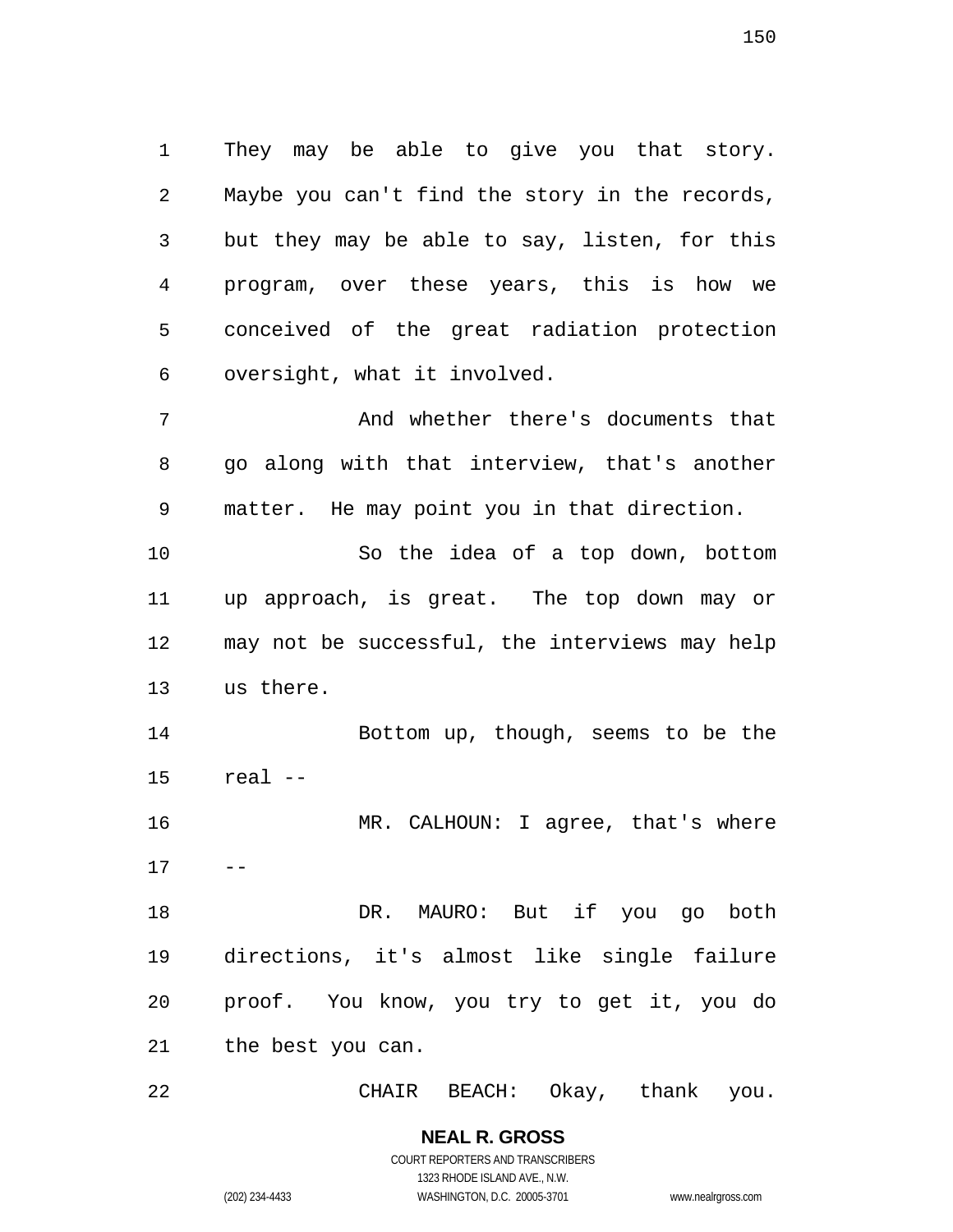We're ready to start in on the second item in the matrix, adequacy of neutron dosimetry. And Ron, Joe are you going to --

MR. FITZGERALD: Well, I can tee it up real quickly. This is part of the data capture we did for the Site Profile. And we were looking through correspondence logs and I found a rather interesting dialogue that had taken place amongst the HPs at Brookhaven, and it was a pretty healthy debate over about ten years, about what particular neutron dosimetry would be, should be used and ought to be used.

13 and it involved also Landauer, which was the vendor, and some concern that the dosimeter that was being used in the process and wasn't appropriate for the energies involved.

And this was seesawing back and forth. And one reason we raise this as an implication, it wasn't cited in the ER, but it causes some concern about, on the ground what was happening.

> **NEAL R. GROSS**  COURT REPORTERS AND TRANSCRIBERS

> > 1323 RHODE ISLAND AVE., N.W.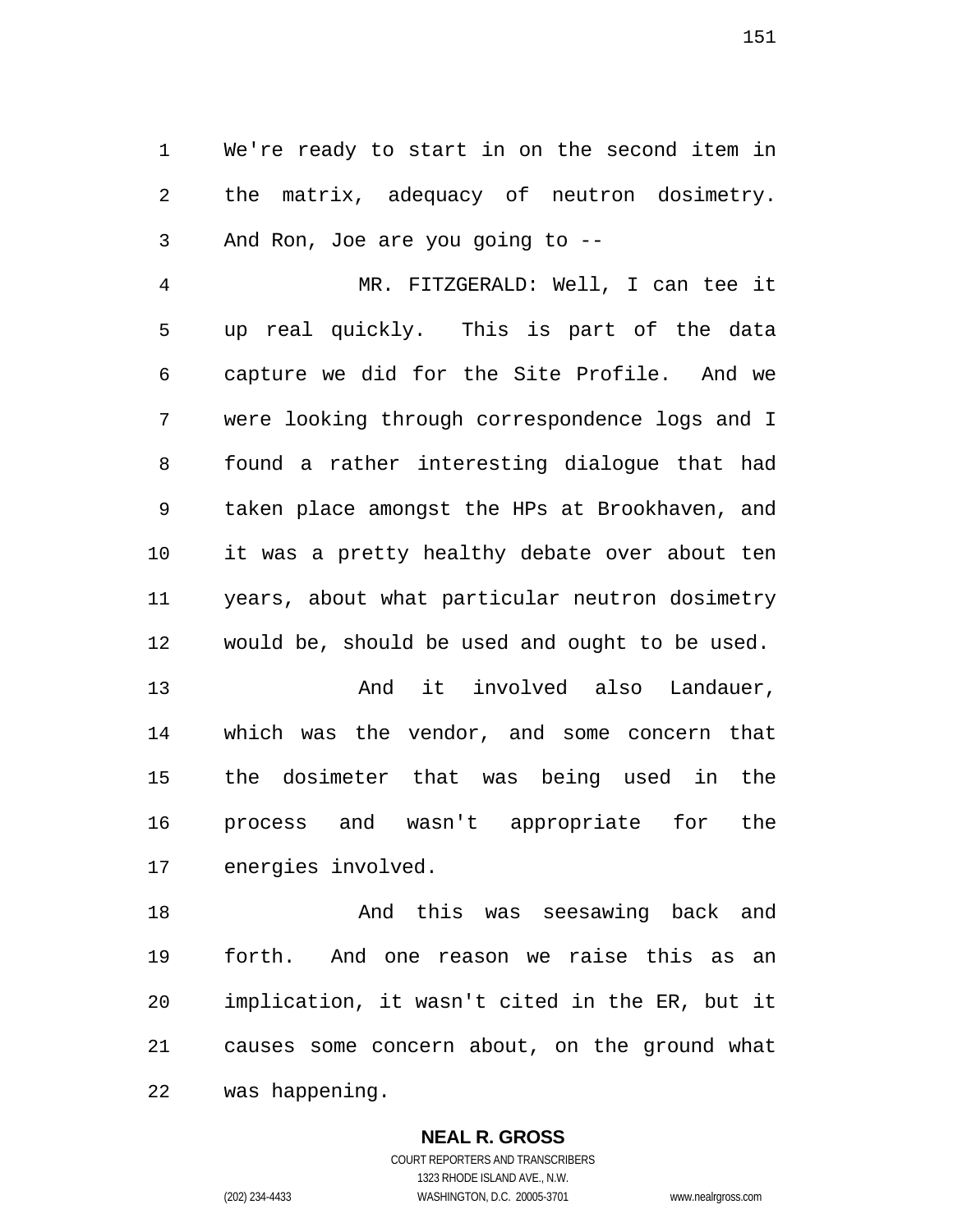And we were trying to interview people and they acknowledged, the people actually were still there, acknowledged that it was this debate and, you know, that they felt that it wasn't a valid scientific question about how they should monitor neutrons in certain operations and getting the energies.

And they felt Landauer wasn't responsive. And, you know, this is all covered in the correspondence. But we raise it because I think it is something that brings into some question about what was happening on the ground and whether the dosimetry was adequate or not.

16 And, I think this is almost one of these clarification issues as to what NIOSH and its evaluation would say, as far as this question on the neutron dosimetry and whether they have looked into that particular debate and whether or not that causes some concerns about the adequacy of how the measurements

**NEAL R. GROSS**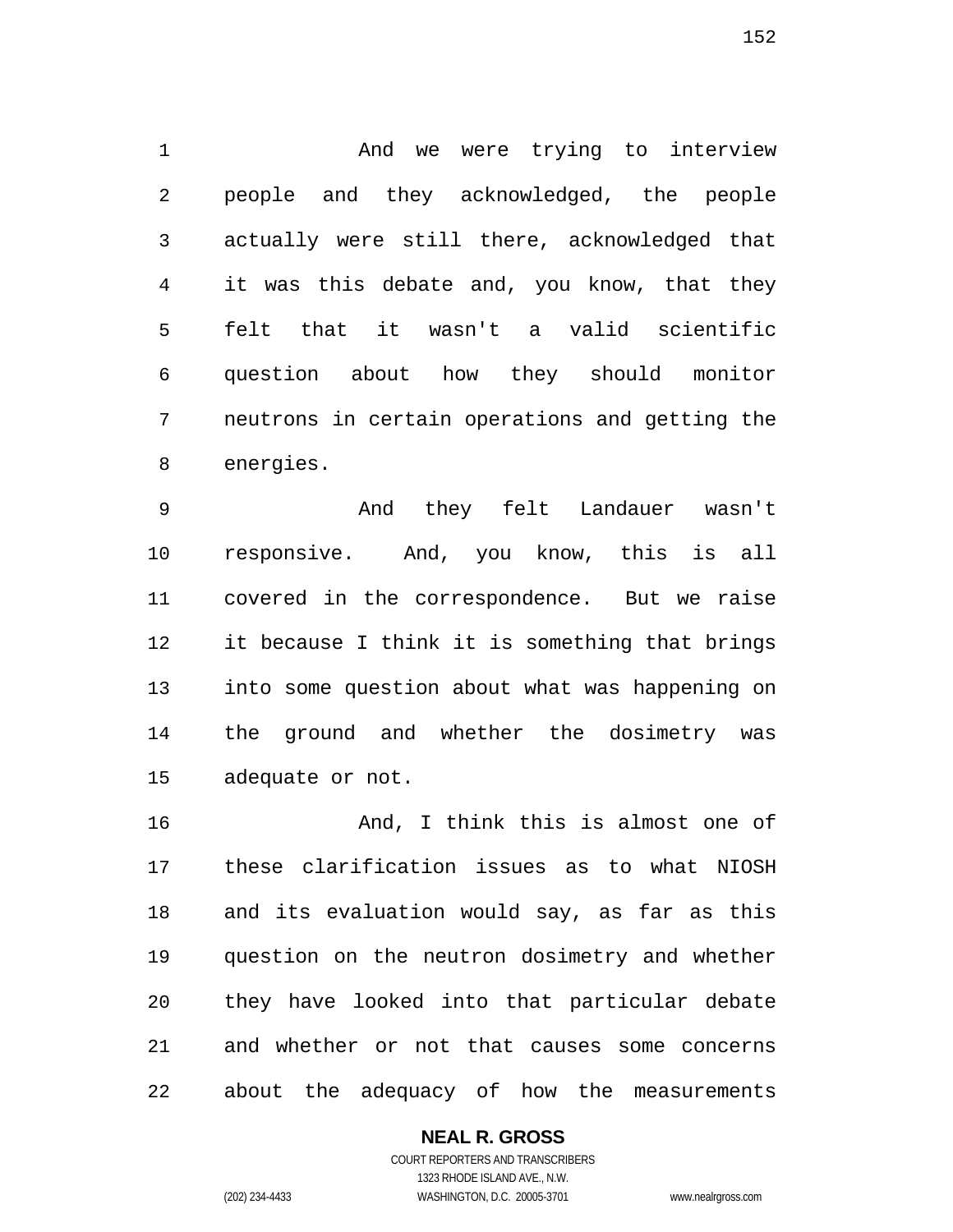were reported for the operations.

2 And, Ron, do you want to go through the, I guess the correspondence, just to kind of lay it out a little bit better than that. DR. BUCHANAN: Okay, this is Ron Buchanan with SC&A, for you on the phone. Okay, I want to lay a little background again, for neutron dosimetry and it's complicated compared to photons. And so there's really kind of two issues here at Brookhaven. Number one is the adjustment factors or compensation factors or quality factors, what you want to call it, they use through the years and how those were addressed. 16 And, secondly, is the debate over being able to sort out the assigned dose taken from '85, to '95. So, first of all, let's cover a little bit about dosimetry they used and the problems that they -- CHAIR BEACH: Ron, can I just stop you for a minute?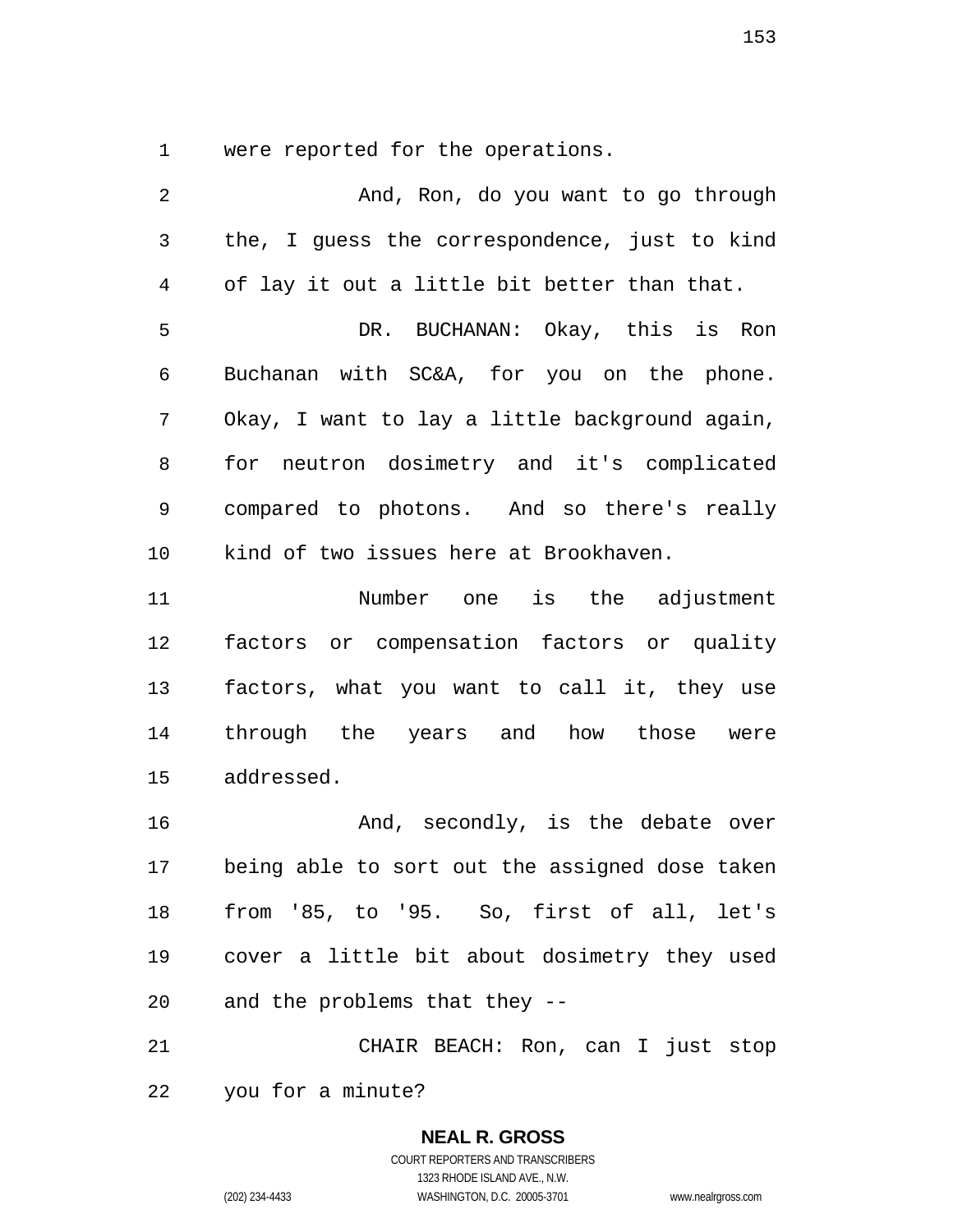1 DR. BUCHANAN: Yes.

CHAIR BEACH: We just lost two key people. Do we need another break? What do you think? MR. KATZ: Who did we lose? CHAIR BEACH: Joe and Grady. I just wanted to check, does anybody else need a quick break? Five? Let's do that. Ron, I didn't want you to get started and not have Grady in the room. So, five minutes. (Whereupon, the above-entitled matter went off the record at 10:31 a.m. and resumed at 10:37 a.m.) 15 MR. KATZ: Okay, back on the record. Ron is just about to do the neutron thing. DR. BUCHANAN: Okay, this is Ron Buchanan, SC&A, again. We're going to cover a little bit about the neutron dosimetry at Brookhaven, so that we can understand some of the questions we had.

Now at Brookhaven they had proton

COURT REPORTERS AND TRANSCRIBERS 1323 RHODE ISLAND AVE., N.W. (202) 234-4433 WASHINGTON, D.C. 20005-3701 www.nealrgross.com

**NEAL R. GROSS**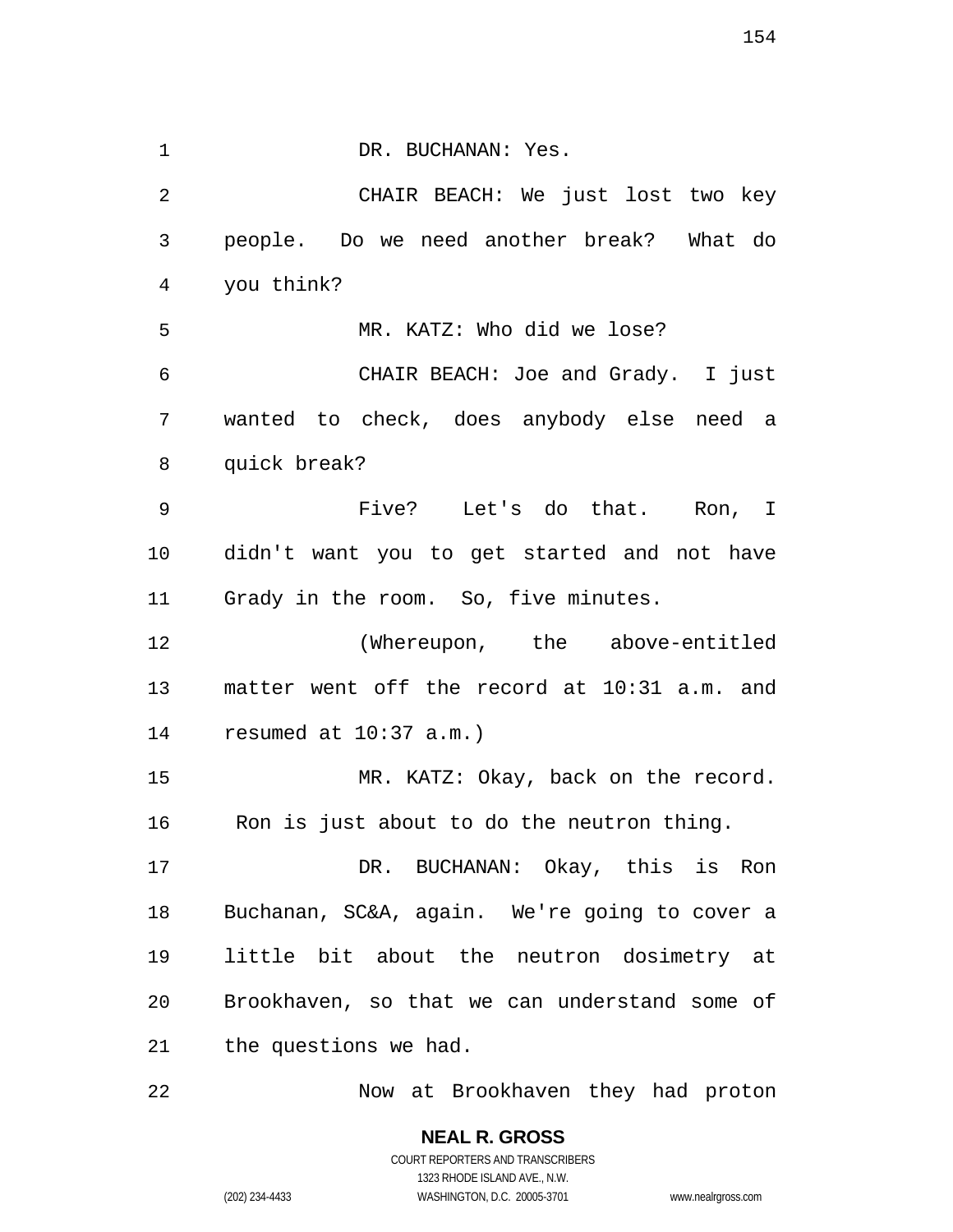accelerators mainly up through '95 or 2000 or so. Proton accelerators create neutrons and so one of your external dosimetry problems is neutrons at proton accelerators. Now, later on they switched to a lot of heavy ions or ion accelerators which doesn't create as many neutrons.

They still have the 200 MeV proton accelerator, I understand, operating. Now, the neutron dosimetry at Brookhaven used NTA film, which we discussed in length yesterday at the Mound meeting, from 1950 through 1995.

13 Kind of late in the game, but they didn't switch to TLDs until 1996, for neutrons, which is kind of unusual, but that was their choice.

17 And then they used, NTA film, they realized suffers from two problems. Number one, at low energy it misses some of the neutrons, which we talked about yesterday in detail for Mound. At high energy it also starts missing some of the neutrons.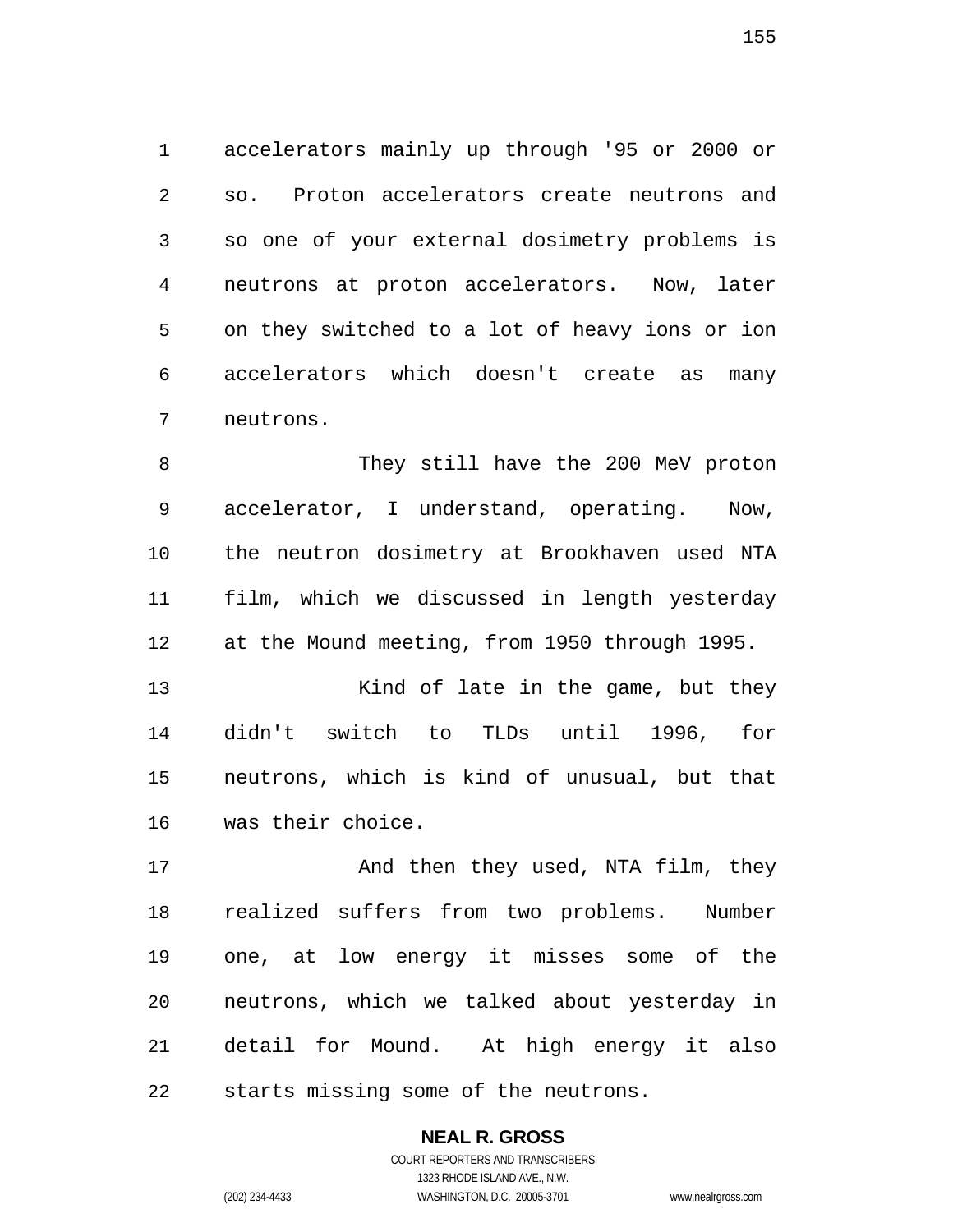1 It's good from about 1 MeV to about 14 MeV. NTA film is one of the best detectors. Above and below that, then you have to be concerned. And so above 14 to 20 MeV of neutron energy, BNL used CR-39. I see there's a misprint on Page

19, that should be 39 instead of 29, which is a track etch detector for plastic and they used Lexan, which is also a plastic material, from '85 to '97.

And so we have two areas to address, the low energy neutrons and the high energy neutrons that NTA film doesn't cover well.

Now, a little background on, when accelerators were first developed, especially in the '60s and such, like at Brookhaven, when they started out with the first one, they didn't know for sure what the neutron energy was.

21 And some of the references that are documented there say that. They really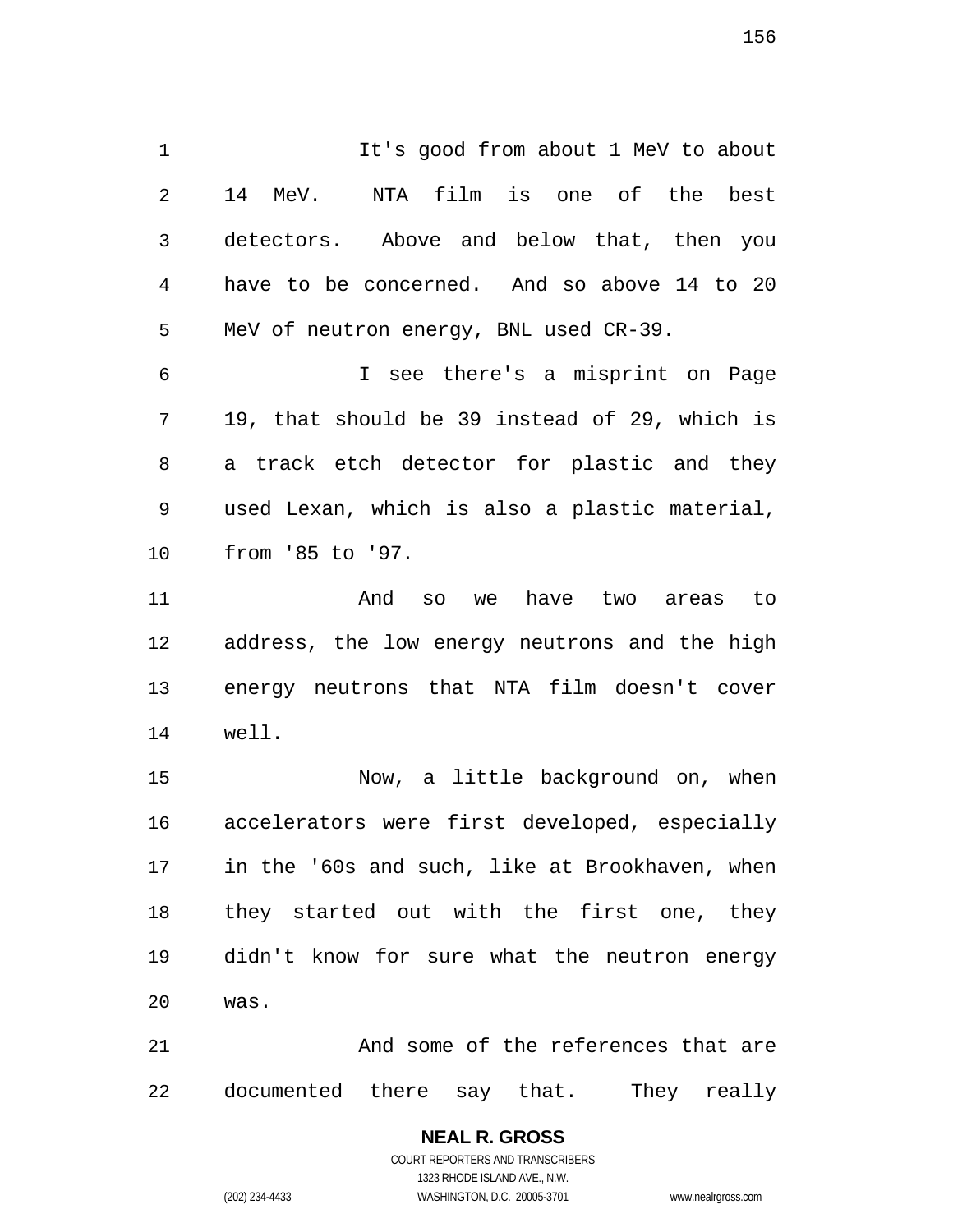weren't sure what was the best quality factor to use.

In other words, if you measure a certain amount of dose rads how do you convert that to rem and dose equivalent. And so it elevated the radiation biological effectiveness or quality factor, later.

And so they said, well, let's use a -- in 1965, one of the references said, well, let's use a quality factor of ten to carry this, because we know we're missing some neutrons at the lower energy, we're not sure what the quality factor of the energy spectrum is, so let's use a quality factor of ten.

And they did some rough calculations and say, well, this is a safety factor for the worse case condition at 2.4 or something like that, so we've covered the bases.

Later on then they added the larger accelerators which on the Van de Graaff and the proton accelerator fed into some of these.

# **NEAL R. GROSS**

COURT REPORTERS AND TRANSCRIBERS 1323 RHODE ISLAND AVE., N.W. (202) 234-4433 WASHINGTON, D.C. 20005-3701 www.nealrgross.com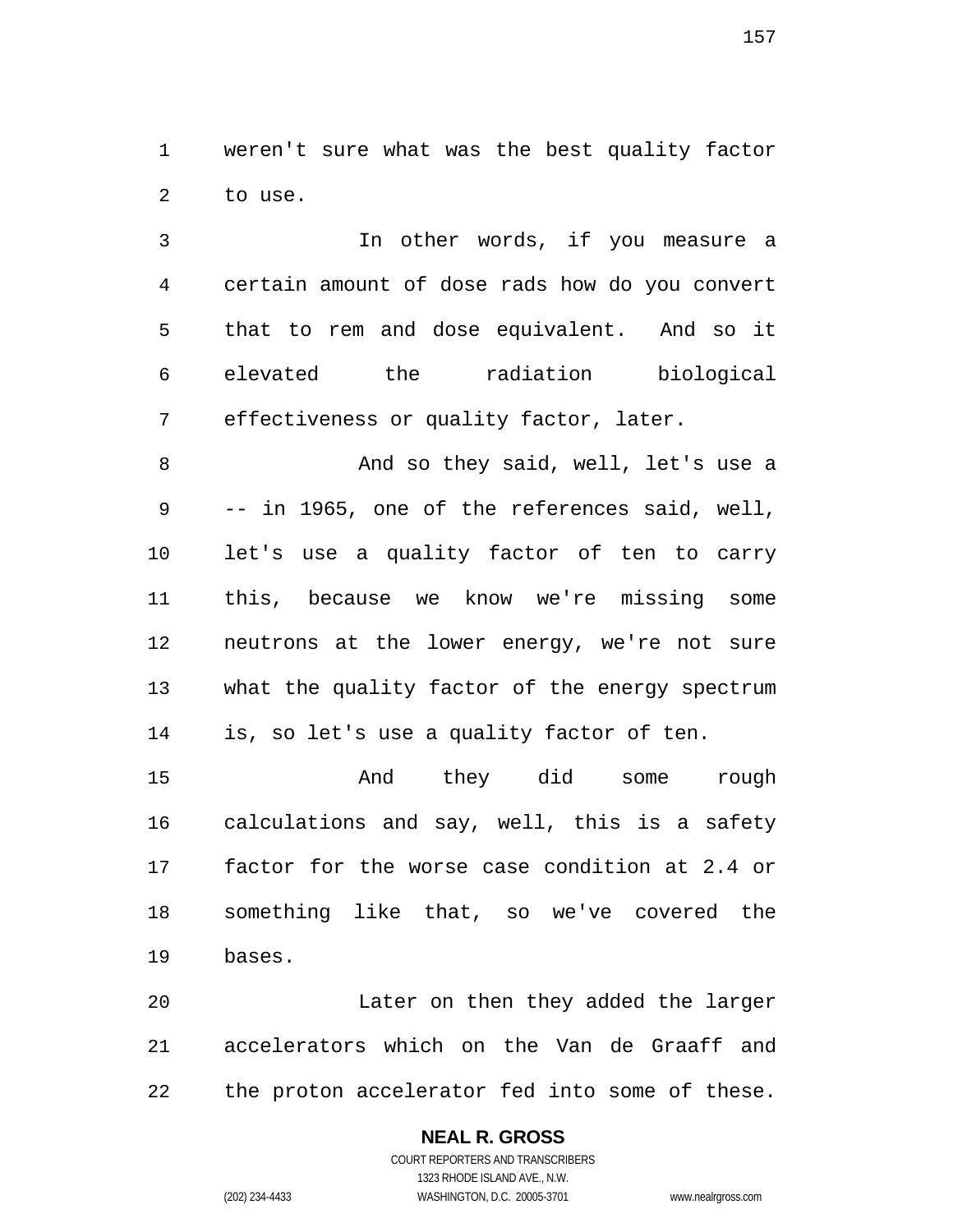And it's a complicated accelerator system, so I don't know all the details of it.

But then they started generating some higher energy neutrons. So they said, okay, we might have a problem there with NTA film because above 14 to 20 MeV the neutrons start interacting with the carbon and oxygen causing spallation reactions, and so we lose our proton recoil and so we have to use some other type of dosimetry.

So they use CR-39 and Lexan. And this went on, the debate that we're talking about, went on between '85 and '95, because Landauer was doing their dosimetry, their processing.

Now, so let's address first of all the quality factor of ten. I guess what SC&A has a problem with is that yesterday on Mound, we went through in detail on fading, we went into detail on lower energy neutrons.

And it appears that Brookhaven said, oh, we used a quality factor of ten. We

**NEAL R. GROSS** 

COURT REPORTERS AND TRANSCRIBERS 1323 RHODE ISLAND AVE., N.W. (202) 234-4433 WASHINGTON, D.C. 20005-3701 www.nealrgross.com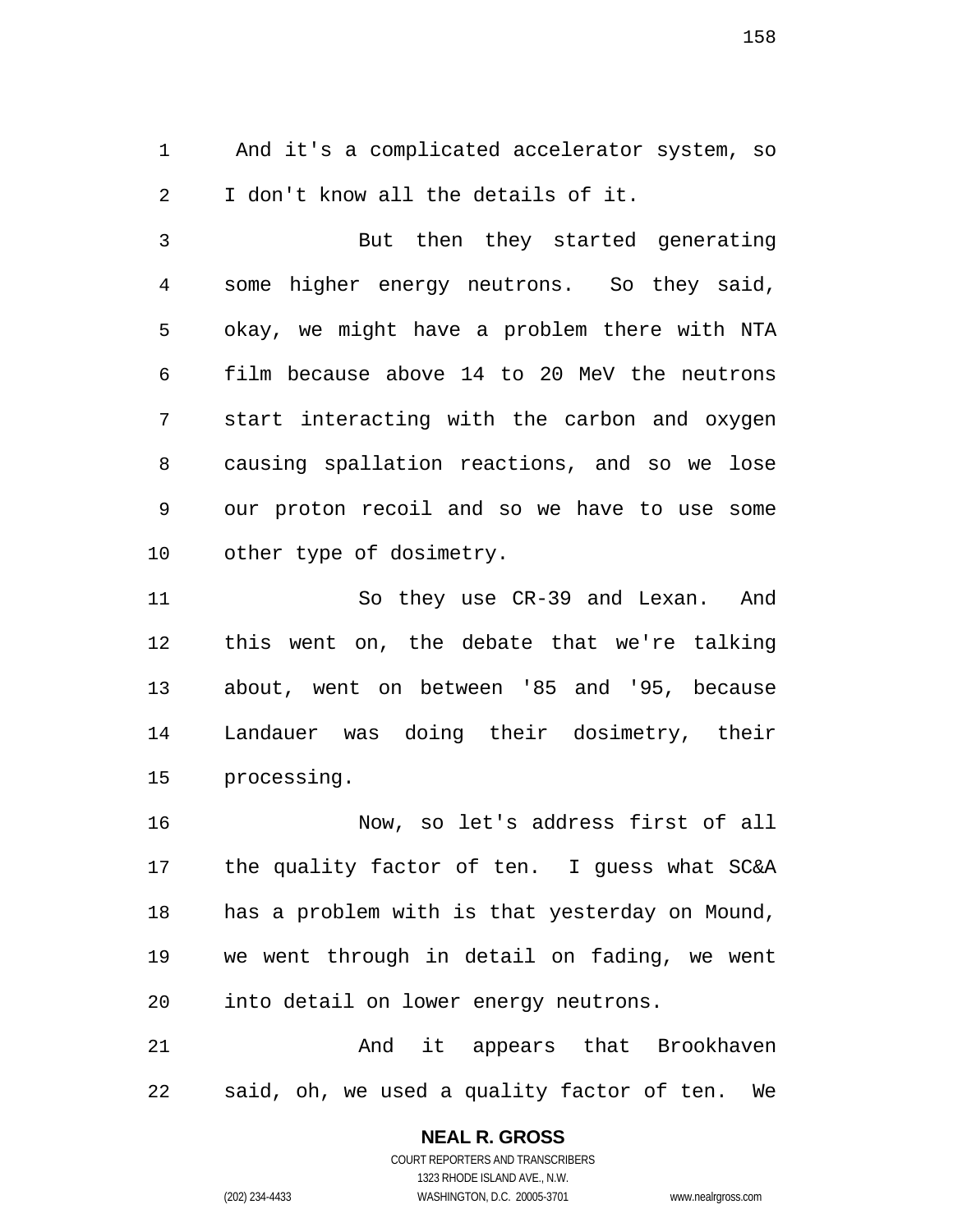used ten millirems per track recorded, millirems per prong.

And, you know, kind of cover everything. So we don't see that it is broken down in the TBD or the ER, to what, that this RBE ten was appropriate or ten millirems per track, quite covered.

8 And the only end result was that the bias and uncertainty table given at the end of TBD-0006, says use an uncertainty factor and a quality factor, which I indicated in table 2 on page 21 in my report, using a 13 bias of 1.35 and an uncertainty of 1.5.

And then it has some footnotes there about energy levels uncertainty. And so we don't feel that there's been a quantitative effort put into determining what a dose of record actually represents and what the quality factor covers and what the bias and uncertainty factor covers.

Now, I did do some analysis of the claims. As of about a year ago, we had five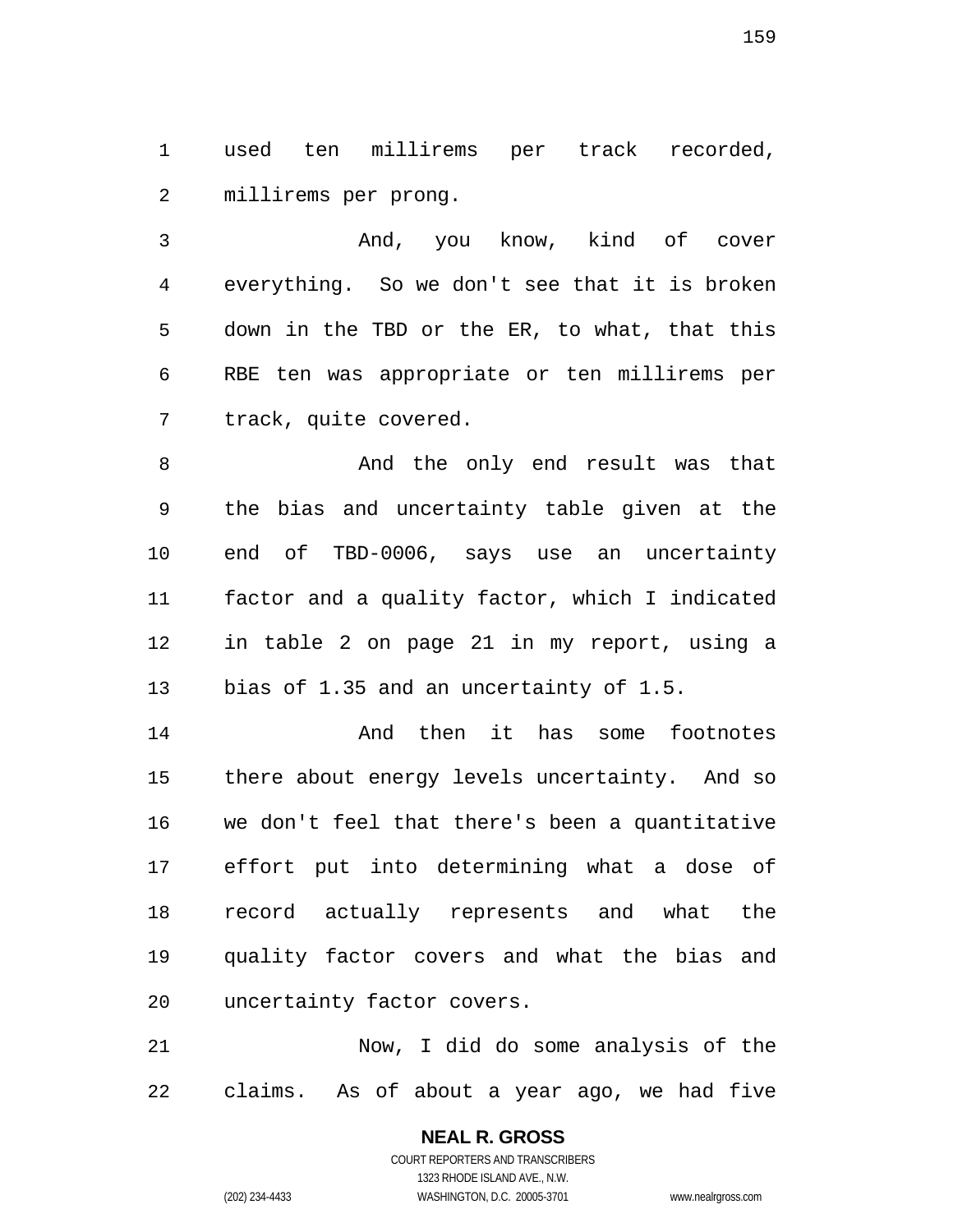claims that had neutron data on it, and the dose reconstructor only one time used these uncertainty factors and bias factors, in the dose.

They did do the ICRP conversion, as recommended, but not the others. Which is not the fault of this group, but I'm just saying that it's unclear that the dose reconstructor understands what's recommended in the TBD-0006 as far as that goes.

Now, the, so at lower energy and fading, you know, was not addressed really in the TBD or in the ER. Then the, and what calibration sources?

They did go to a two-week exchange cycle to decrease the amount of fading. But it's like we talked about Mound yesterday, what was the calibration?

Was that moderated neutrons or source, what was that, to use, so are we sufficiently covered for fading and lower energy neutrons that were missed by the NTA

#### **NEAL R. GROSS**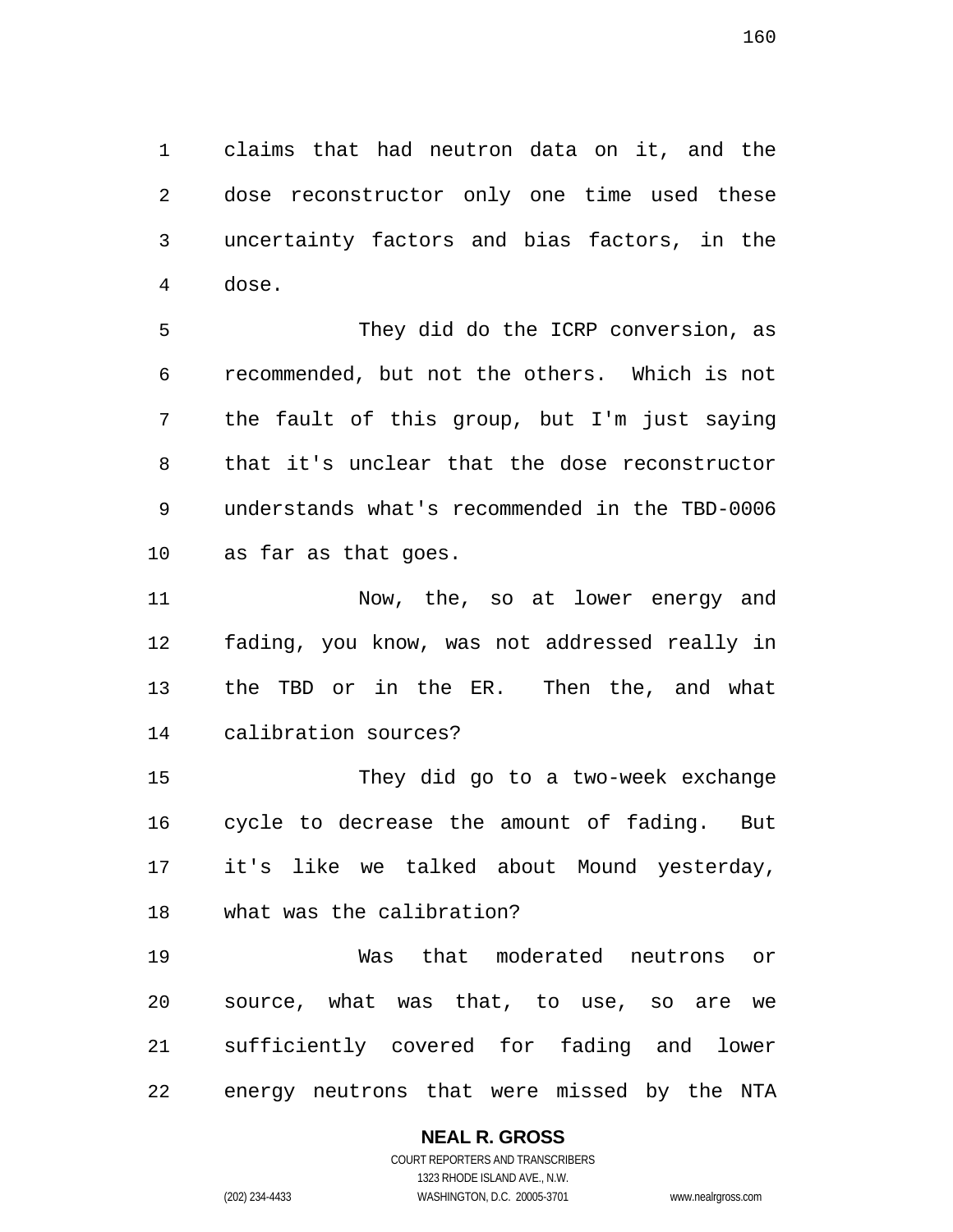film.

| 2              | At higher energy, I realized that              |
|----------------|------------------------------------------------|
| $\mathfrak{Z}$ | neutron dosimetry above 20 MeV is still an     |
| 4              | arc, it's still evolving somewhat. However,    |
| 5              | there was measurable amounts of neutrons above |
| 6              | the NTA film response on table 3 on page 24,   |
| 7              | lists some measurements that were made at the  |
| 8              | AGS accelerator in 1985.                       |
| 9              | And in red, and on the black and               |
| 10             | white copy, it's the lighter numbers. It       |
| 11             | shows the position around the working end, the |
| 12             | target end of the AGS and the mean neutron     |
| 13             | energy measure and the dose equivalent above   |
| 14             | or below certain energy thresholds.            |
| 15             | And we see that dose equivalent                |
| 16             | there, in the last column. The percent sign    |
| 17             | shouldn't be in there. No, the percent sign    |
| 18             | is correct.                                    |
| 19             | KeV and MeV, okay, what percent is             |
| 20             | above that KeV and how much, what percent is   |
| 21             | above that MeV. So we see that quite a few of  |
| 22             | the neutrons, it isn't a negligible amount of  |

**NEAL R. GROSS**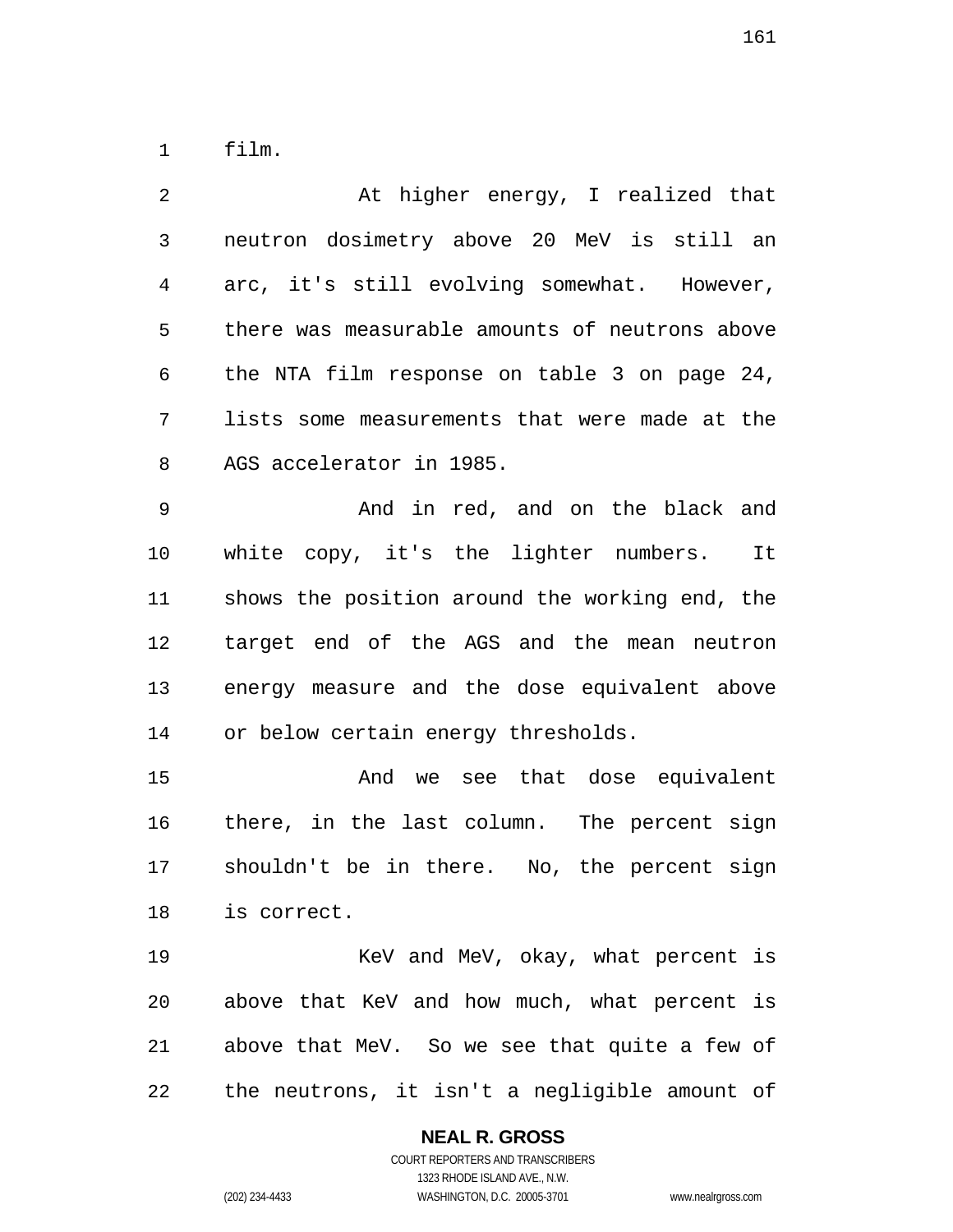dose equivalent.

Now, yesterday we were talking about a certain energy, it isn't very important. Well, that isn't the case in higher energy neutrons. As you get higher energy they become more effective at creating doses. And so we see that the dose equivalent, above 115 MeV, is greater than ten percent position one and so on and so forth. And so it is important, a significant amount of dose at a high energy accelerator at Brookhaven, is due to higher energy neutrons. And so is it something? Maybe ten percent of the dose equivalent is -- say that that's covered by our quality factor or uncertainty factor. 18 And so I went through the text here and explained something, but the main gist is that we do have a substantial amount of dose above the NTA sensitivity.

22 And so this is what prompted these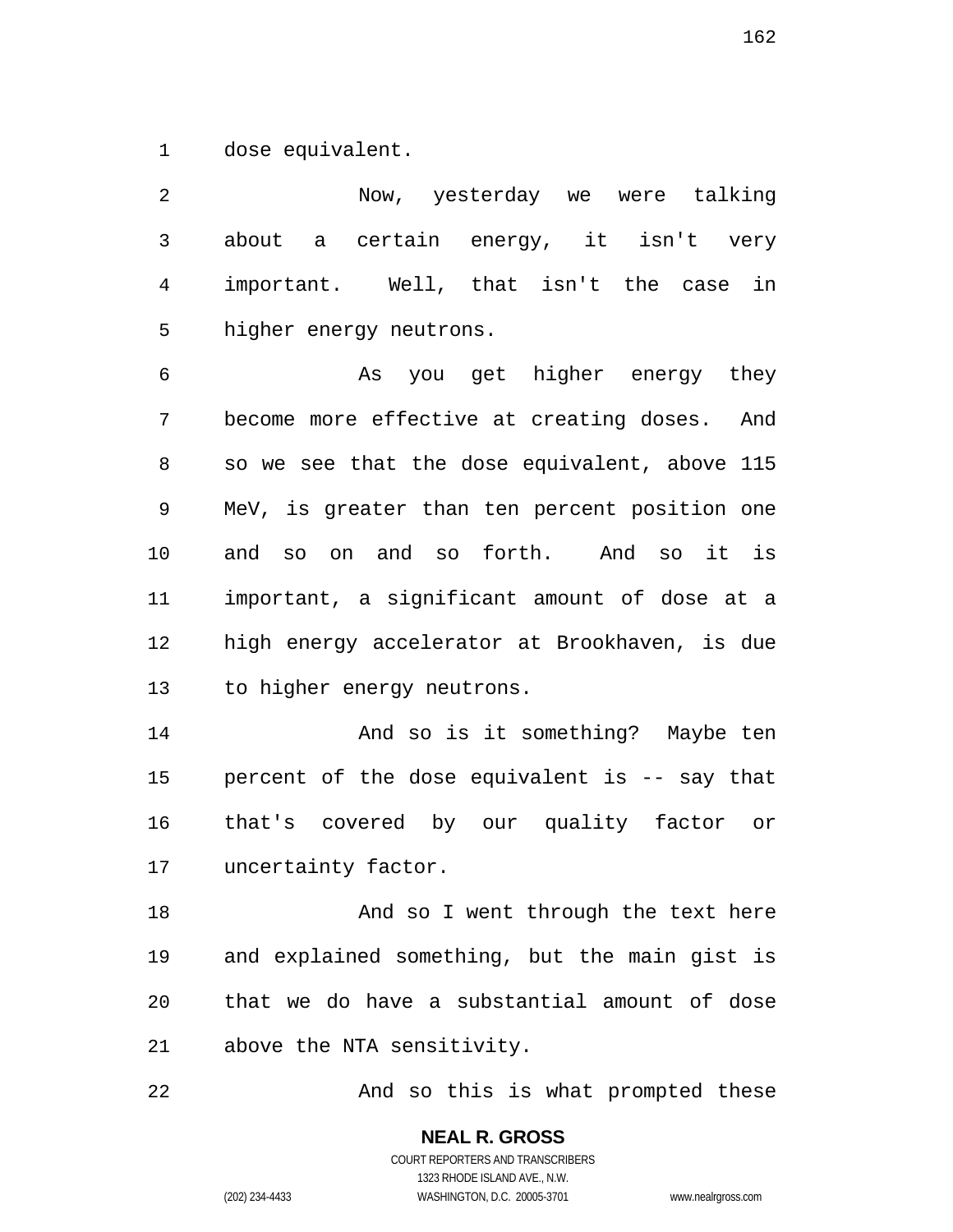examples. What I did is went back and pulled out some of the documents on Brookhaven and the exchange of memos that went back and forth between the people, the health physicists and such that were concerned about this, between each other and Landauer, and apparently they did some experiments.

8 They call them runs. In these examples that they tried to measure and compare the NTA -- because the question was, at that time, should we use NTA response?

Should we use the CR-39 response? Should we use a Lexan response? Or some combination thereof? So that's what they were working through.

And unfortunately there is no one detector that works good for high energy neutrons, and so they use different combinations.

And the problem is they didn't get matching results. One, they send the dosimeters, the exposed dosimeters to Landauer

#### **NEAL R. GROSS**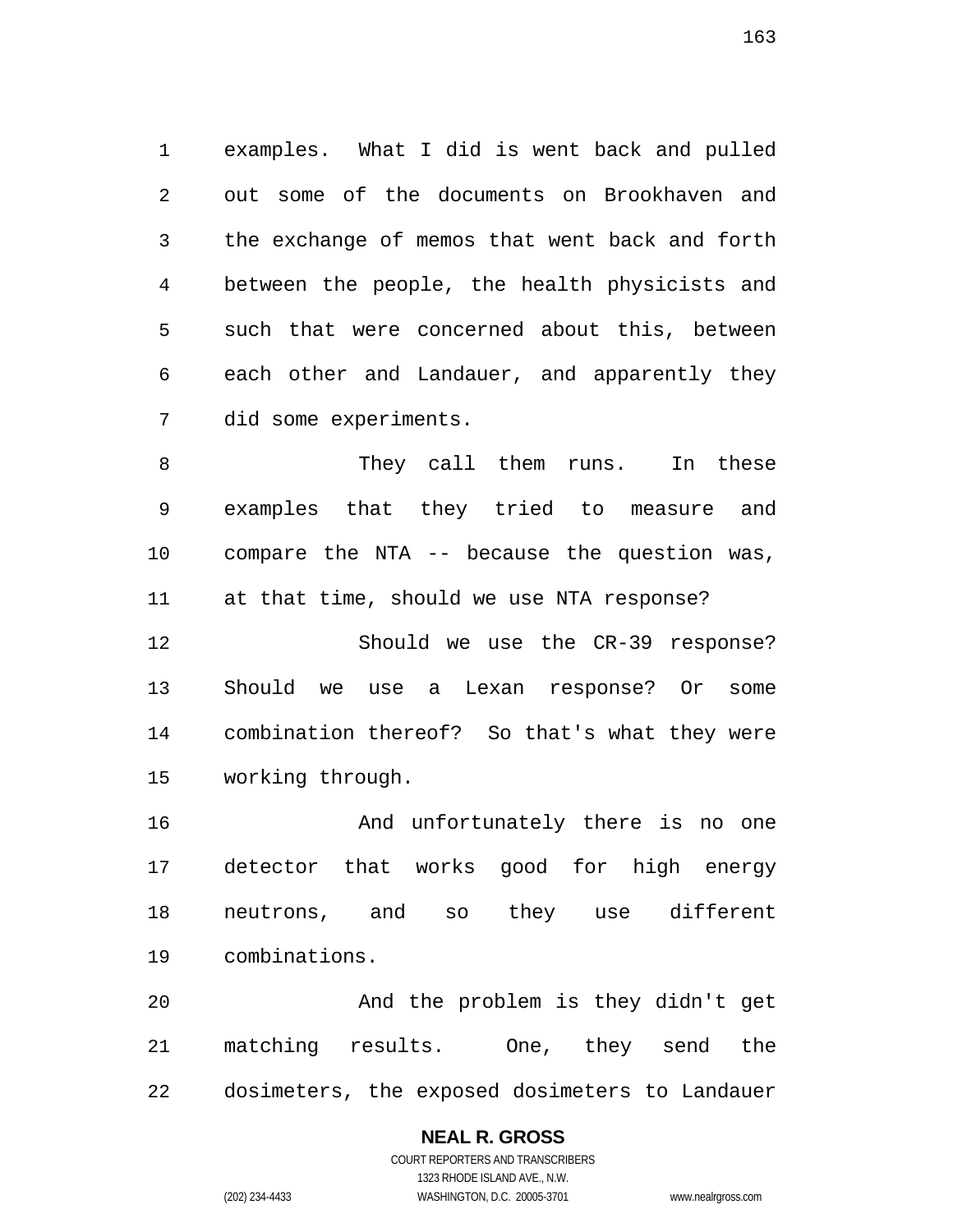and they get data back that read high doses for people that were on vacation.

And then they get low doses for somebody that was working in an experimental area. And they couldn't get Landauer to respond to this problem.

And so this brings up an accuracy of neutron dosimetry that is documented for '86, through '95. Now perhaps there was problems before, perhaps there were problems afterwards.

Like I said, a lot of this might have went away when they started using mainly ion, heavy ion acceleration, but you still had your 200 MeV proton accelerator.

And so, I won't go through all these examples. I list them on Page 25 through 28, and then I summarize them in the spreadsheet in the back in Appendix D, that lists, no, that's Appendix C.

In Appendix C, list kind of a time line of what dosimetry would give you where

> **NEAL R. GROSS**  COURT REPORTERS AND TRANSCRIBERS 1323 RHODE ISLAND AVE., N.W. (202) 234-4433 WASHINGTON, D.C. 20005-3701 www.nealrgross.com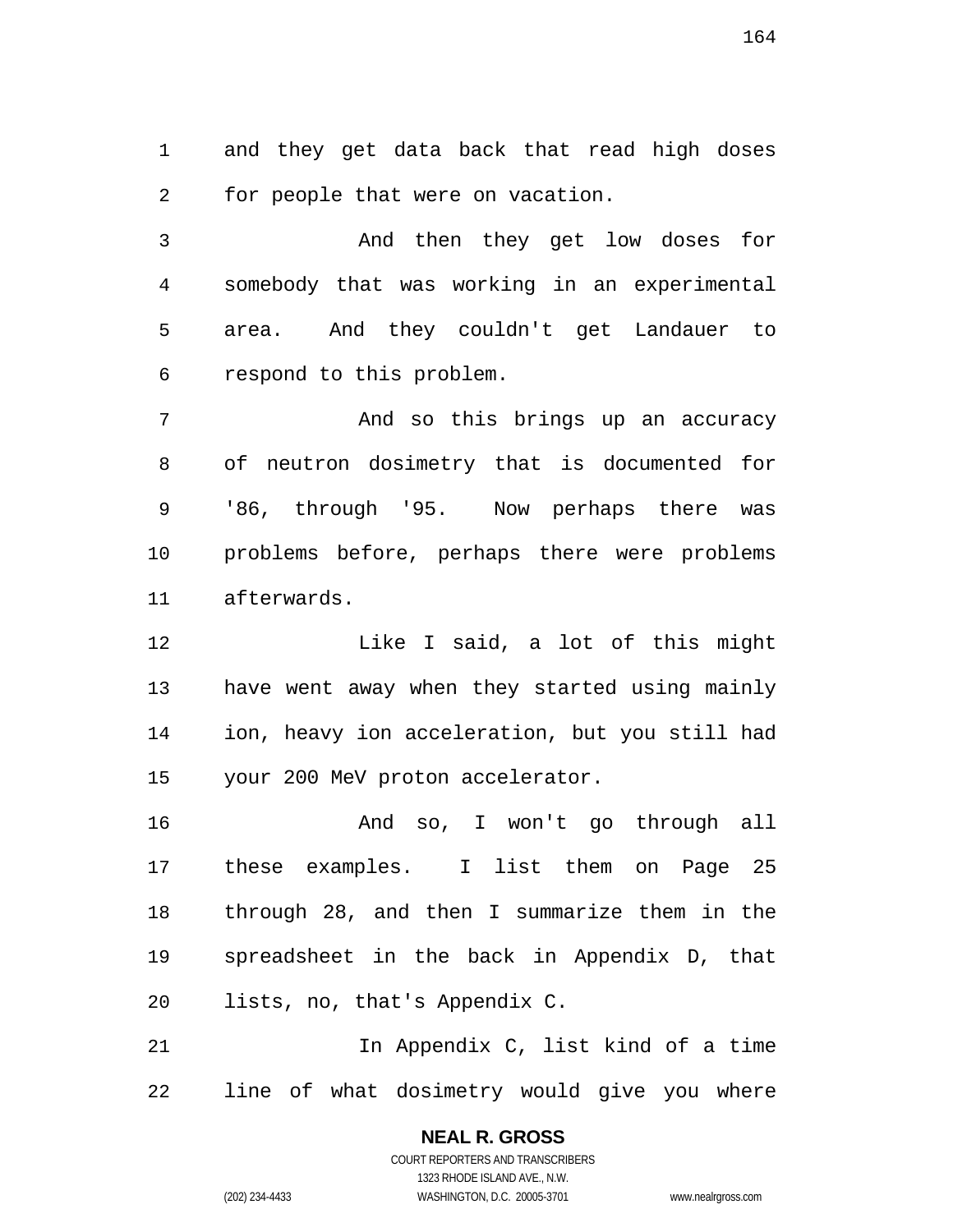and some of the problems that exist. And those example numbers are explained in here, and then I gave the reference number, so you can look up and see what the dialogue was. And so, at this point, SC&A does not find that the neutron dosimetry at BNL has been quantitatively investigated to be

accurate.

It may be, but it has not been worked on like the Mound was or Rocky Flats was to show it was.

**And that the high energy neutron** issue is still somewhat open. I don't see that these problems were resolved. Maybe they were, but I couldn't find documentation that they were.

CHAIR BEACH: Okay, thank you. Any questions for Ron or any additional information?

MR. CALHOUN: Unless anybody on the phone has any comments on that, maybe we can just add a little bit more detail.

# **NEAL R. GROSS**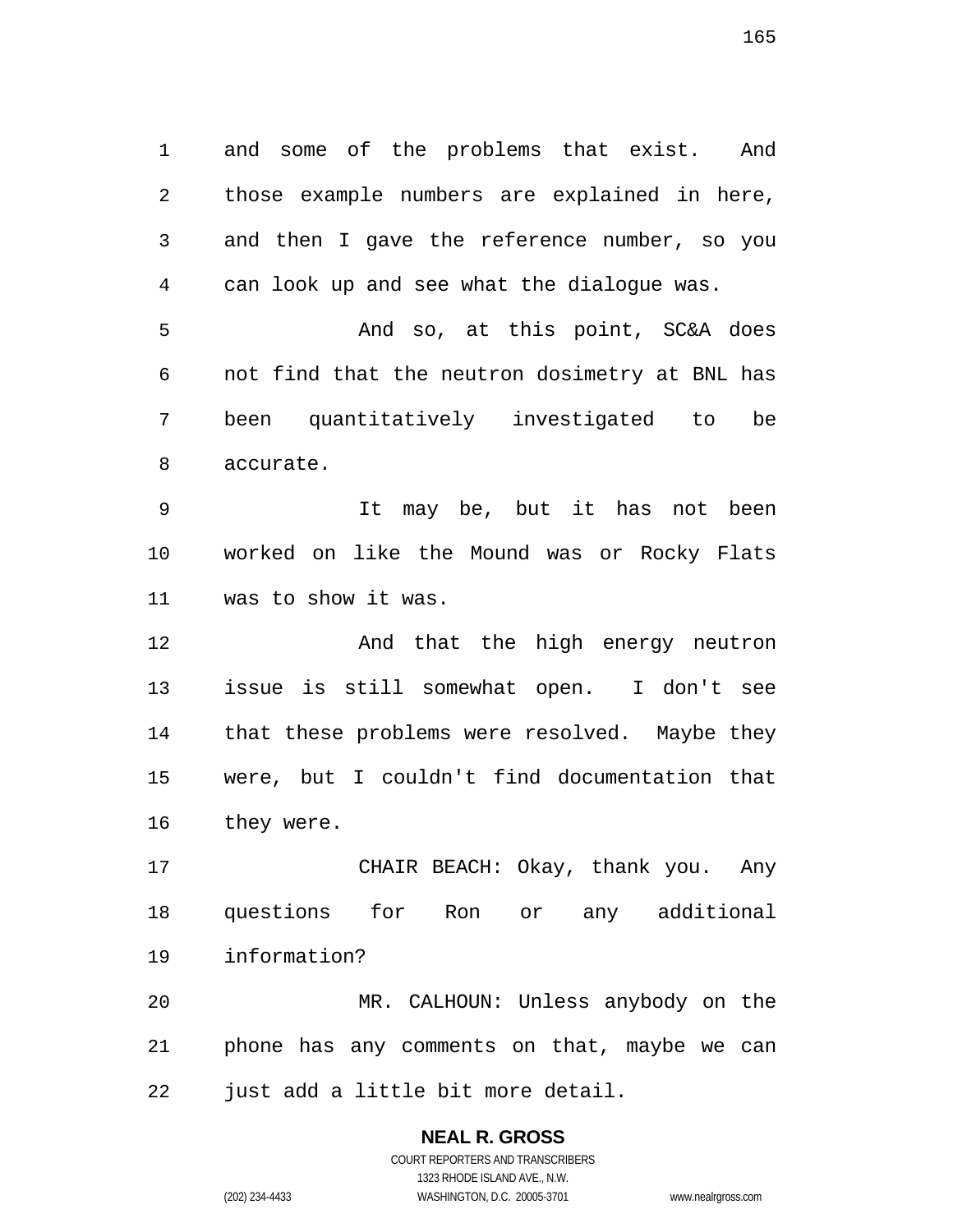DR. MAURO: Ron, I have one question. Most of your discussion went toward the interpretation of the results of the neutron dosimetry that came back from Landauer and what it really meant. What about the coverage? I missed, I was out of the room when you started the discussion.

Is there any areas where you felt that people were not monitored for neutrons when they should have or is there good evidence that people were, in fact, badged, that should have been badged?

DR. BUCHANAN: From the information I've looked at and the type of accelerators these were and having worked with accelerators, I did not find indication that badging was a problem, as far as should they be badged?

There wasn't, seemed to be an oversight or lack of badging, it's mainly the persons that were badged were they, was the dose of record quite what they were exposed

#### **NEAL R. GROSS**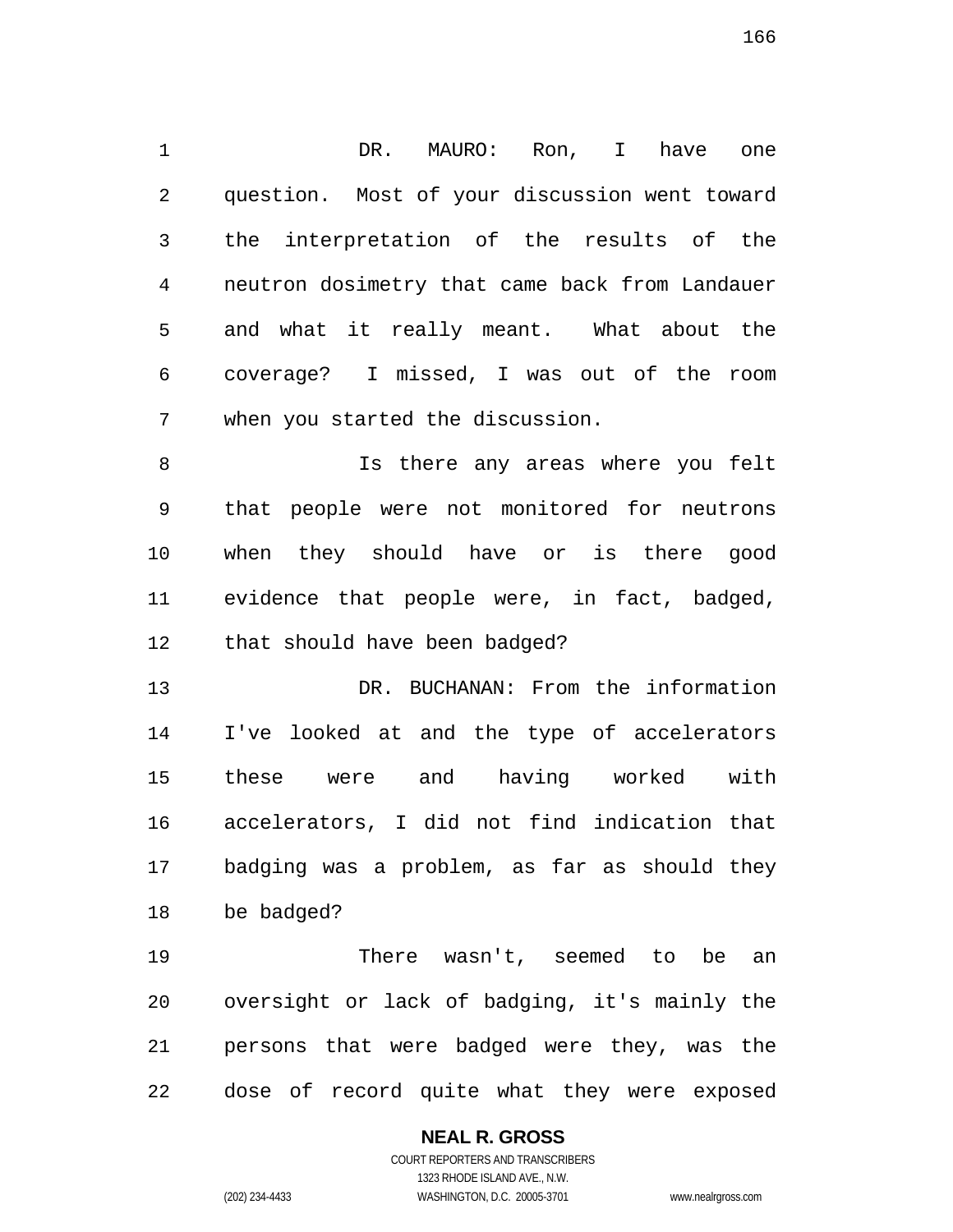to?

And can we resurrect a realistic dose from that. MEMBER ROESSLER: I have a question as to the extent of this. How many buildings or facilities at BNL was this actually, was there actually a need to monitor neutrons? It's kind of different. I'm wondering if there's a subset of the various operations there that where this is applicable. Because it's not like contamination where you have to worry about workers going from one facility to another. I mean this is just production of neutrons and anybody who's in the building has a potential for exposure. But you wouldn't then, in another building where it's not a problem. So I don't know, you know, the, I don't know the facility well enough to know how many places this would be a potential problem.

DR. BUCHANAN: Well, I think that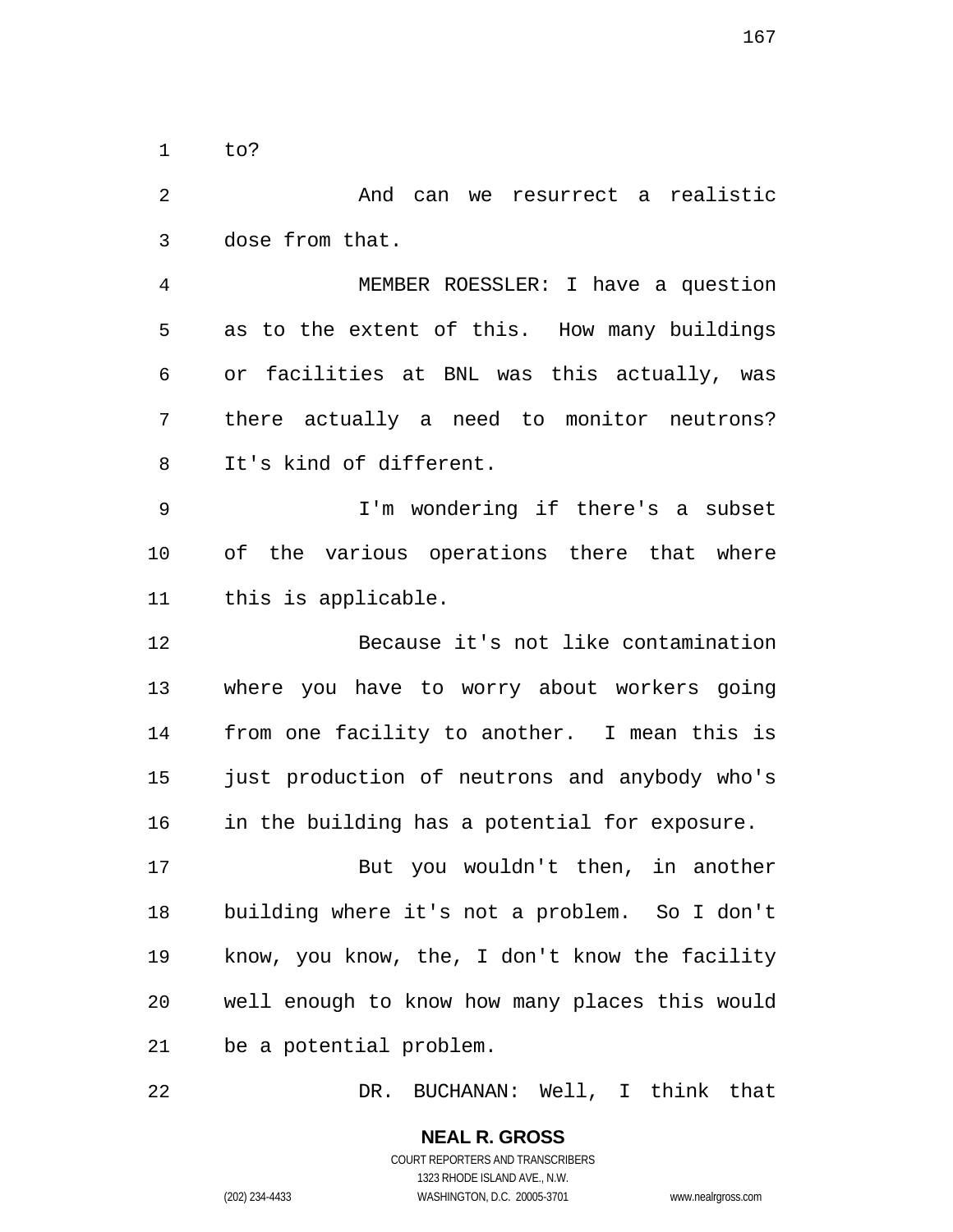TBD-0002, does outline some of this, facilities and what radiation was present there. But, just briefly, for the time period we're talking about, that you would have the lower energy neutrons, perhaps at the high flux reactor which would be operators, experimenters and maintenance people and stuff there.

You, at the accelerators, the accelerator is a complicated layout, okay. You have a, it's a fenced in area and so you'd have anybody working in the, that went into that area, would be subject to neutrons.

Either working around the experimental area, around the accelerator or from sky shine, from reflected neutrons back. So you'd have some environmental neutrons sort of sneak in that area.

And so you would have a -- and Brookhaven is known for, their main thing is the accelerator and so you would have a substantial, I wouldn't say a lot of people,

**NEAL R. GROSS**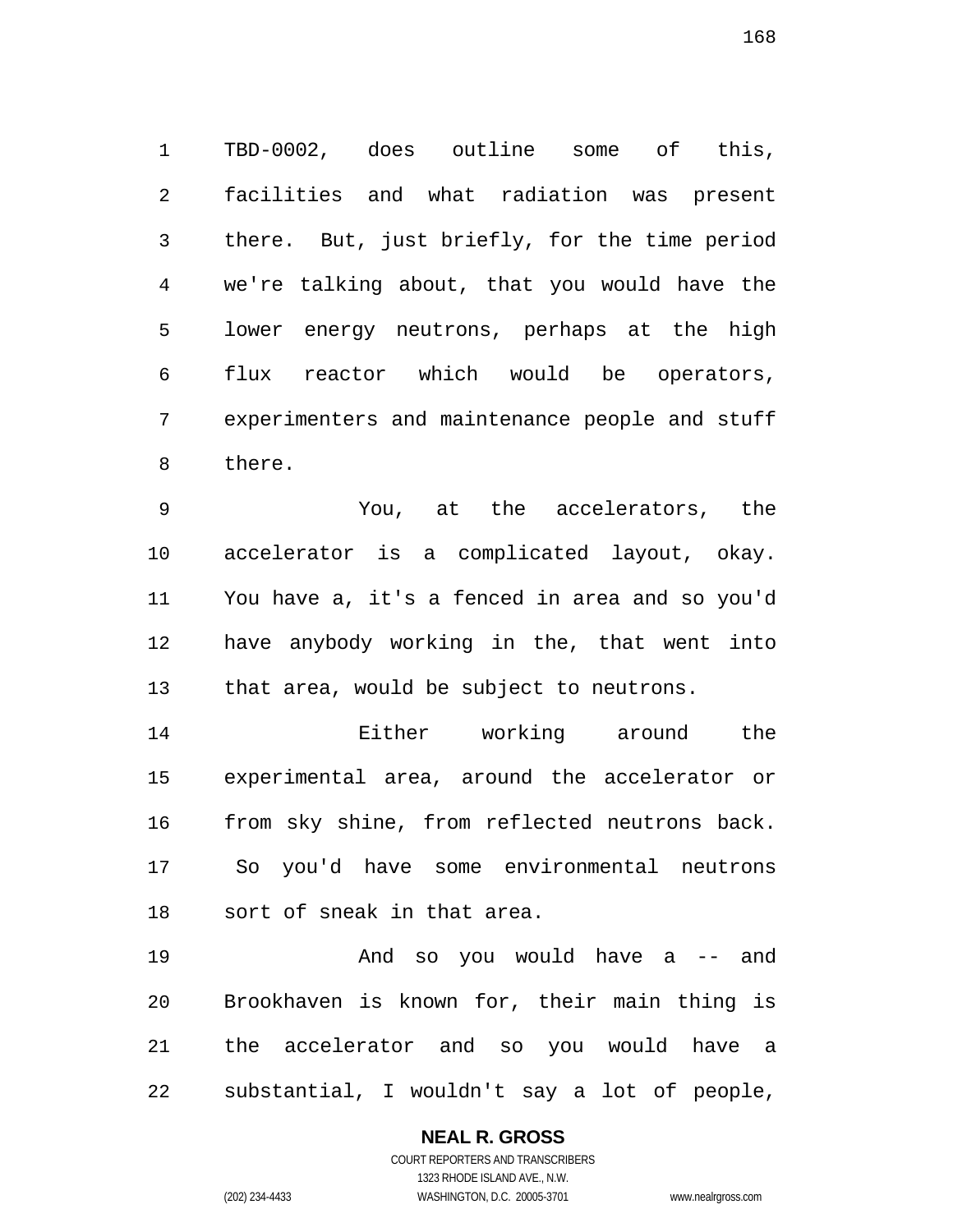but you'd have a fair number, percentage of the workforce that would be in that area on a daily basis.

Because you had Van de Graaff accelerators. You had linear accelerators. You had circular accelerators. And so it wouldn't be just a small group by itself in one building. It encompasses a large area.

Now, I mean, the percent, the number of workers, I don't know. But it's something that would need to be badged, and the people that went in there, I'd have to verify it, but I believe they were badged with neutron badges if they went into the accelerator area.

MEMBER ROESSLER: So I think you're saying it was a subset?

18 DR. BUCHANAN: Of the total population, yes. Yes, and people, and there was chemical and other research going on, that wouldn't be subjected.

Only if you went into the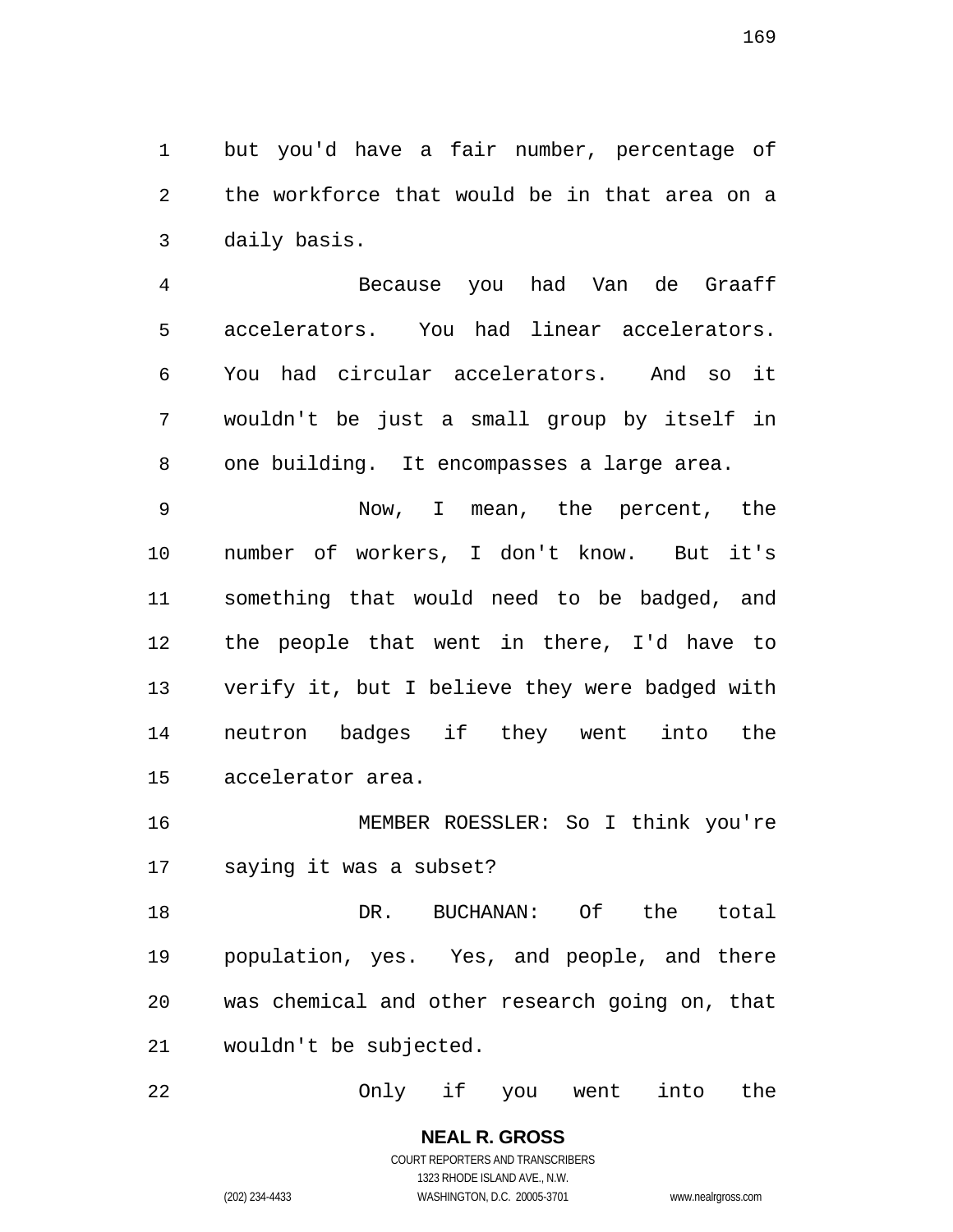accelerator or reactor area, would you require a neutron badge or maybe the calibration facility.

MEMBER ROESSLER: Then my second question is it seems like you looked into a lot of this, but you still have a lot of questions about, you know, the things that didn't match the people who worked in the facility apparently had low numbers and people on vacation didn't.

It seems there are a lot of questions there and I think it would be valid to, again, interview people who currently maybe even work there or who worked there during that time.

And I see a name in here, in the report here that, it just seems you could explore a little further to get their answers to some of these questions.

DR. BUCHANAN: Yes, that's a possibility.

MR. FITZGERALD: During the Site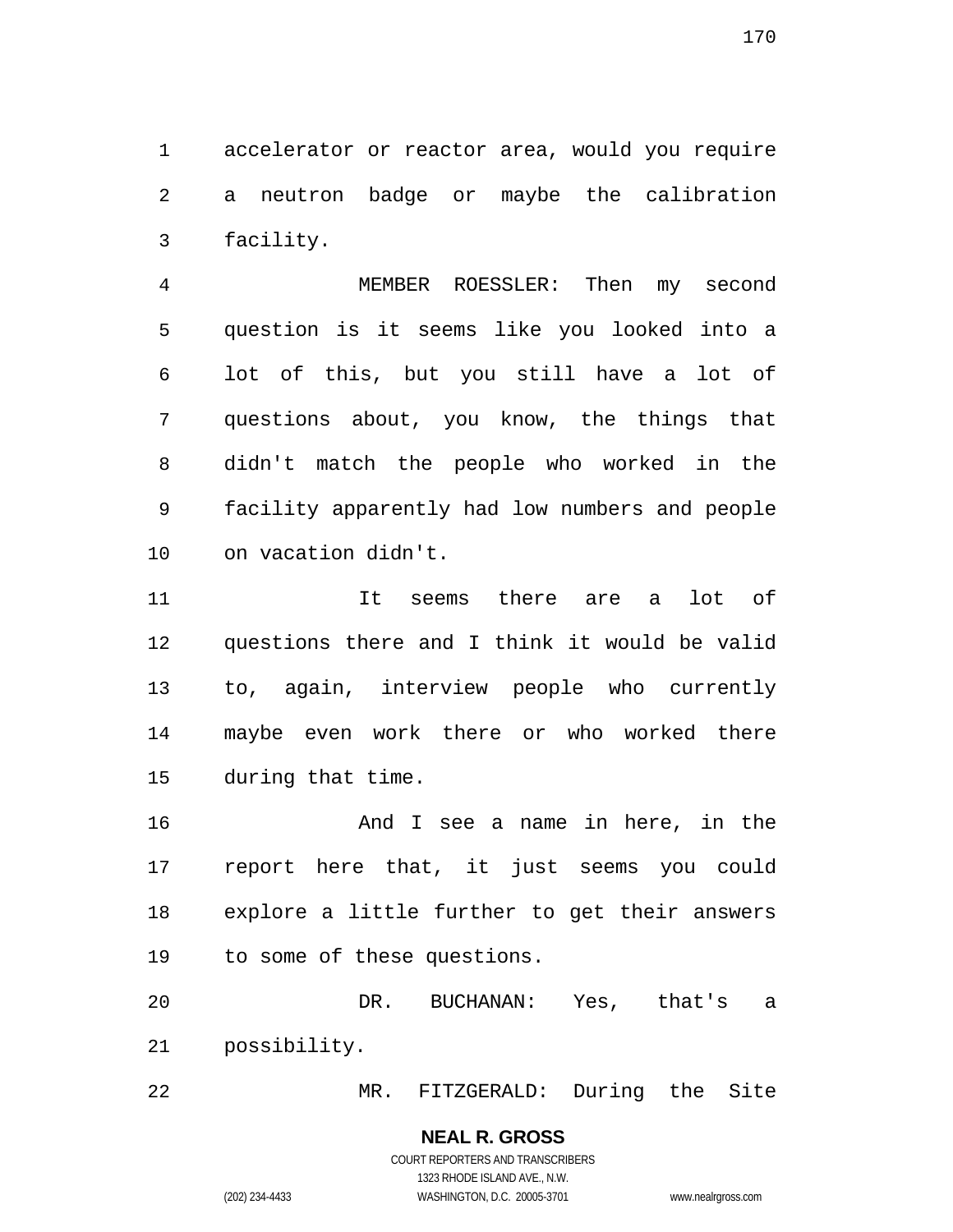Profile we did interview people that were associated with that debate, you know, that were named in some of these memos.

The problem is they acknowledge that there was a problem and they were going back and forth. And what we're trying to find is what was the resolution.

8 And what did you finally get to? And that's where it got a little fuzzy, because I think they were converting to, you know, to final dosimetry.

**And I** get the sense that no one really had a fix on what happened to that debate. They were aware of it, they were a part of it, in some cases, but there was nobody that could tell us what the heck the resolution was.

18 And we looked for some paper on that, too, but again it was sort of, you know, we had the issue, we had the correspondence, we couldn't find the closure on it, which was troubling.

#### **NEAL R. GROSS**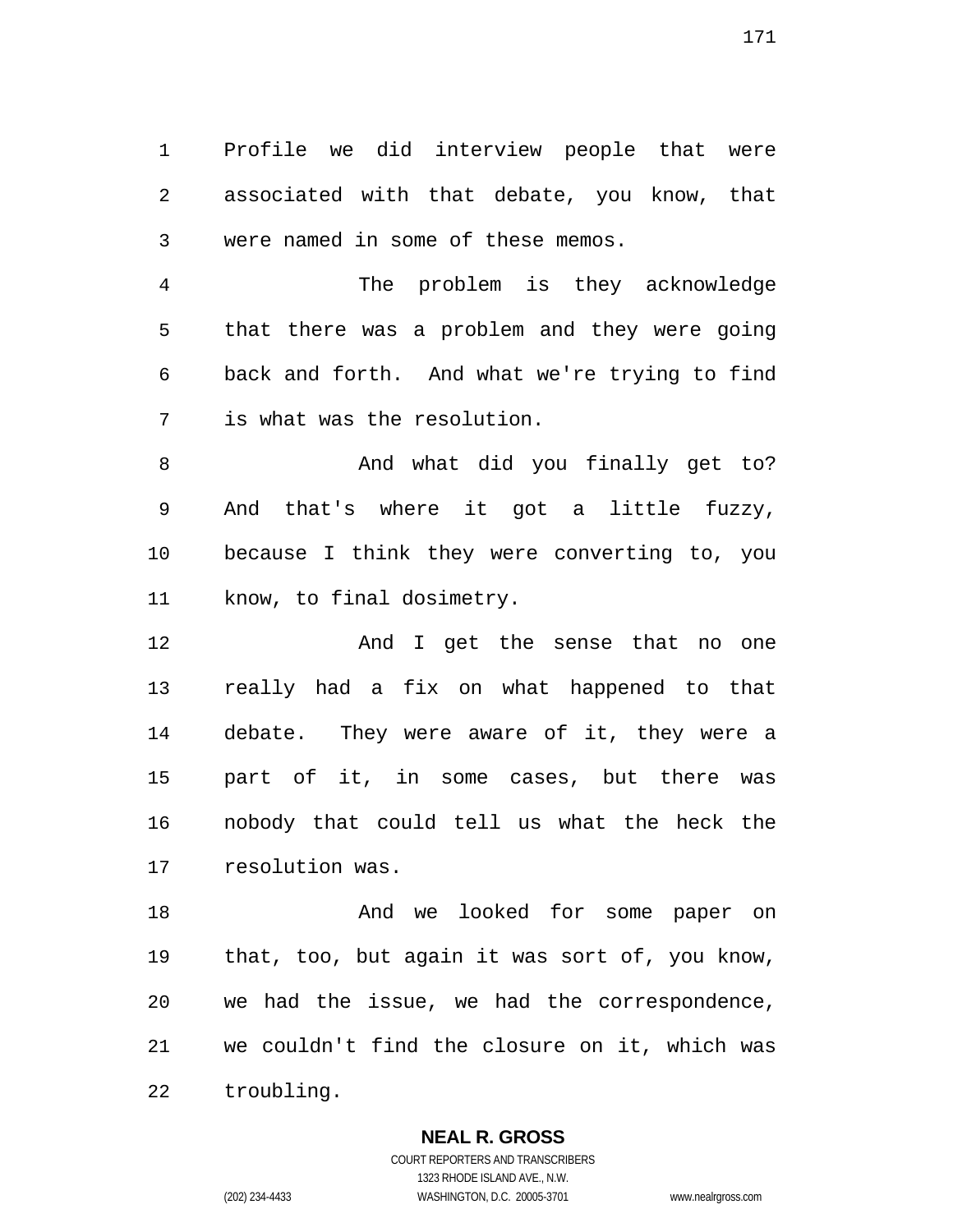And we actually did interview several of the people that are named there and we couldn't get a good, clean answer on it. MEMBER ROESSLER: And are those interviews on the record? MR. FITZGERALD: Yes. MEMBER ROESSLER: Because then I just need to look at it. MEMBER MUNN: That was a period in time, though, when the whole complex was wringing their hands about which way to go. This wasn't a Brookhaven issue, necessarily, except that as a national laboratory, the personnel there would have just naturally felt that it was their responsibility to work this out, one way or another. So the debate might have been hotter. MR. FITZGERALD: Yes, and the sense we got looking at the correspondence was the frustration on the part of the research staff.

#### **NEAL R. GROSS**

COURT REPORTERS AND TRANSCRIBERS 1323 RHODE ISLAND AVE., N.W. (202) 234-4433 WASHINGTON, D.C. 20005-3701 www.nealrgross.com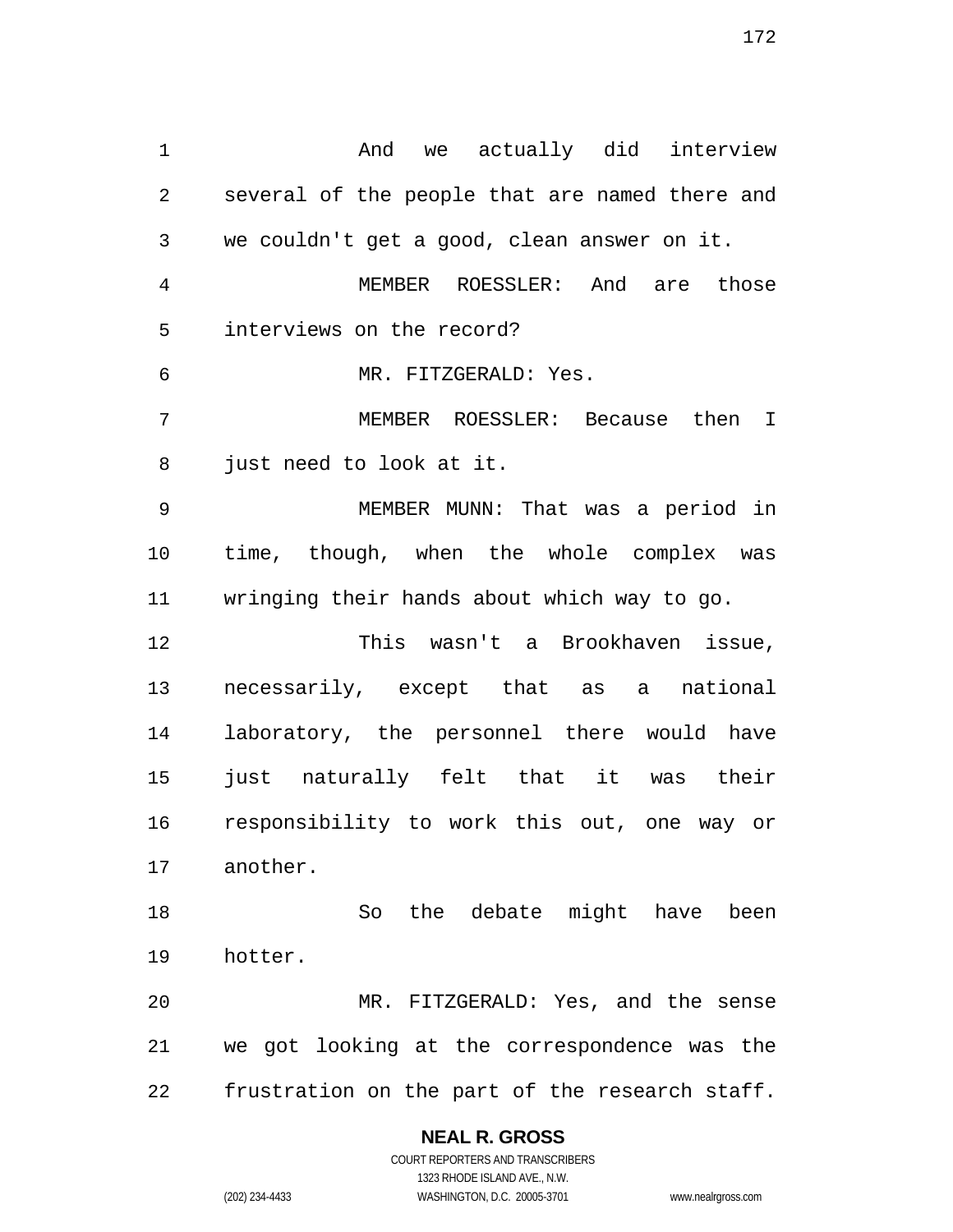The very, fairly renowned HPs who were dissatisfied with the vendor, because they kept getting, you know, getting the answers back that they knew weren't appropriate. And so they were going back and forth and trying to get them to be responsive. Even talking about bringing it back inside the lab, as opposed to outsourcing. So there was just that kind of a problem, as well. 11 MEMBER MUNN: Which might have been a better thing, had it happened. 13 DR. MAURO: Is there any benefit to interviewing Landauer people involved? MR. FITZGERALD: Well, I think, you know, again, you know, with a Site Profile you go as far as you can go and then sort of, you know, just put the issue up and tee it up. Now we're in a focused review, we

have two issues, one of which is this. I think we have a better mandate to bore in and focus in on the issue from an SEC standpoint.

**NEAL R. GROSS**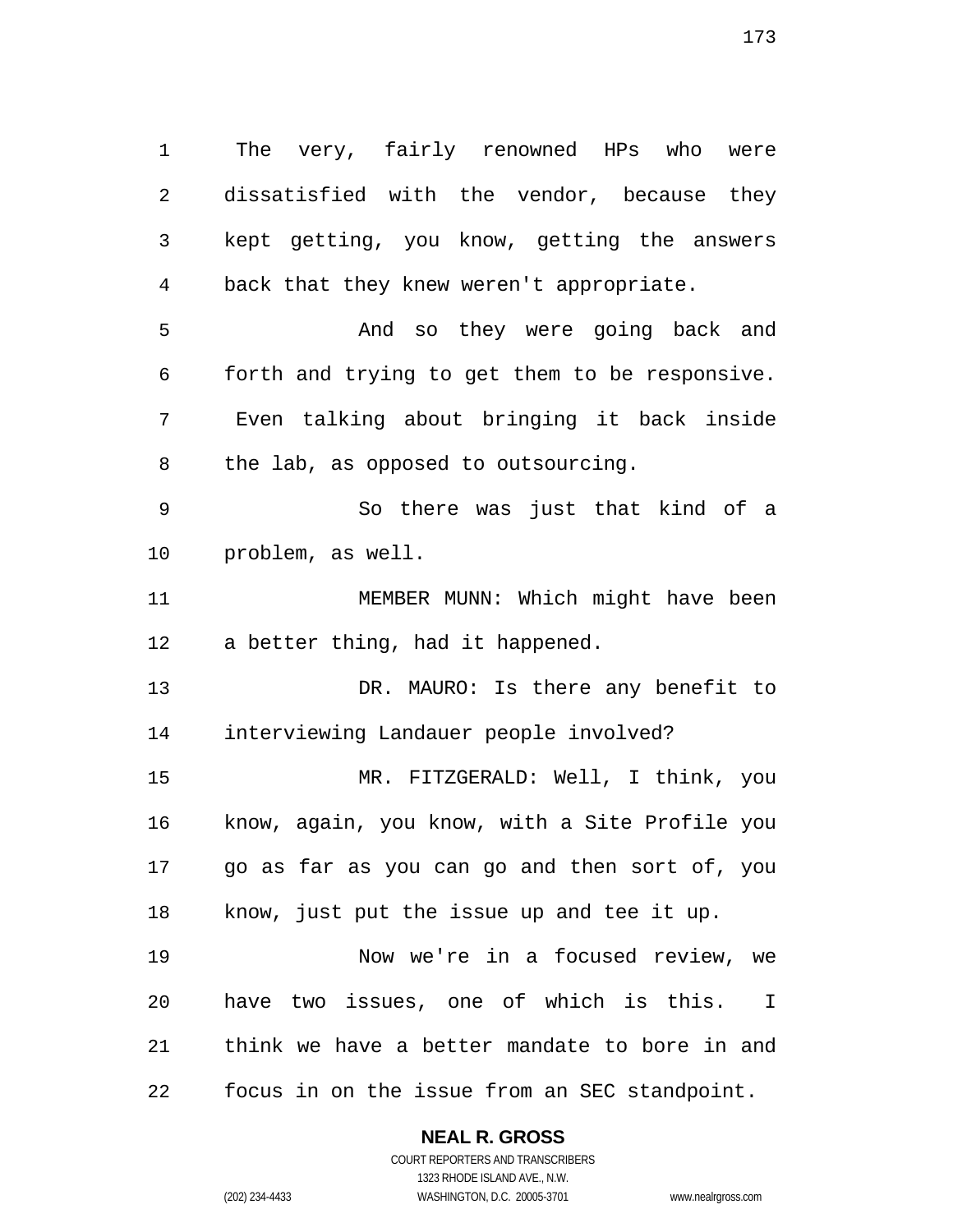So, I think it would be appropriate to follow up, much like what Gen was saying, and try to find more people and make it a full investigation of that particular issue, which we didn't, you know, in the Site Profile we did not do. We characterized it as a potential question or issue, and left it at that. DR. BUCHANAN: I think that the introduction of TLDs in '96, kind of, everybody kind of fought this back and forth for ten or 11 years, and then it got kind of dropped when TLDs were introduced in '96. They had gained some experience on

And so it was just kind of left there, I think.

the neutron dosimetry and moved on from there.

18 From the documents I've received, Landauer wasn't responsive. They went back and forth, no resolution and they moved on to the next thing.

22 And so that's a point that we are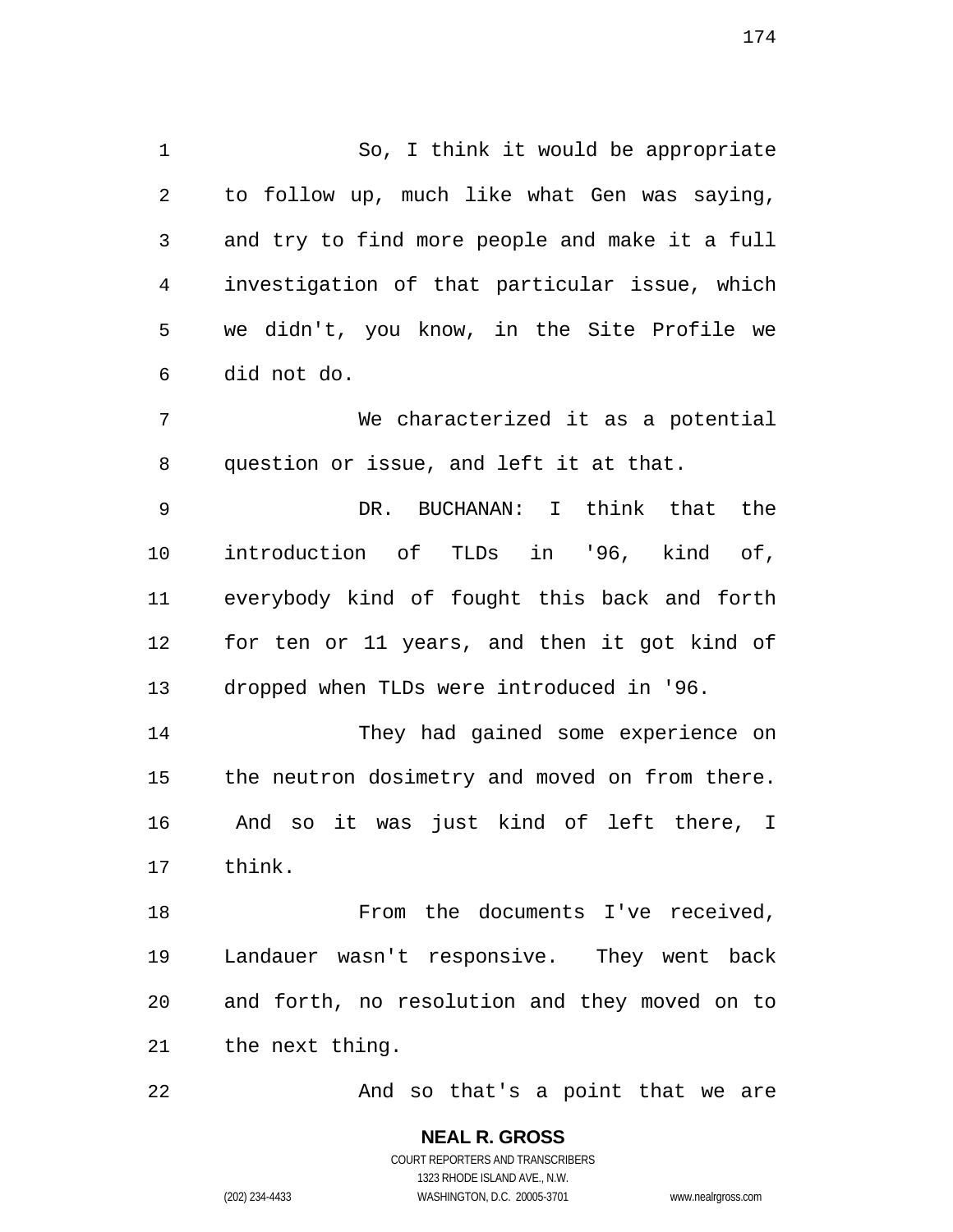at.

| $\overline{2}$ | MEMBER ANDERSON: The question is               |
|----------------|------------------------------------------------|
| 3              | are those valid records and results during     |
| 4              | that ten year period? When they moved on to a  |
| 5              | new measurement technique, there was no reason |
| 6              | for them to pursue further trying to figure    |
| 7              | out what happened. It was already too late.    |
| 8              | DR. BUCHANAN: And as a DR question             |
| 9              | is what do we do with the data that is         |
| 10             | Is it useful? Can<br>recorded?<br>make<br>we   |
| 11             | corrections for it?                            |
| 12             | If not, is that an SEC issue?                  |
| 13             | MEMBER ANDERSON: Is the anticipated            |
| 14             | exposure enough that it would be a significant |
| 15             | contributor in some individual cases?          |
| 16             | DR. BUCHANAN: Yes.                             |
| 17             | MEMBER ANDERSON:<br>I mean<br>it's<br>an       |
| 18             | interesting scientific issue, but if the       |
| 19             | exposures were --                              |
| 20             | MEMBER ROESSLER: Well, and we face             |
| 21             | that all the time. I think we have to          |
| 22             | recognize it and grab onto that too. Was the   |

## **NEAL R. GROSS**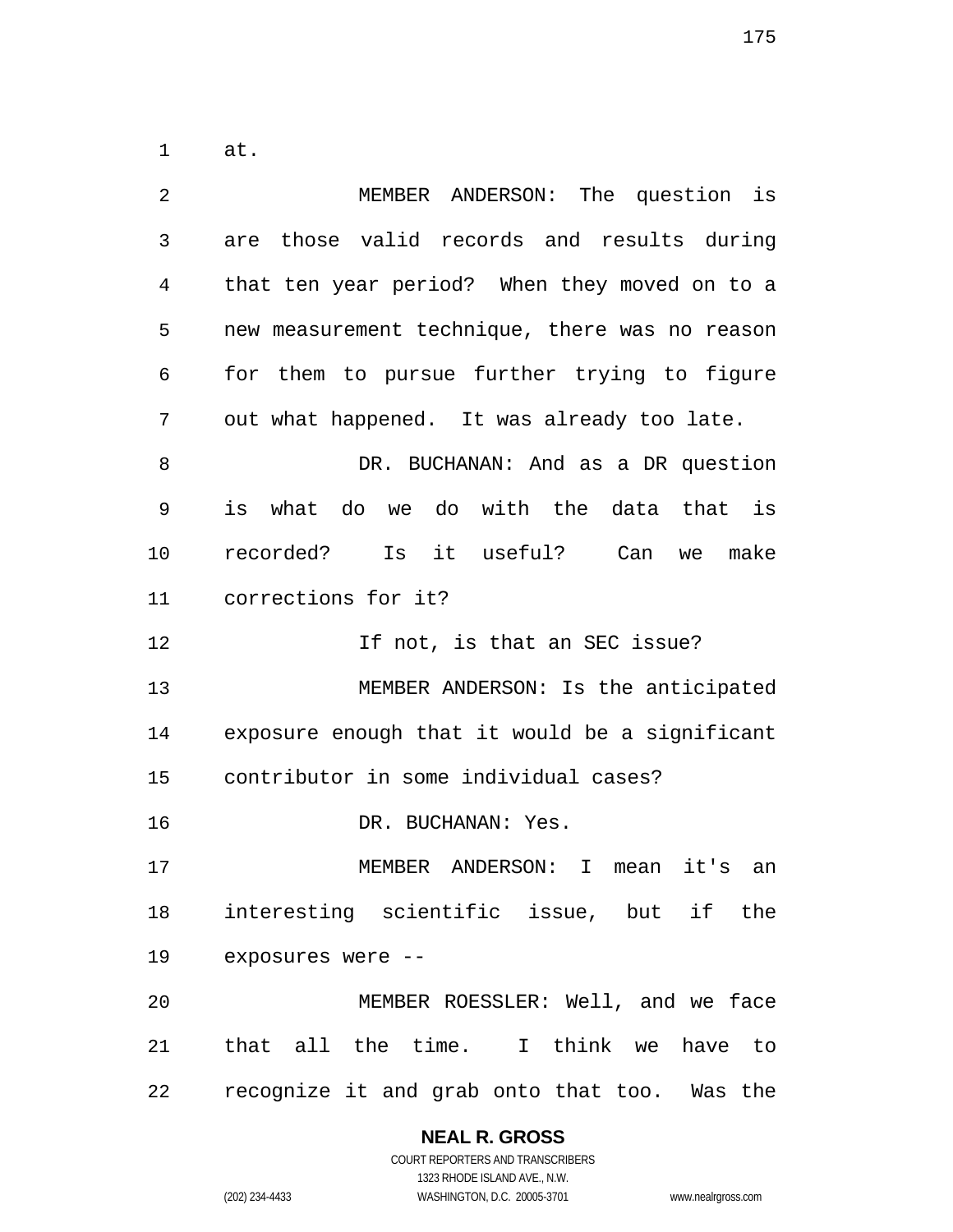exposure significant that we were willing to pursue it?

MEMBER MUNN: The feeling at the time, as I recall it, is that quality factor of ten ought to cover any shortcoming in the measurement techniques.

And I was hearing Ron saying he didn't think that was so in a couple of cases that he was looking at, at the table.

10 DR. BUCHANAN: Well, yes, because, to expand on that a little bit, I don't know if it's so, you know, whether it would cover it all. But the problem is even if you use a quality factor of ten, if you're missing neutrons registering on the film, either at low energy or high energy, no quality factor is going to compensate for that.

18 And when you look at the chart I put in there, the percent of dose equivalent above the 20 MeV is substantial. At some of the locations the actual measure, I mean in this case we do have some field measurements.

### **NEAL R. GROSS**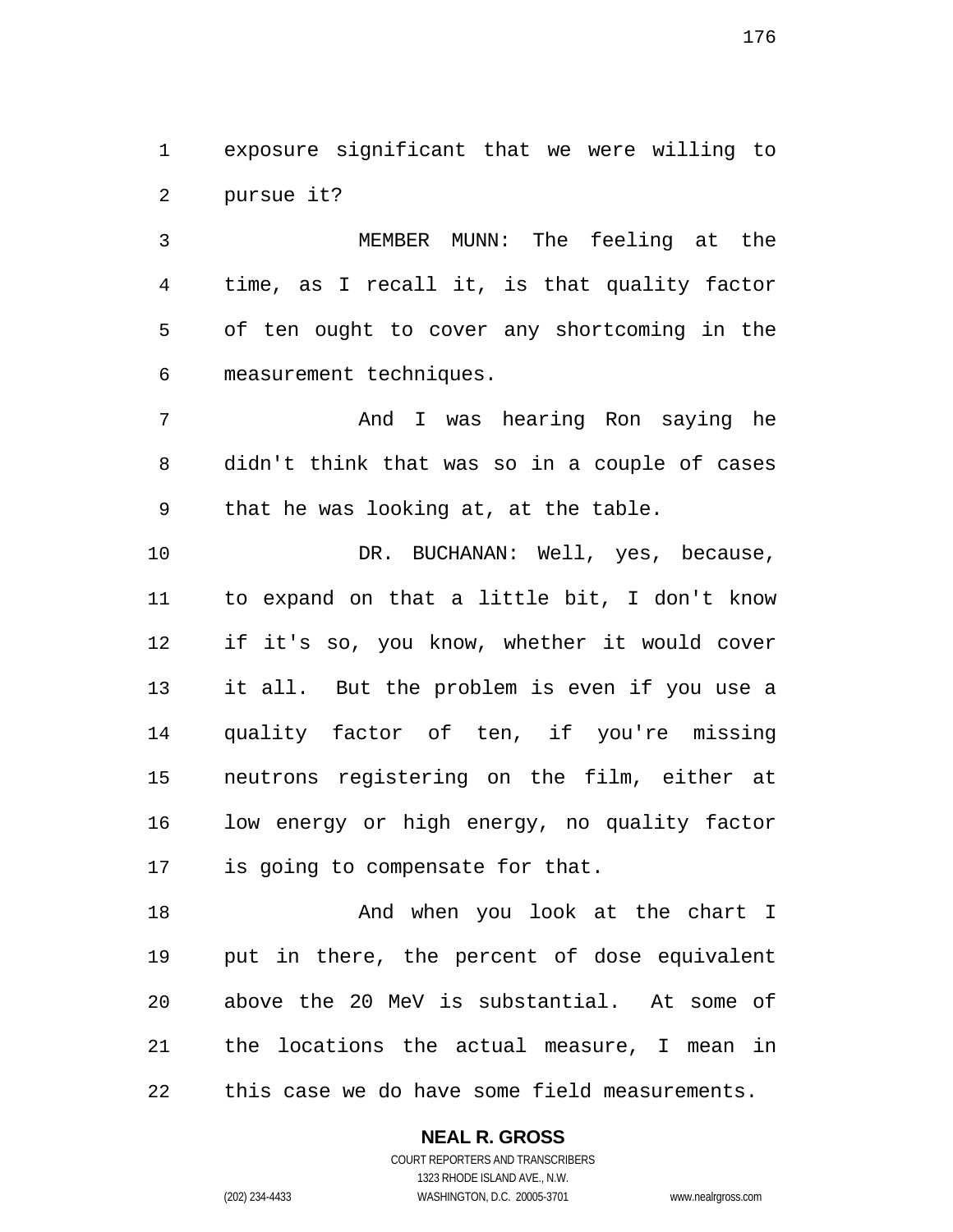DR. MAURO: For the actual dose reconstructions that were performed, where neutron dosimetry was estimated, using the NTA film, given all of its limitations, was the contribution to the dose experienced by the worker dominated by neutron exposure?

So to answer the question that Henry just asked, is, you know, are we seeing neutron exposures, even though they're flawed, might be flawed, are they important, from the ones we looked at.

MEMBER MUNN: It would seem unlikely that they would be the driving factor, in view of the fact that it only is applicable when the machine is up and running.

It's not up that much. Once you hit the switch then neutrons are no longer an issue.

DR. BUCHANAN: Now, I did look at that and the number claimed at neutron dose reconstruction was limited, okay. And the, and I have it somewhere in here, but I won't

# **NEAL R. GROSS**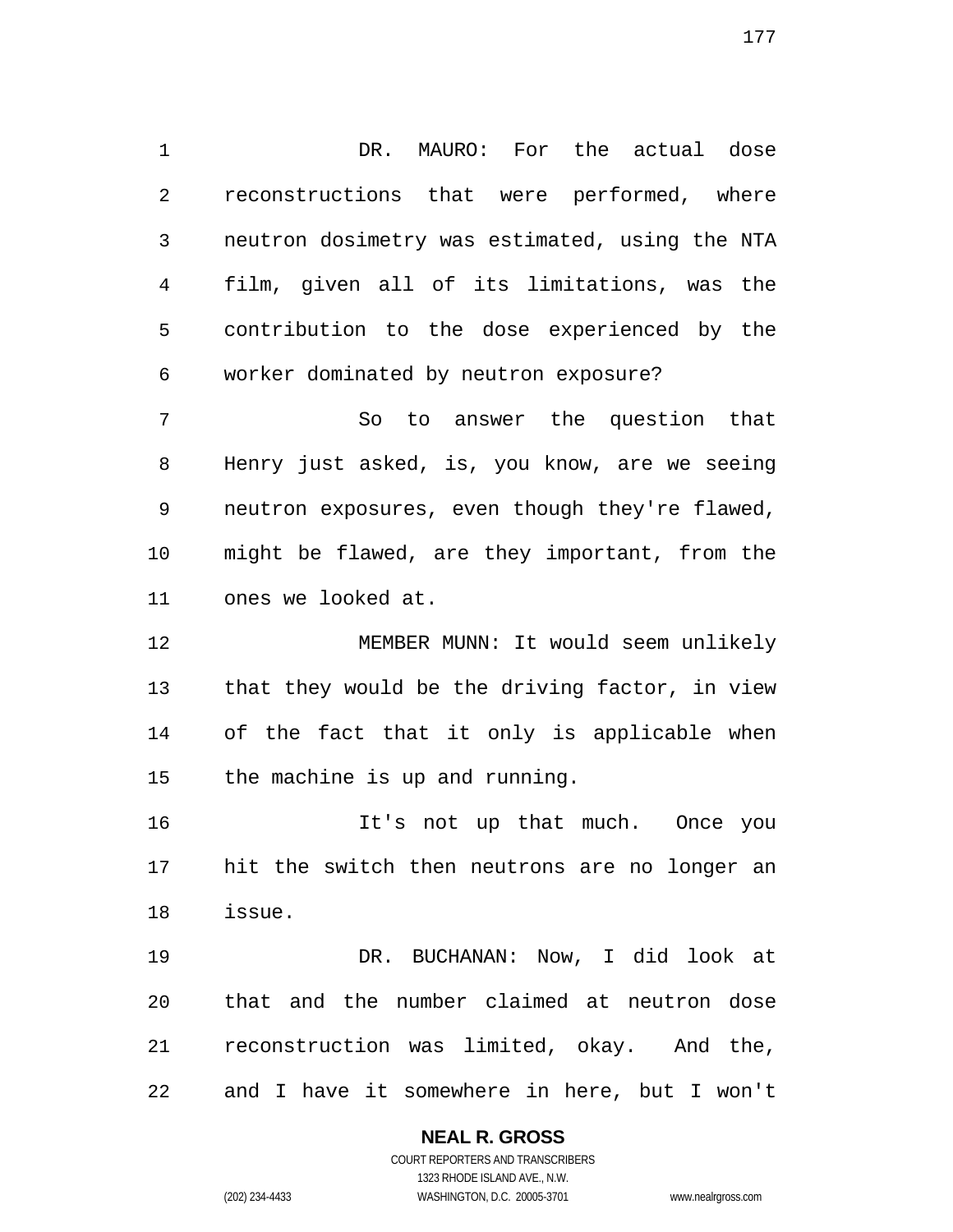take all the time to dig it out.

2 But I looked at the neutron contribution and it wasn't non-significant. DR. MAURO: It wasn't non-significant. DR. BUCHANAN: Right, yes. (Laughter.) DR. BUCHANAN: At any proton accelerator you're going to have a neutron dose that is similar to your photon dose, okay? And it's not going to be a hundredth of it or something like that or a hundred times. It's going to be around, your photon dose, if that person is exposed to just the operating -- you know. Now, if he's a maintenance worker that goes in a tunnel after it's shut down, he's going to be mainly photon dose. But if it's an operator or experimenter that works around during the operation of the accelerator, you're going to have a neutron dose that is somewhat

> **NEAL R. GROSS**  COURT REPORTERS AND TRANSCRIBERS

> > 1323 RHODE ISLAND AVE., N.W.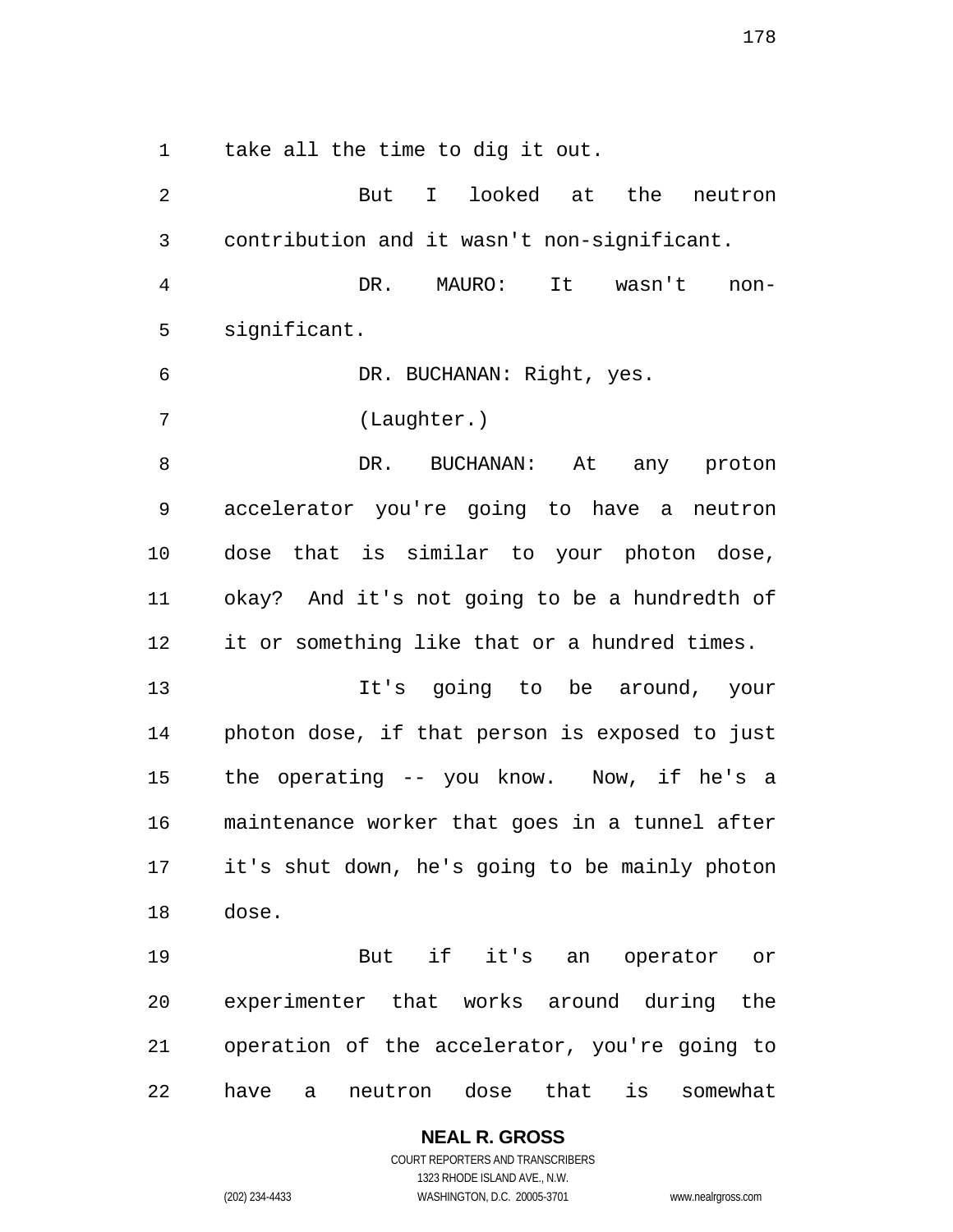comparable to the photon dose.

| 3  | related to that. I guess, I'm not familiar     |
|----|------------------------------------------------|
| 4  | with accelerators but when it's on, everyone   |
| 5  | is aware, this is a very serious situation.    |
| 6  | And you have controlled access, you            |
| 7  | have interlocks, you have shielding. But       |
| 8  | also, I presume, that in the areas that are    |
| 9  | being occupied, that beside the fact that      |
| 10 | they're wearing NTA film, I know that there    |
| 11 | are various devices that are survey            |
| 12 | instruments to characterize the neutron field  |
| 13 | in potentially occupiable areas. Was there     |
| 14 | like mapping that is when this machine is on,  |
| 15 | outside of the controlled, where the area, the |
| 16 | accessible area is where the workers might be, |
| 17 | a control room, for example.                   |
| 18 | Were there special investigations              |
| 19 | to understand the radiation field that is in   |
| 20 | place, at the time the machine is on, so that  |
| 21 | you understood what the, because I know you    |
| 22 | were talking about, these machines certainly   |

DR. MAURO: One more question

**NEAL R. GROSS**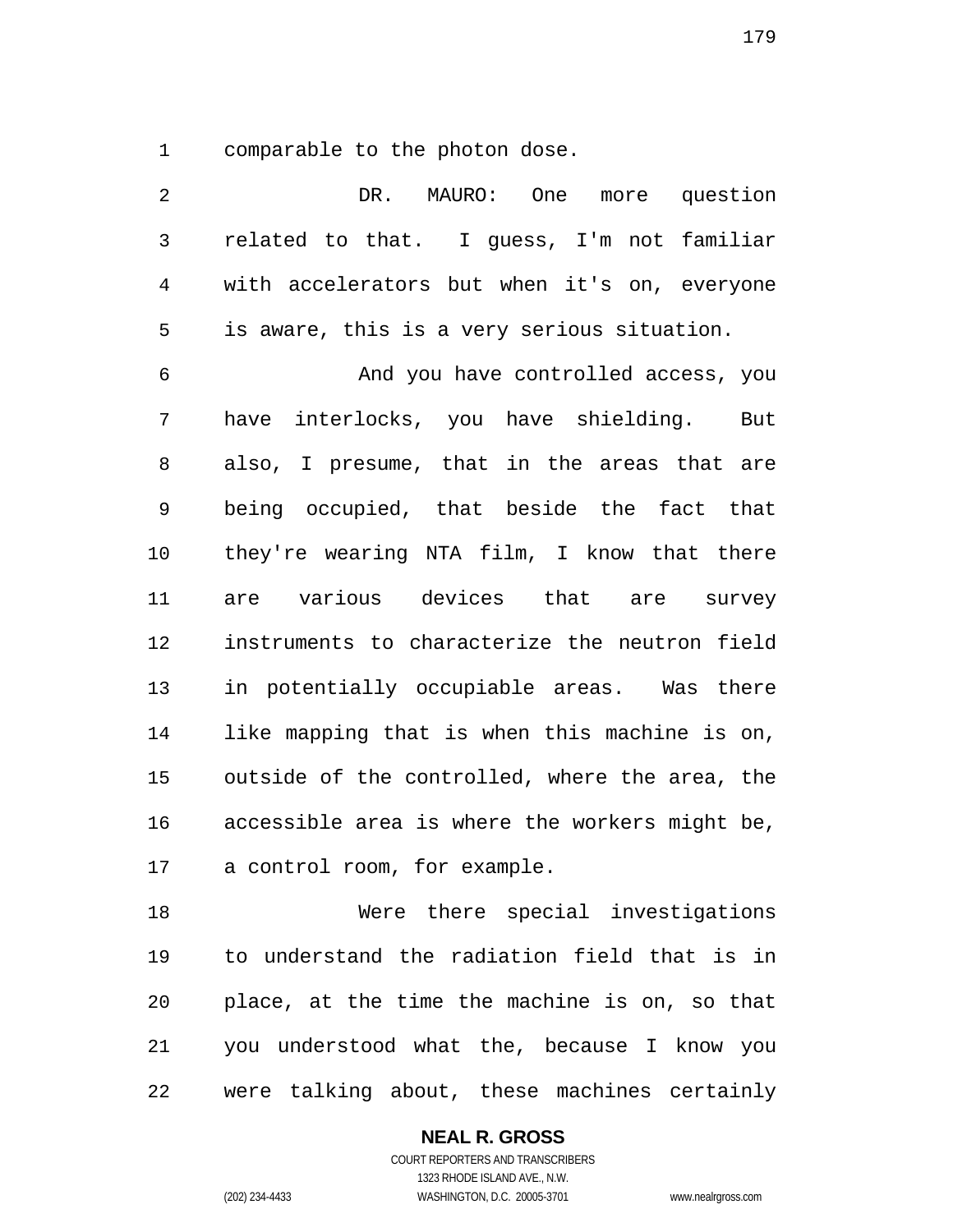would produce.

And when the accelerator strikes the target, you've got this now. But then, of course, outside of that location, what actually makes it out where people might be? DR. BUCHANAN: Your photons and neutrons. DR. MAURO: You do get photons, but the energy distribution. 10 DR. BUCHANAN: Yes, they did that --11 DR. MAURO: They did do that? DR. BUCHANAN: And also, at Brookhaven the energies are high enough, you had muons on the outside too, which you generally don't experience in health physics. 16 But the muons are low LET, they rest here on the photon field. I did have some problems with Landauer correctly measuring the muon dose, but it wasn't substantial. So, outside the shielded accelerator while you're operating, you've got

# **NEAL R. GROSS**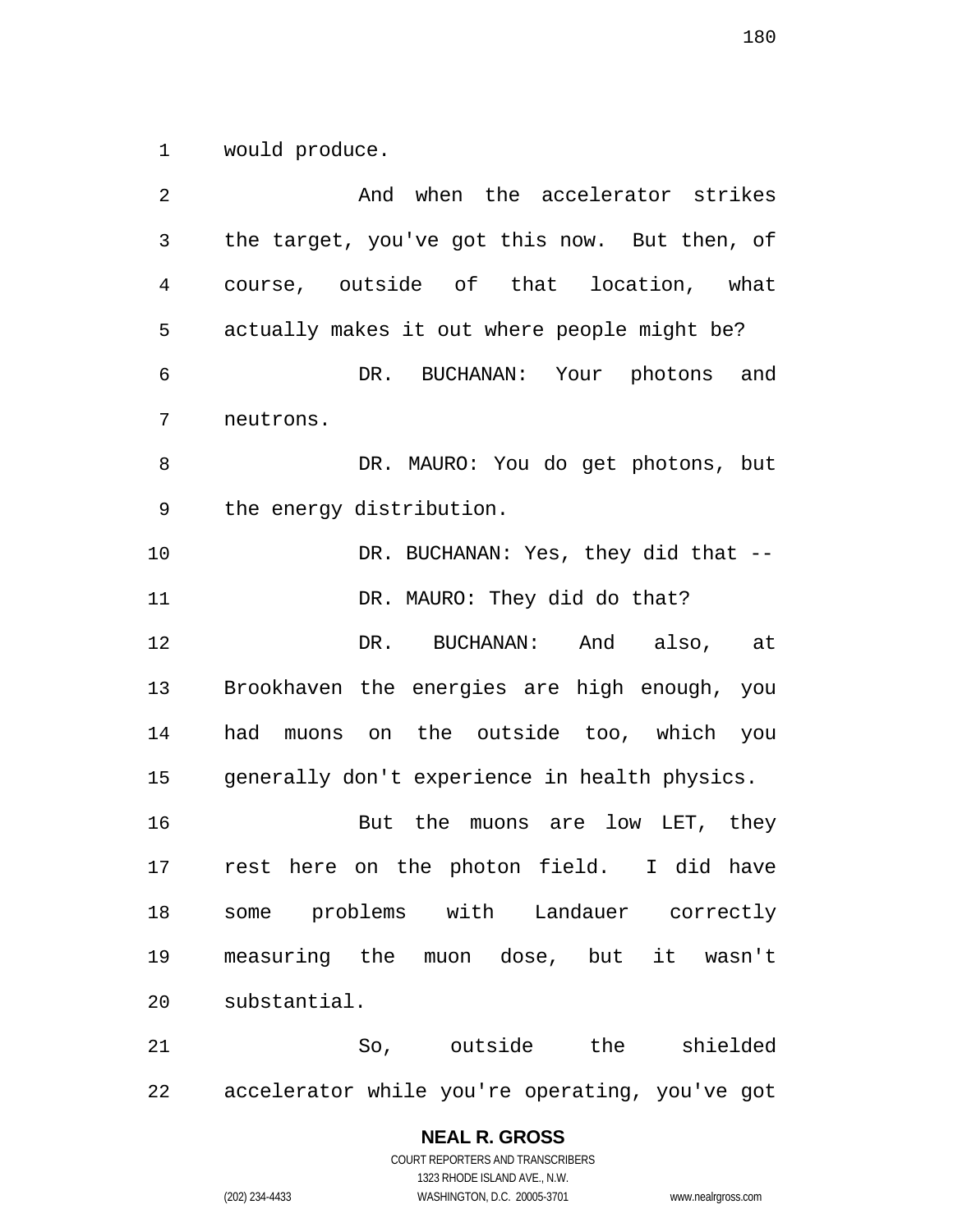your photons and your neutrons. And they did have, and I'm not sure of all the systems at Brookhaven, but they did have a thing called the Chipmunk they did use to do surveys with.

And I presume they had area monitors of those sitting around, you know. So there was, you know, not really questioning the health physics control around accelerators and stuff and, in fact, you know we think they did health physics, they were identifying these problems. You know, they weren't just taking the NTA value from Landauer. And they did do measurements to show that their instruments measured something and Landauer -- MEMBER ROESSLER: I think what John is suggesting, though, is something comparable

to before when he talked about air monitoring in lieu of bioassay, is there some monitoring going on when the machines were on, that would serve as a to do dose for those workers, even if that film badge or the other badges were not adequate.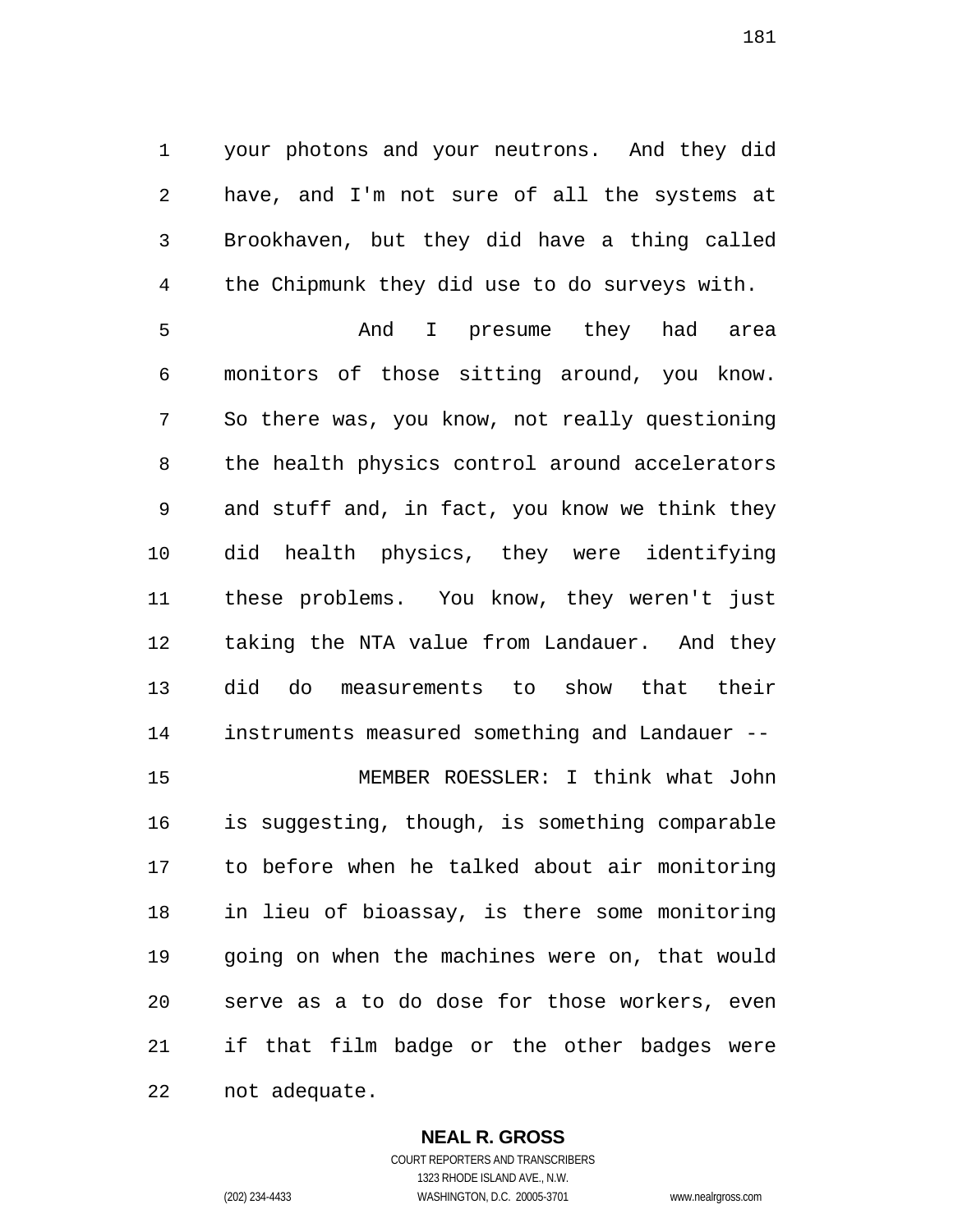1 DR. BUCHANAN: Not, not. MEMBER ANDERSON: Can we bound the exposure? MEMBER ROESSLER: Is that what you were getting at? DR. MAURO: Well, I wanted to get a better understanding, because I know when you talk about these machines and what they are capable of producing, but what is actually being experienced where people are, are two different things. DR. BUCHANAN: You don't have spallation products and charged particles impinging on the workers outside the shield. DR. MAURO: That's where I was headed. But now, I didn't intend my question to be that, but I like what you, where you took it. In other words, here's the way to get a handle. Here's where you can get a handle on how serious a problem might have been.

> **NEAL R. GROSS**  COURT REPORTERS AND TRANSCRIBERS

1323 RHODE ISLAND AVE., N.W. (202) 234-4433 WASHINGTON, D.C. 20005-3701 www.nealrgross.com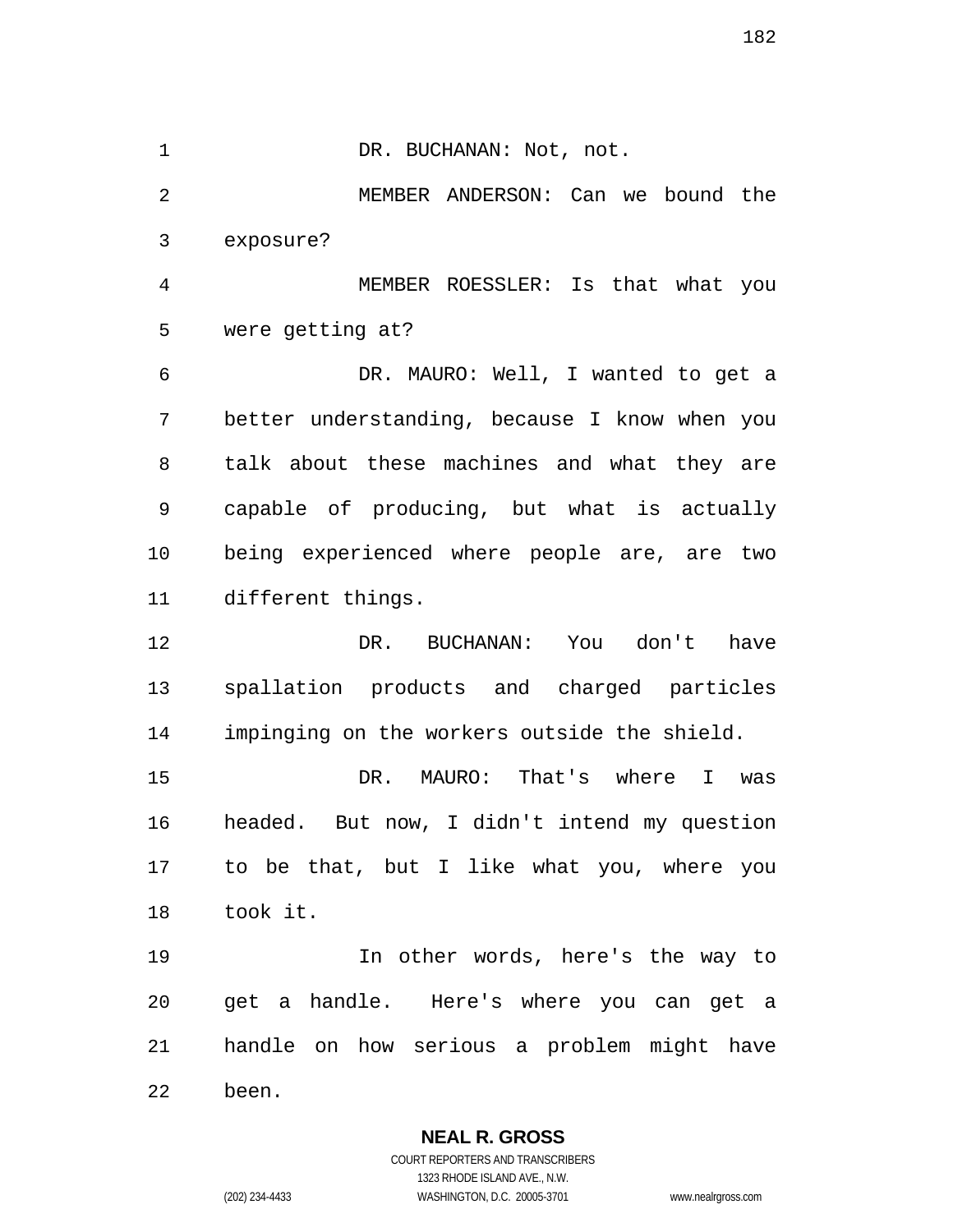Apparently, the research is more serious. The debate that occurred between Landauer and the researchers probably emerged from the fact that they had reason to believe that we're dealing with very high energy neutrons and other emissions in a potentially occupiable area.

That the NTA film or the other dosimeters that were used, were not going to be very adequate. So, but the hook on this problem might be, okay, what was the field that might have been there and what adjustment factors you might need to make to -- in a claimant favorable way to the NTA film readings that, and so the hook for solving the problem might be these surveys that were taken with these -- whatever the detector was.

That would have captured what these, the neutron exposures at these high -- I'm presuming that, you know, the Bonner sphere with a shield.

If you had a 10 MeV or 20, whatever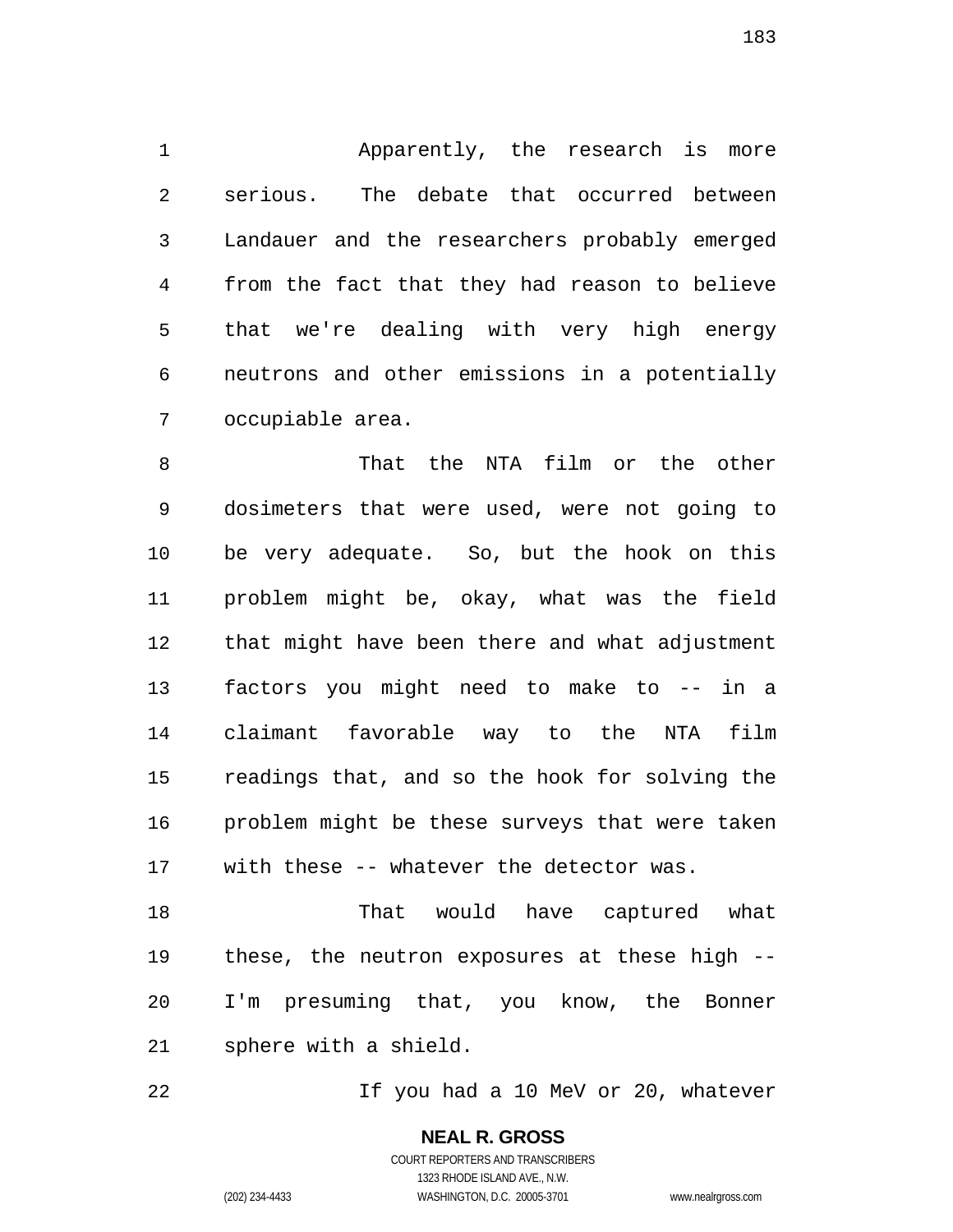the neutron, I don't know what made it out. I'm not sure how they would know the spectrum. I guess that's my question, I'm not quite sure. Do they know what the spectrum was outside in potentially occupiable areas? DR. BUCHANAN: Yes, they did, they did a pretty good job of that and that's the way this table 3, I had in here, listing the dose as a function of energy above a certain MeV, they use a Bonner sphere. So they did characterize the film and that's the reason they were able to say, to use these different dosimeters and say, Landauer, you're missing the boat, and that

sort of thing.

16 Mow, but you have to, accelerator, you have to depend on this type of experimental measurements to do any conversion of recorded dose, meaningful dose, an area monitor and accelerator is only a gross indicator.

If they've got one mounted on the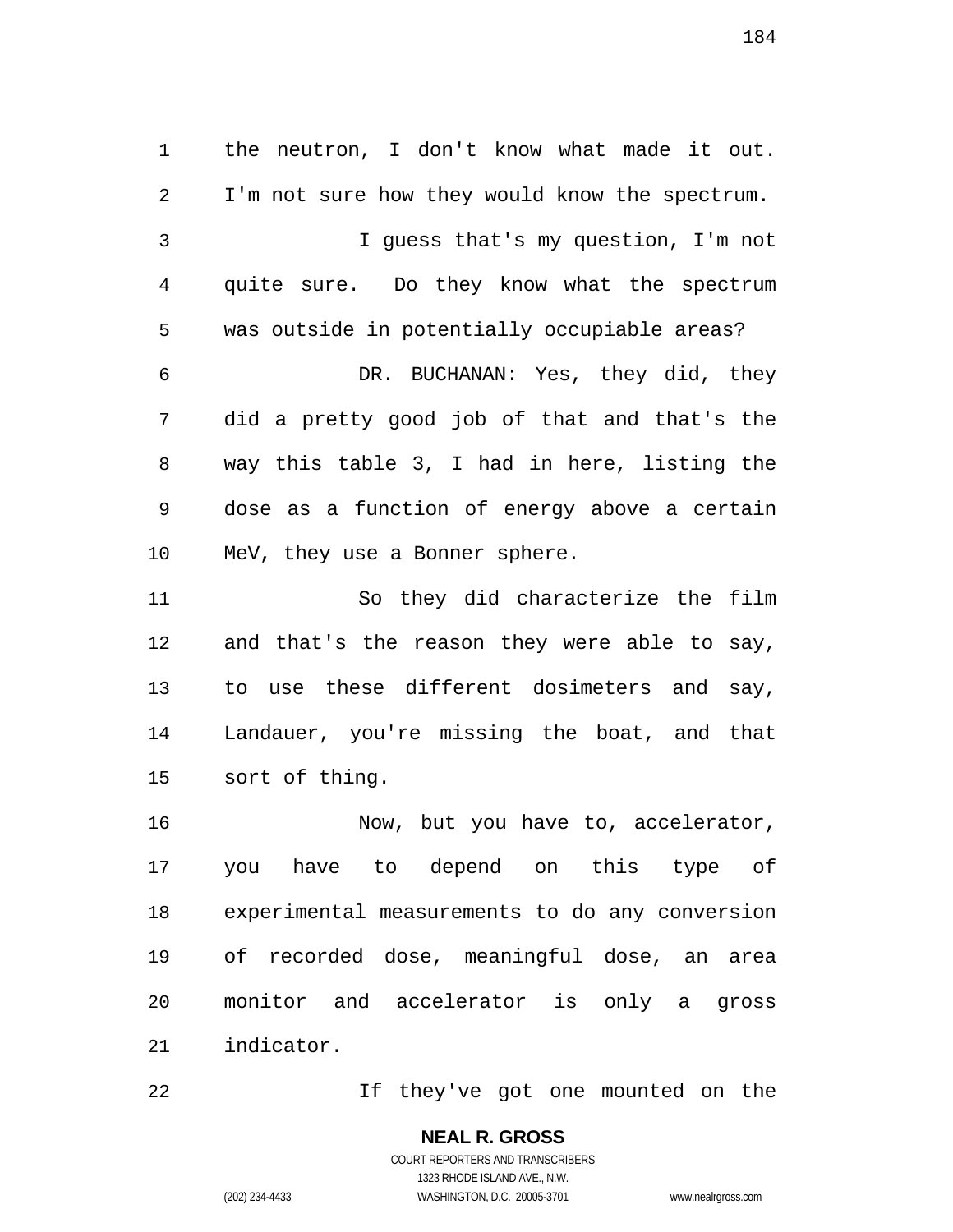wall. It kind of tells you if it's going up or down.

But there can be a crack over here 100 times more than that up there. And in experimental -- you've got experimental blocks and stuff shielding it.

So as far as reconstructing a worker's dose, area monitors are not very practical.

DR. MAURO: So that may not be the hook, okay.

DR. BUCHANAN: And the experimental data is what would enable us to go back and say, okay, this is the energy spectrum and you can even say this is the worst case they measured.

And so we multiply the dose by a certain factor and so we can put a limit on what the person will get.

MR. FITZGERALD: The energy spectrum in the occupiable space -- I mean it's modeled for what would be in fact an occupational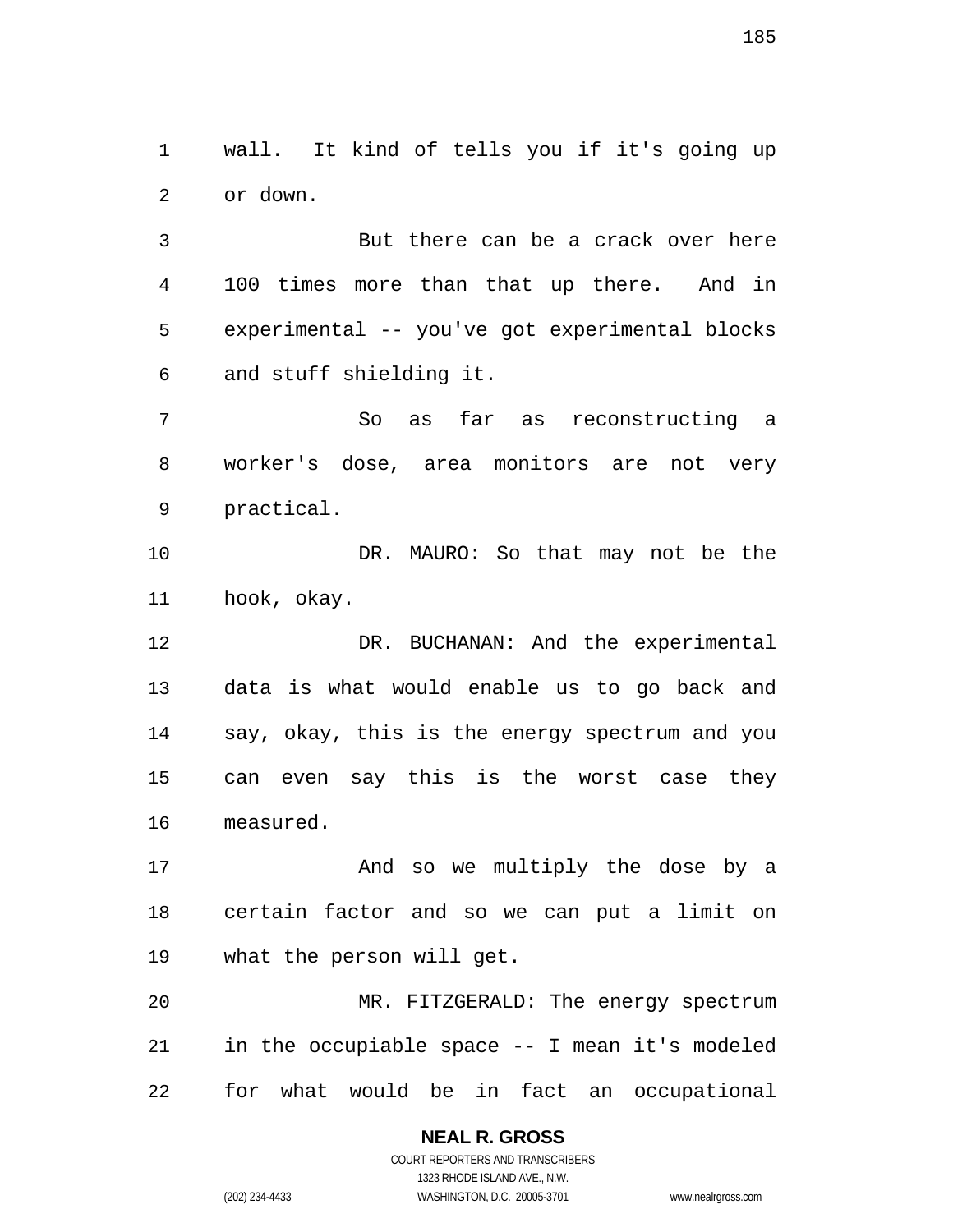exposure.

DR. BUCHANAN: Right. MR. FITZGERALD: So it's very much relevant to this. DR. BUCHANAN: Usually done at three or four feet above ground level. It's usually done at the pace a person can get without breaking the interlock. MR. FITZGERALD: Right. 10 DR. BUCHANAN: And it's usually done at, say, a junction of the shielding or something, where you might get screening. And so, knowing the people that work there, these were probably good measurements. MR. FITZGERALD: Yes. Which gets to your point, I think. This is really where the worker would be. 19 DR. MAURO: Where the worker is. DR. BUCHANAN: And you can look up on this where I got this data. They actually make a diagram of the accelerator and the one,

## **NEAL R. GROSS**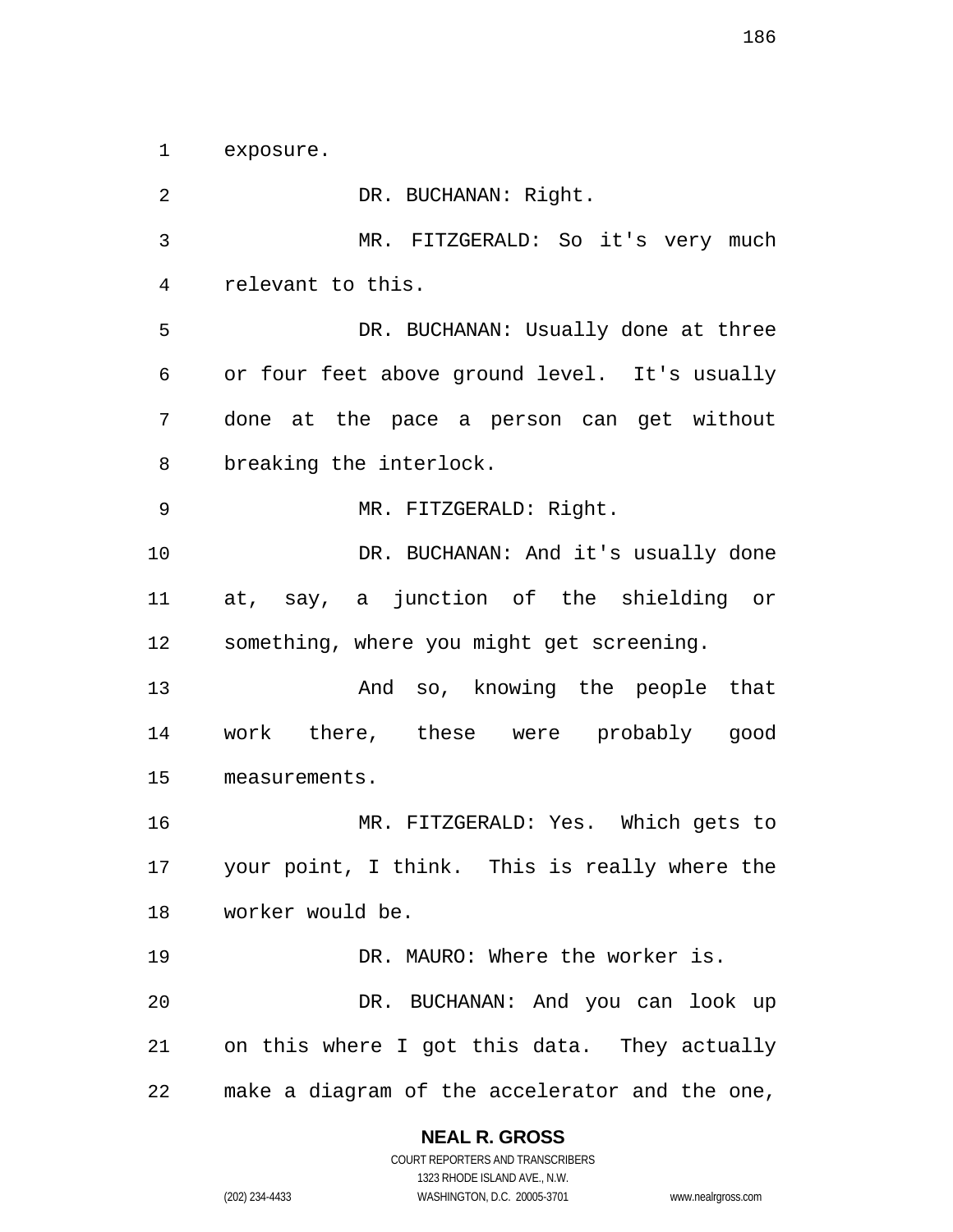two, three, four, five, 17 points around.

DR. MAURO: So what I'm hearing is that you would have liked to have seen in the Evaluation Report, a development of the, a narrative explaining this issue and the way, the strategy that those NIOSH proposals as being guidance to the dose reconstructor on dealing with these issues. That's not there. DR. BUCHANAN: All the way back to TBD-0006. And I think TBD-0006 needed this information. Because the dose reconstructors left without any real feel for what he's supposed to do. MR. FITZGERALD: Just a footnote that we just, in the Site Profile review, did not get to the bottom line of the resolution and how it was recorded. So that piece we were trying to find out, but again we couldn't find that out. DR. BUCHANAN: And TBD and the Site Profile review, we did identify these

> **NEAL R. GROSS**  COURT REPORTERS AND TRANSCRIBERS 1323 RHODE ISLAND AVE., N.W.

(202) 234-4433 WASHINGTON, D.C. 20005-3701 www.nealrgross.com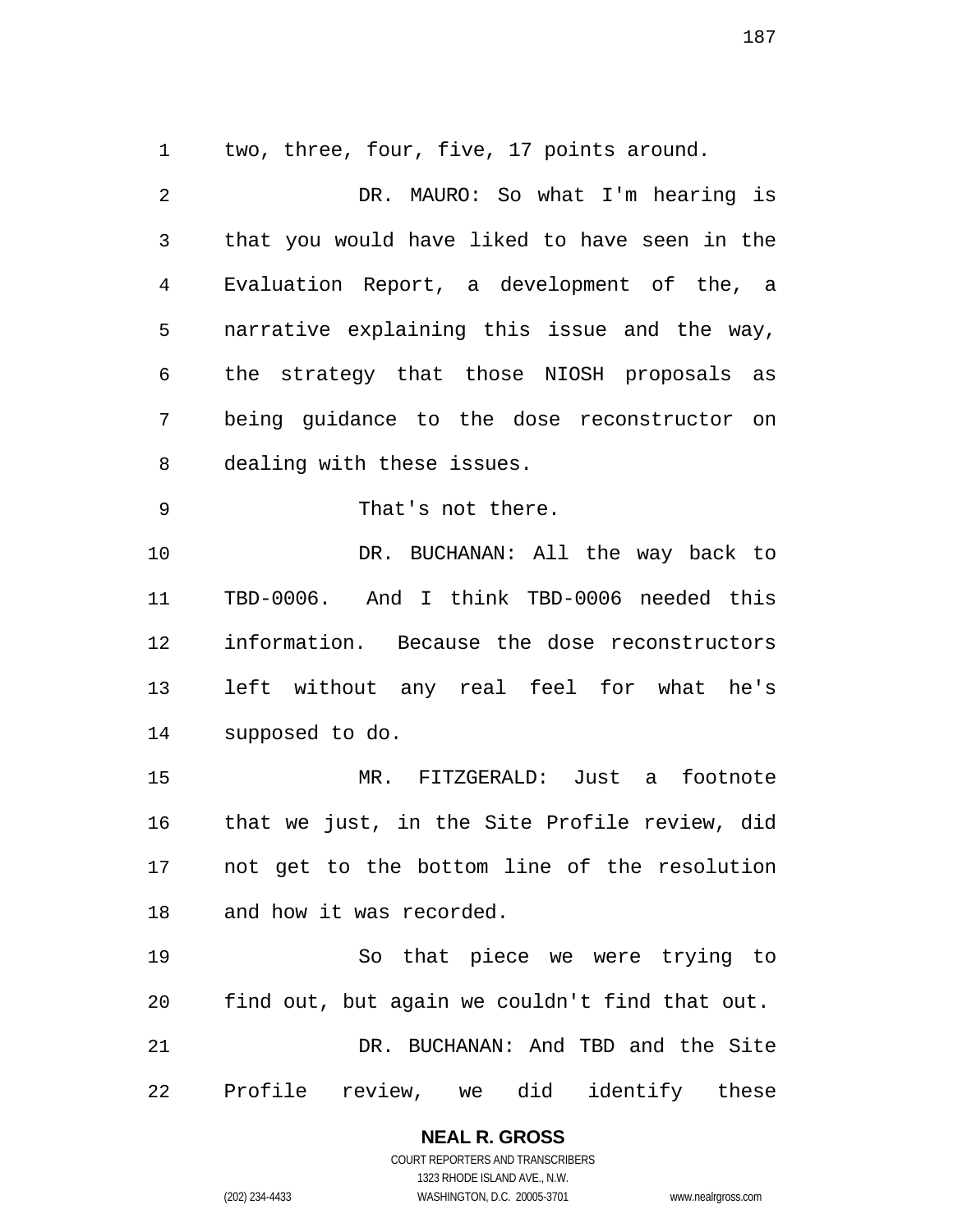problems. And then we went back for the SEC and you did a finer combing of it and a more logical sequence of events.

Because it takes quite a while to go through these memos and see who is saying what to who over this ten or 11 year period. So, it gets kind of wound up if you don't go

through and filter it all out.

CHAIR BEACH: So the action item that I gathered from this is that NIOSH needs to go back, look at SC&A's concerns and then, and you would owe a White Paper or something on neutrons to the Work Group at some time.

14 And that's the only action I have, other than maybe clarifying questions if you have, for SC&A on some of their questions.

DR. BUCHANAN: And the interviews, should we consider --

MR. FITZGERALD: And the interviews, and we can certainly --

CHAIR BEACH: Thank you, I didn't -- MR. FITZGERALD: The interviews plus

> **NEAL R. GROSS**  COURT REPORTERS AND TRANSCRIBERS

> > 1323 RHODE ISLAND AVE., N.W.

(202) 234-4433 WASHINGTON, D.C. 20005-3701 www.nealrgross.com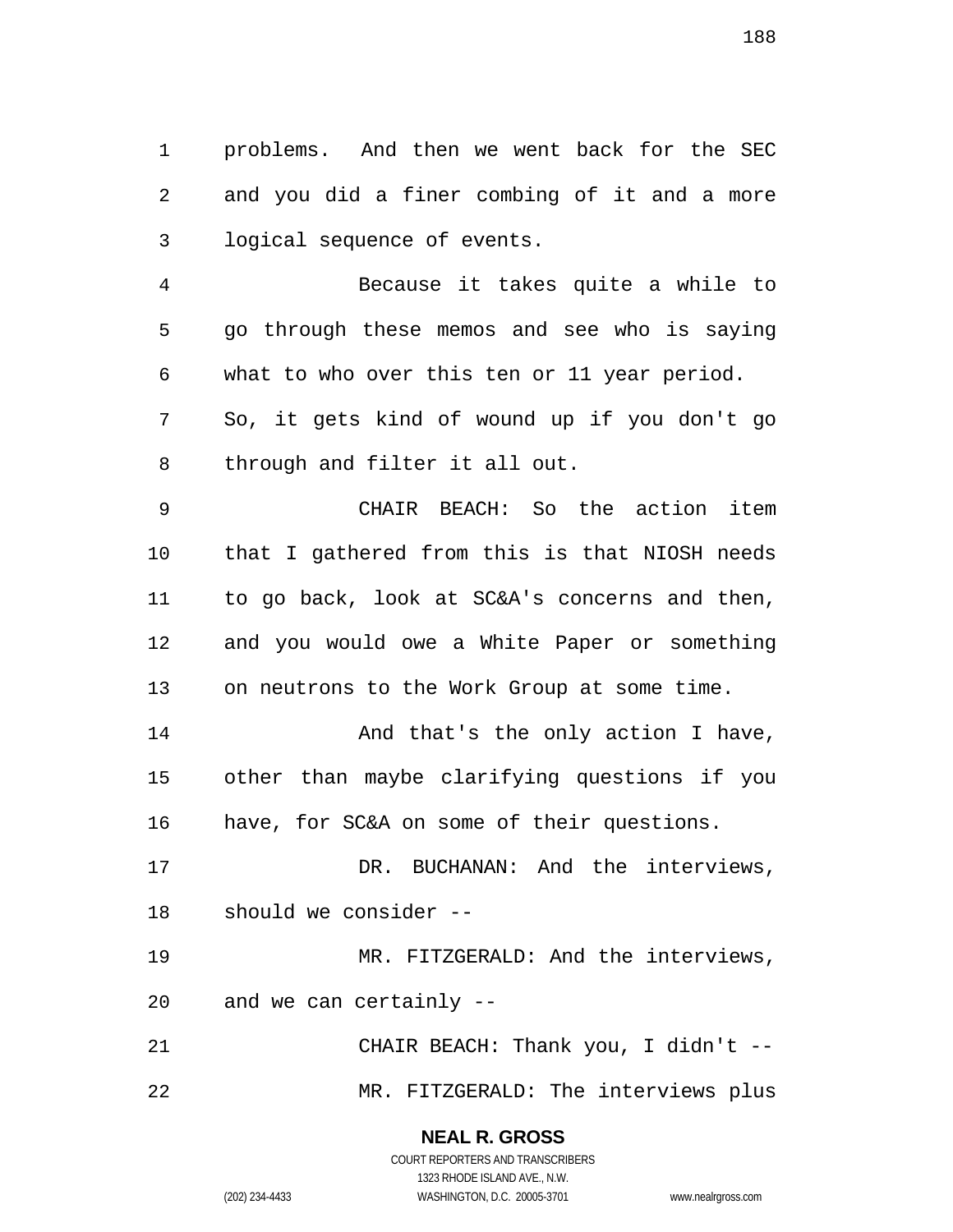the names of the individuals that were relevant to this issue, we talked to. CHAIR BEACH: And that would be an effort between both SC&A and NIOSH, hopefully, to interview together? MR. FITZGERALD: Yes. CHAIR BEACH: Yes, it seems reasonable. Hopefully, definitely coupled with the other set. MR. CALHOUN: Leo, do you have any input on that? (No response.) MR. CALHOUN: No wonder he doesn't have any input on it. MEMBER ANDERSON: He's not there. MR. FAUST: I can't talk with mute on, I guess. MEMBER MUNN: Oh, you can, but we can't hear you. (Laughter.) MR. FAUST: Okay. Anyway, I think Ron has pretty well laid out some of the

> **NEAL R. GROSS**  COURT REPORTERS AND TRANSCRIBERS

> > 1323 RHODE ISLAND AVE., N.W.

(202) 234-4433 WASHINGTON, D.C. 20005-3701 www.nealrgross.com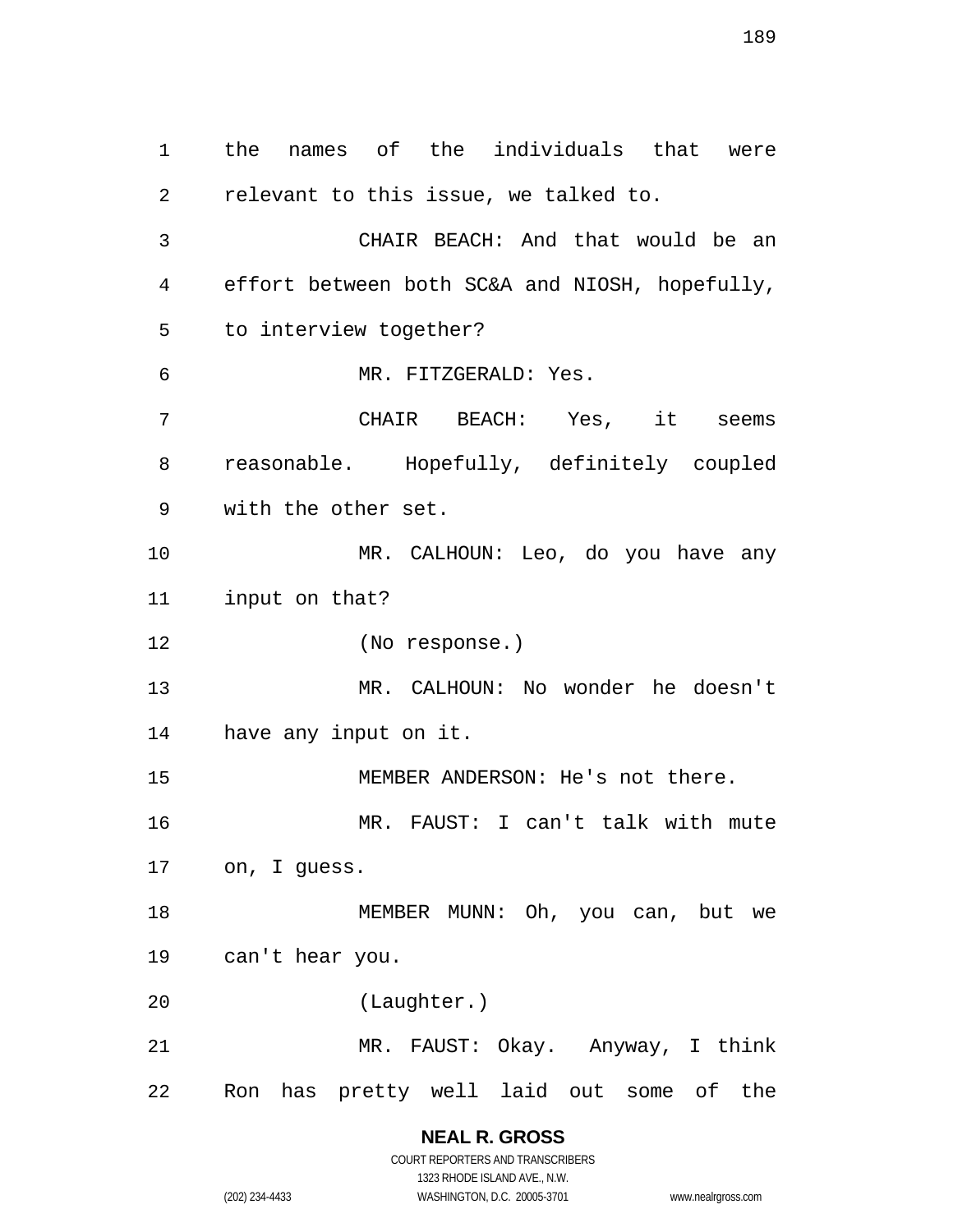problems that we were kind of aware of when we first put this TBD together.

And I'll be the first one to admit that there's some holes in it. Mostly because we couldn't find any data at the time.

But, I think right now we should do, we could answer some of those questions much better if we relooked at it. That's about all I can say right now.

CHAIR BEACH: Sounds good.

MR. FAUST: One thing I might bring up, we're kind of shying away from White Papers. We would rather, I think, answer this in the form of a formal report.

15 CHAIR BEACH: Okay.

MEMBER MUNN: Why are you shying away from White Papers?

CHAIR BEACH: What's the difference between a White Paper and this report? MR. CALHOUN: It's because we haven't been able to reference them. When we come up with a White Paper, it's not quite as

## **NEAL R. GROSS**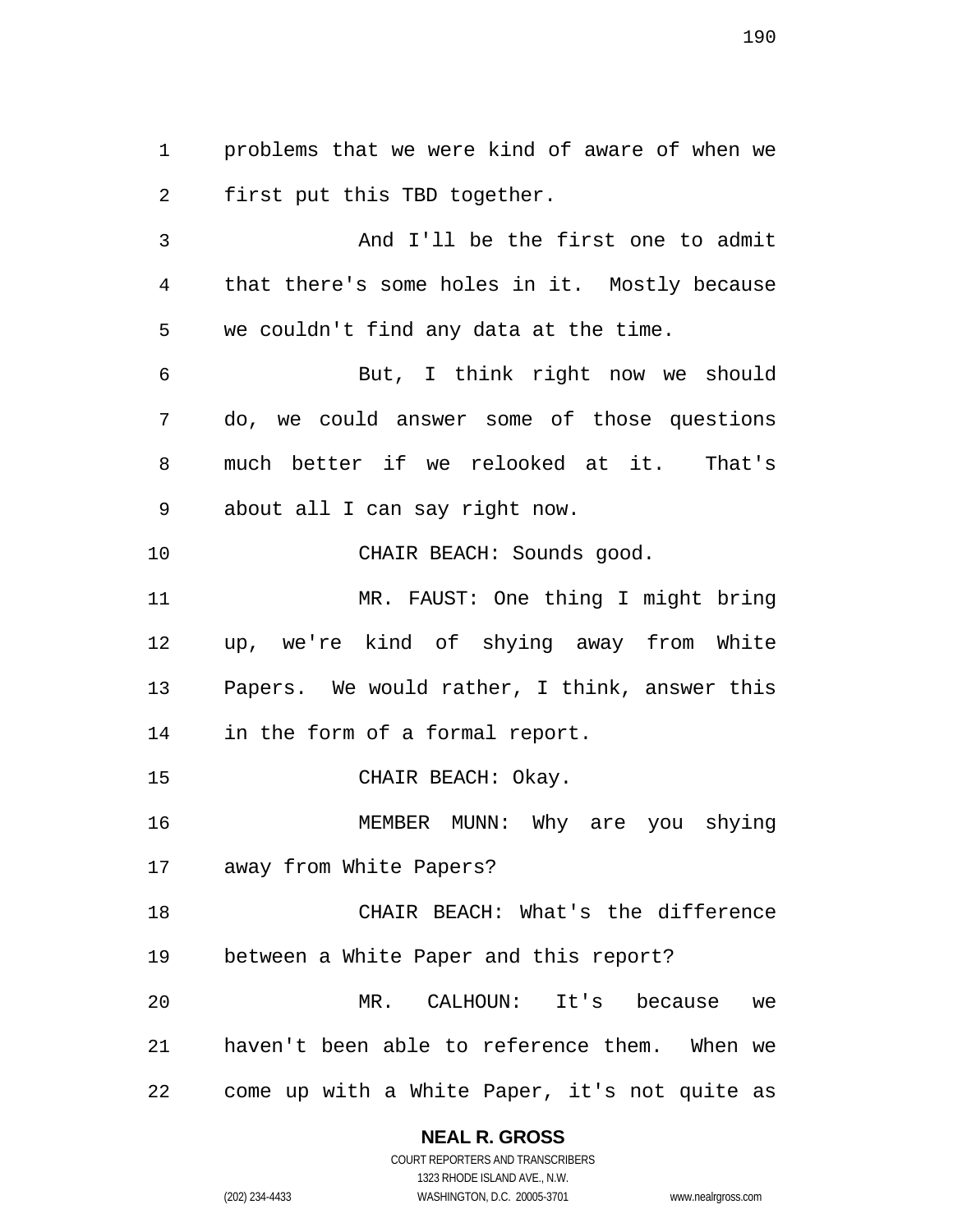trackable.

And if we make it a formal report it's a trackable record in our little world. DR. MAURO: You get a number. I agree with that. CHAIR BEACH: That's perfect. MEMBER MUNN: When the time comes when it's all electronic anyhow, the reference will be easy. 10 MR. CALHOUN: Yes, yes. CHAIR BEACH: Yes. MR. CALHOUN: For now that seems like a good approach. CHAIR BEACH: Okay, so that takes us through the matrix. The next question for this Work Group is we were tasked with the Site Profile review and I guess, I know SC&A has a report on the table. And my question will be to NIOSH of how much energy or where you are on the Site Profile review? The questions to SC&A's response.

**NEAL R. GROSS**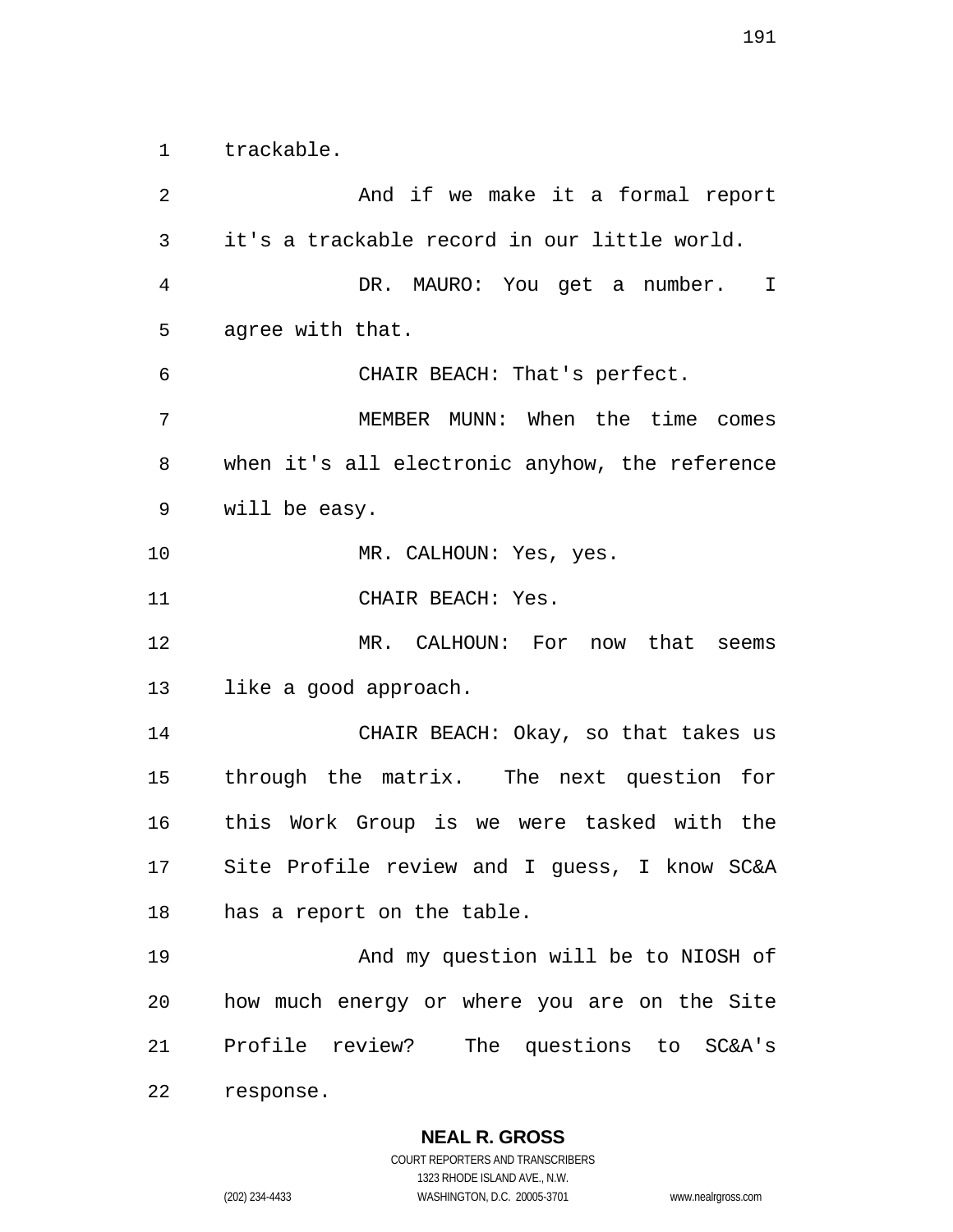MR. CALHOUN: Well, basically, it's going to be kind of a general response in that John just gave me, last week or two weeks ago, a list of outstanding items that you guys have that SC&A has.

And we work with a really detailed chart to try to allocate our resources appropriately. And so we're trying to meld those.

I've forwarded that information to ORAU last week or whenever, right after John had given it to me. And I believe that we're supposed to give you something, you, the Board, not just this Work Group, an overall outline of where we think this is going to be and how we can make these match our priorities as well as yours.

19 MR. KATZ: That's good.

I think by the end of this week.

(Laughter.)

CHAIR BEACH: So that's not a

specific Brookhaven --

**NEAL R. GROSS**  COURT REPORTERS AND TRANSCRIBERS 1323 RHODE ISLAND AVE., N.W.

(202) 234-4433 WASHINGTON, D.C. 20005-3701 www.nealrgross.com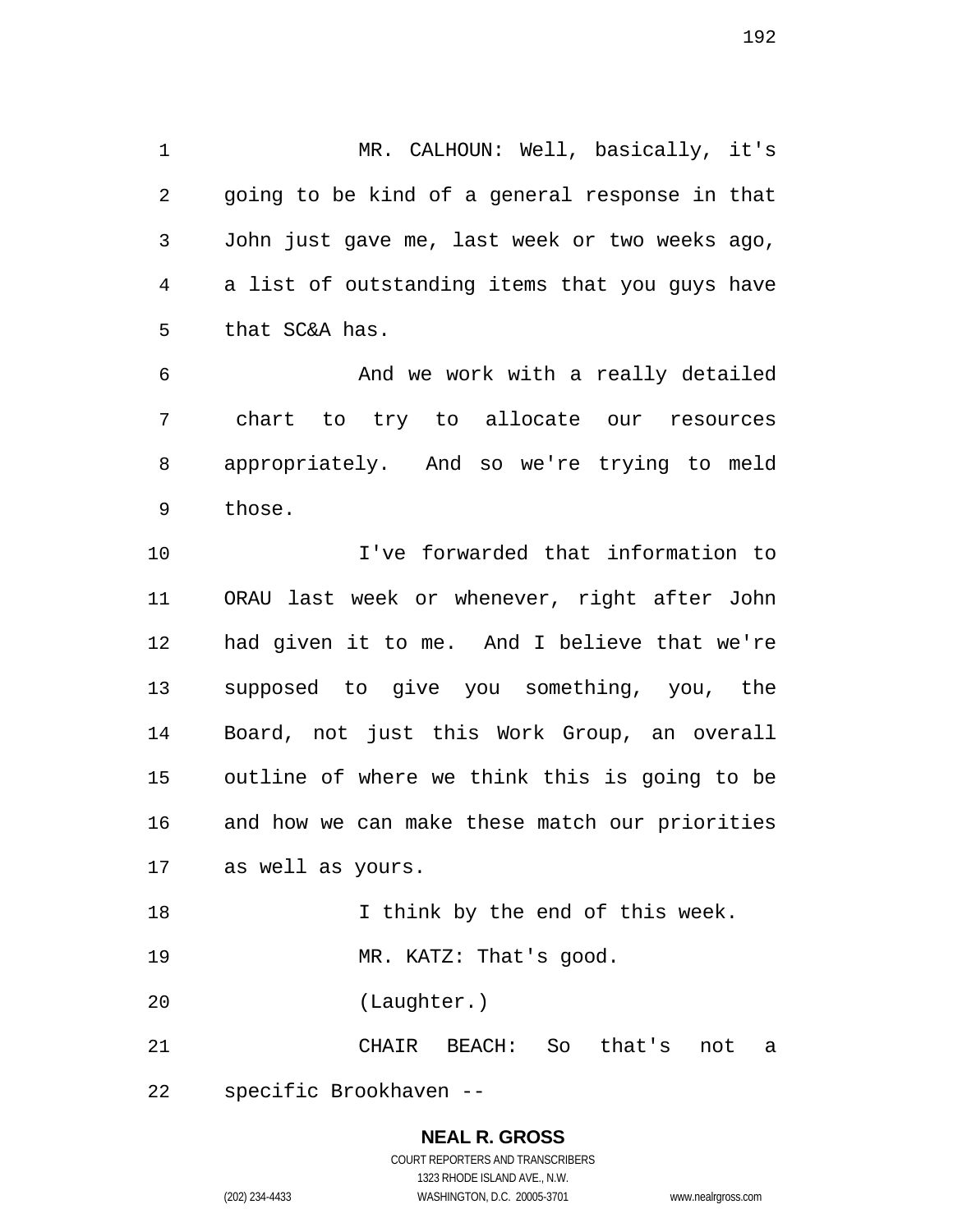MR. CALHOUN: It will be. It will, no, it will be. It will be, it has to be. It has to be line by line so that -- MR. KATZ: Not just Brookhaven? MR. CALHOUN: Yes, not just Brookhaven, right. CHAIR BEACH: So that will give us an idea of when to expect the report. MR. CALHOUN: Yes. Because what we're trying to avoid is, you know, somebody calls us and says we want to have a Work Group meeting next week. 13 And we're like well, hell, this was never on our priority list and now we've got to go. Because we do have other things that we do. So, we're going to try to make those match now so that your expectations and our expectations are kind of in sync. CHAIR BEACH: Well, just history, we formed the Work Group almost a year ago. So I thought I was being --

## **NEAL R. GROSS**  COURT REPORTERS AND TRANSCRIBERS

1323 RHODE ISLAND AVE., N.W. (202) 234-4433 WASHINGTON, D.C. 20005-3701 www.nealrgross.com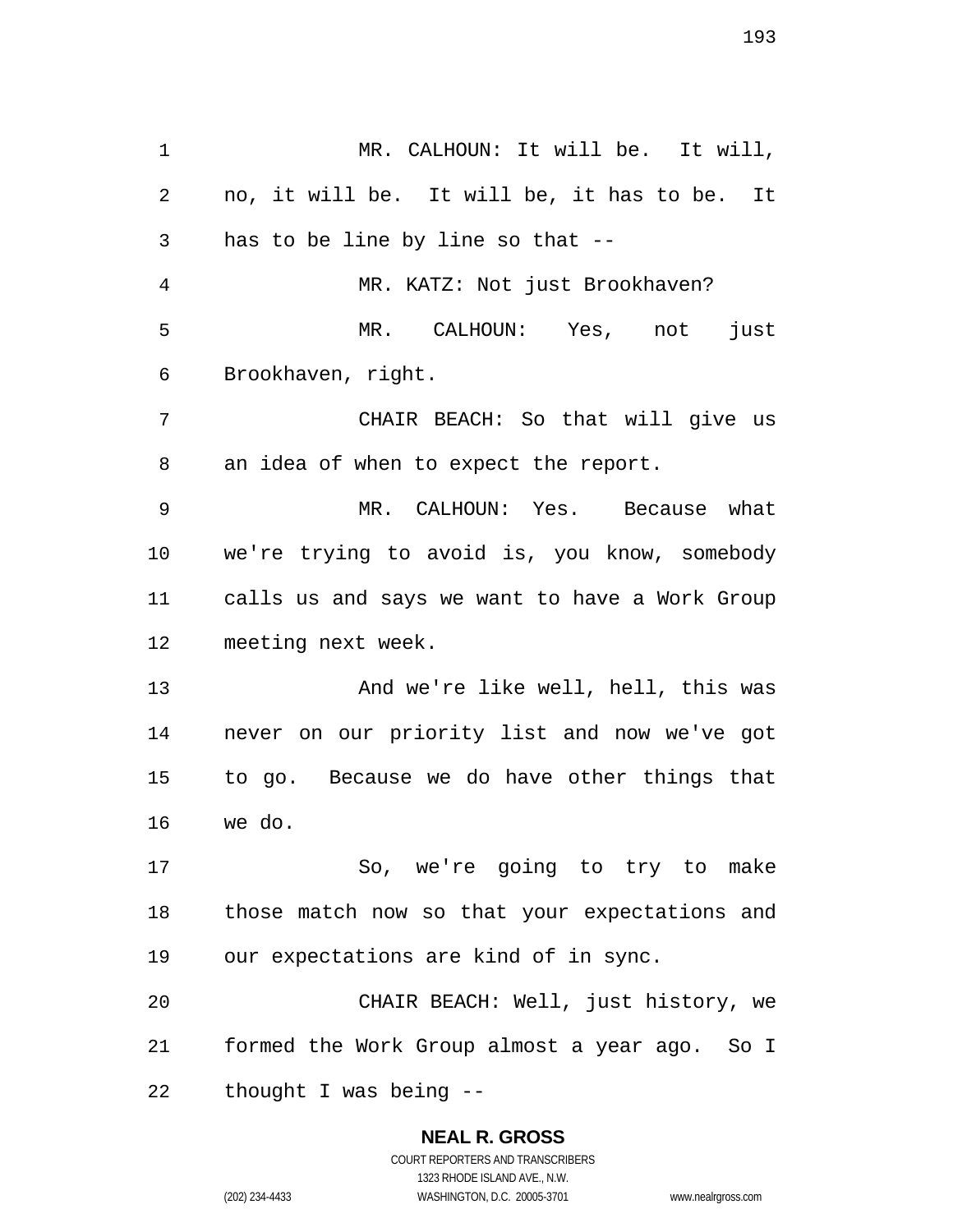MR. CALHOUN: It's nothing on you. But there's times when we've had, you know, we've had a Work Group scheduled, or not a Work Group scheduled, but a Work Group established and haven't had a meeting for years, years. CHAIR BEACH: So, we'll wait for that report on the Site Profile. MR. CALHOUN: Yes, yes. CHAIR BEACH: What about kind of a time line for the action items from the matrix for this meeting? MR. CALHOUN: Well, when would you like to get back together again? That's certainly how we should do this. MEMBER CLAWSON: Next week? CHAIR BEACH: It won't be until, it won't be for me until after October, so, but how much time do you need? MR. CALHOUN: Then we shouldn't need that long, you know. CHAIR BEACH: Okay, so is anybody

> **NEAL R. GROSS**  COURT REPORTERS AND TRANSCRIBERS 1323 RHODE ISLAND AVE., N.W. (202) 234-4433 WASHINGTON, D.C. 20005-3701 www.nealrgross.com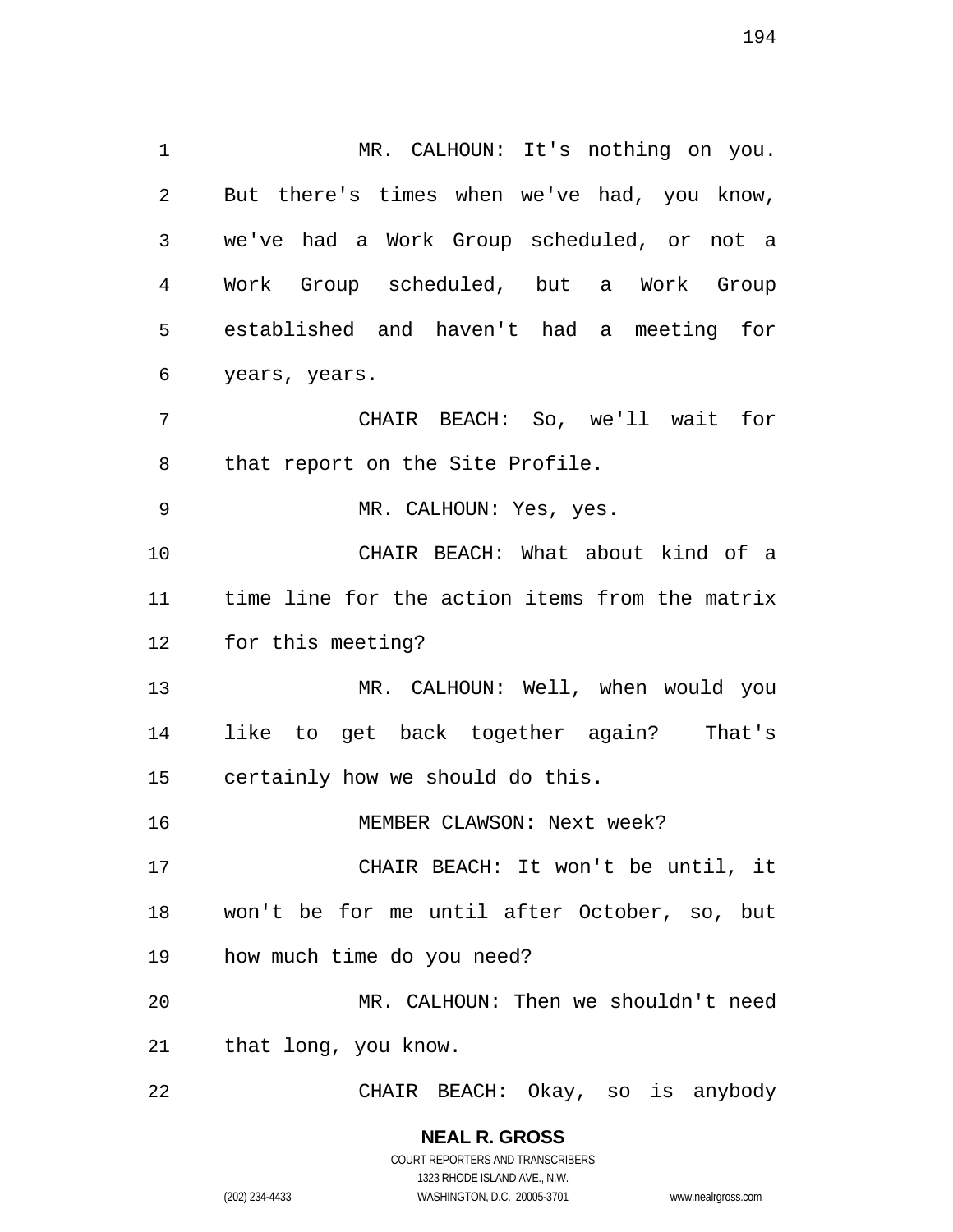ready to pull calendars out or do we want to do that? MEMBER MUNN: You can't do it in September? CHAIR BEACH: No, I'm out of the, out of the country. DR. NETON: Well, some of this neutron stuff, Grady, might take a while. It's very complicated. MR. CALHOUN: Well, then we need to discuss with the guys who are going to do the work. 13 DR. NETON: I think we need to --14 MR. KATZ: At the Board meeting. DR. NETON: We'll be prepared at the Board meeting to provide some dates. CHAIR BEACH: So, put the calendars away. DR. NETON: I think there's substantial, probably, modeling efforts are involved in some of this neutron data. MR. KATZ: That's okay.

**NEAL R. GROSS** 

COURT REPORTERS AND TRANSCRIBERS 1323 RHODE ISLAND AVE., N.W. (202) 234-4433 WASHINGTON, D.C. 20005-3701 www.nealrgross.com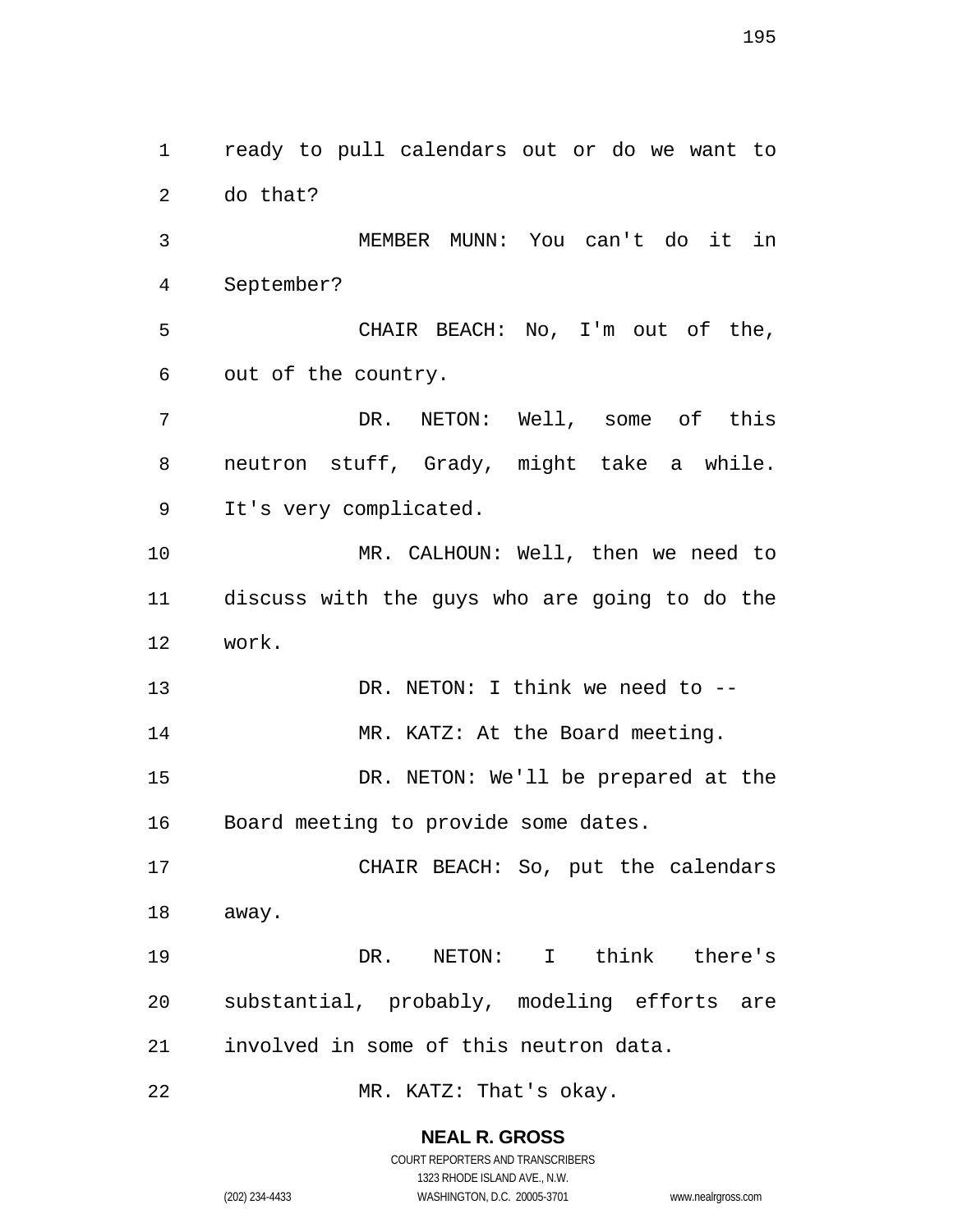1 DR. NETON: I think we should wait. CHAIR BEACH: That's fair. MEMBER MUNN: For your information, Josie, Procedures is tentatively scheduled the 13th of October, as their next meeting. So that middle week in October is one that we were thinking would be about the time people would start to meet again. DR. MAURO: And along those lines, it's always convenient for us to, well, for me, to have them back-to-back. Have a 12 Wednesday-Thursday, Tuesday-Wednesday-Thursday. CHAIR BEACH: So before, if we're finished with Brookhaven, let's go ahead and adjourn this meeting, then. So this, consider we're adjourned. MR. KATZ: We're adjourned. Thank you everyone on the line. (Whereupon, the above-entitled matter went off the record at 11:19 a.m.) 

> **NEAL R. GROSS**  COURT REPORTERS AND TRANSCRIBERS 1323 RHODE ISLAND AVE., N.W.

(202) 234-4433 WASHINGTON, D.C. 20005-3701 www.nealrgross.com